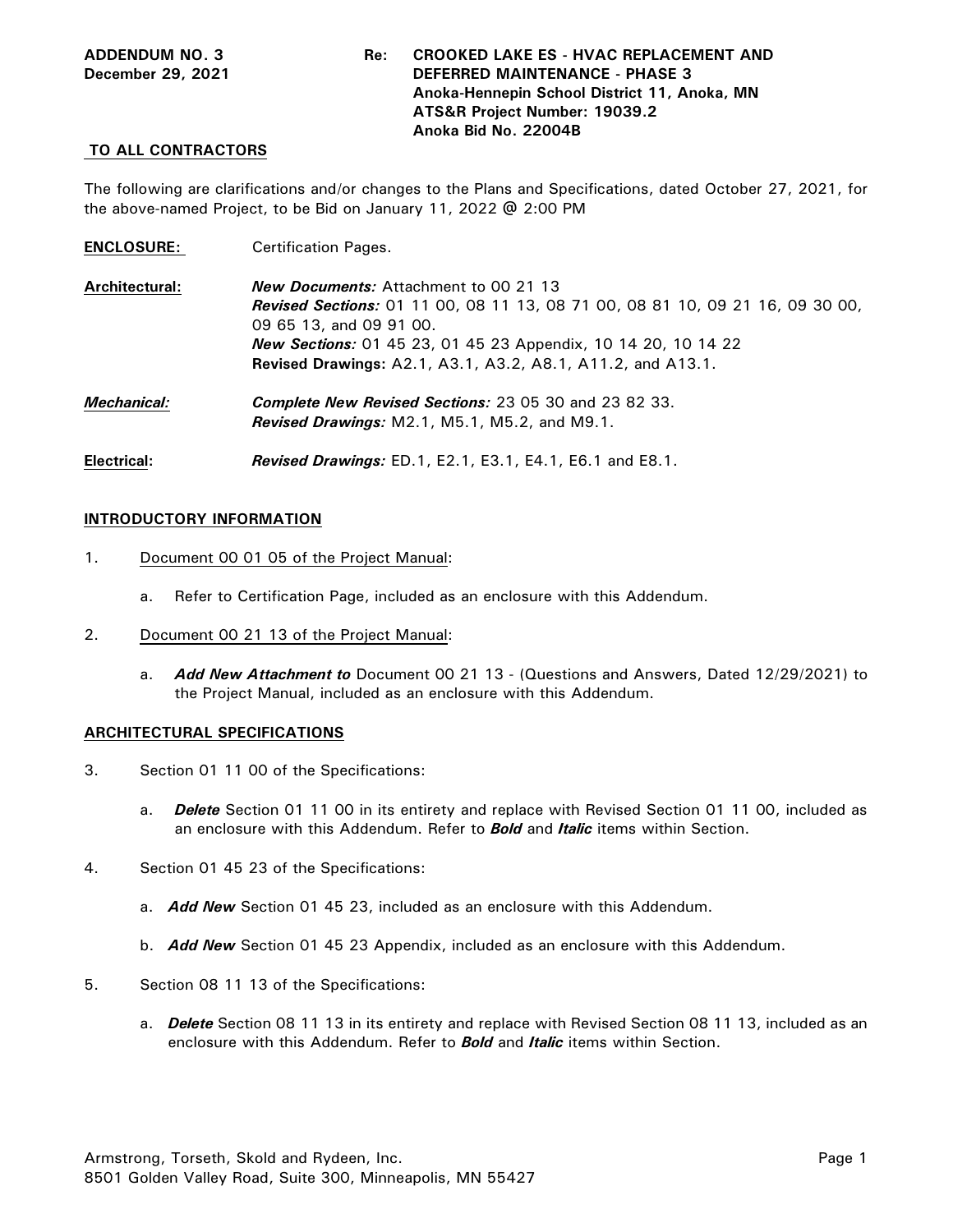- 6. Section 08 71 00 of the Specifications:
	- a. *Delete* Section 08 71 00 in its entirety and replace with Revised Section 08 71 00, included as an enclosure with this Addendum. Refer to *Bold* and *Italic* items within Section.
- 7. Section 08 81 10 of the Specifications:
	- a. *Delete* Section 08 81 10 in its entirety and replace with Revised Section 08 81 10, included as an enclosure with this Addendum. Refer to *Bold* and *Italic* items within Section.
- 8. Section 09 21 16 of the Specifications:
	- a. *Delete* Section 09 21 16 in its entirety and replace with Revised Section 09 21 16, included as an enclosure with this Addendum. Section has been completely revised.
- 9. Section 09 30 00 of the Specifications:
	- a. *Delete* Section 09 30 00 in its entirety and replace with Revised Section 09 30 00, included as an enclosure with this Addendum. Refer to *Bold* and *Italic* items within Section.
- 10. Section 09 65 13 of the Specifications:
	- a. *Delete* Section 09 65 13 in its entirety and replace with Revised Section 09 65 13, included as an enclosure with this Addendum. Refer to *Bold* and *Italic* items within Section.
- 11. Section 09 91 00 of the Specifications:
	- a. *Delete* Section 09 91 00 in its entirety and replace with Revised Section 09 91 00, included as an enclosure with this Addendum. Refer to *Bold* and *Italic* items within Section.
- 12. Section 10 14 20 of the Specifications:
	- a. *Add New* Section 10 14 20, included as an enclosure with this Addendum.
- 13. Section 10 14 22 of the Specifications:
	- a. *Add New* Section 10 14 22, included as an enclosure with this Addendum.

#### **ARCHITECTURAL DRAWINGS**

- 14. Sheet A2.1 of the Drawings:
	- a. Replace Sheet A2.1 with Revised Sheet A2.1 , Revision 2, (clouded revision(s), included as an enclosure with this Addendum.
- 15. Sheet A3.1 of the Drawings:
	- a. Replace Sheet A3.1 with Revised Sheet A3.1 , Revision 2, (clouded revision(s), included as an enclosure with this Addendum.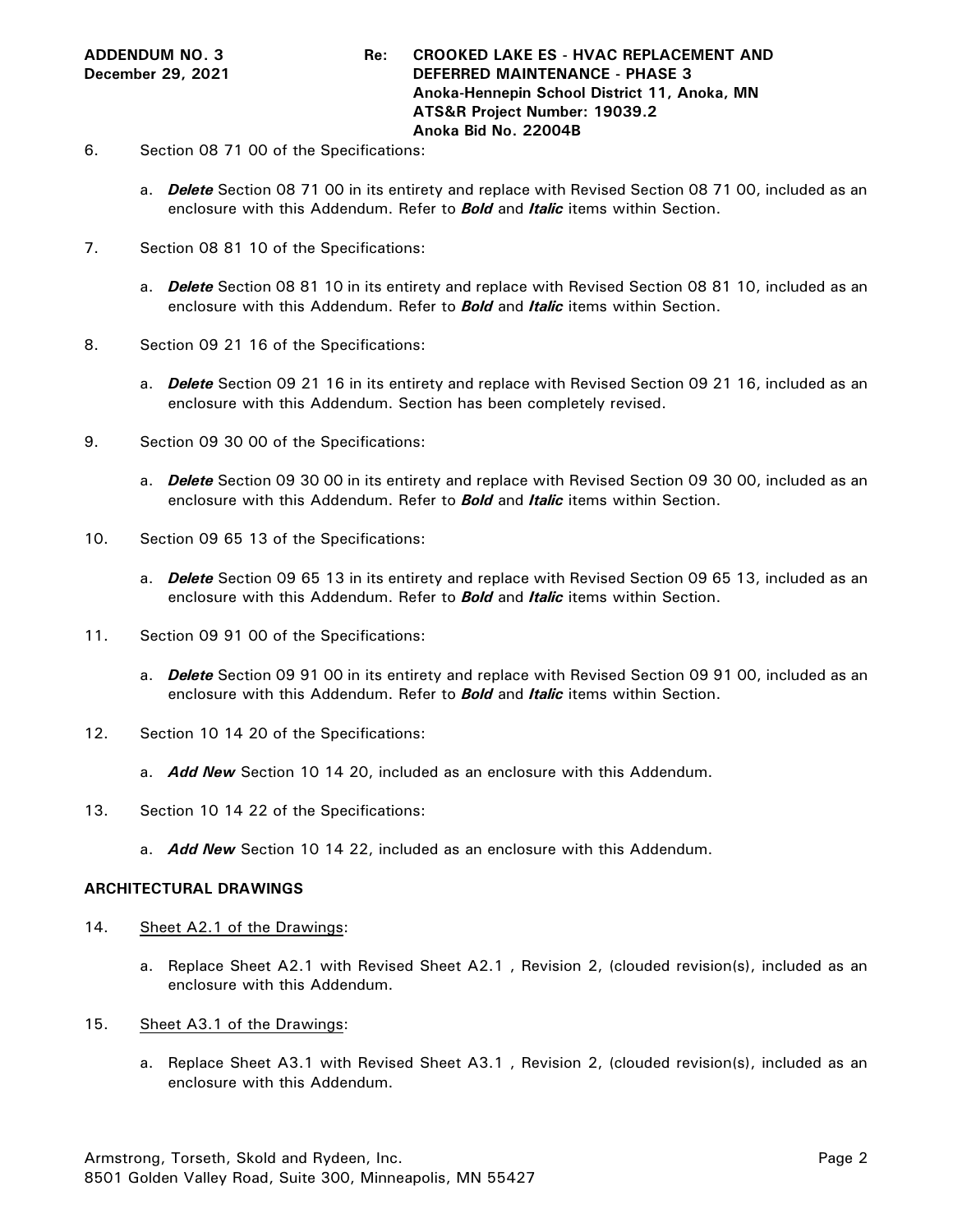## 16. Sheet A3.2 of the Drawings:

- a. Replace Sheet A3.2 with Revised Sheet A3.2 , Revision 2, (clouded revision(s), included as an enclosure with this Addendum.
- 17. Sheet A8.1 of the Drawings:
	- a. Replace Sheet A8.1 with Revised Sheet A8.1 , Revision 2, (clouded revision(s), included as an enclosure with this Addendum.
- 18. Sheet A11.2 of the Drawings:
	- a. Replace Sheet A11.2 with Revised Sheet A11.2 , Revision 2, (clouded revision(s), included as an enclosure with this Addendum.
- 19. Sheet A13.1 of the Drawings:
	- a. Replace Sheet A13.1 with Revised Sheet A13.1 , Revision 2, (clouded revision(s), included as an enclosure with this Addendum.

### **MECHANICAL SPECIFICATIONS**

- 20. Section 23 05 30 of the Specifications:
	- a. *Delete* Section 23 05 30 in its entirety and replace with New Revised Section 23 05 30, *(REFER TO ENTIRE SECTION FOR CHANGES)*, included as an enclosure with this Addendum.
- 21. Section 23 82 33 of the Specifications:
	- a. *Delete* Section 23 82 33 in its entirety and replace with New Revised Section 23 82 33, *(REFER TO ENTIRE SECTION FOR CHANGES)*, included as an enclosure with this Addendum.

#### *MECHANICAL DRAWING*

- 22. Sheet M2.1 of the Drawings:
	- a. Replace Sheet M2.1 with Revised Sheet M2.1 , Revision 2, (clouded revision(s), included as an enclosure with this Addendum.
- 23. Sheet M5.1 of the Drawings:
	- a. Replace Sheet M5.1 with Revised Sheet M5.1 , Revision 2, (clouded revision(s), included as an enclosure with this Addendum.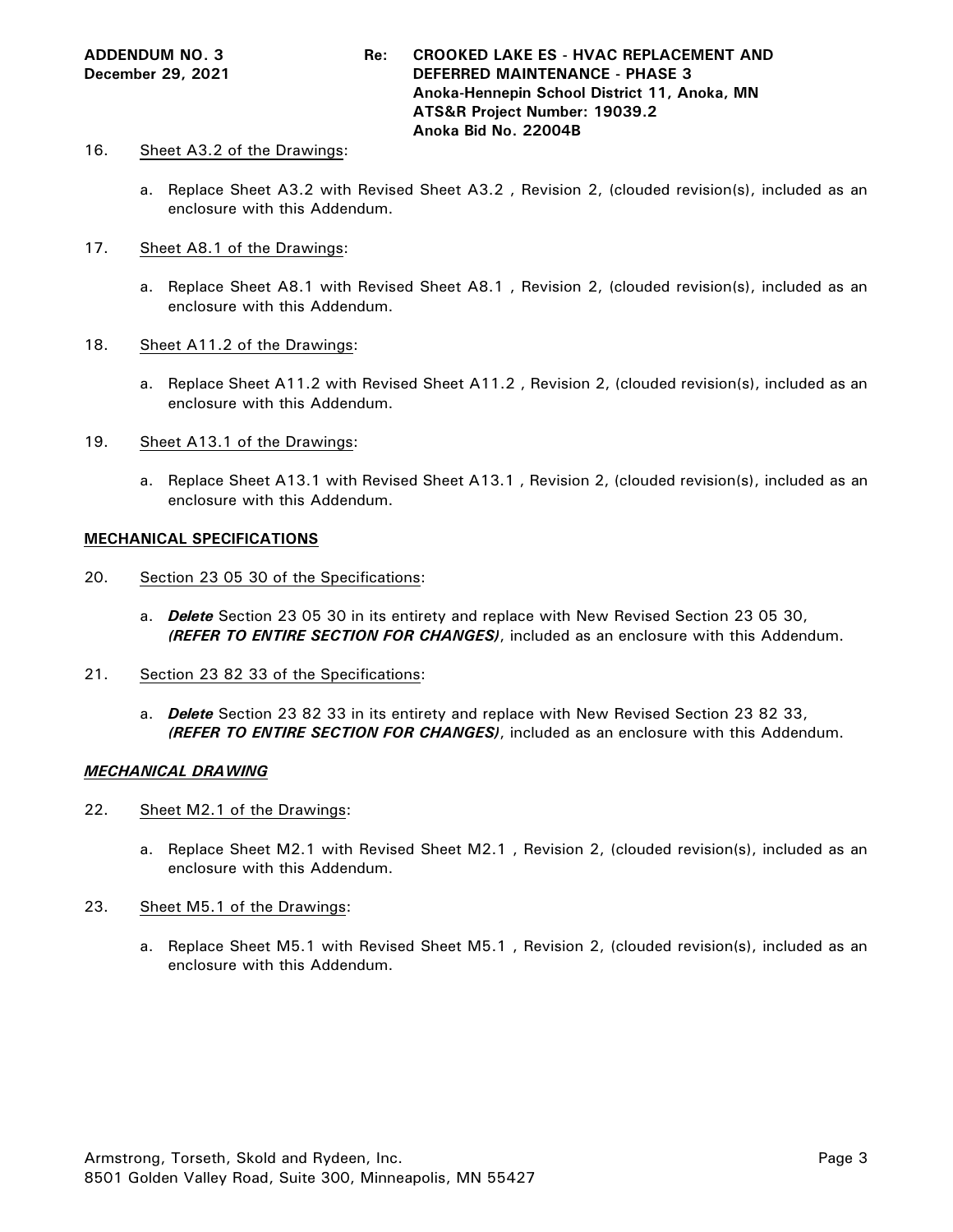### 24. Sheet M5.2 of the Drawings:

- a. Replace Sheet M5.2 with Revised Sheet M5.2 , Revision 1, (clouded revision(s), included as an enclosure with this Addendum.
- 25. Sheet M9.1 of the Drawings:
	- a. Replace Sheet M9.1 with Revised Sheet M9.1 , Revision 2, (clouded revision(s), included as an enclosure with this Addendum.

### **ELECTRICAL DRAWINGS**

- 26. Sheet ED.1 of the Drawings:
	- a. Replace Sheet ED.1, Revision 1, with Revised Sheet ED.1 , Revision 2, (clouded revision(s), included as an enclosure with this Addendum.
- 27. Sheet E2.1 of the Drawings:
	- a. Replace Sheet E2.1, Revision 1, with Revised Sheet E2.1 , Revision 2, (clouded revision(s), included as an enclosure with this Addendum.
- 28. Sheet E3.1 of the Drawings:
	- a. Replace Sheet E3.1, Revision 1, with Revised Sheet E3.1 , Revision 2, (clouded revision(s), included as an enclosure with this Addendum.
- 29. Sheet E4.1 of the Drawings:
	- a. Replace Sheet E4.1, Revision 1, with Revised Sheet E4.1 , Revision 2, (clouded revision(s), included as an enclosure with this Addendum.
- 30. Sheet E6.1 of the Drawings:
	- a. Replace Sheet E6.1, Revision 1, with Revised Sheet E6.1 , Revision 2, (clouded revision(s), included as an enclosure with this Addendum.

# 31. Sheet E8.1 of the Drawings:

a. Replace Sheet E8.1 with Revised Sheet E8.1 , Revision 1, (clouded revision(s), included as an enclosure with this Addendum.

# **END OF ADDENDUM**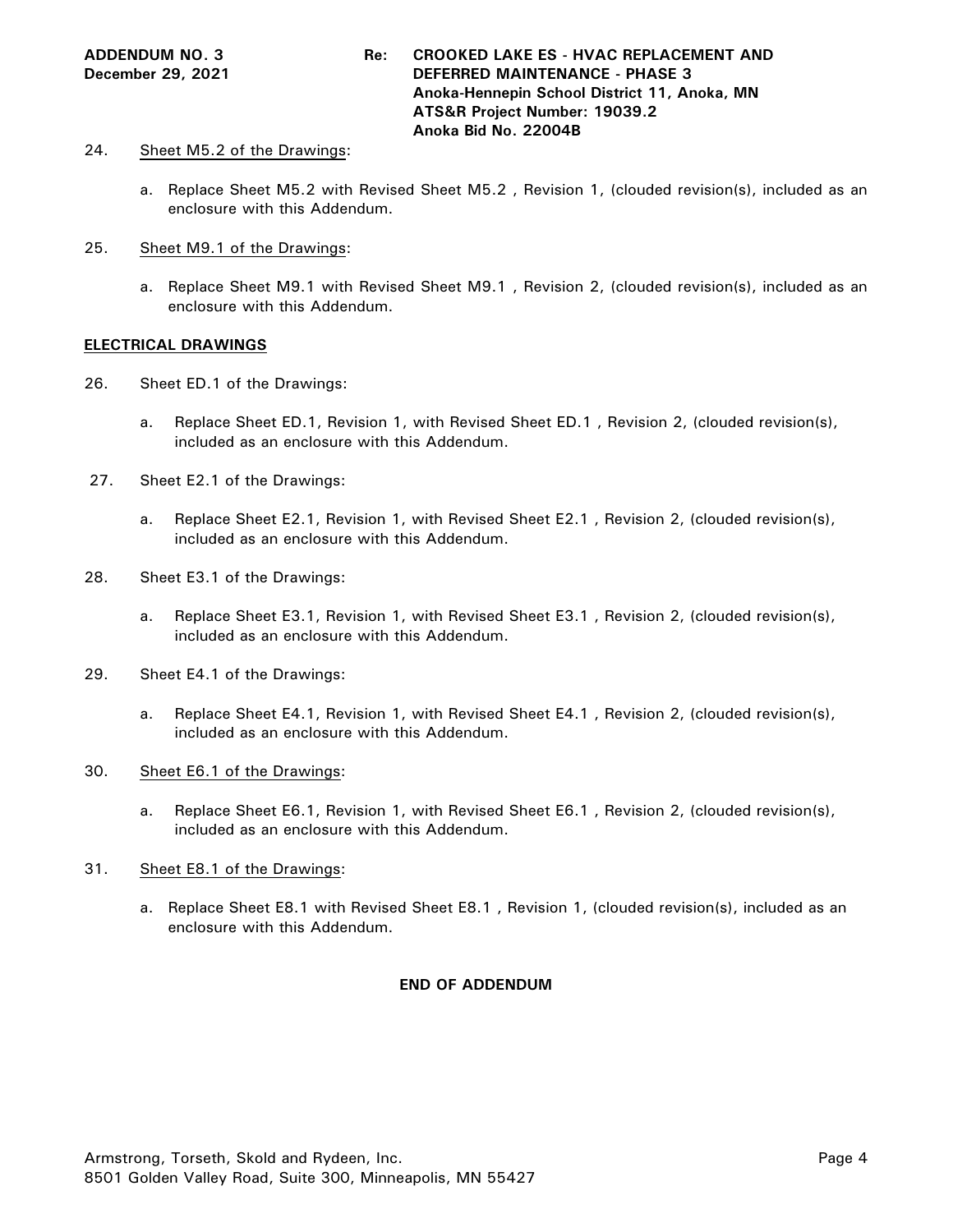Crooked Lake ES HVAC Replacement/Deferred Maintenance - Phase 3

19039.2

**PROJECT:** 

s

**ARCHITECT'S CERTIFICATION:** 

**STRUCTURAL ENGINEER'S** 

**MECHANICAL ENGINEER'S** 

**ELECTRICAL ENGINEER'S** 

**CERTIFICATION:** 

**CERTIFICATION:** 

**CERTIFICATION:** 

**DOCUMENT 00 01 05** 

**CERTIFICATION PAGE** 

**CROOKED LAKE ELEMENTARY SCHOOL** HVAC REPLACEMENT/DEFERRED MAINTENANCE - PHASE 3 2939 Bunker Lake Boulevard Northwest Andover, Minnesota 55304

I hereby certify that this Plan, Specification, or Report was prepared by me or under my direct supervision and that I am a duly Licensed Architect under the laws of the State of Minnesota.

| Name      | Dayid M. Maroney, AIA |  |  |
|-----------|-----------------------|--|--|
| Signature |                       |  |  |

Date October 27, 2021 License No. 20992

I hereby certify that this Plan, Specification, or Report was prepared by me or under my direct supervision and that I am a duly Licensed Professional Engineer under the laws of the State of Minnesota.

| Name      | Timothy G. LaBissoniere, PE |  |
|-----------|-----------------------------|--|
| Signature | Timethy & Joshimanice       |  |
|           |                             |  |

Date\_October 27, 2021 \_\_\_\_\_ License No. \_\_21387 \_\_\_\_\_\_

I hereby certify that this Plan, Specification, or Report was prepared by me or under my direct supervision and that I am a duly Licensed Professional Engineer under the laws of the State of Minnesota.

| Name        | Blayne J. Parkos, PE  |                      |  |
|-------------|-----------------------|----------------------|--|
| Signature 7 |                       |                      |  |
|             | Date October 27, 2021 | 46630<br>License No. |  |

I hereby certify that this Plan, Specification, or Report was prepared by me or under my direct supervision and that I am a duly Licensed Professional Engineer under the laws of the State of Minnesota.

| Name | Nicholas Aching, PEA |  |
|------|----------------------|--|
|      | Signature Michluling |  |

Date\_October 27, 2021 License No. 40408

#### **END OF DOCUMENT**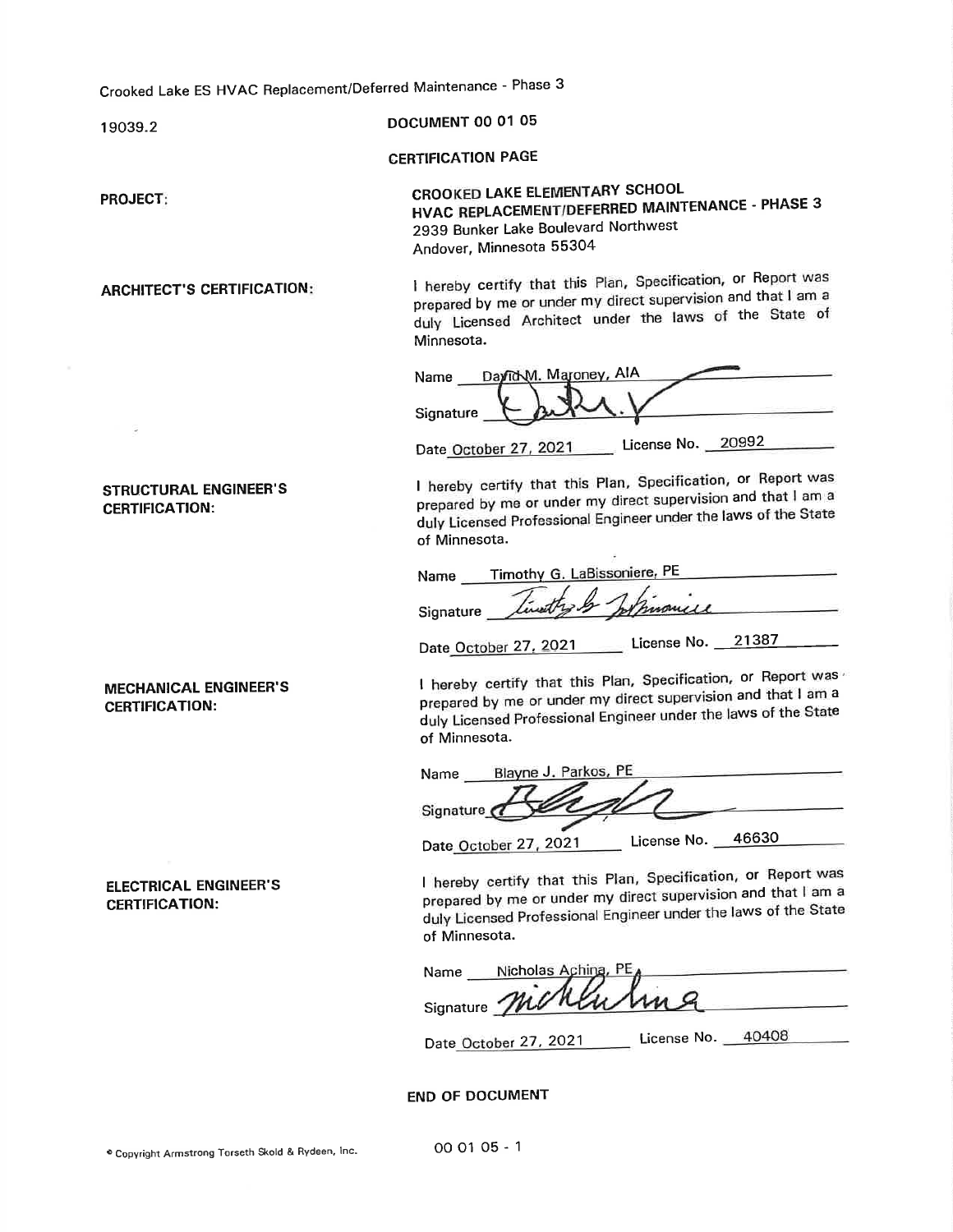Crooked Lake ES HVAC Replacement/Deferred Maintenance - Phase 3 Enclosure with Addendum No. 3 19039.2

# **ATTACHMENT TO DOCUMENT 00 21 13**

# **QUESTIONS AND ANSWERS**

Questions received from bidders through [purchquotes@ahschools.us](mailto:purchquotes@ahschools.us) and associated responses are provided for clarification to the bids, as of 12/29/2021.

**Question 1:** Product Substitution Request from MLAZGAR Associates.

Response: Fixture Substitution Request approved. Refer to Schedule on Sheet E8.1.

**Question 2:** Product Substitution Request from W.R. Meadows, Inc., "INDUROSHINE".

Response: Substitution Request Not Approved. No performance criteria provided which indicates that it meets the requirements of 03 35 37, Article 2.01, Paragraph B.

**Question 3:** "After reviewing the structural drawings, it has come to our attention that you are specifying aluminum grating with a galvanized steel structure. Galvanized steel is known to deteriorate aluminum after an extended period of time. We suggest switching the grating to galvanized steel to eliminate this concern."

Response: Per Section 05 50 00, Article 1.01, Paragraph A, 7, Contractor shall provide isolation materials where dissimilar materials are joined together.

# **END OF ATTACHMENT**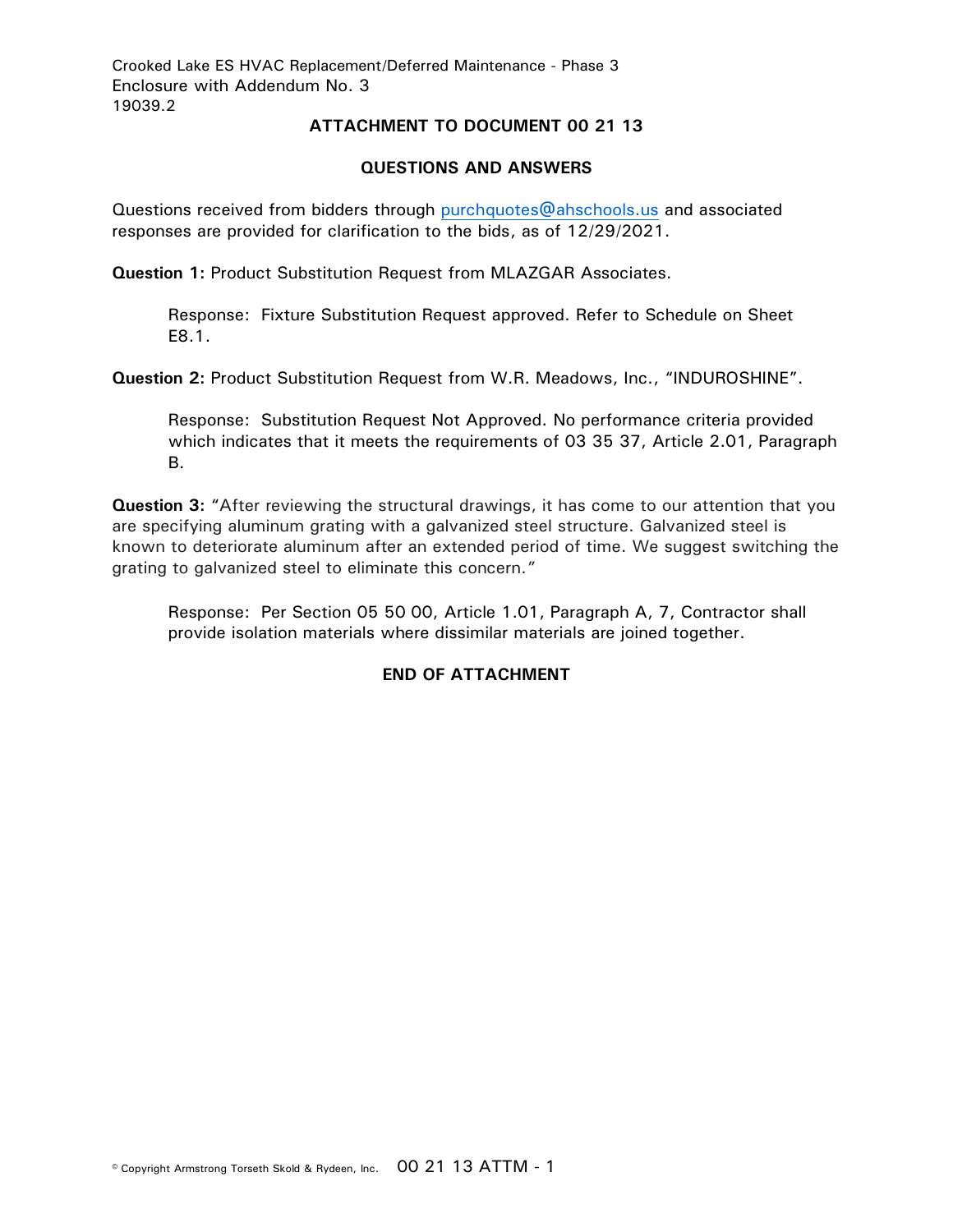Crooked Lake ES HVAC Replacement/Deferred Maintenance - Phase 3 Enclosure with Addendum No. 3 19039.2 **SECTION 01 11 00**

#### **SUMMARY OF WORK**

# **PART 1 - GENERAL**

# **1.01 SUMMARY**

#### A. **Section Includes**:

- 1. Project Information.
- 2. Work Covered by Contract Documents:
	- a. Work Includes
	- b. Type of Contract
- 3. Contractor Access and Use of Existing Site.
- 4. Communications Between Workers and Staff, Students and Public
- 5. Specifications and Drawing Conventions.
- 6. Additional Requirements

# **1.02 PROJECT INFORMATION**

#### A. **Project Identification**:

| 1.      | Project Title:            | <b>Crooked Lake Elementary School</b><br><b>HVAC Replacement and Deferred Maintenance - Phase 3</b>                  |
|---------|---------------------------|----------------------------------------------------------------------------------------------------------------------|
| 2.      | <b>Project Locations:</b> | 2939 Bunker Lake Boulevard Northwest<br>Andover, Minnesota 55304                                                     |
| 3.      | Project Number:           | 19039.2                                                                                                              |
|         |                           |                                                                                                                      |
| 1.      | Name/Address:             | Anoka-Hennepin School District 11<br>2727 North Ferry Street,<br>Anoka, MN 55303                                     |
|         |                           |                                                                                                                      |
| $1_{-}$ | Name/Address              | Armstrong, Torseth, Skold & Rydeen, Inc. (ATS&R)<br>8501 Golden Valley Road, Suite 300<br>Minneapolis, MN 55427-4414 |
| 2.      | Telephone Number:         | 763-545-3731                                                                                                         |
| 3.      | Fax Number:               | 763-525-3289                                                                                                         |
|         |                           | Owner:<br>C. Architect/Engineer:                                                                                     |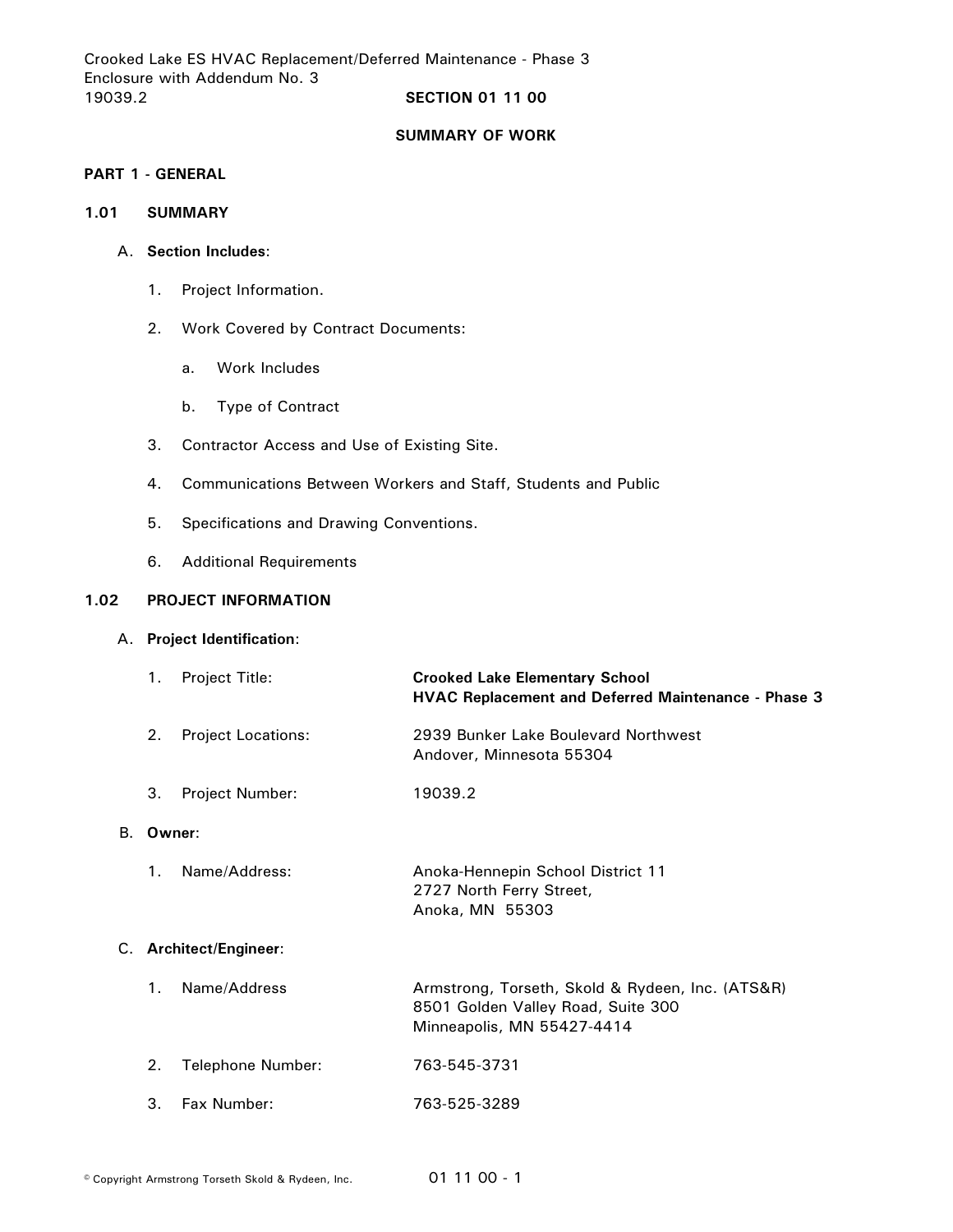Crooked Lake ES HVAC Replacement/Deferred Maintenance - Phase 3 Enclosure with Addendum No. 3 19039.2 **SECTION 01 11 00**

- 4. Representatives:
	- a. Project Architect: David A. Maroney, AIA
	- b. Mechanical Engineer: Blayne J. Parkos, PE
	- c. Electrical Engineer: Nicholas Achina, PE

# D. **Architect's Consultants**:

1. Structural Engineer:

| a.          | Name/Address:        | <b>IMEG Corporation</b>     |
|-------------|----------------------|-----------------------------|
|             |                      | 12755 Highway 55, Suite 100 |
|             |                      | Minneapolis, MN 55441       |
|             | b. Telephone Number: | 763-545-9196                |
| $c_{\rm r}$ | <b>Fax Number:</b>   | 763-541-0056                |
|             | d. Representative:   | Timothy G. LaBissoniere, PE |

# **1.03 WORK COVERED BY CONTRACT DOCUMENTS**

- A. **Work Includes**: The Work of the Project as defined by the Contract Documents consists of Crooked Lake Elementary School HVAC Replacement and Deferred Maintenance – Phase 3, located at 2939 Bunker Lake Boulevard Northwest, Andover, Minnesota 55304, as represented in the Contract Documents prepared by Armstrong, Torseth, Skold & Rydeen, Inc., Architects and Engineers, Minneapolis, Minnesota and their Consultants.
- B. **Type of Contract**: Project will be constructed under a Single Prime Contract.
- C. **Related Work**: Testing, adjusting, and balancing work, related to mechanical systems will be performed under separate direct contracts with Owner.

# **1.04 WORK BY OWNER**

- A. **Casework**: Owner will furnish and install all new casework and related countertops, backsplash, filler panels, scribe strips where noted on Floor Plans and as shown on Casework Elevations. Provide in Contract sinks and fixtures noted in Owner provided casework as indicated in Mechanical Documents. Provide in Contract vinyl base as specified in Section 09 65 13 on Owner provided casework.
	- *1. Mechanical chases and other plastic laminate surfaces and fabrications are furnished and installed by Owner.*
	- *2. Seat cushions noted are provided in-Contract, per Section 12 52 19. Benches underneath seat cushions are furnished and installed by Owner.*
	- *3. High pressure laminate surfaces (FRL) noted, are provided in-Contract, per Section 06 40 25.*

*Subparagraphs 1, 2, and 3 added in Addendum No. 3.*

B. **Commissioning, Testing and Balancing:** Commissioning, Testing, and Balancing of Mechanical Systems will be under Separate Contract by Owner.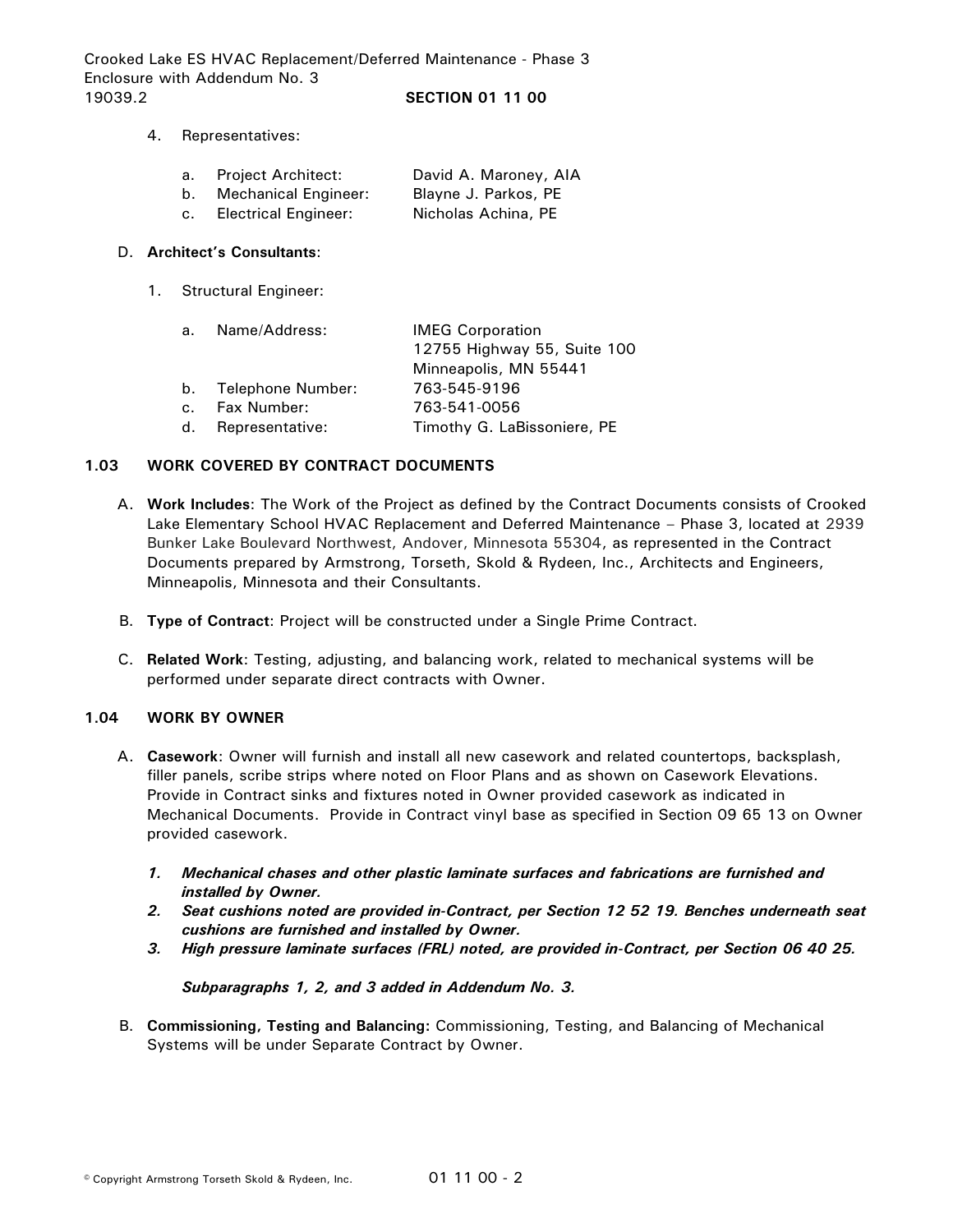# **1.05 CONTRACTOR'S ACCESS AND USE OF EXISTING SITE**

A. **General**: Contractor shall have limited use of Project site for construction operations as indicated on Drawings by the Contract limits and as indicated by requirements of these Specifications.

# B. **Owner Occupancy**:

- 1. During the entire construction period, the Owner will be occupying or using non-construction affected portions of the existing building and site.
- 2. Contractor shall confine operations at Project site and within existing building as coordinated with the Owner so that the Owner's operations are not impacted.
- 3. If Contractor's operations will affect Owner's operations and usage of site, Contractor shall give Owner ample notification to coordinate and schedule operations in order to minimize impact on Owner. Schedule work around Owner's occupancy schedule if possible to include scheduling work before or after the Owner's occupancy schedule, weekends, and when site and building are not occupied.
- 4. Project commencement and completion is during the summer, and therefore Contractor will have access to site during normal business hours, unless required to work around Owner's occupancy schedule.

## C. **Site Access and Parking**:

- 1. Coordinate site access and parking restrictions for Project related personnel with Owner.
- 2. Project personnel shall use designated driveways to access site and park in designated locations only.

# D. **Delivery of Materials**:

- 1. Coordinate with Owner, site access points, drive routes, delivery time restrictions, and delivery locations with Owner.
- 2. Keep driveways, parking areas, loading areas, and entrances serving premises clear and available to Owner, Owner's staff, and emergency vehicles at all times.
- 3. Schedule deliveries at times when Owner's operations will be least impacted and minimize use of driveways and entrances by construction operations.
- 4. Schedule deliveries to minimize space and time requirements for storage of materials and equipment on-site.

#### E. **Building Access**:

- 1. Construction personnel shall use only designated and Owner approved entrances for access into driveway.
- 2. Construction personnel shall be restricted to designated access routes within existing building to access areas of work.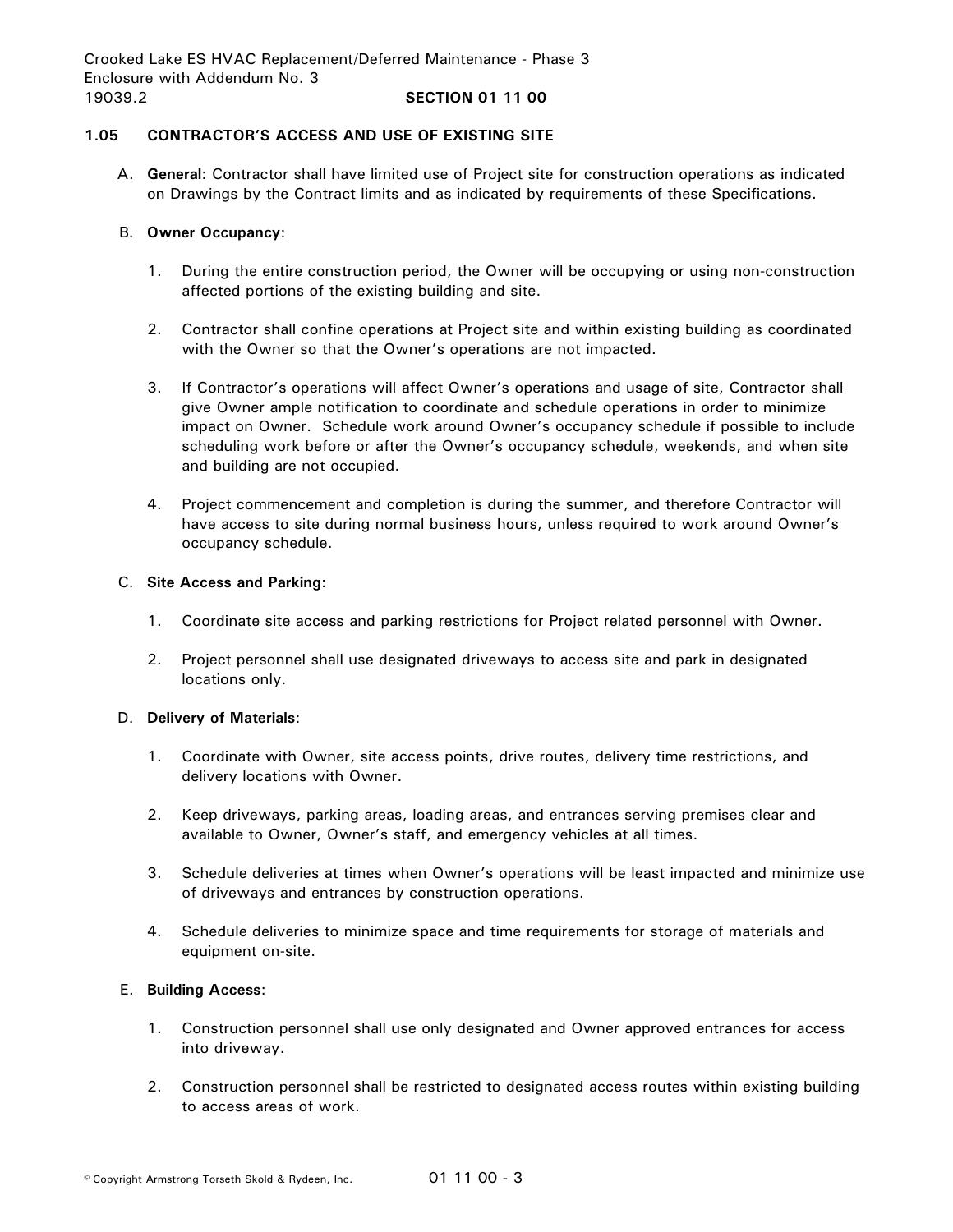- 3. Maintain building exits and exit routes as required by governing authorities.
- 4. If Contractor finds it necessary to perform work during times when the Owner is not occupying the building, coordinate and make arrangements with the Owner to obtain access. Contractor shall maintain building security.

# F. **Storage of Materials On-Site**:

- 1. Exterior storage of materials shall be within enclosed containers if possible.
- 2. When a construction fenced area is noted, store construction materials within fenced area.
- 3. Exterior storage of materials, if required, shall be in area noted on Drawings or as coordinated and approved by Owner if a designated location has not been pre-determined.
- 4. Consolidate material storage to minimize space required.
- 5. If possible, do not have materials delivered to site before they are needed for installation.
- 6. If Owner will allow storage of materials within building, coordinate with Owner specific location(s) for interior storage which will minimize disruption of Owner's operations and protect building occupants from injury and access to materials.
- 7. Contractor is responsible for the protection and safekeeping of products and equipment stored on Project site, and for using means and methods that will protect the Owner's personnel and public from injury.
- 8. Store and protect materials and equipment using means and methods which will protect products from damage as required by product manufacturers.
- G. **Temporary Facilities**: Refer to Specification Section 01 50 14 for requirements and restrictions associated with temporary facilities.

#### H. **Waste and Trash Removal**:

- 1. Owner's existing on-site trash receptacles shall not be used for disposal of construction related waste and trash.
- 2. Contractor shall provide appropriate trash receptacles to receive waste materials generated by construction operations as specified.
- 3. Contractor to coordinate, with Owner, location(s) that are acceptable for dumpsters or trash receptacles.
- I. **Identification of Construction Personnel**: Construction related personnel shall maintain visible employer identification badges at all times while on Project site.

#### J. **Tobacco/Drug/Alcohol/Fire Arm Restrictions**:

1. Entire site to be tobacco free, drug free, alcohol free, and fire arm free.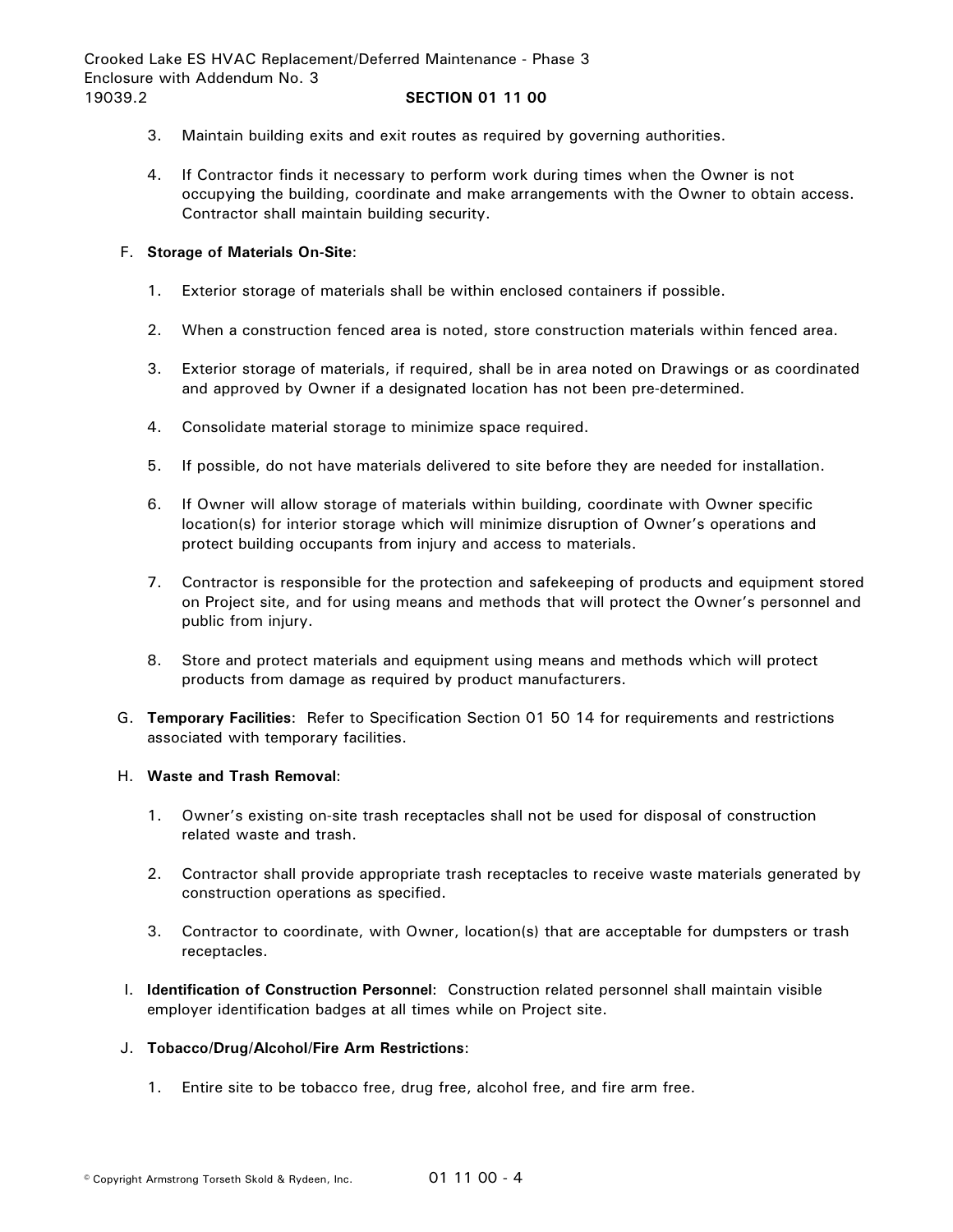- 2. Smoking tobacco, chewing tobacco, drugs, alcohol, and fire arms shall not be brought on or used on Owner's property at any time.
- 3. Owner's property is defined as the area within the property line around the entire school site.
- 4. Contractor shall be responsible for posting signs and enforcement of these requirements.

# K. **Damage to Owner's Property**:

- 1. Contractor is responsible for protecting from damage caused by construction operations the existing Project site, building, and building contents which are beyond the construction limits for the Project and site to remain unaffected by the Work.
- 2. Repair or replace existing finishes, fixtures, materials, equipment, and construction which is to remain and was intended to be unaffected by the Work, which is damaged during construction operations associated with the Project.
- 3. Patching or replacement of Owner's existing property that was to remain but that is damaged by the Work shall be equal to or a better quality than the condition or quality of the property that was damaged, or shall be restored to match surrounding existing conditions before damage occurred as acceptable to Owner and Architect/Engineer.
- L. **Existing Utility Interruptions**: Do not interrupt utilities serving facilities occupied by Owner or others unless permitted under the following conditions and then only after providing temporary utility services in accordance with requirements indicated:
	- 1. Notify Owner not less than (2) days in advance of proposed utility interruptions.
	- 2. Obtain Owner's written permission before proceeding with utility interruptions.
- M. **Noise, Vibration, and Odors**: Coordinate with Owner, operations that may result in high levels of noise and vibration, odors, or other disruption to Owner occupancy with Owner.
	- 1. Notify Owner not less than (2) days in advance of proposed disruptive operations.
	- 2. Obtain Owner's written permission before proceeding with disruptive operations.

# N. **Condition of Existing Building**:

- 1. Maintain portions of existing building affected by construction operations in a weathertight condition throughout construction period.
- 2. Repair damage caused by construction operations.

# **1.06 COMMUNICATIONS BETWEEN WORKERS AND STUDENTS, STAFF, AND PUBLIC**

A. **Communications With Students**: No communication between workers and students on Project site shall take place. Questions or comments initiated by students shall be ignored. If a problem develops with a student or group of students, report problem to Project Superintendent, who in turn shall report it to School District representative.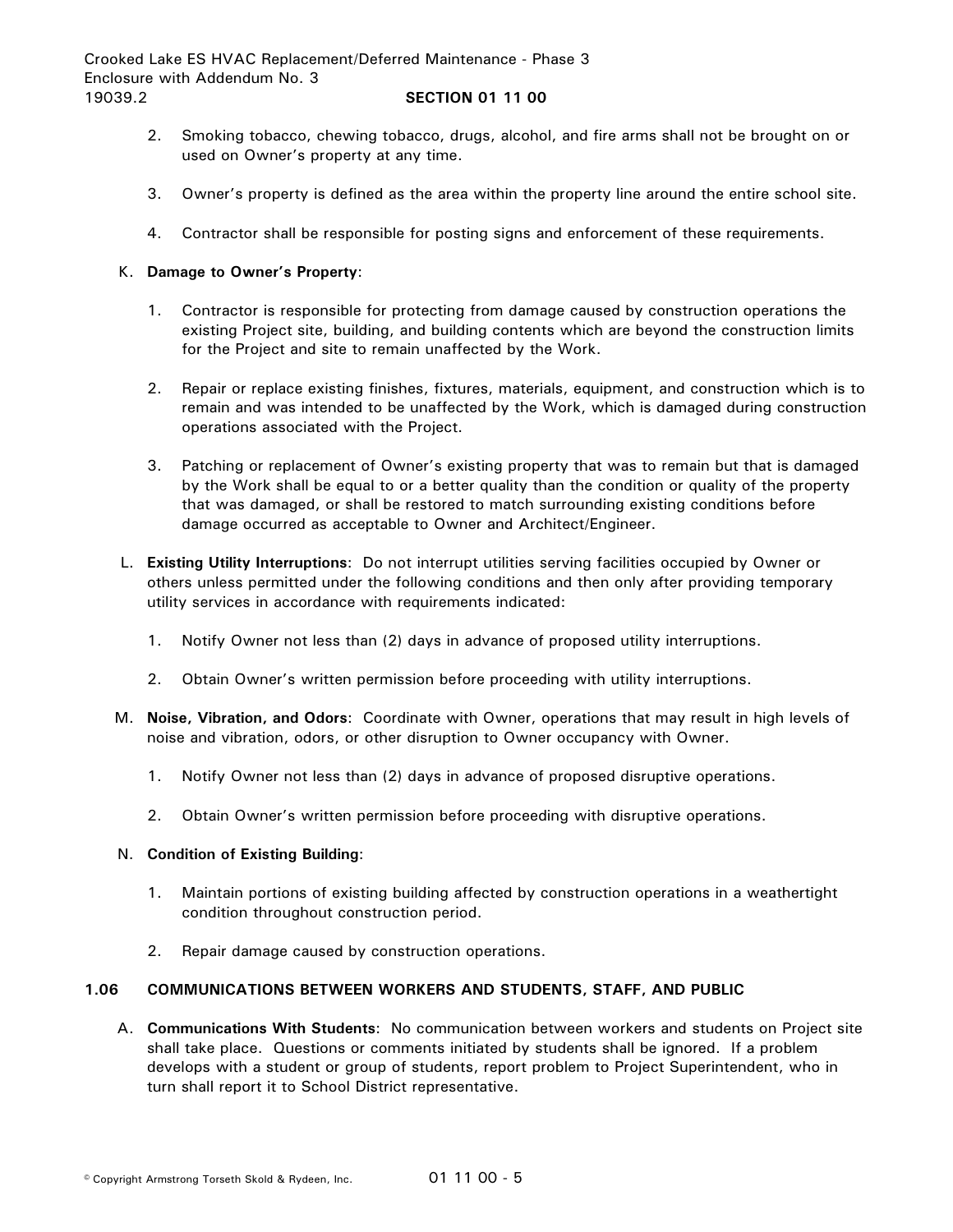Crooked Lake ES HVAC Replacement/Deferred Maintenance - Phase 3 Enclosure with Addendum No. 3 19039.2 **SECTION 01 11 00**

B. **Communications With Staff and Public**: Questions and comments initiated by staff or public shall be referred to School District representative. Be polite but do not make any attempts to answer questions or respond to comments initiated by staff or public.

# **1.07 SPECIFICATION AND DRAWING CONVENTIONS**

- A. **Specification Content**: Specifications use certain conventions for the style of language and the intended meaning of certain terms, words, and phrases when used in particular situations. These conventions are as follows:
	- 1. Imperative mood and streamlined language are generally used in the Specifications. The words "shall", "shall be", or "shall comply with", depending on the context, are implied where a colon (:) is used within a sentence or phrase.
	- 2. Specification requirements are to be performed by Contractor unless specifically stated otherwise.
- B. **Division 01 General Requirements**: Requirements of Sections in Division 01 apply to the Work of all sections in the Specifications.
- C. **Drawing Coordination**: Requirements for materials and products identified on Drawings are described in detail in the Specifications. One or more of the following are used on Drawings to identify materials and products:
	- 1. Terminology: Materials and products are identified by the typical generic terms used in the individual Specification sections.
	- 2. Abbreviations: Materials and products are identified by abbreviations, which are defined in Section 01 42 13 of the Specifications.

#### **1.08 ADDITIONAL REQUIREMENTS**

- A. **Advertising:** Contractors, Subcontractors, Suppliers, and Vendors or agents thereof associated with the Work of the project shall not use in their external advertising, marketing programs or other promotional efforts, any data, pictures, or other representation of the District except on the specific, written authorization, in advance, of the District's Department of Public Relations.
- B. **Health and Safety Requirements**: Workers shall follow applicable health and safety requirements from authorities having jurisdiction, including Federal CDC guidelines, Minnesota Department of Health guidelines, and State of Minnesota Executive Orders.

#### **PART 2 - PRODUCTS** Not Used

**PART 3 - EXECUTION** Not Used

# **END OF SECTION**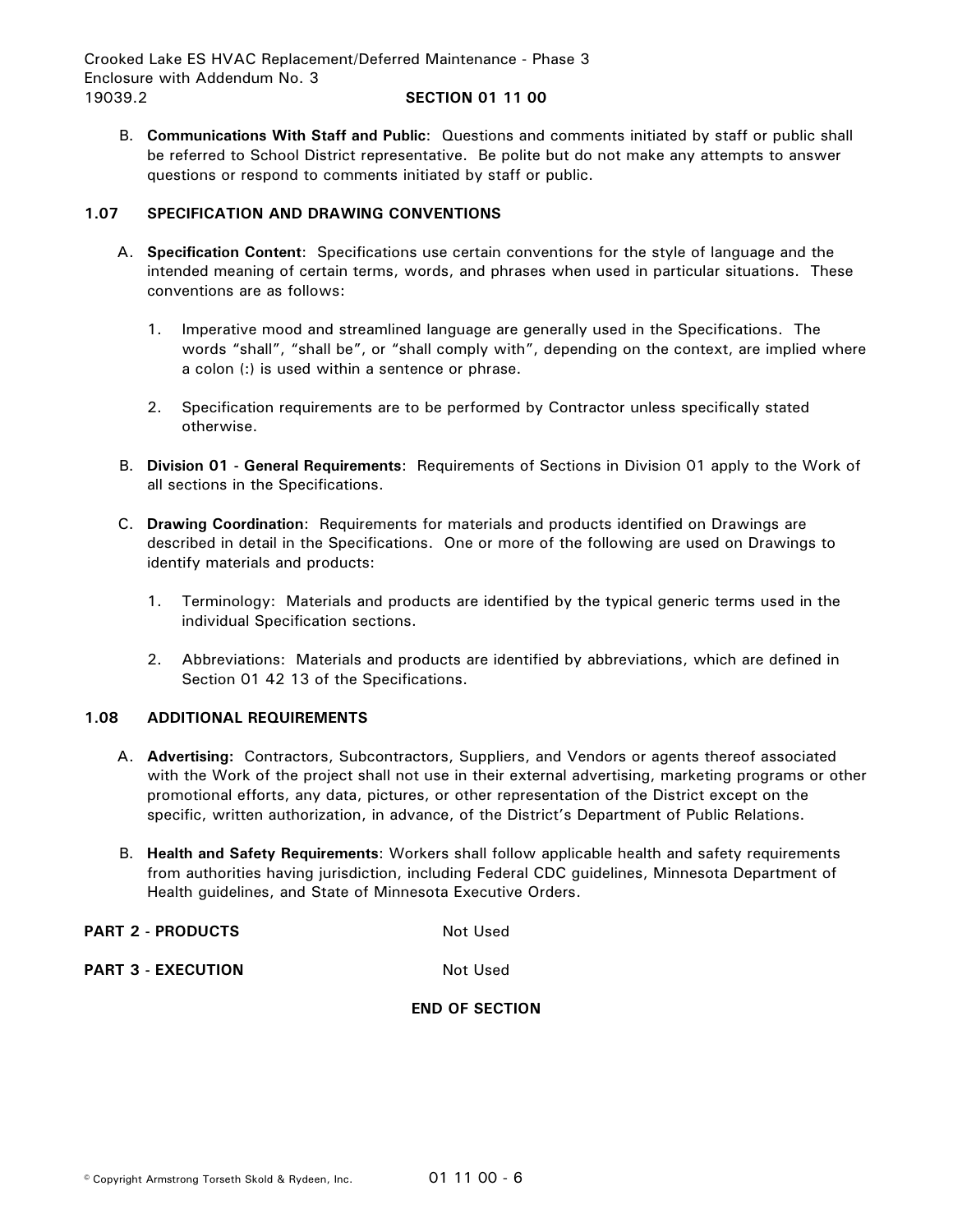# **SPECIAL TESTING AND INSPECTION SERVICES**

## **PART 1 - GENERAL**

### **1.01 SUMMARY**

- A. **Section Includes**: Administrative and procedural requirements where quality control services are the Owner's responsibility in coordination and cooperation with the Contractor's responsibilities. The following are included in this Section:
	- 1. References
	- 2. Definitions
	- 3. Selection and Payment of Testing Agency
	- 4. Testing Agency Services
	- 5. Contractor's Responsibilities
	- 6. Special Inspections
	- 7. Cooperation With Testing Laboratory Personnel
	- 8. Specimens
	- 9. Schedule For Testing and Inspections

#### B. **Related Sections**:

- 1. Section 01 33 00: Submittal Procedures; Submission of manufacturer's instructions.
- 2. Section 01 78 00: Closeout Submittals; Project Record Documents.
- 3. Individual Specification Sections: Inspections and testing required and standards for testing.

#### **1.02 REFERENCES**

#### A. **American Society for Testing and Materials (ASTM)**:

- 1. ASTM C1093, Standard Practice for Accreditation of Testing Agencies for Unit Masonry
- 2. ASTM D3740, Standard Practice for Minimum Requirements for Agencies Engaged in the Testing and/or Inspection of Soil and Rock as Used in Engineering Design and Construction
- 3. ASTM E329, Standard Specification for Agencies Engaged in the Testing and/or Inspection of Materials Used in Construction

#### B. **International Building Code (IBC)**

C. **Minnesota State Building Code**

# **1.03 DEFINITIONS**

- A. **Testing**: Evaluation of systems, primarily requiring physical manipulation and analysis of materials, in accordance with approved standards.
- B. **Inspection**: Evaluation of systems, primarily requiring observation and judgment.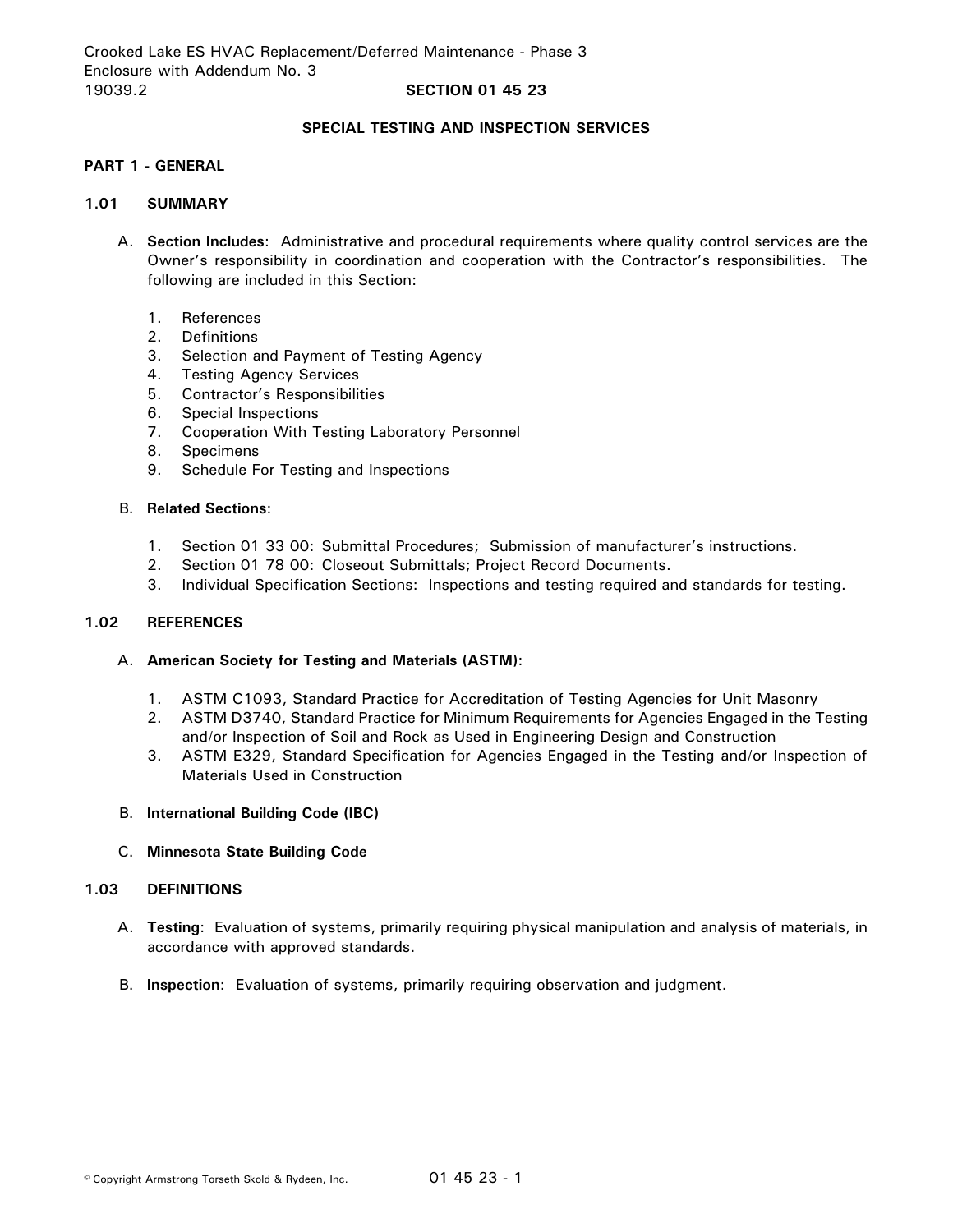- C. **Testing Agency**: An independent testing agency that Owner enters into a separate contract with to provide specific inspections and testing to ensure compliance with requirements of the Contract Documents and Building Code.
	- 1. Testing agency shall be authorized to operate in the state in which Project is located and familiar with requirements and testing methods specified in the Contract Documents.
	- 2. Testing equipment shall be calibrated at reasonable intervals by devices of accuracy traceable to either the National Bureau of Standards or to accepted values of natural physical constants.

# **1.04 SELECTION AND PAYMENT OF INSPECTION AND TESTING AGENCY**

# A. **General**:

- 1. Owner will contract with, and pay for services of, an independent inspection and testing agency to perform the inspection and testing specified in this Section.
- 2. Contractor shall reimburse Owner for retesting required when initial testing shows that materials or procedures are defective, or do not meet requirements of the Contract Documents.
- 3. If exploratory work is required to determine cause of defects, cost of such work shall be paid for by the Contractor responsible for such work, if work is found to be defective, in Architect/Engineer's judgment. If Contractor is not at fault, cost will be paid for by Owner.

# **1.05 TESTING AGENCY SERVICES**

A. **Independent Testing**: Owner will employ, and pay costs for services of, an independent testing agency to perform specified testing and inspections. Employment of testing agency by Owner shall not relieve Contractor of its obligation to perform work in accordance with requirements of the Contract Documents.

# B. **Testing Laboratory Requirements**:

- 1. Conduct test on samples that are obtained by testing agency personnel, and those submitted by Contractor, when required.
- 2. Provide quality personnel at site. Cooperate with Architect and Contractor in performance of services.
- 3. Perform specified inspection, sampling, and testing of material and construction in accordance with specified standards.
- 4. Ascertain that materials and mixes meet requirements of the Contract Documents.
- 5. Promptly notify Architect and Contractor, in writing, of observed irregularities or non-conformance of Work or products.
- 6. Perform additional inspections and tests required by Architect/Engineer.
- 7. Attend Pre-Construction Meeting and progress meetings, if notified by Architect or Contractor.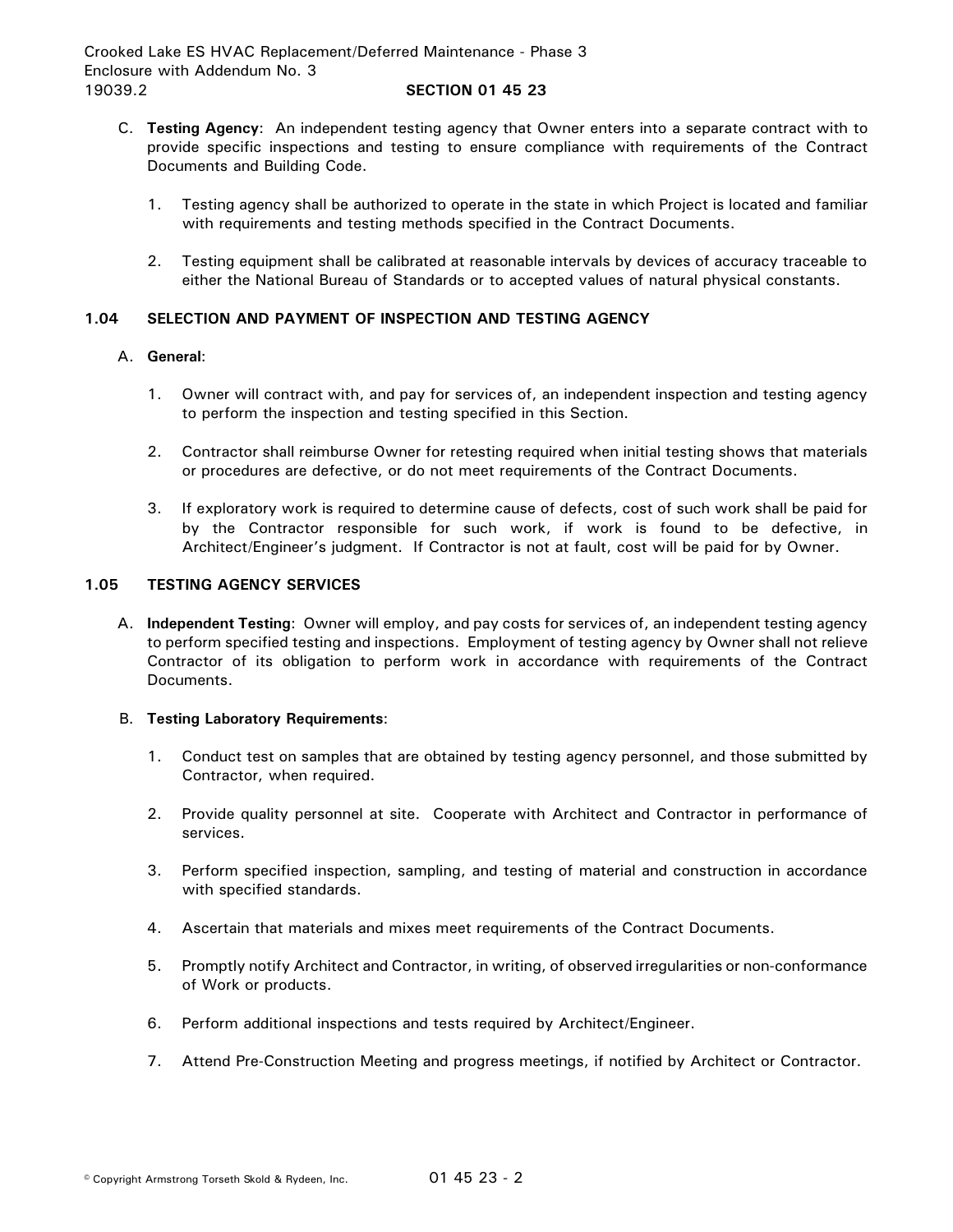- C. **Testing Laboratory Reports**: After each inspection and test, testing laboratory will promptly submit copies of testing laboratory report to Architect, Structural Engineer, Contractor, and if required to local authorities having jurisdiction.
- D. **Reports**: Testing agency shall prepare and submit certified written reports that include the following:
	- 1. Testing Company Name
	- 2. Name of Individual(s) Conducting Inspection or Test
	- 3. Individual's Certification(s)
	- 4. Materials Inspected or Tested (explicit identification shall be used)
	- 5. Date of Inspection or Testing
	- 6. Location in the Project
	- 7. Results of Sample Taking, Testing, or Inspection
	- 8. Statement of Conformance or Non-Conformance With Specifications
	- 9. Remedial Action, if applicable
	- 10. Follow-Up Tests and Inspections, required after remedial action
	- 11. Interpretation of Test Results, when requested by Architect

# E. **Testing Agency Responsibilities**:

- 1. Cooperate with Architect and Contractor in performance of duties and services.
- 2. Provide qualified personnel to perform required tests and inspections.
- 3. Notify Architect and Contractor promptly of irregularities or deficiencies observed in Work during performance of its services.
- 4. Determine location from which test samples will be taken and in which in-situ tests are conducted.
- 5. Conduct and interpret tests and inspections, and state in each report whether tested and inspected Work meets with, or deviates from, requirements.
- 6. Submit a certified written report, in duplicate, of each test, inspection, and similar quality control service through Contractor.
	- a. Testing agency shall distribute copies of tests to Architect/Engineer, Owner, Contractor, Structural Engineer, building official, and Owner's consultants.
- 7. Observation and testing services shall assist in verification of certain aspects of Work for compliance with requirements of the Contract Documents. These services shall not relieve Contractor of its responsibility to meet requirements of the Contract Documents.

# F. **Limits of Testing Agency Authority**:

- 1. Agency may not release, revoke, alter, or embellish requirements of the Contract Documents.
- 2. Agency may not approve or accept any portion of the Work.
- 3. Agency may not assume or perform any duties of the Contractor.
- 4. Laboratory has no authority to stop the Work.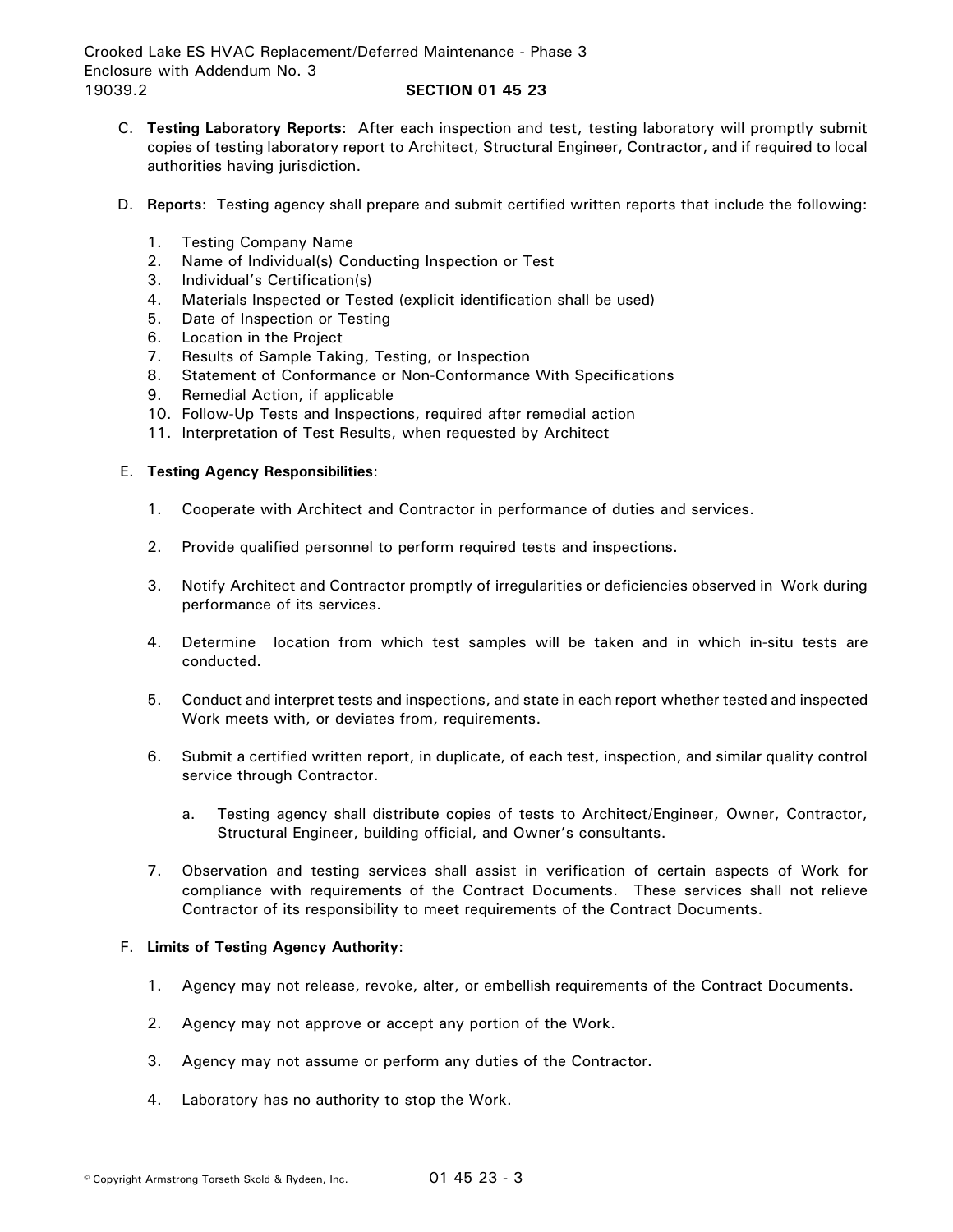# **1.06 CONTRACTOR'S RESPONSIBILITIES**

- A. **General**: Contractor responsibilities include the following:
	- 1. Schedule and coordinate pre-construction and construction testing and observation.
	- 2. Provide safe access to testing and observation areas, and secure and protect samples and testing equipment.
	- 3. Provide necessary scaffolding, lifts, enclosures, temporary heat, and other resources required by Owner's observation or testing agencies in order to perform their work.
	- 4. Make repairs required due to testing or observation procedures.
	- 5. Provide and transport to Owner's testing facility, materials to be tested if directed or specified.
	- 6. Include submittal of proposed mix designs when required.
	- 7. Cooperate with testing agency personnel.
	- 8. Provide incidental labor and facilities to provide access to the Work to be tested, to obtain and handle samples at Project site or at source of products to be tested, to facilitate tests and inspections; and to store and cure test samples.
- B. **Coordination**: Contractor to coordinate sequence of activities to accommodate required quality assurance and quality control services with a minimum of delay and to avoid necessity of removing and replacing construction to accommodate testing and inspecting.
	- 1. Schedule times for tests, inspections, obtaining samples, and similar activities.
- C. **Cooperation**: Contractor shall cooperate with Owner's testing agency. Furnish samples of materials, design mixes, equipment, tools, storage, and assistance as required.
- D. **Schedule of Tests and Inspections**: Contractor to submit a schedule of tests, inspections, and similar quality control services required by the Contract Documents.
	- 1. Distribution: Contractor to distribute schedule to Owner, Architect, testing agencies, and each party involved in performance of portions of Work where tests and inspections are required.

# **1.07 SPECIAL INSPECTIONS**

- A. **Special Inspections Required by Building Code**: Owner will arrange, and pay costs for, special inspections required by IBC 2015, Section 110, and as modified by Minnesota State Building Code, as they apply to work of this Contract.
- B. **Compliance**: Independent testing agency shall indicate compliance or non-compliance with the Contract Documents.
	- 1. Submit a final signed report stating whether Work requiring special inspections was, to the best of its knowledge, in conformance with approved Contract Documents and applicable workmanship provisions of the Code.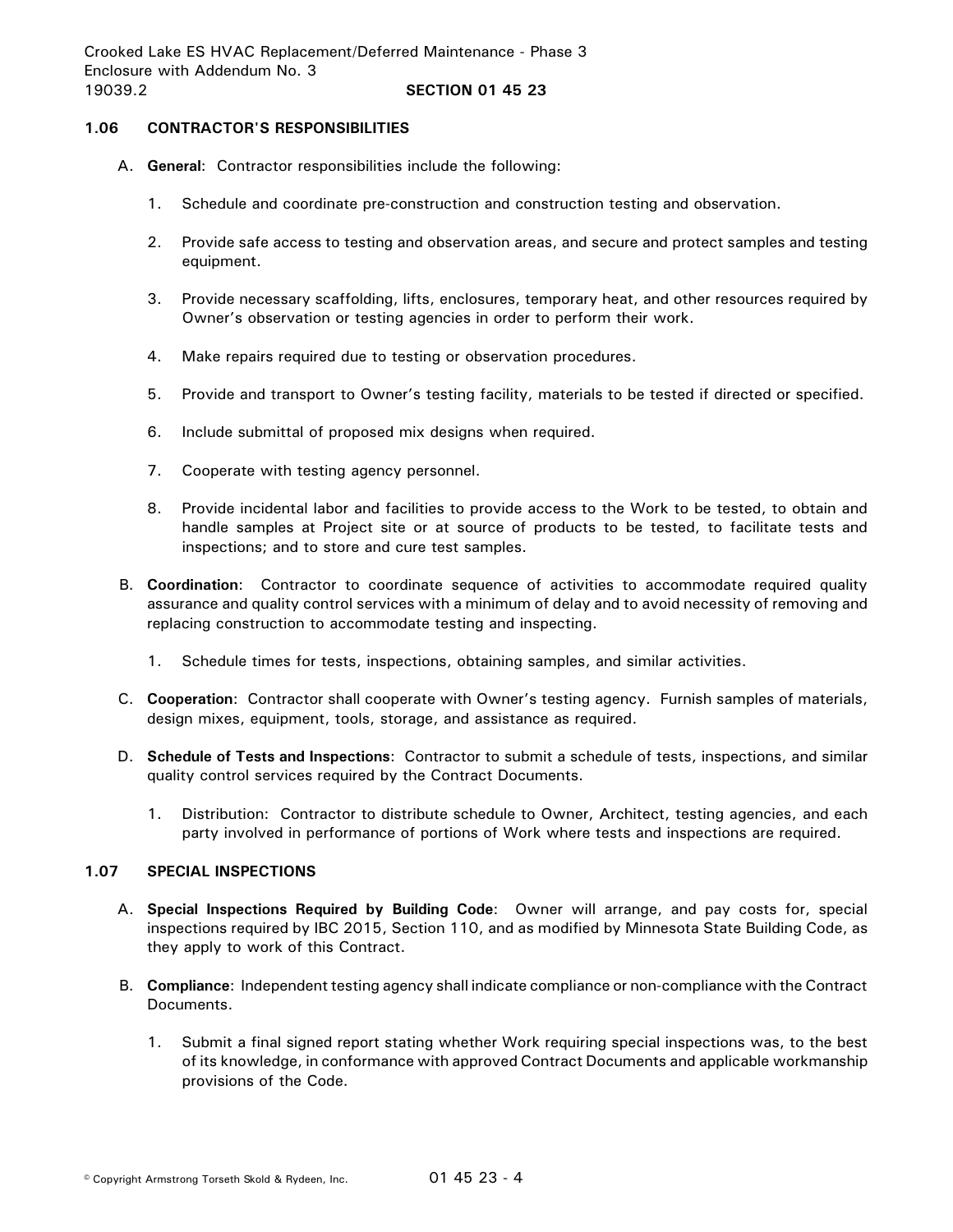# **PART 2 - PRODUCTS** Not Used

# **PART 3 - EXECUTION**

# **3.01 COOPERATION WITH TESTING LABORATORY PERSONNEL**

- A. **Access to Work**: Inspectors and other representatives of testing agency shall have access to the Work. Contractor shall provide facilities for such access in order that testing, inspecting, and obtaining samples may be done properly.
- B. **Tested or Exempt Materials**: Materials shipped by Contractor from source of supply prior to having satisfactorily passed testing and inspection by testing agency, or prior to receipt of notice from testing agency that such testing and inspection will not be required, shall not be incorporated in Project.

# **3.02 TAKING SPECIMENS**

# A. **Selection of Specimens and Samples**:

- 1. Field specimens and samples for testing, unless otherwise indicated in Contract Documents, shall be selected and taken by testing agency inspector, not by Contractor.
- 2. Sampling equipment and personnel shall be provided by testing agency.
- 3. Delivery of specimens and samples to testing agency shall be performed by testing agency personnel.

# **3.03 SCHEDULE FOR TESTING AND INSPECTIONS**

# A. **Establishing Schedule**:

- 1. By advance discussion with testing agency, Contractor shall determine time required for testing agency to perform site inspections, to perform tests, and to issue reports of each of its findings.
- 2. Provide required times within Contractor's Construction Schedule for inspections, testing, and issuance of related reports.
- 3. Revising Schedule: When changes to Contractor's Construction Schedule are necessary during construction, coordinate such changes of schedule with testing agency.
- B. **Adherence to Schedule**: When testing agency is ready to test in accordance with determined schedule, but is prevented from testing or taking sample specimens due to incompleteness of Project work, extra charges for testing attributable to a resulting delay may be charged to Contractor and Owner will adjust Contract Sum accordingly.

# **END OF SECTION**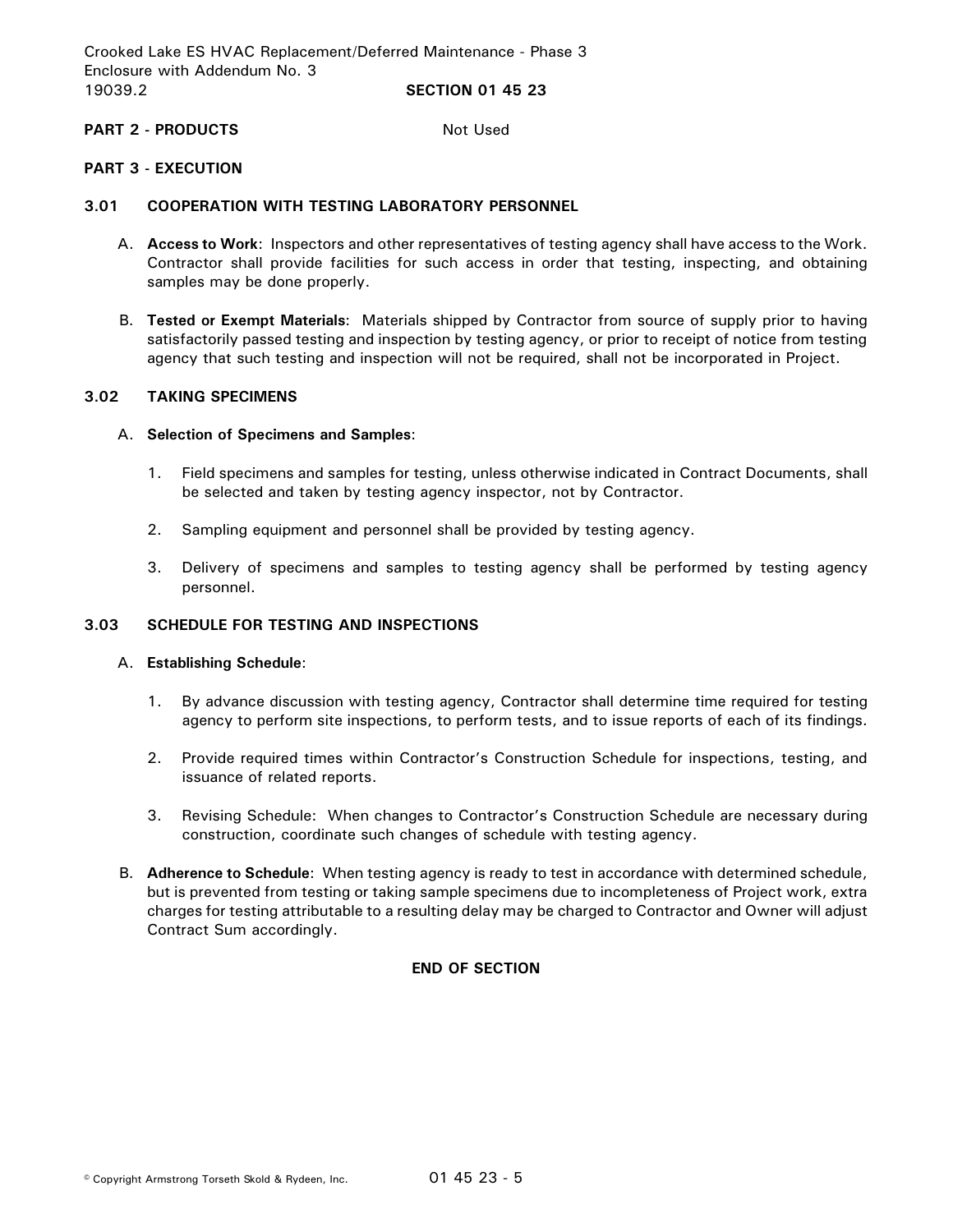# Crooked Lake ES HVAC Replacement/Deferred Maintenance - Phase 3 Enclosure with Addendum No. 3 19039.2

Structural Tests and Special Inspections Program Summary Schedule

| Project Name | Project Number |  |
|--------------|----------------|--|
| Location     | Permit Number  |  |

**Technical (2) Description (3) Type of Report Assigned [Section]** [Article] **Inspector (4)** Frequency (5) Firm (6)

Notes: This schedule shall be filled out and included in the Structural Tests and Special Inspections Program.

(1) Permit Number to be provided by the Code Official.

(2) Referenced to the specific Technical Scope Section and Article in the program.

(3) Use descriptions per the International Building Code(IBC), Chapter 17, as adopted by the State of Minnesota.

(4) Special Inspector - Technical, Special Inspector - Structural.

(5) Weekly, monthly, per test/inspection, per floor, etc.

(6) Firm contracted to perform services.

l

#### **ACKNOWLEDGMENTS**

Each appropriate representative shall sign below:

| Owner:      | Firm: | Date: |
|-------------|-------|-------|
| Contractor: | Firm: | Date: |
| Architect   | Firm: | Date: |
| SER:        | Firm: | Date: |
| $SI-S$ :    | Firm: | Date: |
| $SI-T:$     | Firm: | Date: |
| TA:         | Firm: | Date: |
| F:          | Firm: | Date: |

If requested by Architect/Engineer of Record or Code Official, the individual names of all prospective special inspectors and the work they intend to observe shall be identified.

| Agency                                                   | Legend: | $SER = Structural$ Engineer of Record $SI-T = Special$ Inspector-Technical $TA = Testing$ |  |
|----------------------------------------------------------|---------|-------------------------------------------------------------------------------------------|--|
| $SI-S = Special Inspector - Structural$ $F = Fabricator$ |         |                                                                                           |  |

Accepted for the Building Department By: Date: Date: Date: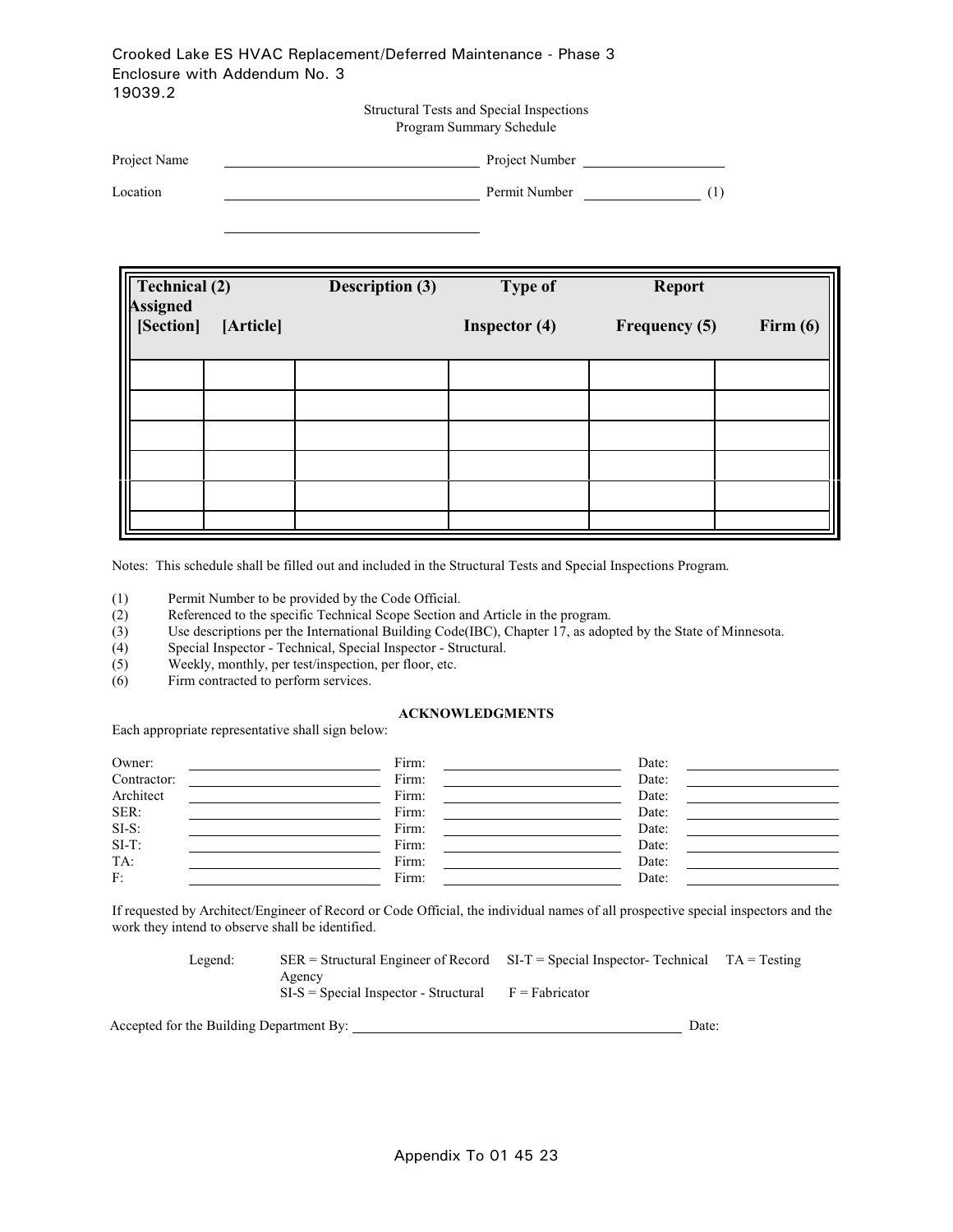#### **STEEL FRAMES**

### **PART 1 - GENERAL**

### **1.01 SUMMARY**

### A. **Section Includes**:

1. Provide non-rated hollow metal (steel) door frames for wood doors *and hollow metal framed windows and sidelites.*

### *Subparagraph revised in Addendum No. 3*

2. Provide anchors to secure steel frames to adjacent construction.

### B. **Related Sections**:

| 1. Section 06 20 00: | Install steel frames.                        |
|----------------------|----------------------------------------------|
| 2. Section 08 14 16: | Flush solid core wood doors.                 |
| 3. Section 08 71 00: | Hardware for doors.                          |
| 4. Section 08 81 00: | Glazing for interior steel doors and frames. |
| 5. Section 09 91 00: | Project site painting of steel frames.       |

# **1.02 REFERENCES**

A. **ASTM International**

# **1.03 SUBMITTALS**

A. **General Requirements**: Provide submittals in accordance with 01 33 00.

#### B. **Shop Drawings**:

- 1. Indicate dimensions, description of materials and finishes, general construction, specific modifications, component connections, anchorage methods, hardware, and installation procedures.
- 2. Indicate opening identification number (same as on Contract Documents), frame types, metal gauges, door swings, glazing cutouts and stops, and undercuts when applicable.
- 3. Indicate locations of field splice joints on frames that are too large for total shop/factory assembly to allow for shipment and access into building to installation location. Include details necessary to provide proper site assembly and concealment of field joints.
- C. **Samples**: If requested by Architect, submit a sample of each frame type showing corner joint, typical reinforcements for hardware, plaster guards (mortar guards), and floor anchors.

# **1.04 QUALITY ASSURANCE**

- A. **Manufacturer Qualifications**: Not less than 5 years experience in production of specified products.
- B. **Product Qualifications**: Provide steel frames manufactured by a single firm specializing in production of this type of work.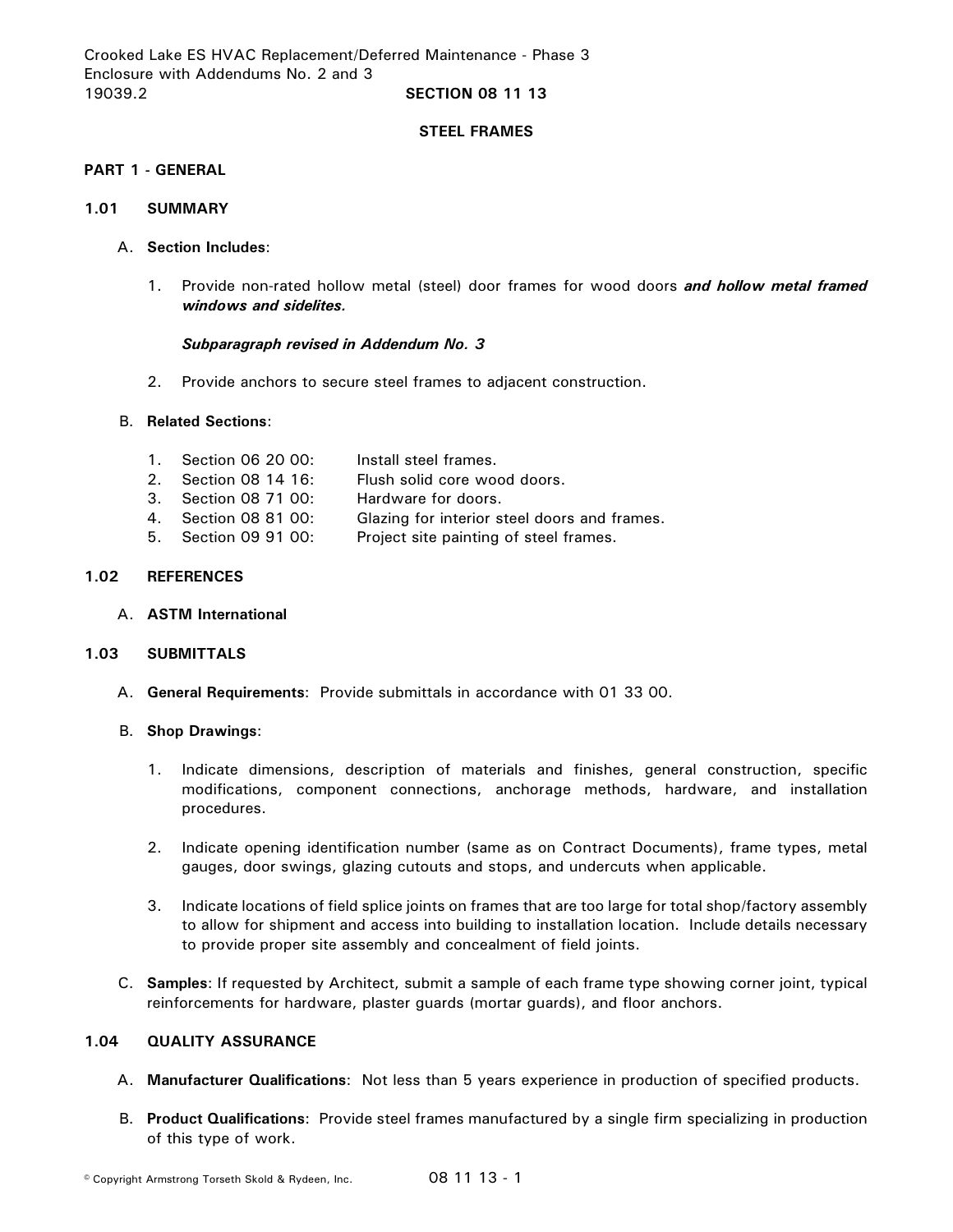Crooked Lake ES HVAC Replacement/Deferred Maintenance - Phase 3 Enclosure with Addendums No. 2 and 3 19039.2 **SECTION 08 11 13**

C. **Finish Hardware Coordination**: Coordinate with hardware supplier, the proper placement and preparation for hardware items with frame fabrication. Secure necessary hardware templates and hardware information from hardware supplier.

# **1.05 DELIVERY, STORAGE, AND HANDLING**

- A. **General Requirements**: Deliver, store, and handle hollow metal work in a manner to prevent damage.
- B. **Packing and Shipping**: Properly package items to protect against damage in shipping. Include all fastenings for each item.
- C. **Storage and Protection**: Store steel frames to not be exposed to adverse environmental elements.
- D. **Marking**: Mark each item with appropriate heading and door number in accordance with Drawings and approved Hardware Schedule.

# **PART 2 - PRODUCTS**

# **2.01 MANUFACTURERS**

- A. **Acceptable Manufacturers for Steel (Hollow Metal) Frames**: Subject to compliance with requirements of the Contract Documents, acceptable manufacturers are as follows or approved equal:
	- 1. Ceco Door Products, an ASSA ABLOY Group Company, Milan, TN
	- 2. Curries Company, an ASSA ABLOY Group Company, Mason City, IA
	- 3. West Central Supply, Inc., Rapid City, SD
	- 4. Pioneer Industries, Carlstadt, NJ
	- 5. Security Metal Products Corporation, Hawthorne, CA
	- 6. Steelcraft, an Ingersoll-Rand Company, Cincinnati, OH

# **2.02 MATERIALS AND FABRICATION FOR WELDED STEEL (HOLLOW METAL) FRAMES**

# A. **General Fabrication Requirements for Frames**:

- 1. Fabricate and shop assemble frames into complete units.
- 2. Provide for field joints only if required to allow for transport to site and for routing through building to installation location.

# B. **Materials**:

- 1. Interior Frames:
	- a. Standard Frame Material: Fabricate frames from cold rolled steel in accordance with requirements of ASTM A1008.
	- b. Galvanized (Zinc Coated) Frame Material: Where indicated fabricate interior frames from cold rolled steel in accordance with requirements of ASTM A653, Commercial Steel (CS), Type B; with not less than G60 (Z180) or A60 (ZF180) zinc-iron alloy (galvannealed) coating designation.
	- c. Gauge: Frames 4 feet or less in overall width to be 16 gauge. Frames over 4 feet in width to be 14 gauge.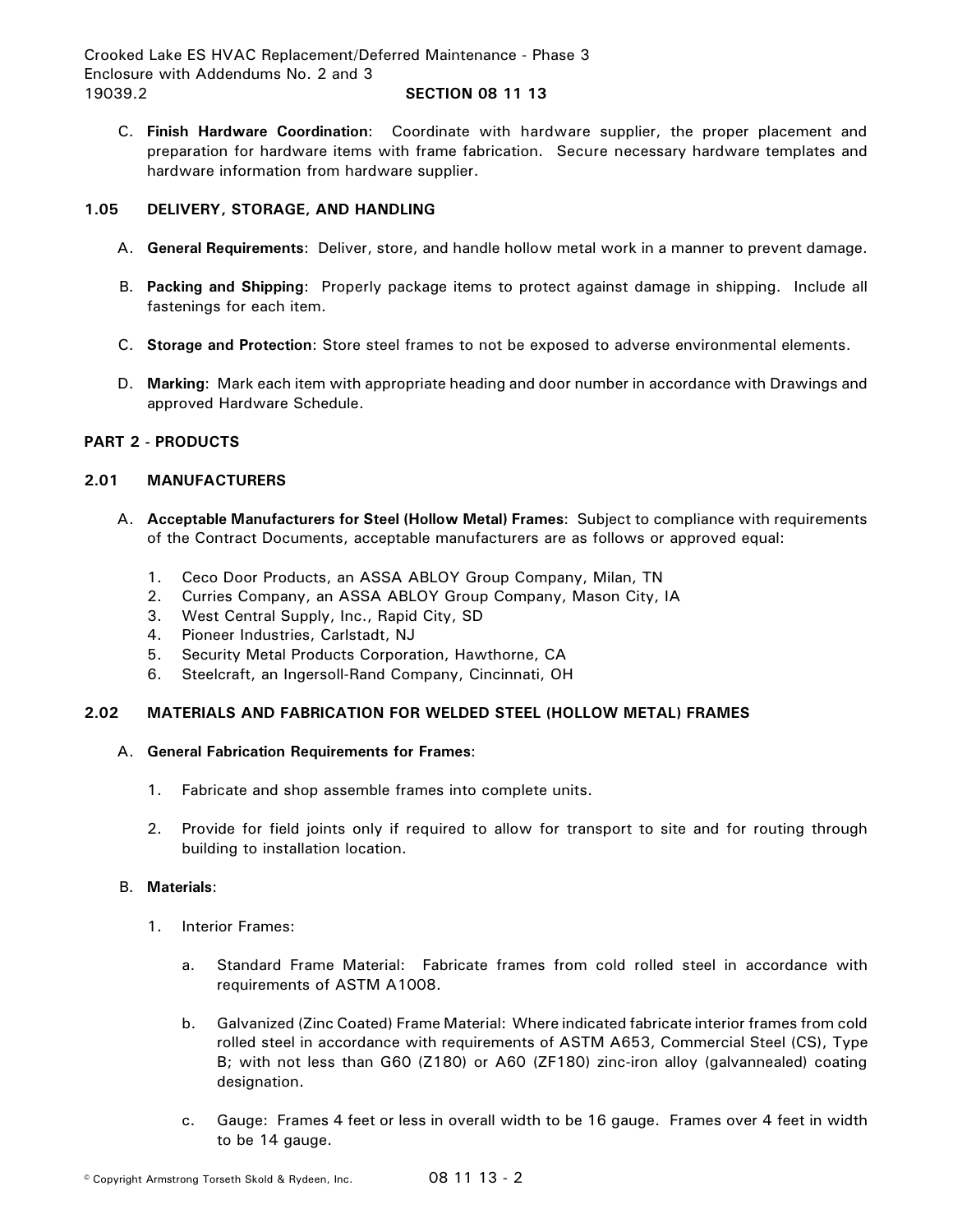## C. **Frame Fabrication**:

- 1. Design: Welded units with integral trim of sizes, profile, and jamb depths indicated. Knocked-down frames are not acceptable.
- 2. Joints and Corners: Manufacturers have option to provide one or more of the following:
	- a. Saw-mitered, including stops, and continuously arc welded on backside with exposed welds ground and finished smooth. Filled joints are not acceptable.
	- b. Machine-mitered with jamb tabs interlocking slots in head member continuously welded on backside, including faces of frame, with full penetration weld through to face with exposed welds ground and finished smooth. Filled joints are not acceptable.
	- c. Frames for multiple or special openings shall have mullion or rail members which are closed tubular shapes having no visible seams and joints. Arc weld and grind smooth joints between faces of abutting members. Fill butted joints with a paintable material such as 3M Construction Markets, Fast & Firm, or approved equal.
- 3. Depth of Built-In and Removable Stops: Not less than 5/8 inch.

### D. **Frame Provisions For Hardware**:

- 1. Factory mortise, reinforce, drill, and tap frames for door hardware attachment.
- 2. Receive hardware or templates from hardware supplier and prepare frames for hardware installation. Frame manufacturer is responsible for proper fit and performance of installed hardware.
- 3. Frame Reinforcement For Hardware: Factory install reinforcement in frames for doors. Provide adequate size and strength of reinforcement to accommodate hardware and to support door.
	- a. Hinge Reinforcement: Not less than 7 gauge (0.179 inch by minimum 10 inches long).
	- b. Strike Clips: Not less than 16 gauge (0.0598 inch) by 12 inches long.
	- c. Reinforcement For Closer or Door Stop/Holder: Not less than 12 gauge (0.1046 inch). Provide continuous across head of all door frames.

# E. **Frame Anchors**:

- 1. Jamb Anchor Material:
	- a. Frame in Interior Wall: Steel sheet in accordance with ASTM A591, Commercial Steel (CS), 40Z (12G) coating designation; mill phosphatized.
- 2. Jamb Anchors for Frames in Steel Stud Framed Partitions: Provide steel jamb anchors of suitable design of not less than 18 gauge, welded inside each jamb.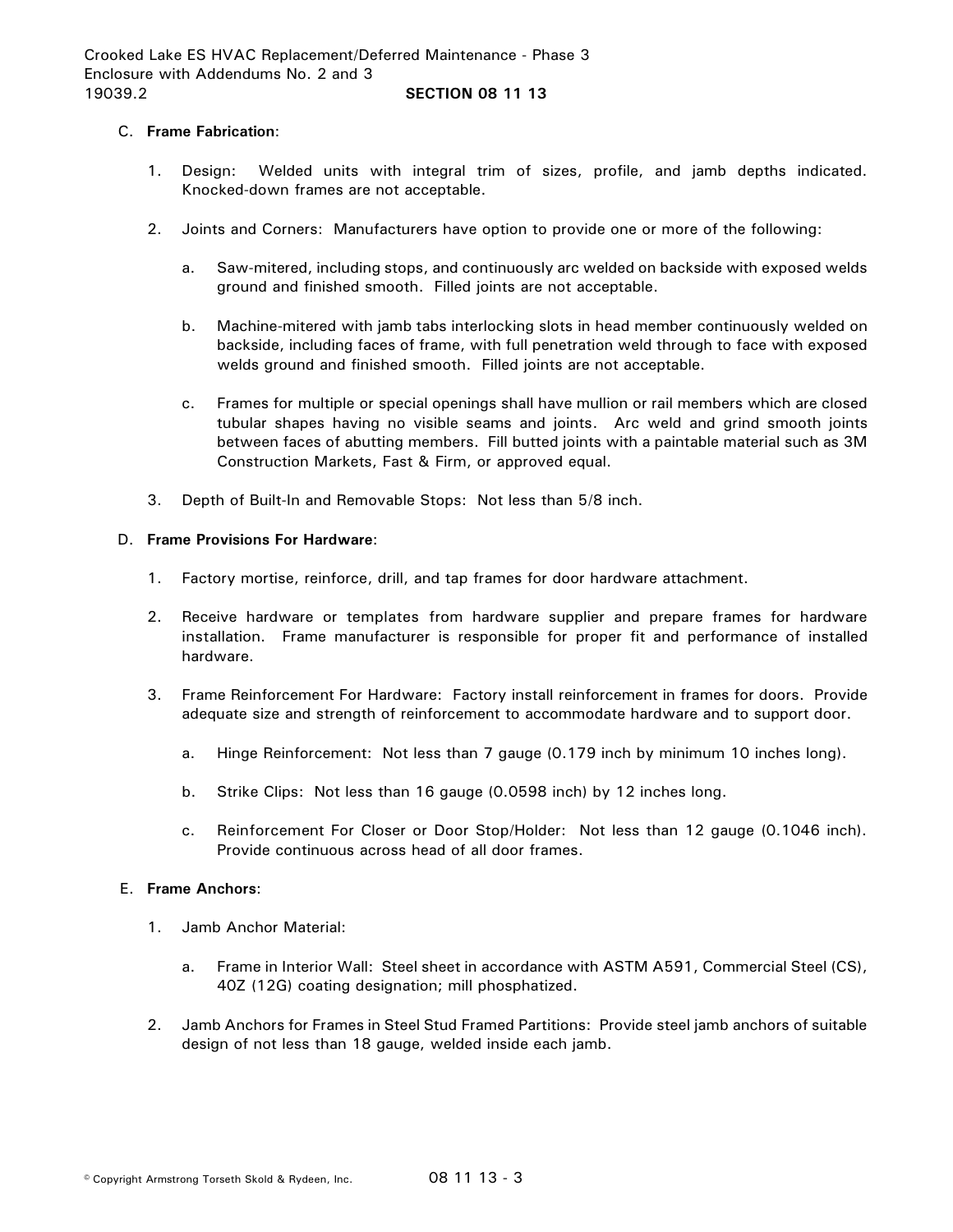- 3. Quantity of Jamb Anchors: Provide an anchor in each jamb of frame adjacent to wall construction for each 2 feet of frame height or fraction thereof.
- 4. Base Anchors (Floor Anchors): Not less than 12 gauge steel, securely welded to inside of each jamb, with (2) holes provided at each jamb for anchorage to floor.
- F. **Removable Stops**: Not less than 16 gauge steel with butt type corner joints. Secure removable stops to frame with cadmium or zinc coated countersunk sheet metal screws spaced at not more than 16-inch centers.
- G. **Spreader**: At door openings in frames, provide a not less than 16 gauge steel channel spreader temporarily arc welded to foot of both jambs to secure and brace frames during shipping and handling.

# H. **Bumpers (Door Silencers)**:

- 1. Provide (3) bumpers on lock/latch side of single door frames.
- 2. Delete bumpers where weatherstripping or smoke gasket will be installed.
- 3. Provide plastic plugs in bumper holes to keep hole clear until bumper is installed after finish painting is completed.
- 4. Model SR64 as manufactured by Ives or equal.

# **2.03 FINISHING AND SHOP PAINTING FOR STEEL MATERIALS**

A. **Finishing**: After fabrication, remove tool marks and surface imperfections and dress exposed faces of welded joints smooth.

#### B. **Preparation For Priming**:

- 1. Remove rust, grease, and other impurities by chemically treating members to ensure maximum primer adhesion.
- 2. Prepare exposed surfaces of zinc coated members as recommended by primer product manufacturer to ensure maximum primer adhesion.

#### C. **Application of Primer**:

- 1. Apply a coat of manufacturer's standard rust-inhibiting baked-on primer, in accordance with ANSI A221.1, covering both inside and outside surfaces (including within enclosed or to be enclosed spaces) of frames and stops.
- 2. Apply a coat of baked-on primer, covering exposed surfaces of frames and stops having a zinc (galvanized) coating.
- 3. Fully cure primer before shipping products.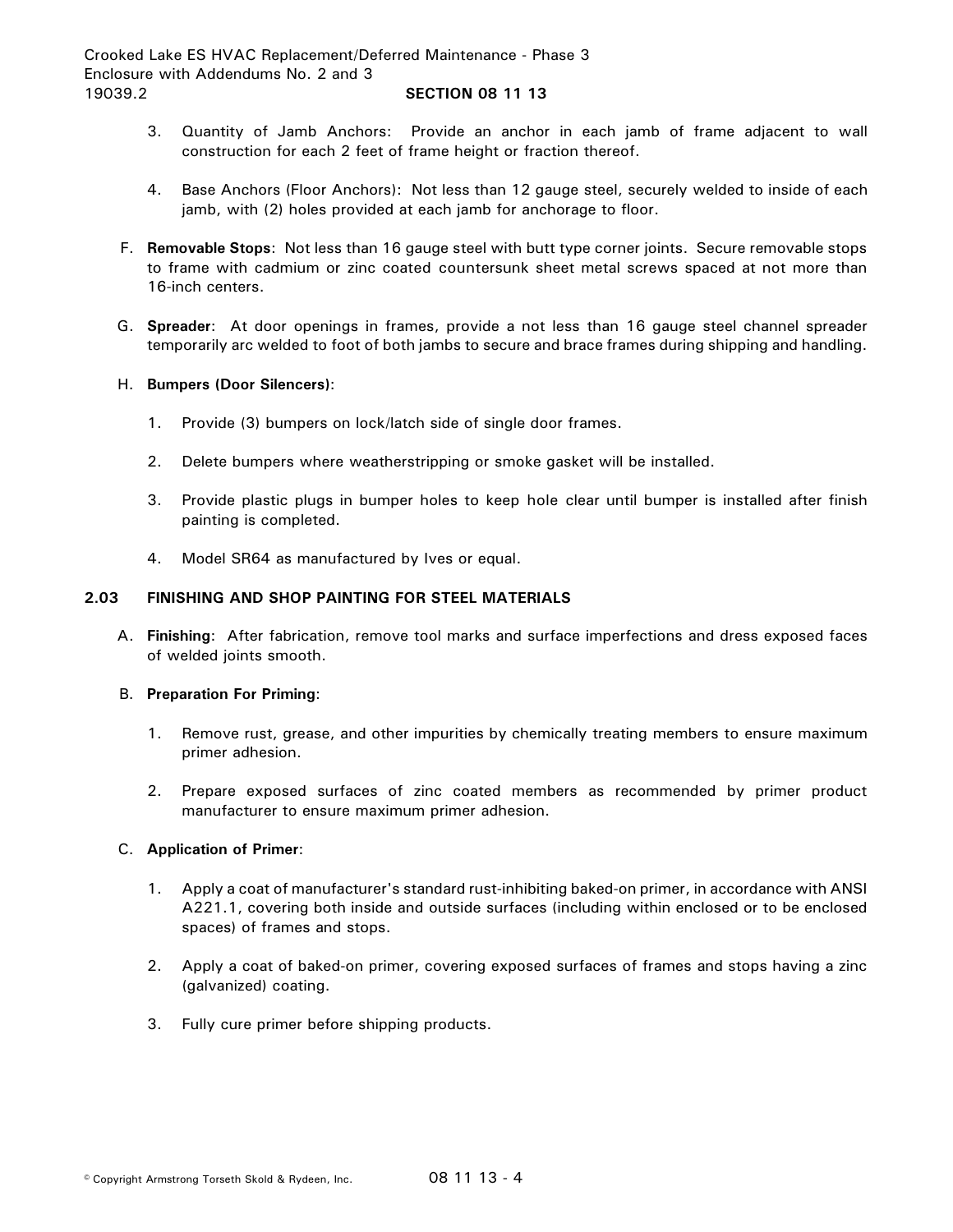# **PART 3 - EXECUTION**

#### **3.01 EXAMINATION**

#### A. **Verification of Conditions**:

- 1. Verify that openings are plumb, level, clean and provide a solid anchoring surface.
- 2. Do not install frames until conditions are satisfactory.

#### **3.02 INSTALLATION - GENERAL**

#### A. **General Installation Requirements**:

- 1. In accordance with product manufacturer's recommendations.
- 2. Install assemblies plumb, level, and free of warp and twist.
- 3. Maintain dimensional tolerances and alignment with adjacent work.
- 4. Install sufficient anchorage devices to securely and rigidly fasten frame to building construction.

#### **3.03 INSTALLATION OF STEEL FRAMES**

#### A. **Setting Frames**:

- 1. Remove frame spreader bars before frames are installed.
- 2. Set frames to maintain scheduled dimensions.
- 3. Hold frame head level and maintain jambs plumb and square.
- 4. Provide bracing to hold frame in position until frame is secured to adjacent wall.

#### B. **Frame Anchorage**:

- 1. Unless otherwise specified, installer of adjacent wall shall securely anchor frame to wall construction.
	- a. Frame installer shall provide anchorage when installing frame in an opening in an existing wall.
- 2. Set and secure anchors to maintain alignment, elevation, and tolerances of frame and to prevent loosening of assembly when subject to operational loading.
- 3. Remove bracing after frame is securely anchored to adjacent wall.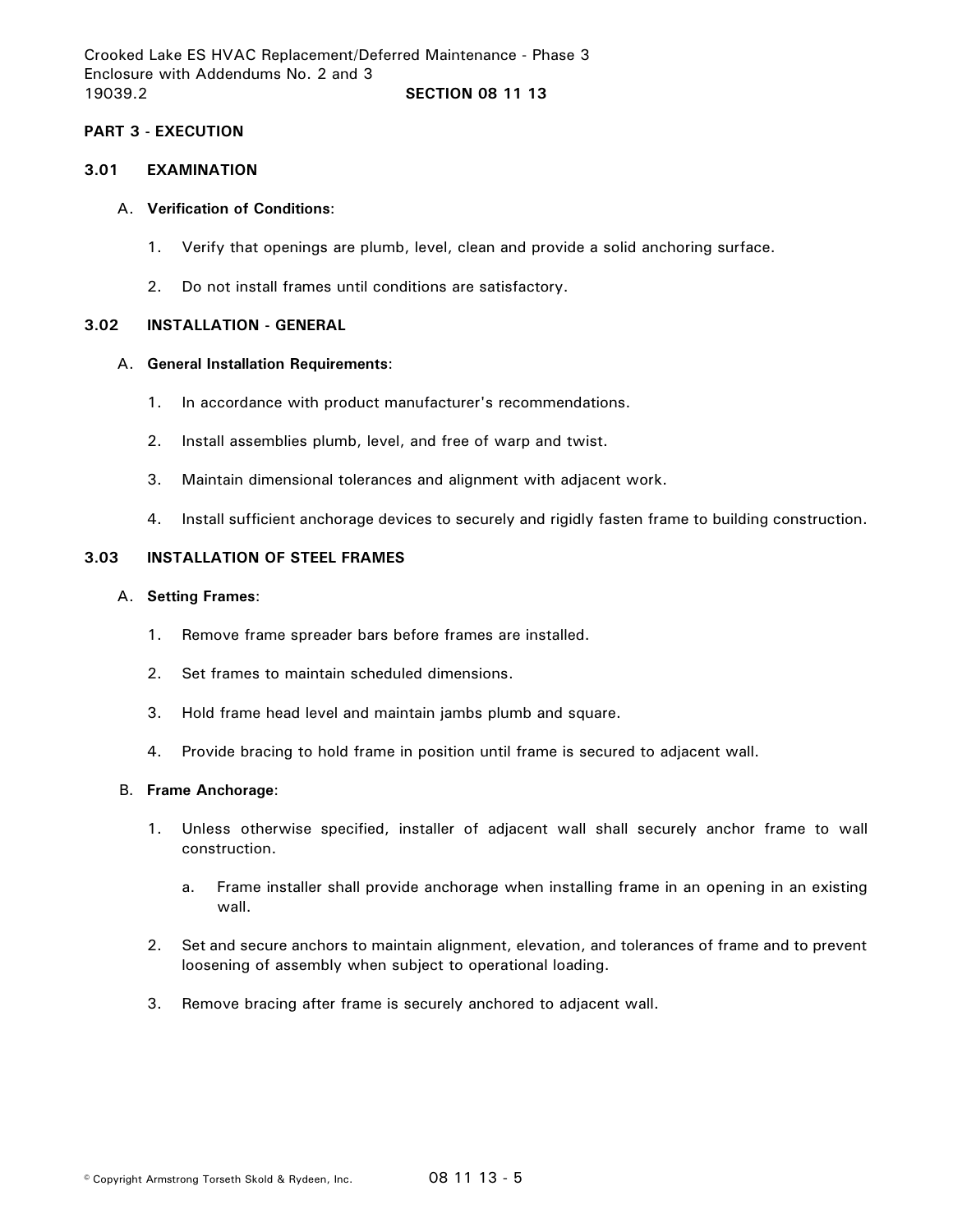## **3.04 REPAIR**

A. **General Requirements**: Repair damaged or defective materials as approved by Architect, or remove and install new material.

# **3.05 CLEANING**

- A. **Cleaning and Prime Coat Touch-Up**:
	- 1. Promptly after installation, thoroughly clean metal surfaces of dirt and stains caused during installation.
	- 2. Remove metal filings from Work.
	- 3. Remove rust and sand smooth areas where prime coat has been damaged. Touch-up these areas using same primer as applied by fabricator.
	- 4. Touch-up shall not be obvious after finish painting.

# **END OF SECTION**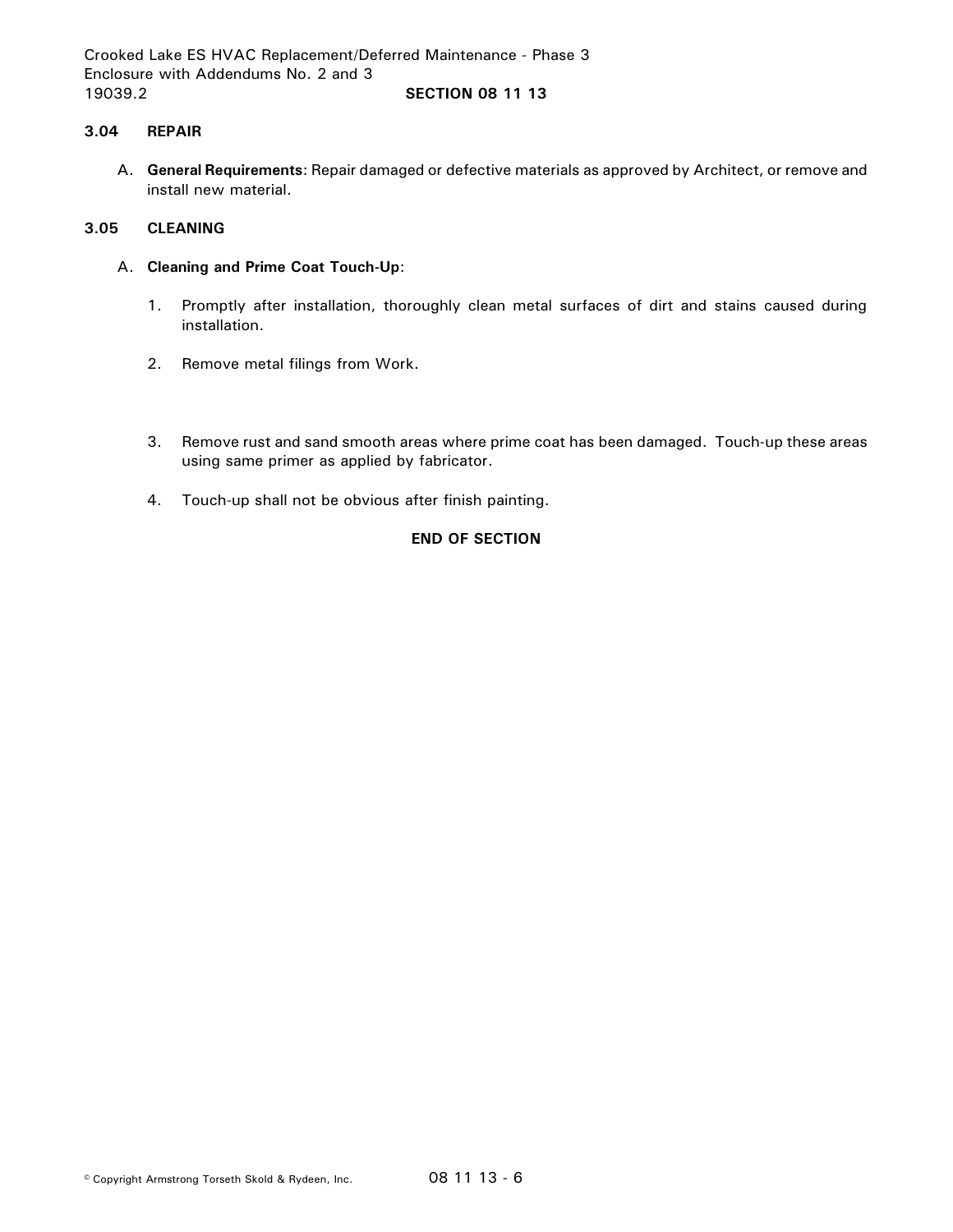#### **HARDWARE**

#### **PART 1 - GENERAL**

#### **1.01 SUMMARY**

### A. **Section Includes**:

- 1. Provide door hardware, using Hardware Groups located at end of this Section as a guide, for the following:
	- a. Flush Solid Core Wood Doors
- 2. Provide door hardware which may not be specified in Hardware Groups, but is noted to be provided under Part 2 of this Section; or not noted, but is required to provide the noted hardware for a complete door installation.
- 3. Provide required accessories and components to properly install door hardware specified for each door application.
- 4. Provide fasteners to secure finish hardware in place which are appropriate for application or substrate being anchored to.
- 5. Where items of hardware not definitely or correctly specified are required for completion of the work, submit a statement of such omission, error or other discrepancy to the Architect. Submit such statement not less than the specified number of days before date for receipt of bids, requesting that clarification be issued by Addendum. If a request for clarification is not submitted, furnish such items in type and quality established by this Specification as appropriate for the service intended. Furnish items which will comply with requirements of authorities having jurisdiction if such requirements are more stringent than those specified, as approved by Architect.
- 6. Unless otherwise indicated, provide products of only one manufacturer for each type of hardware.
- 7. Construction Locking: Provide construction cores and keys as specified.

# B. **Related Sections**:

| 1. Section 02 41 19:                         | Removal of hardware, from doors being removed and not being reused, |
|----------------------------------------------|---------------------------------------------------------------------|
|                                              | to be retained by Owner                                             |
| 2. Section 06 20 00:                         | Installation of hardware for doors                                  |
| 3. Section 08 11 13:                         | Steel (hollow metal) Frames                                         |
| $\Lambda$ Continue 00 1 $\Lambda$ 1 $\Omega$ | Elush Colid Corp Wood Doors                                         |

- 4. Section 08 14 16: Flush Solid Core Wood Doors
- C. **Related Work**: Owner will furnish, key, and install permanent interchangable cores in locks and will return construction locking cores and keys to Contractor.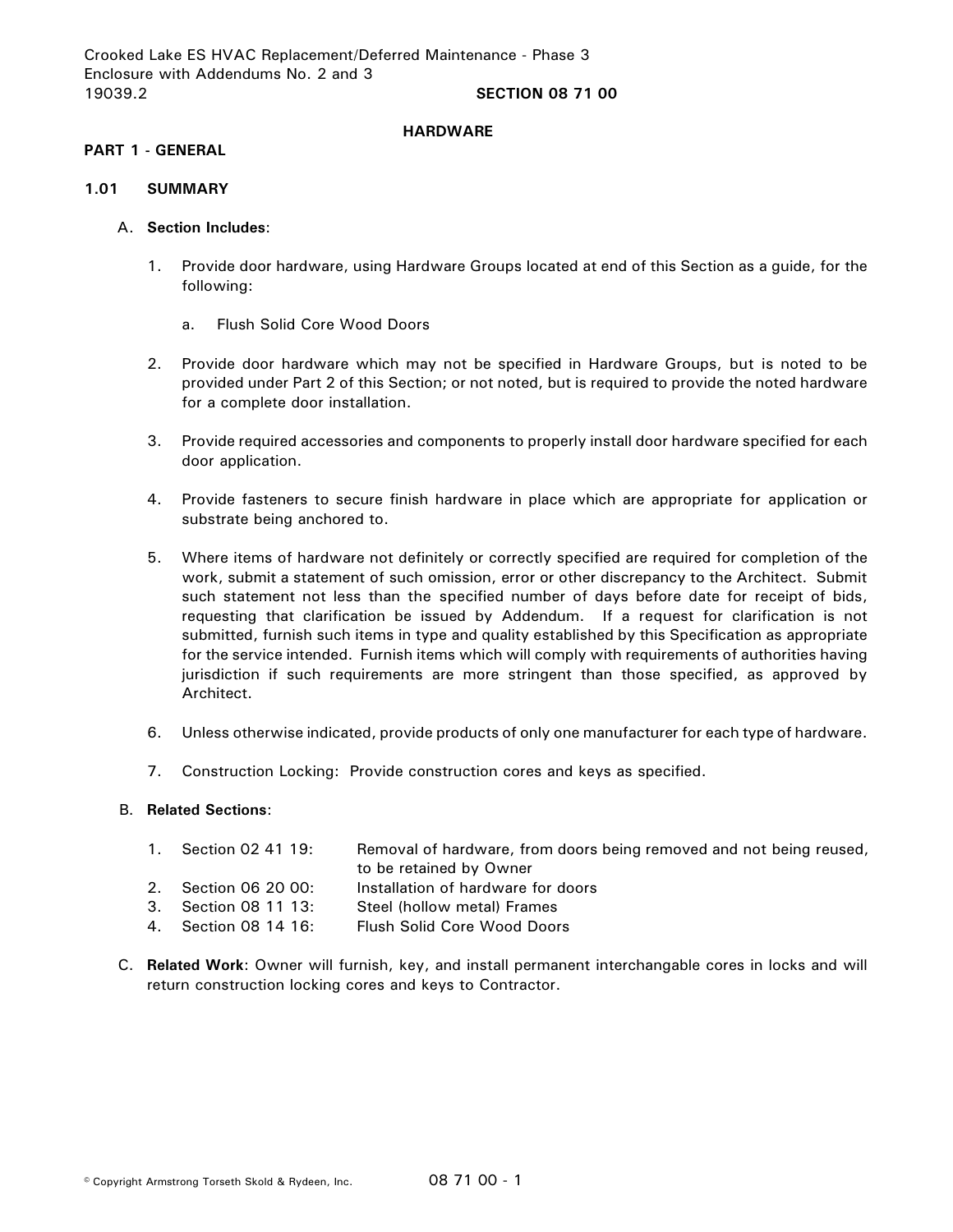# **1.02 SUBMITTALS**

- A. **General Requirements**: Provide submittals in accordance with Section 01 33 00.
- B. **Hardware Schedule**:
	- 1. Promptly after award of a contract for supply of hardware, submit for review, electronic copies of a detailed, vertical type Hardware Schedule. A horizontal type Hardware Schedule is not acceptable.
		- a. Itemize hardware in the Hardware Schedule in the same sequence and format established by the Hardware Groups located at the end of this Section.
		- b. List and describe each opening separately, including door numbers, room designations, degree of swing, and hand.
		- c. List related details, including dimensions, door and frame material, and other conditions affecting hardware.
		- d. List hardware items, including manufacturer's name, quantity, product name, catalog number, size, finish, attachments, and related details where applicable.
	- 2. Resubmit corrected Hardware Schedule when required to resubmit schedule.
- C. **Manufacturer's Literature**: Submit (1) copy of manufacturer's literature for hardware items intended to be furnished.

# D. **Templates**:

- 1. Hardware Supplier shall provide necessary templates, or physical hardware item, to trades requiring them in order that they may cut, reinforce or otherwise prepare their material or product to receive hardware item.
- 2. If physical hardware item is required by a manufacturer, Hardware Supplier shall ship such hardware via prepaid freight in sufficient time, as coordinated with manufacturer requiring hardware item, to prevent delay in execution of Project Work.
- E. **American National Standards Institute (ANSI) Requirements**: If requested by Architect, each hardware manufacturer shall issue a letter of compliance which states that products furnished meet ANSI Standards and that they have been tested and are of grades required for this Project.
- F. **Contract Closeout Submittals**: Submit in accordance with Section 01 78 00.
	- 1. Operation and Maintenance Data: Submit data on operating hardware, lubrication requirements, and inspection procedures related to preventative maintenance.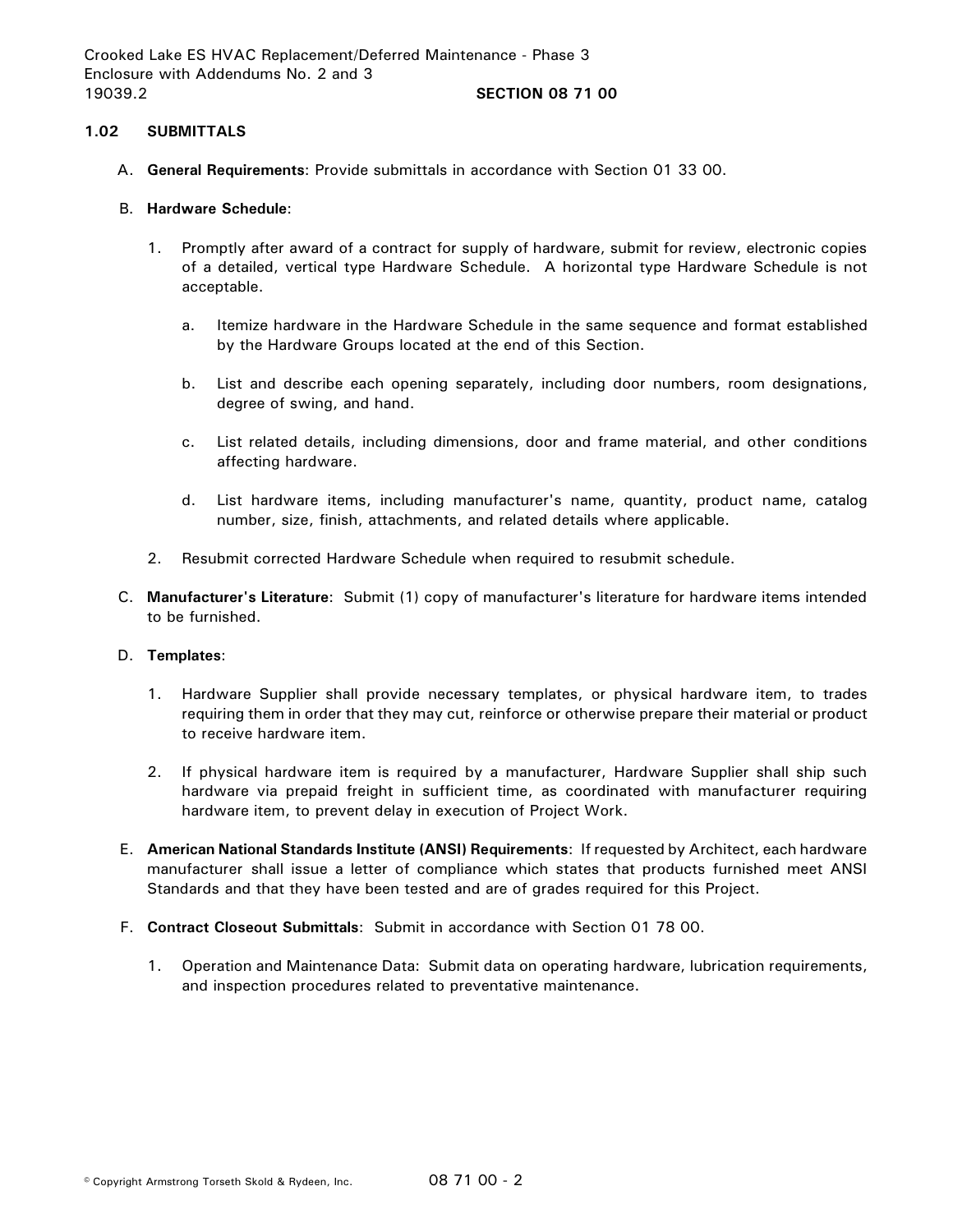# **1.03 QUALITY ASSURANCE**

- A. **Hardware Supplier's Qualifications**: Company specializing in the supply of door hardware, approved by each hardware item manufacturer, having not less than 5 years experience and having an Architectural Hardware Consultant to properly handle, detail, and service hardware in a satisfactory manner.
- B. **Hardware Manufacturer Qualifications**: Companies specializing in manufacturing door hardware with not less than 5 years experience.
- C. **Regulatory Requirements**: In accordance with requirements of regulatory authorities having jurisdiction.

# **1.04 DELIVERY, STORAGE, AND HANDLING**

- A. **Packing and Shipping**: Properly package hardware items, including hardware fastening materials, to protect them against damage during shipping.
- B. **Marking of Materials**: Mark packaging for each hardware item with appropriate heading and door number in accordance with final Hardware Schedule.
- C. **Acceptance at Site**: Verify hardware items, including fastening material types, and quantities at the time of delivery.
- D. **Storage and Protection**: Provide secure storage space to protect against loss and damage.

# **PART 2 - PRODUCTS**

# **2.01 HINGES**

A. **Acceptable Manufacturers**: As follows or approved equal:

|             | Bommer        | <u>Hager</u> | McKinney | Stanley       |
|-------------|---------------|--------------|----------|---------------|
| 1. Type $3$ | <b>BB5000</b> | BB1279       | TA2714   | <b>FBB179</b> |

# B. **Regulatory Specifications and Standards**:

1. Type 3: ANSI A8112

# C. **Description**:

- 1. Type 3: Full mortise, 5-knuckle ball bearing, standard weight, 0.134 gauge for 4 1/2 inch by 4 1/2 inch, steel with steel pin.
- D. **Hinge Pin Tip Style:** Flat button type.
- E. **Hinge Quantities, Sizes, and Types By Location**: As specified in the Hardware Groups.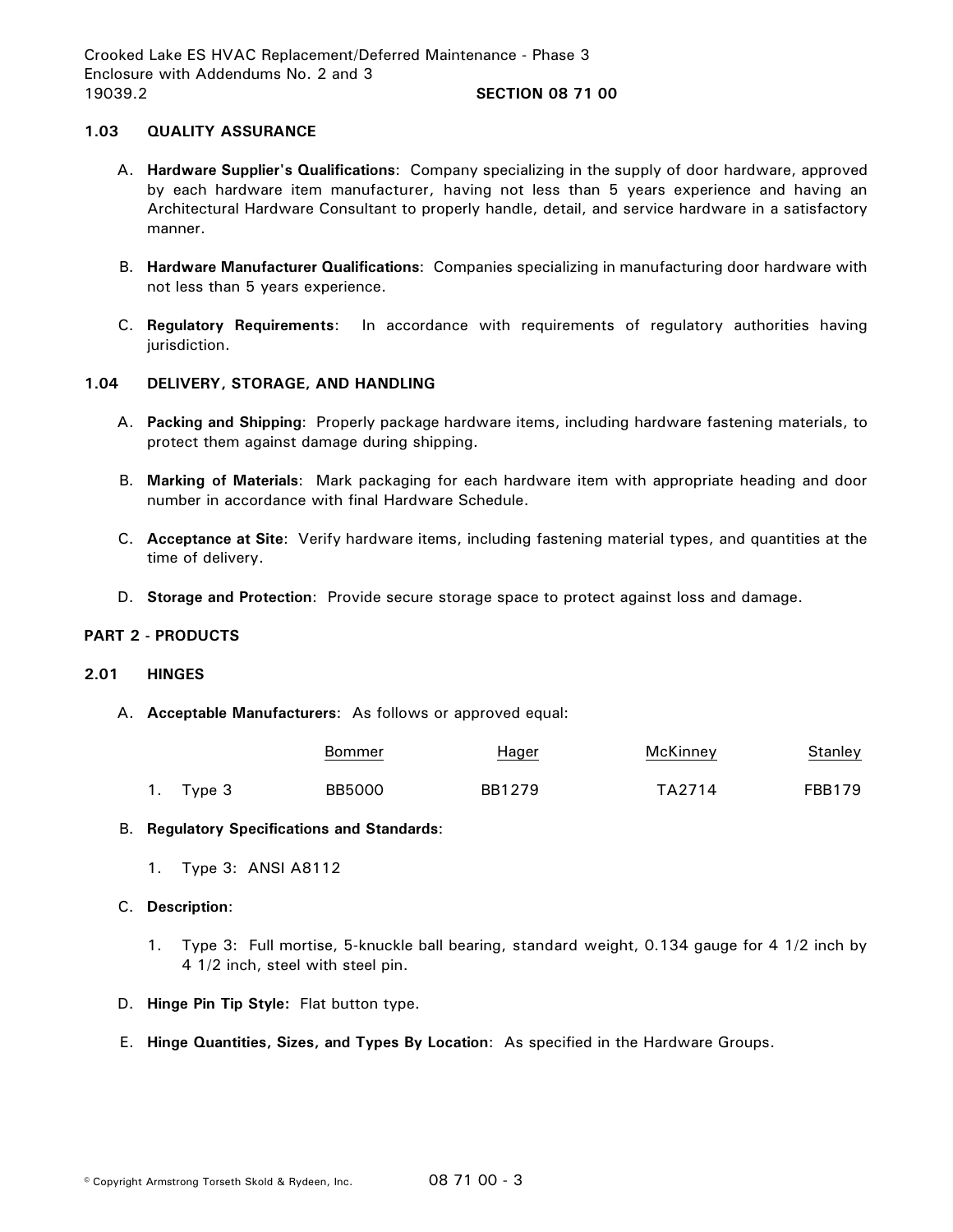# **2.02 CYLINDRICAL LOCKSETS AND LATCHSETS**

# A. **General**:

- 1. Heavy duty traffic cylindrical lever locksets meeting requirements of ANSI/BHMA A156.2, Series 4000, Grade 1, and ANSI A117.1 Accessibility Code.
- 2. Lock chassis to accommodate 1 3/4 inch to 2 1/2 inch door thickness.
- 3. Lockset to be non-handed.
- 4. Lockset to have separate anti-rotation through-bolts with no exposed mounting screws.
- 5. Levers to be solid cast with no plastic inserts.
- 6. Levers to operate independently with separate return springs.
- 7. Backset to be 2 3/4 inches.
- 8. UL listed.
- B. **Acceptable Manufacturers**: As follows, no substitutions:
	- 1. Schlage Commercial Lock Division, by Allegion plc, ND Series
		- a. Lever Design: Sparta, Curved Return
- C. **Lock Functions**: As noted in Door Hardware Schedule.
- D. **Strikes**:
	- 1. Furnish sufficient lip length of strike plates to project beyond, but by not more than 1/8 inch beyond, face of frame or face of inactive door leaf at a pair of doors.
	- 2. Furnish box type strikes.
	- 3. Furnish ANSI A115.2 strikes for hollow metal doors.

# **2.03 LOCK CYLINDERS AND HOUSINGS**

- A. **General**: Cylinders to be tubular type, constructed of brass, bronze, stainless steel or nickel silver.
- B. **Lock Cylinders and Housings**: BHMA/ANSI A156.5, Grade 1:
	- 1. Cylinder/SFIC Housing: Best Access Systems or Schlage, and shall accept Best 7-pin, Small Format Interchangeable Core (SFIC).
		- a. Contractor to furnish and install cylinders/housings where applicable, and where not noted, but required.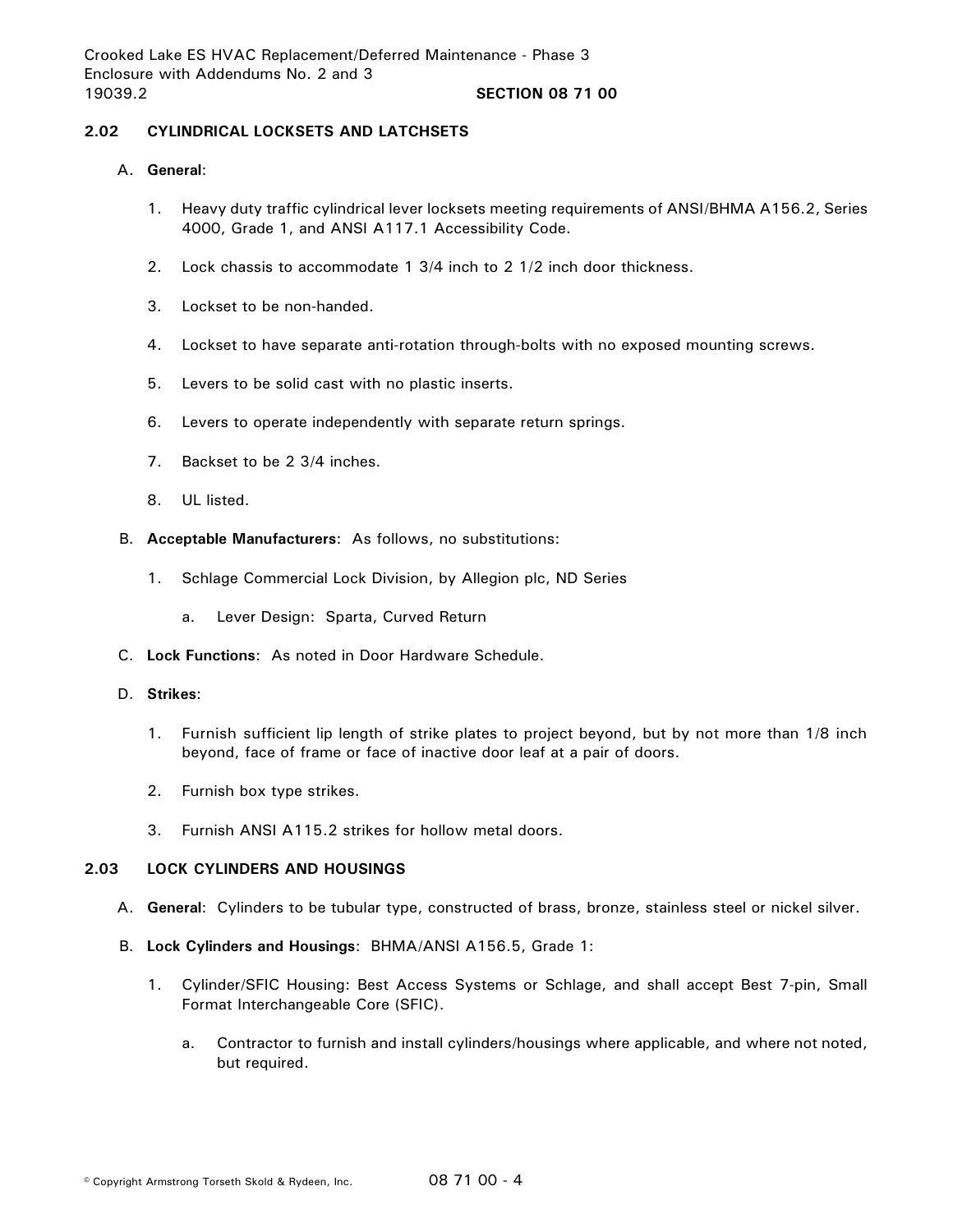Crooked Lake ES HVAC Replacement/Deferred Maintenance - Phase 3 Enclosure with Addendums No. 2 and 3 19039.2 **SECTION 08 71 00**

# C. **Construction Cores**:

- 1. Provide construction cores (during construction period)that are replaceable by permanent cores.
- 2. Construction cores shall not be part of Owner's permanent keying system.
- 3. Provide construction master keys as directed by Contractor.
- D. **Cores By Owner**: Owner will furnish and install keyed cores for all doors.

# **2.04 EXIT DEVICES AND AUXILIARY ITEMS**

# A. **Acceptable Manufacturers**:

- 1. The following Exit Device is the basis of design:
	- a. Von Duprin, Inc., Indianapolis, IN, 99 Series
- 2. The following Exit Device is an acceptable alternate manufacturer:
	- a. Precision Hardware, Inc., dorma/KABA, APEX 2000 Series

### B. **Reference Standards**: Exit devices shall meet requirements of following standards:

- 1. ANSI A156.3, 1984, Grade 1
- 2. UL Listed For Accident Hazard and Fire Exit Hardware
- 3. NFPA 101, Life Safety Code, Chapter 5 Means of Egress
- 4. UL Listed For Safety Requirements and Listed For Fire Rated Doors

#### C. **General Design and Fabrication Requirements**:

- 1. Latch Bolt Deadlocking
- 2. Non-Handed
- 3. Field Sizeable
- 4. Minimum 3/4 Inch Throw for Latch Bolt
- 5. Touch pad in dogged position shall not extend beyond end cap assembly.
- 6. End cap assembly shall not protrude beyond face.
- 7. Provide manufacturer's standard strike.
- 8. Provide concealed vertical cable exit devices, less bottom latch, unless otherwise noted in Hardware Schedule.

# D. **Lever Trim**:

- 1. Type: Von Duprin Breakaway Lever Trim, Series 996L
- 2. Operation: When unlocked, unit operates as a normal lever trim. When locked, lever feels locked, but will break to 90-degree down position when more than 35 pounds of torque is applied. When 65 pounds of torque or more is applied beyond initial breakaway of the lever, an easily replaced shear pin breaks.
- 3. Lever Style: Selected by Architect, to match existing, adjacent doors.
- E. **Dogging**: Keyed cylinder type, with key cylinder furnished under this Section.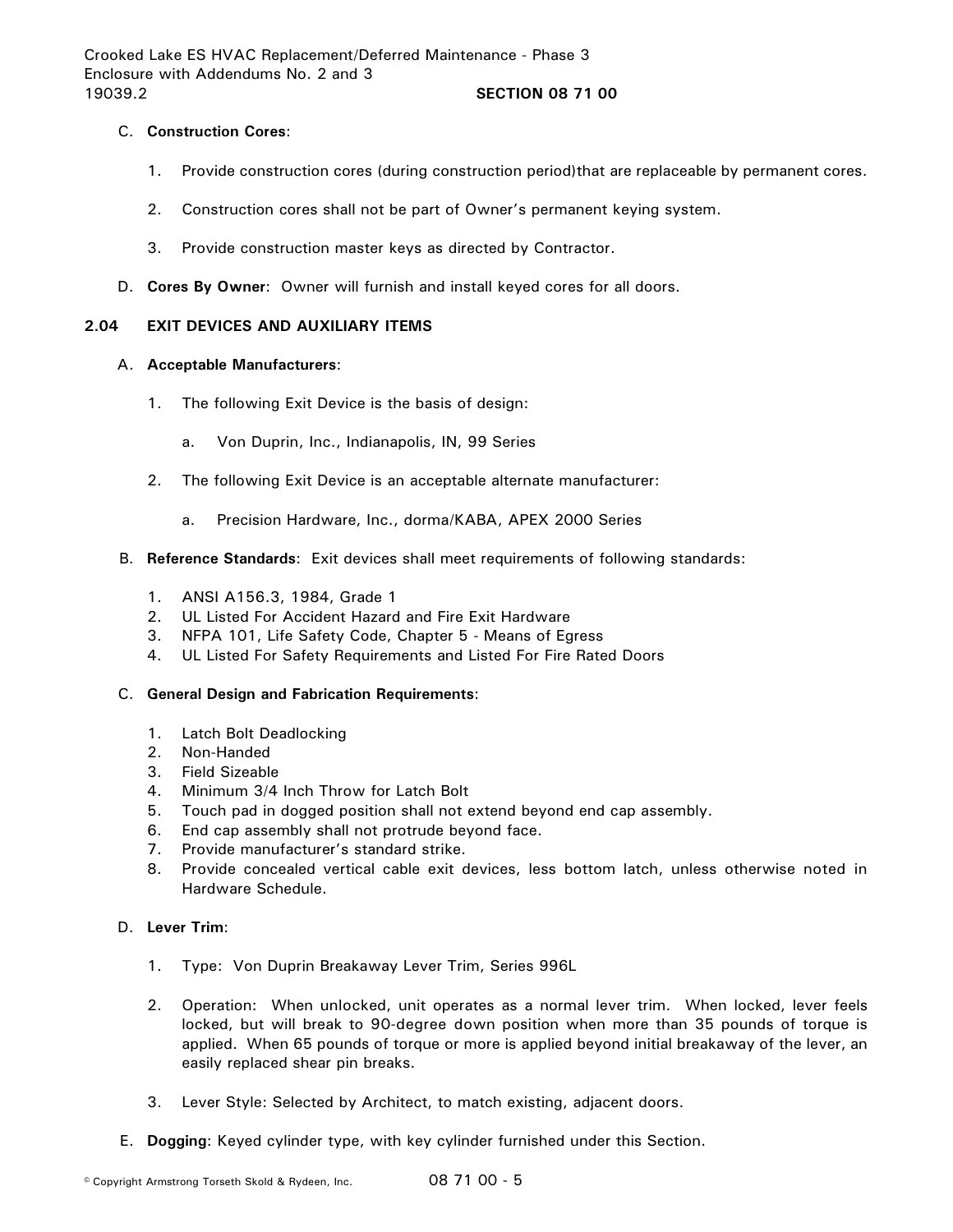# **2.05 SURFACE CLOSERS**

- A. **Acceptable Manufacturers**: Subject to compliance with requirements of the Contract Documents, acceptable manufacturers are as follows, no substitutions:
	- 1. LCN Closers, 4040XP Series

# B. **General Requirements**:

- 1. Description: Closers to be non-handed and non-sized, with 2-inch maximum case projection, non-ferrous covers, and separate adjusting valves for latching speed, closing speed, and back check.
- 2. Closers For Wide Doors: Equip closers for doors over 36 inches wide with coil spring power adjustment of 50 percent, plus reversible foot to increase latching power and 70-degree adjustable back check.
- 3. Closer Accessories:
	- a. Furnish parallel arms, corner brackets, drop plates, and other accessory items required by each separate installation location condition.
	- b. Furnish hold-open type arms when indicated in Hardware Groups.
- 4. Door Swing: Where wall and door frame conditions permit, furnish closers that will allow door to swing 180 degrees.
- 5. Closer Location: Furnish closer type for mounting on push side of door, unless otherwise indicated in Hardware Groups.
- 6. Closer Arm: Furnish heavy duty type; Extra Duty Arm (EDA) by LCN or equal by other acceptable closer manufacturer.
	- a. Where closer is installed on a door also having a surface mounted overhead stop, furnish shoe, bent closer arm, and spacers/fillers as necessary to accommodate hardware and door frame conditions.

# **2.06 DOOR STOPS AND HOLDERS**

A. **General Requirements**: Unless otherwise indicated in Hardware Groups, furnish wall mounted bumpers to stop each door leaf. If a wall bumper type stop is not applicable, furnish overhead door stop or wall stop, as indicated in Hardware Groups or required to stop door.

# B. **Wall Bumper - Wrought Aluminum Base, Concave Rubber Bumper**:

- 1. Acceptable Manufacturers: As follows or approved equal:
	- a. Burns Manufacturing, Inc., No. 575
	- b. Hager Companies, No. 236W and 237W
	- c. Ives, No. WS406/407 CCV
- 2. Description: Wrought aluminum base, concave rubber bumper, concealed attachment. Furnish appropriate method of fastening bumper as dictated by wall construction to receive wall bumper.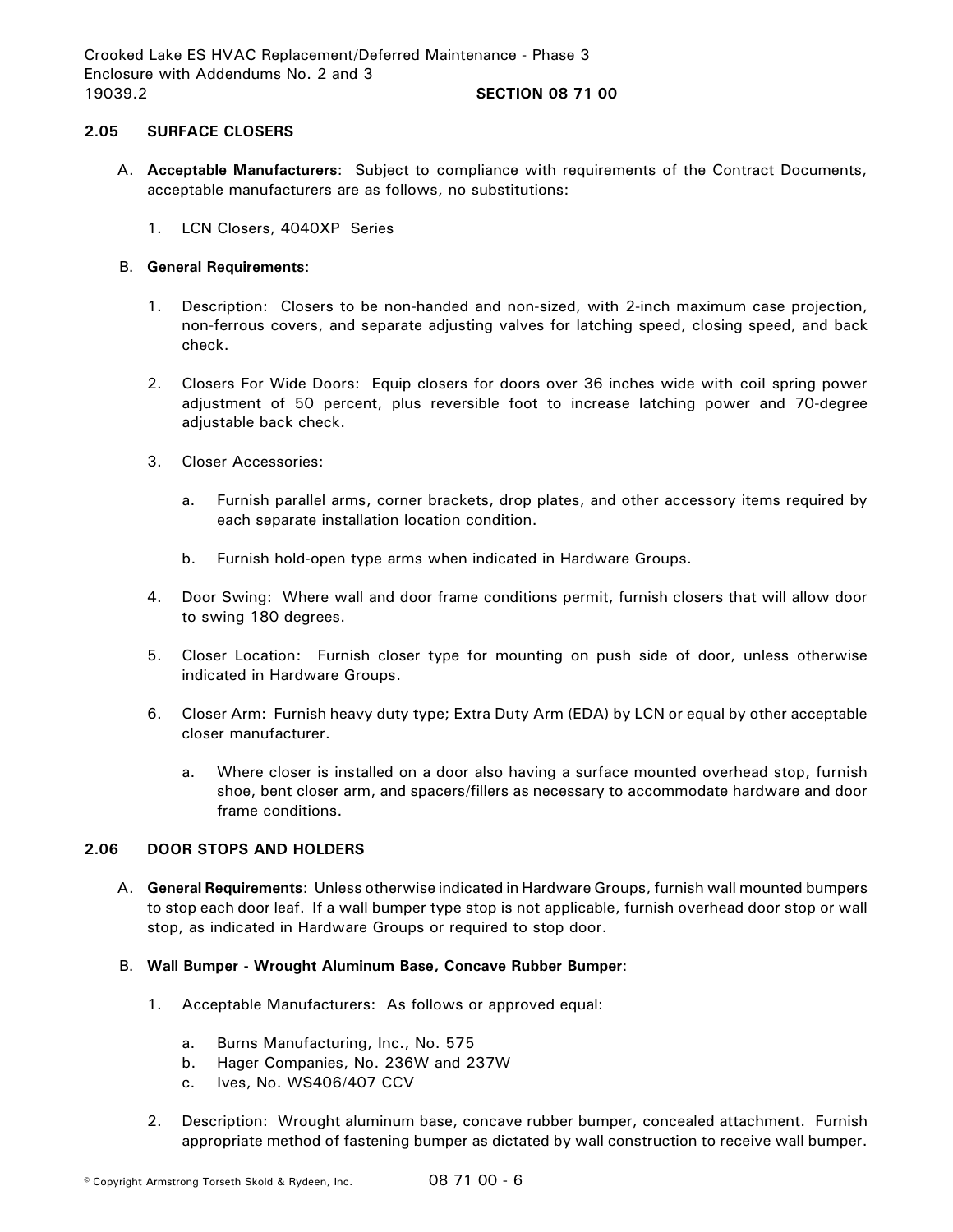Crooked Lake ES HVAC Replacement/Deferred Maintenance - Phase 3 Enclosure with Addendums No. 2 and 3 19039.2 **SECTION 08 71 00**

## **2.07 PROTECTIVE TRIM**

# A. **Kick Plates**:

- 1. Acceptable Manufacturers: As follows or approved equal:
	- a. Burns Manufacturing, Inc., Kick Plates
	- b. Hager Companies, No. 193S
	- c. Hiawatha, Inc., Kick Plates
	- d. Ives, Equivalent Product
- 2. Description: 16 B and S gauge (0.050 inch thick) stainless steel, square corners, bevel all 4 edges, with countersunk fastener holes.
- 3. Size: 10 inches high by 2 inches less than door width (LDW).

#### **2.08 HARDWARE FINISHES**

### A. **Finish For Door Hardware**:

| 1. | <b>Butt Hinges:</b>                | US26D                                 |
|----|------------------------------------|---------------------------------------|
|    | 2. Locksets and Latchsets          | US26D                                 |
| 3. | Closers                            | ALUM Powder Coat (Aluminum; BHMA 689) |
| 4. | <b>Exit Devices</b>                | US26D, With US32D Push Bar            |
| 5. | <b>Wall Bumpers</b>                | <b>US28</b>                           |
| 6. | <b>Kick Plates</b>                 | US32D                                 |
| 7. | Misc. (Unless Otherwise Indicated) | US26D                                 |

# **PART 3 - EXECUTION**

# **3.01 INSTALLATION**

A. **General Requirements**: Refer to Section 06 20 00 for hardware installation requirements.

# **3.02 HARDWARE GROUPS**

- A. **General Requirements**: Hardware Groups listed are considered to be a guide only for use by hardware supplier in preparing a Hardware Schedule.
- B. **Conflicts**: Furnish hardware for doors indicated on Drawings and Door Schedules, but not included in a Hardware Group. Furnish hardware appropriate for door location, function, size, weight, and label requirements.

# \*\*\* **REFER TO FOLLOWING FOR HARDWARE GROUPS \*\*\***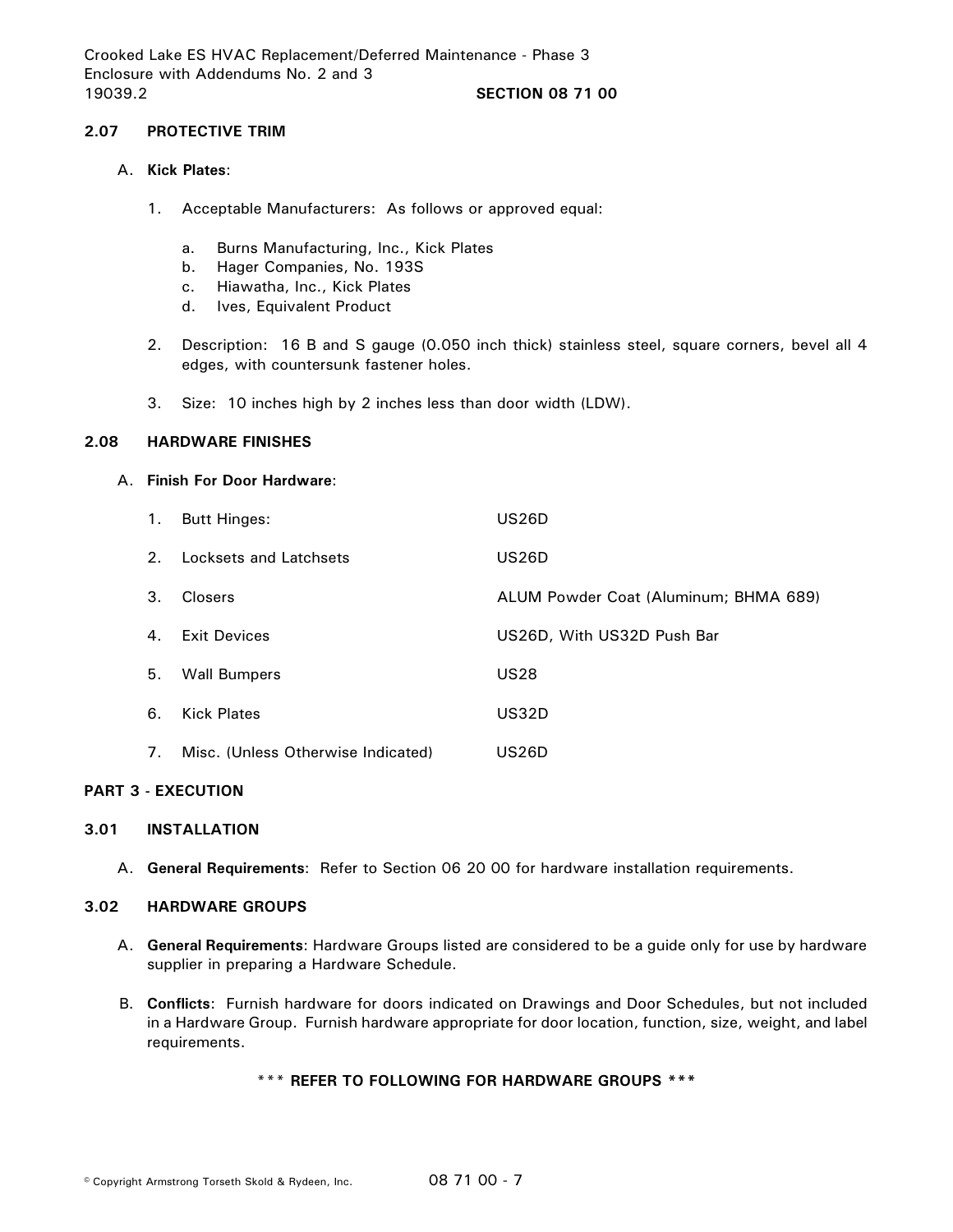### **GROUP 1**

# Door(s): *135B, 135C*

| Item        | Quantity | Manufacturer | Model                |
|-------------|----------|--------------|----------------------|
| Hinge       | 3        | Hager        | BB1279 4 1/2 x 4 1/2 |
| Lockset     |          | Schlage      | ND70BD               |
| Wall Bumper |          | Ives         | WS406/407 CCV        |

# *Hardware Group 1 Revised in Addendum No. 3*

| GROUP <sub>2</sub> |                     |                         |                          |
|--------------------|---------------------|-------------------------|--------------------------|
| Door(s): 133       |                     |                         |                          |
| <b>Item</b>        | <del>Quantity</del> | <del>Manufacturer</del> | <del>Model</del>         |
| Hinge              |                     | <del>Hager</del>        | $BB127941/2 \times 41/2$ |
| Exit Device        |                     | <b>Von Duprin</b>       | <del>CD99L</del>         |
| Cylinder - Locking |                     |                         |                          |
| Cylinder - Dogging |                     |                         |                          |
| Closer             |                     | <b>LCN</b>              | <del>P4040XP-CUSH</del>  |
| <b>Kick Plate</b>  |                     | Hiawatha                | $10" \times 2"$ LDW      |

*Hardware Group 2 deleted in Addendum No. 3*

# **GROUP 3**

# Door(s): 134, 134B

| Item                            | Quantity                                        | Manufacturer | Model         |
|---------------------------------|-------------------------------------------------|--------------|---------------|
| Hinge<br>Lockset<br>Wall Bumper | Existing to Remain<br><b>Existing to Remain</b> | Ives         | WS406/407 CCV |

#### Notes:

1. Relocate existing doors, frames, and hardware, except provide new hardware as scheduled.

# *Hardware Group 3 Revised in Addendum No. 3*

# **END OF SECTION**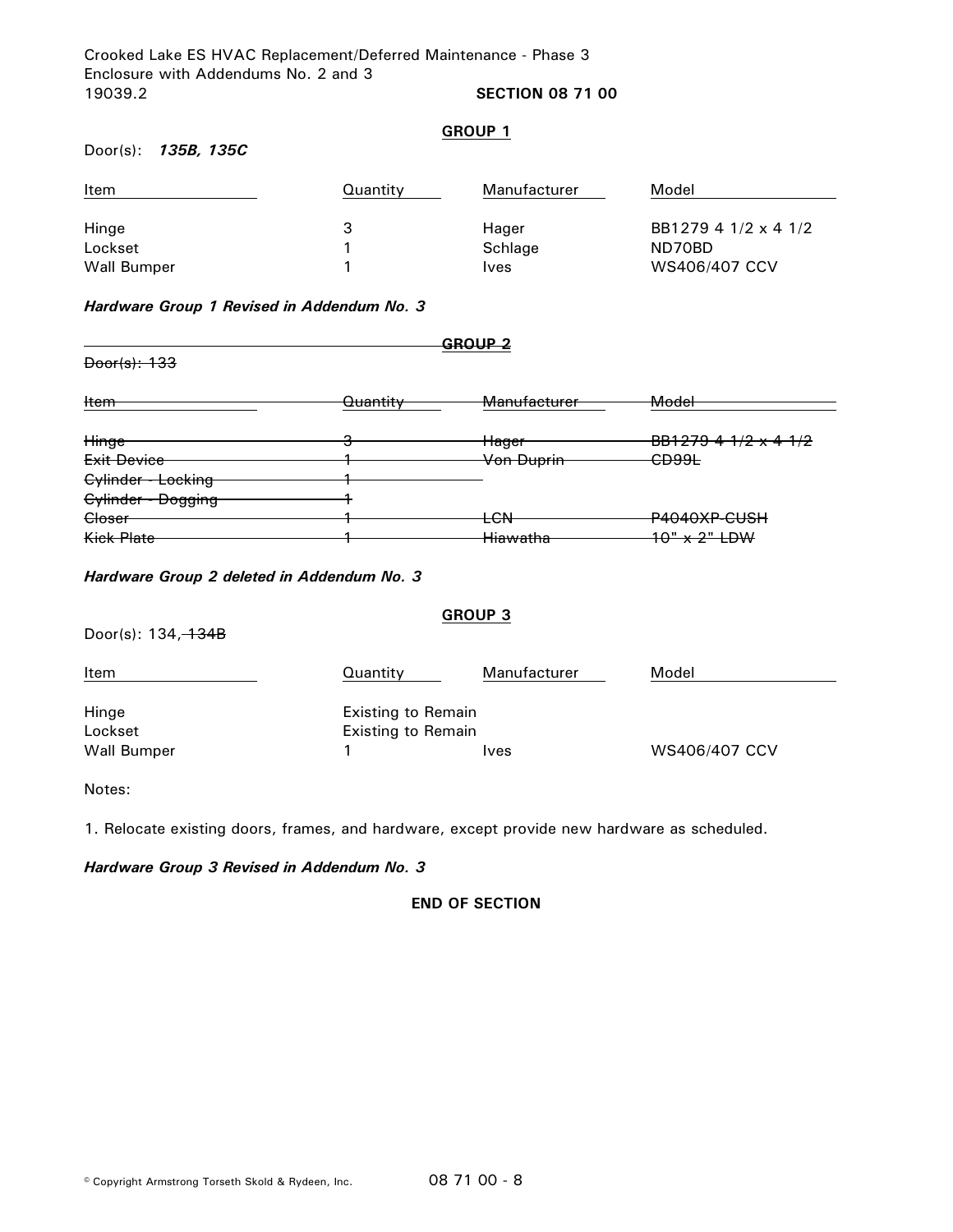## **INTERIOR GLAZING**

### **PART 1 - GENERAL**

# **1.01 SUMMARY**

## A. **Section Includes**:

1. Provide glass and glazing noted at interior Wood Doors *and hollow metal framed openings.*

# *Subparagraph 1 revised in Addendum No. 3*

- 2. Provide 1/4-inch clear tempered glass (GL1) for interior glazed openings, except where other glass types are noted.
- 3. Provide materials for proper setting and glazing of glass materials provided under this Section.

### B. **Related Sections**:

1. Section 08 14 16: Flush Solid Core Wood Doors.

### **1.02 REFERENCES**

A. **American National Standards Institute (ANSI)**: ANSI Z97.1, Safety Performance Specifications and Methods of Testing For Safety Glazing Used in Buildings

# B. **American Society for Testing and Materials (ASTM)**:

- 1. ASTM C1036, Flat Glass
- 2. ASTM C1048, Heat-Treated Flat Glass Kind FT Coated and Uncoated Glass
- 3. Insulating Glass Unit Performance and Evaluation: ASTM E2190
- C. **Consumer Products Safety Commission (CPSC)**: CPSC16CFR1201, Safety Standard For Architectural Glazing Materials

# **1.03 QUALITY ASSURANCE**

A. **Glazing Standards**: In accordance with requirements of Flat Glass Marketing Association (FGMA) "Glazing Manual" and "Sealant Manual", except where more stringent requirements are indicated.

# **1.04 DELIVERY, STORAGE, AND HANDLING**

A. **Protection**: Protect glass and glazing materials during delivery, storage, and handling in accordance with manufacturer's directions and as required to prevent edge damage to glass and damage to glass and glazing materials from effects of moisture, including condensation, temperature changes, direct exposure to sun, and from other causes.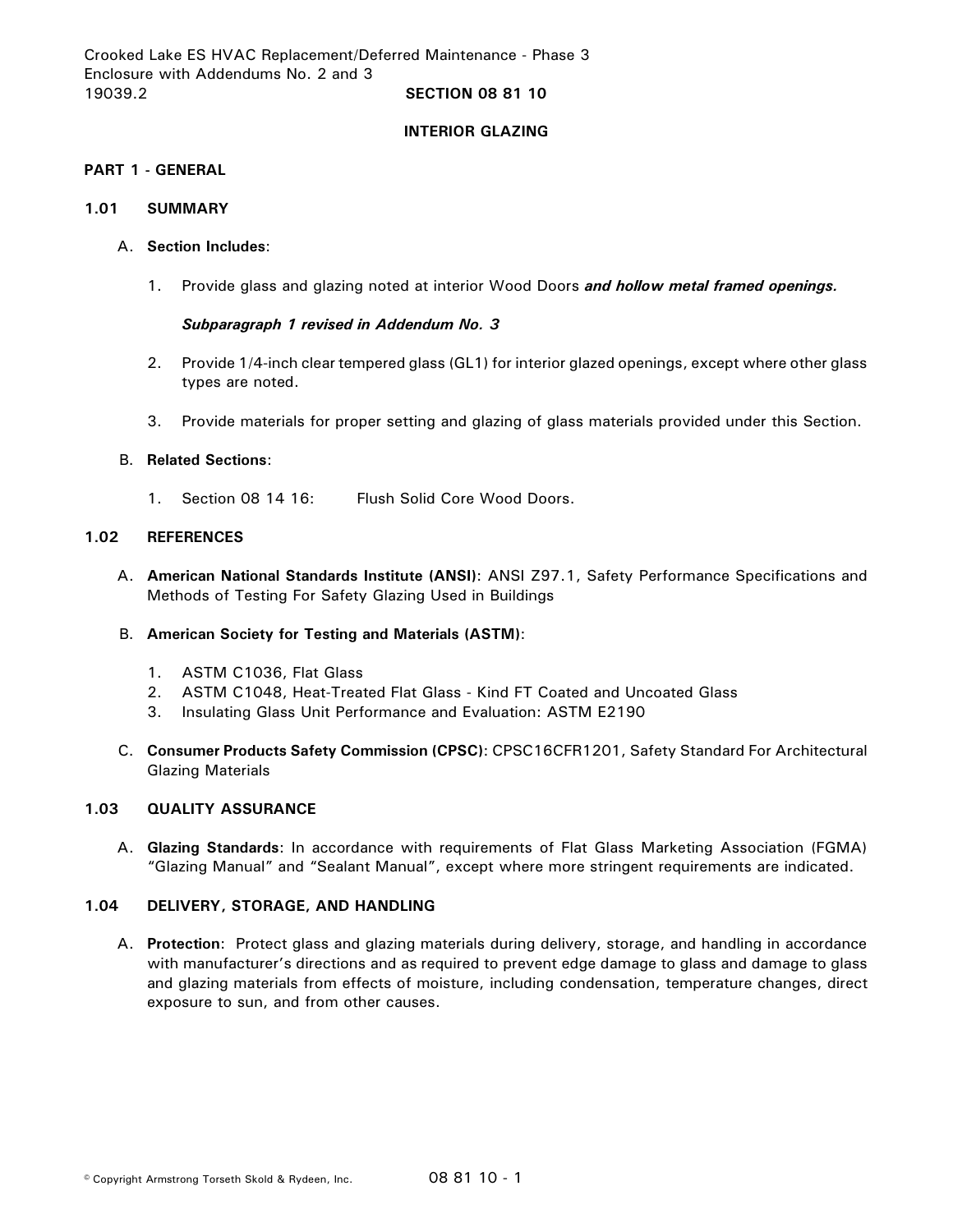Crooked Lake ES HVAC Replacement/Deferred Maintenance - Phase 3 Enclosure with Addendums No. 2 and 3 19039.2 **SECTION 08 81 10**

# **PART 2 - PRODUCTS**

## **2.01 GLAZING PRODUCTS**

#### A. **Applicable Standards For Glass Materials**:

- 1. Flat Glass Standard: ASTM C1036
- 2. Tempered Glass Standard (FT): ASTM C1048
- 3. Insulating Glass Unit Performance and Evaluation: ASTM E2190

# B. **1/4-Inch Clear Tempered Glass (GL-1)**:

- 1. Acceptable Manufacturers: Subject to compliance with requirements of the Contract Documents, acceptable manufacturers are as follows or approved equal:
	- a. Viracon, Inc., Owatonna, MN
	- b. Oldcastle Glass , Albertville, MN
	- c. PPG Industries, Inc., Pittsburgh, PA
	- d. Guardian Industries Corporation, Northville, MI
- 2. Description: Tempered glass shall be 1/4-inch thick clear float tempered safety glass meeting requirements of ASTM C1048 (FT). Flat Polish Exposed edges of butt glazed glass.

# **2.02 GLAZING MATERIALS**

#### A. **Glazing Tape**:

- 1. Acceptable Manufacturers: Subject to compliance with requirements of the Contract Documents, acceptable manufacturers are as follows or approved equal:
	- a. 3-M, No. 1202
	- b. PPG Industries, No. 1072
	- c. Parr, "Alumilastic"
	- d. Tremco Glazing Systems, No. 440
- 2. Description:
	- a. Tape to be pre-shimmed of color as selected by Architect.
	- b. Tape to be molded around continuous non-stretchable strands to prevent stretching and tape distortion.
- B. **Setting Blocks**: Neoprene of 70 to 90 durometer hardness.

#### **PART 3 - EXECUTION**

#### **3.01 PREPARATION**

- A. **General Requirements**: Surfaces shall be clean, dry, and free of frost.
- B. **Metal**: Clean surfaces in accordance with tape manufacturer's directions.
- C. **Wood**: Surfaces to be finished before start of glazing.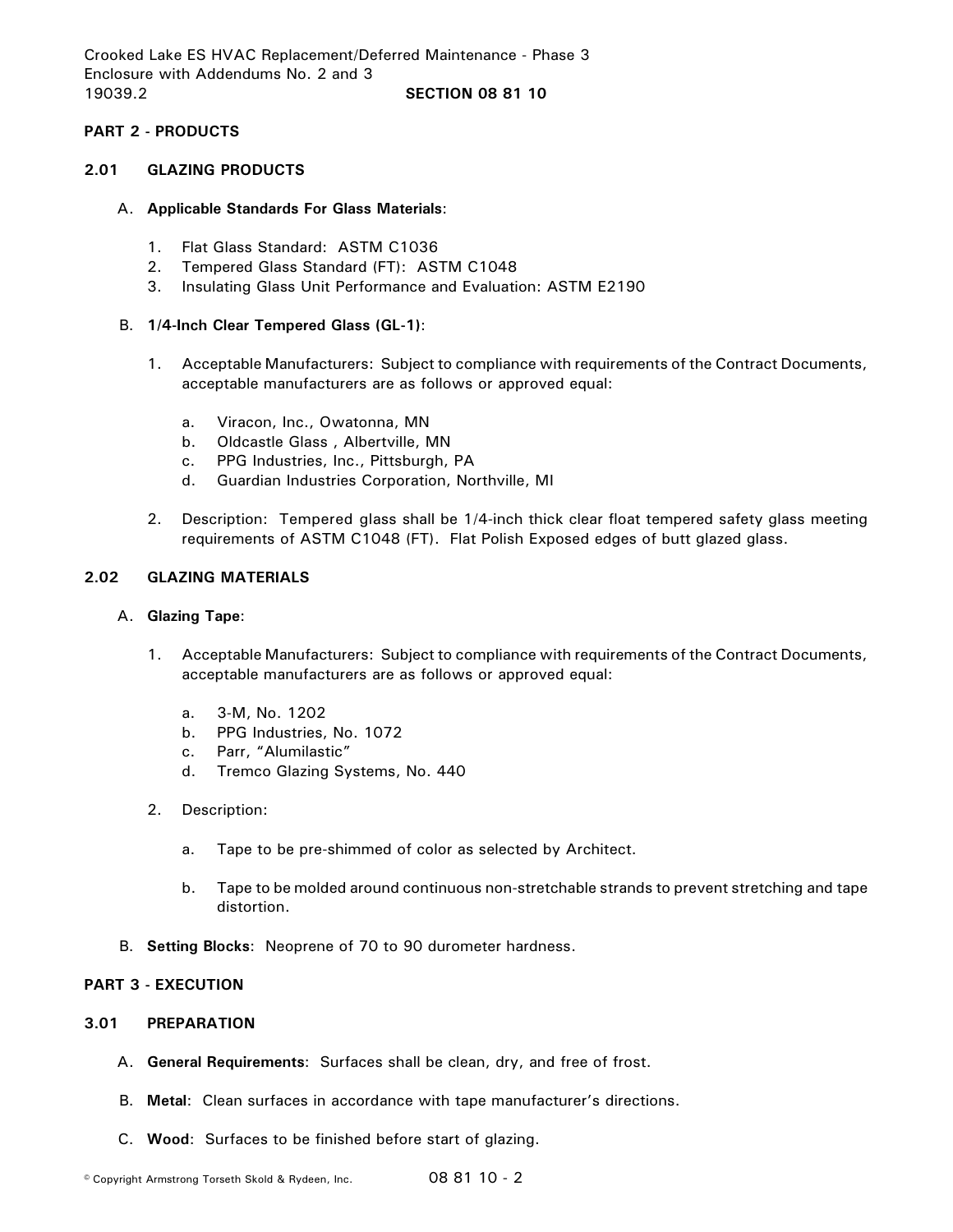# **3.02 INSTALLATION**

### A. **General Installation Requirements**:

- 1. Material: Follow glazing materials manufacturer's recommendations for proper installation.
- 2. Glazing Tapes: Set horizontally at head and sill first, using full length pieces that will reach entire length of opening. Next set vertical strips at jambs and butt joints tightly.
- 3. Setting Blocks: Set blocks of proper length and width at quarter points to obtain proper bearing and minimum specified bite.

### *B. Glazing Interior Wood and Steel Doors and Frames:*

### *Paragraph B revised in Addendum No. 3*

- 1. Set glass on setting blocks and glaze by using glazing tape continuous on both faces of glass.
- 2. Glazing tape shall hold glass secure, prevent rattle, be neatly cut at corners, and present a neatly filled space which is flush with top of stop.

# **3.03 CLEANING AND PROTECTION**

### A. **General Requirements**:

- 1. Protect glass from damage immediately after installation by attaching crossed streamers to framing held away from glass or other methods as needed. Do not apply markers to glass surface. Remove non-permanent labels from glass and clean surfaces.
- 2. Protect glass from contact with contaminating substances resulting from construction operations. If contaminants do come into contact with glass, remove substances immediately as recommended in writing by glass manufacturer.
- 3. Examine glass surfaces at frequent intervals during construction for build-up of dirt, scum, alkaline deposits, stains, or other contaminants. Remove as recommended in writing by glass manufacturer.
- 4. Remove and replace glass that is broken, chipped, cracked, or abraded, or that is damaged from natural causes, accidents, and vandalism, during construction period.

# **END OF SECTION**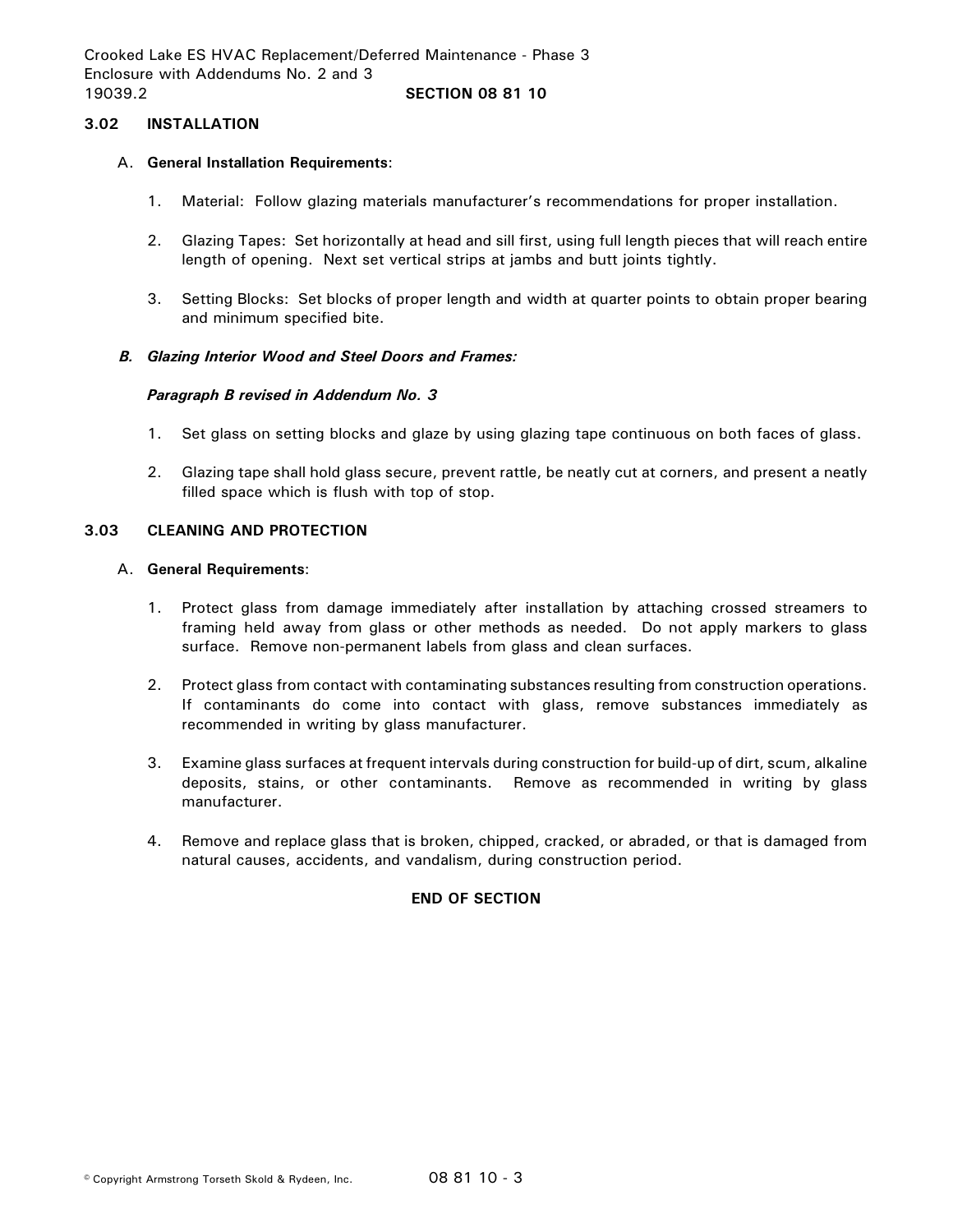Crooked Lake ES HVAC Replacement/Deferred Maintenance - Phase 3 Enclosure with Addendum No. 3 19039.2 **SECTION 09 21 16**

#### **GYPSUM BOARD ASSEMBLIES**

#### **PART 1 - GENERAL**

#### **1.01 SUMMARY**

### A. **Section Includes**:

- 1. Provide light-gauge steel stud framing that is 20 gauge and lighter, which is associated with gypsum drywall work.
- 2. Provide components for supporting furring, bracing, and suspending gypsum drywall panels, including but not limited to hanger wire, steel carrying channels, furring channels, and resilient channels.
- 3. Provide gypsum board, where noted for interior applications and related finishing, to provide a suitable surface to receive final finish, to include the following:
	- a. Abuse Resistant Gypsum Board: Provide abuse resistant gypsum board for all wall surfaces which are exposed.
	- b. Regular Gypsum Board: Provide regular gypsum board where gypsum board is noted on Drawings, unless otherwise indicated or specified.
- 4. Provide sound attenuation insulation material within gypsum board partitions and where partitions terminate at structure above.
- 5. Provide acoustical sealants associated with gypsum board partitions as specified.
	- a. Refer to Section 07 92 00 and sections in Divisions 21, 22, 23, 26, 27, and 28, for other sealants related to openings through gypsum board surfaced walls.
- 6. Provide anchorage, fasteners, bracing, and required components for securing gypsum drywall assemblies in place.
- 7. Provide trim associated with gypsum drywall work.
- 8. Provide joint finishing for gypsum drywall work.
- 9. Provide internal wood nailers between steel stud framing or approved equivalent method that will serve as an anchorage base for fixtures, equipment, casework, and items which mount, attach, or anchor to gypsum drywall assemblies. Coordinate locations with parties requiring an anchorage base. Coordinate with Owner for anchorage of items which will be furnished and installed by Owner.
- 10. Where indicated, adhere abuse resistant gypsum board over concrete masonry unit walls.

#### B. **Related Sections**:

1. Section 09 91 00: Finish painting of exposed gypsum board surfaces.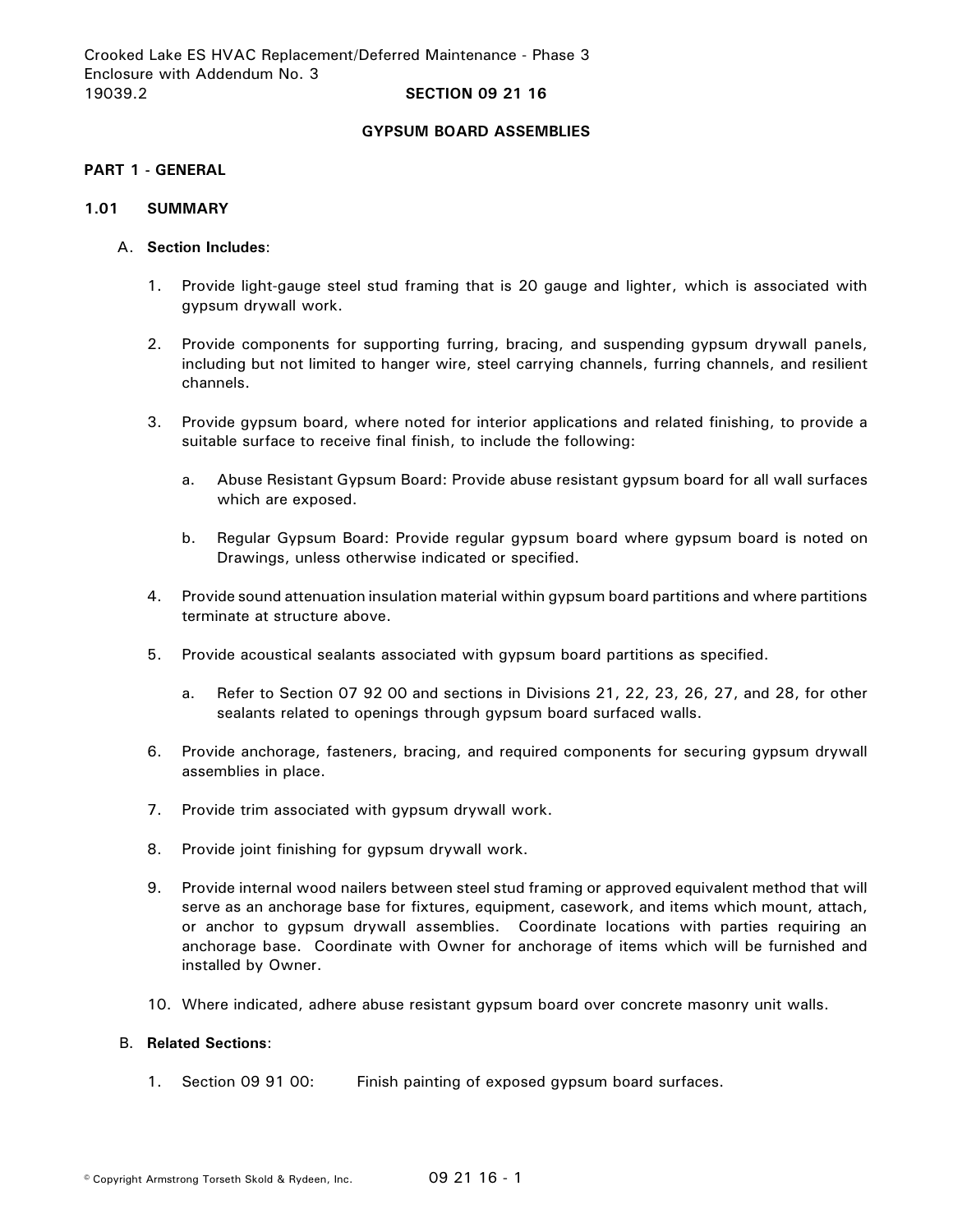Crooked Lake ES HVAC Replacement/Deferred Maintenance - Phase 3 Enclosure with Addendum No. 3 19039.2 **SECTION 09 21 16**

### **1.02 SUBMITTALS**

- A. **General Requirements**: Provide submittals in accordance with Section 01 33 00.
- B. **Product Data**: Submit for each type of product provided.

# **1.03 QUALITY ASSURANCE**

A. **Single Manufacturer Limitations**: Each type of gypsum board material shall be manufactured by (1) manufacturer and installed by (1) installer who shall be responsible for the finished installation and performance of installed systems.

### **1.04 DELIVERY, STORAGE, AND HANDLING**

#### A. **Packing and Shipping**:

- 1. Deliver materials to site in original, unopened packages with manufacturer's labels intact and legible.
- 2. Handle materials with care to prevent damage. Remove damaged or deteriorated materials from site.

#### B. **Storage and Protection**:

- 1. Store and protect metal framing in accordance with requirements of AISI "Code of Standard Practice".
- 2. Store materials inside, under cover, stack flat off floor, and keep dry.
- 3. Stack sheet materials to prevent long lengths being placed over short lengths.
- 4. Avoid overloading floor systems.
- 5. Store adhesives and joint treatment materials in dry areas and protect against freezing.

## **1.05 PROJECT CONDITIONS**

#### A. **Environmental Conditions**:

- 1. Temperature: In areas receiving gypsum board, maintain temperature range between 55 degrees F and 70 degrees F for not less than (24) hours before, during, and continuous after installation of gypsum board and joint treatment application.
- 2. Ventilation:
	- a. Provide ventilation during and following adhesive and joint treatment application.
	- b. Use temporary air circulators in enclosed areas lacking natural ventilation.
	- c. Under slow drying conditions, allow additional drying time between coats of joint treatment.
	- d. Protect installed materials from drafts during hot, dry weather.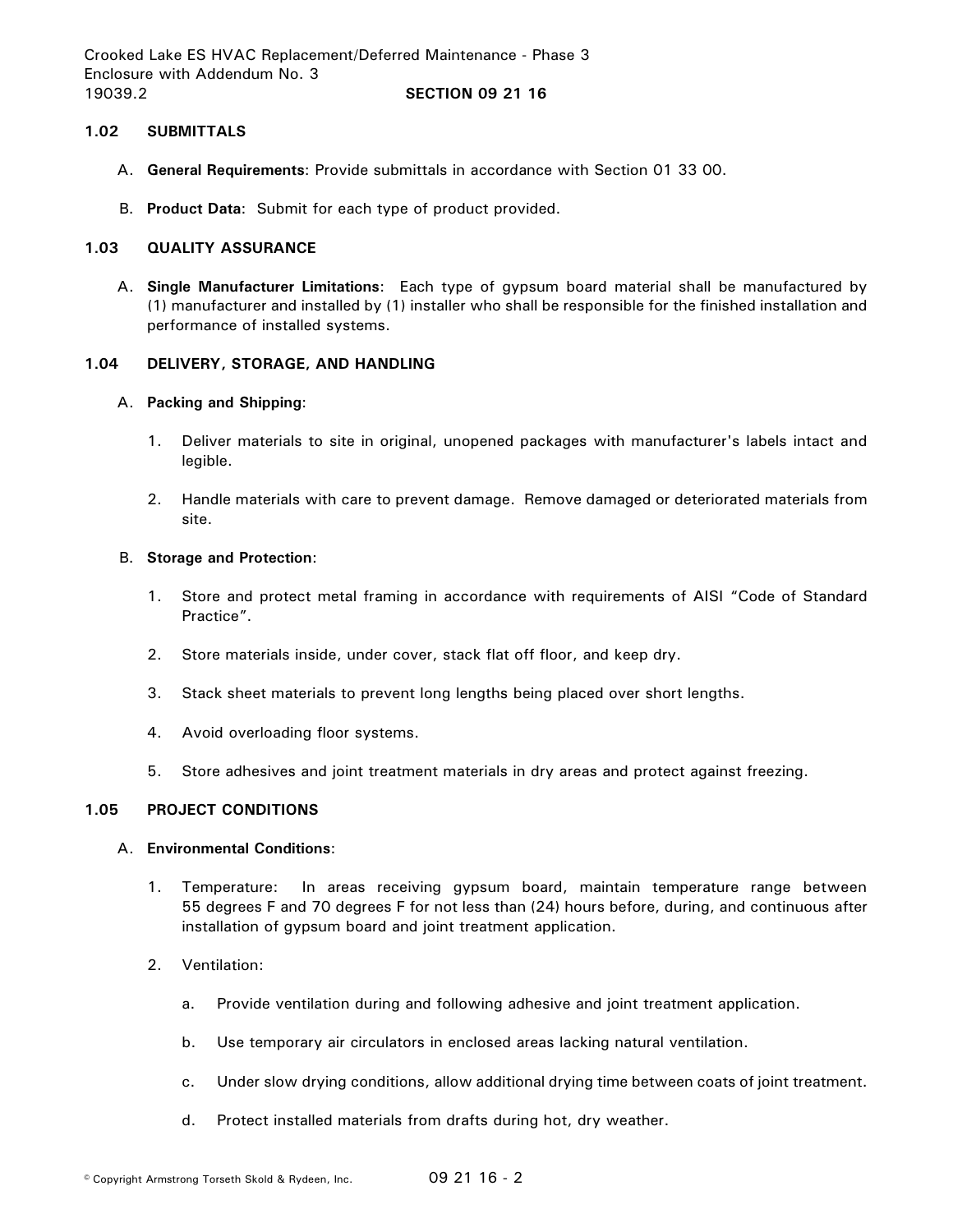# **PART 2 - PRODUCTS**

### **2.01 GYPSUM BOARD PRODUCTS**

- A. **Size**: Provide in maximum lengths and widths available that will minimize joints in each area and that correspond with support system indicated.
- B. **Acceptable Manufacturers**: As follows or approved equal unless otherwise indicated for a particular product:
	- 1. CertainTeed Corp
	- 2. G-P Gypsum Corporation, a Georgia-Pacific Company
	- 3. National Gypsum Company, Gold Bond® BRAND
	- 4. United States Gypsum Company
- C. **Regular Gypsum Board**: 5/8 inch thick, unless otherwise indicated on Drawings or specified, in maximum available lengths with ends cut square and tapered edges, in accordance with ASTM C1396.

## D. **Abuse Resistant Gypsum Board**:

- 1. Acceptable Manufacturers: Subject to compliance with requirements of the Contract Documents, acceptable manufacturers are as follows or approved equal:
	- a. CertainTeed Corp, ProRoc® Extra Abuse Type X with M2Tech®
	- b. G-P Gypsum Corporation, ToughRock® Fireguard® Abuse Guard® Gypsum Board
	- c. National Gypsum Company, Gold Bond® BRAND Hi-Abuse XP® Gypsum Board Type X With Sporgard™
	- d. United States Gypsum Company, SHEETROCK® Brand Abuse-Resistant Interior Gypsum Panels
	- e. United States Gypsum Company, FIBERROCK® Brand Abuse-Resistant Panels; 5/8-Inch (unless otherwise noted on Drawings or specified), Type FRX-G listed in UL
- 2. Description: 5/8 inch thick, in maximum available lengths with ends cut square and tapered edges. When tested by an independent lab, in accordance with ASTM C1629, needs to achieved a Level 2 for Surface Abrasion Resistance.

## **2.02 INTERIOR LIGHT-GAUGE STEEL FRAMING**

- A. **Stud Framing**: Meeting requirements of ASTM C645, C-channel, roll-formed from hot-dip galvanized steel; in accordance with ASTM A1003 and A653, G40 or equivalent corrosion resistant coating.
	- 1. Provide 20 gauge stud framing where walls will receive abuse resistant, gypsum board.
- B. **Stud Track**: Form from steel sheet in accordance with ASTM A568 with a zinc coated (galvanized) finish in accordance with ASTM A525. Provide in same gauge as studs which track is receiving, of size appropriate for stud width.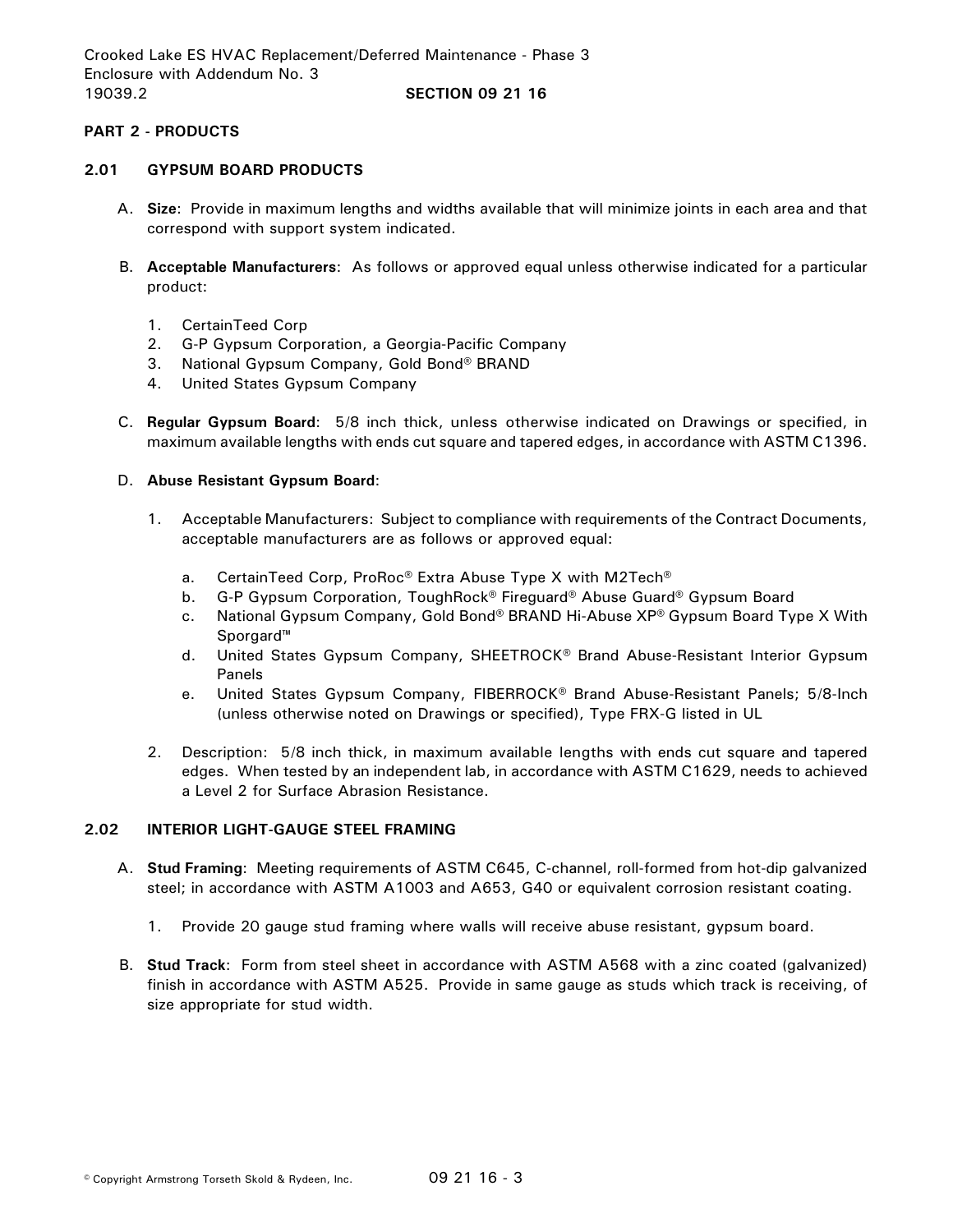# **2.03 METAL FRAMING ACCESSORIES**

- A. **Hat-Shaped Furring Member (Screw Furring Channels)**: Galvanized steel designed for screw attachment of gypsum wallboard, hat-shaped, 1 1/4-inch face width by 7/8-inch depth.
- B. **Z-Shaped Furring Channels (Z-Furring)**: Hot-dip galvanized steel, Z-shaped, 1 1/4-inch wide and 3/4-inch wide flange widths of depth as required to receive thickness of insulation specified or called for on Drawings.
- C. **Hanger and Tie Wire**: Class 1, zinc-coated (galvanized) and low-carbon steel wire in accordance with ASTM A641.
	- 1. Hanger Wire: Not less than 8 gauge.
	- 2. Tie Wire: Not less than 16 gauge.
- D. **Furring Channel Clips**: Preformed galvanized wire used to attach hat-shaped furring members to carrying channels.

# **2.04 GYPSUM BOARD TRIM ACCESSORIES**

A. **General Requirements**: Form trim accessories from zinc-coated (galvanized) sheet steel in accordance with ASTM C1047, unless otherwise indicated.

## B. **Metal Corner Bead**:

- 1. Acceptable Manufacturers: Subject to compliance with requirements of the Contract Documents, acceptable manufacturers are as follows or approved equal:
	- a. ClarkDietrich Building Systems, 103 Deluxe® Bead
	- b. National Gypsum Company, "Wallboard Corner Bead"
	- c. United States Gypsum Company, "USG SHEETROCK® Brand 103 Dur-A-Bead"
- 2. Description: Hot-dip galvanized steel with perforated flanges which are the appropriate width for thickness of gypsum board as recommended by manufacturer.

## C. **Metal Casing Bead**:

- 1. Acceptable Manufacturers: Subject to compliance with requirements of the Contract Documents, acceptable manufacturers are as follows or approved equal:
	- a. ClarkDietrich Building Systems, Metal Trims M20A and M20B
	- b. National Gypsum Company, "No. 100 Wallboard Casing"
	- c. United States Gypsum Company, "Sheetrock Metal Trim 200-A"
- 2. Description: U-shaped or J-shaped galvanized steel channel casing of appropriate size for thickness of gypsum board.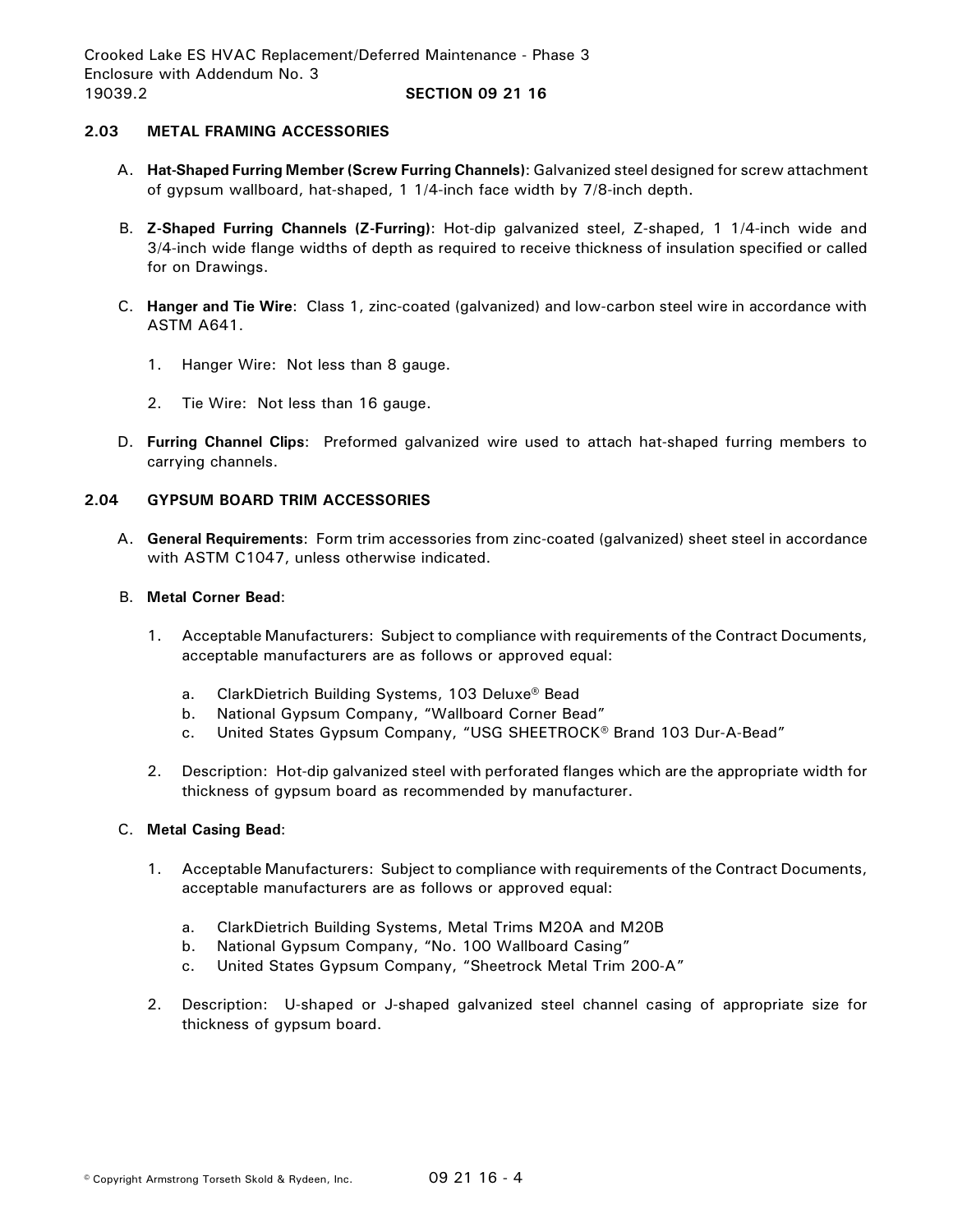## D. **Control Joints**:

- 1. Acceptable Manufacturers: Subject to compliance with requirements of the Contract Documents, acceptable manufacturers are as follows or approved equal:
	- a. ClarkDietrich Building Systems, 093 Control Joint
	- b. United States Gypsum Company, "Sheetrock Zinc Control Joint 093"
- 2. Description: V-shaped roll-formed zinc with removable tape protecting a 1/4-inch wide opening for relief of expansion and contraction stresses in gypsum drywall.

### **2.05 FINISHING MATERIALS**

- A. **Joint Compound**: Ready mixed products in accordance with ASTM C475, as manufactured by or approved by the gypsum board product manufacturer.
	- 1. For each coat, use formulation that is compatible with other compounds applied on previous or for successive coats.
	- 2. Embedding and First Coat: For embedding tape and first coat on joints, fasteners, and trim flanges, use setting type taping compound.
		- a. Use setting type compound for installing paper faced metal trim accessories.
	- 3. Fill Coat: For second coat, use drying type, all purpose compound.
	- 4. Finish Coat: For third coat, use drying type, all purpose compound.
- B. **Joint Reinforcing Tape**: Cross-fibered paper tape with light precreased fold in accordance with ASTM C475.

#### **2.06 ACOUSTICAL MATERIALS**

#### A. **Sound Attenuation Insulation (Acoustical Insulation)**:

- 1. Acceptable Manufacturers: Subject to compliance with requirements of the Contract Documents, acceptable manufacturers are as follows or approved equal:
	- a. Johns Manville Formaldehyde-Free™ Thermal and Acoustical Fiber Glass Insulation "Unfaced"
	- b. Johns Manville Formaldehyde-Free Fiber Glass Sound Control Insulation for Interior Walls "Unfaced"
	- c. Knauf Insulation, Acoustical EcoBatt or Quietherm Insulation with ECOSE® Technology
	- d. Owens Corning EcoTouch™ Insulation With PureFiber® Technology "Unfaced"
- 2. Description: Paperless, formaldehyde-free, semi-rigid, spun mineral fiber blankets or batts of thickness specified or indicated on Drawings.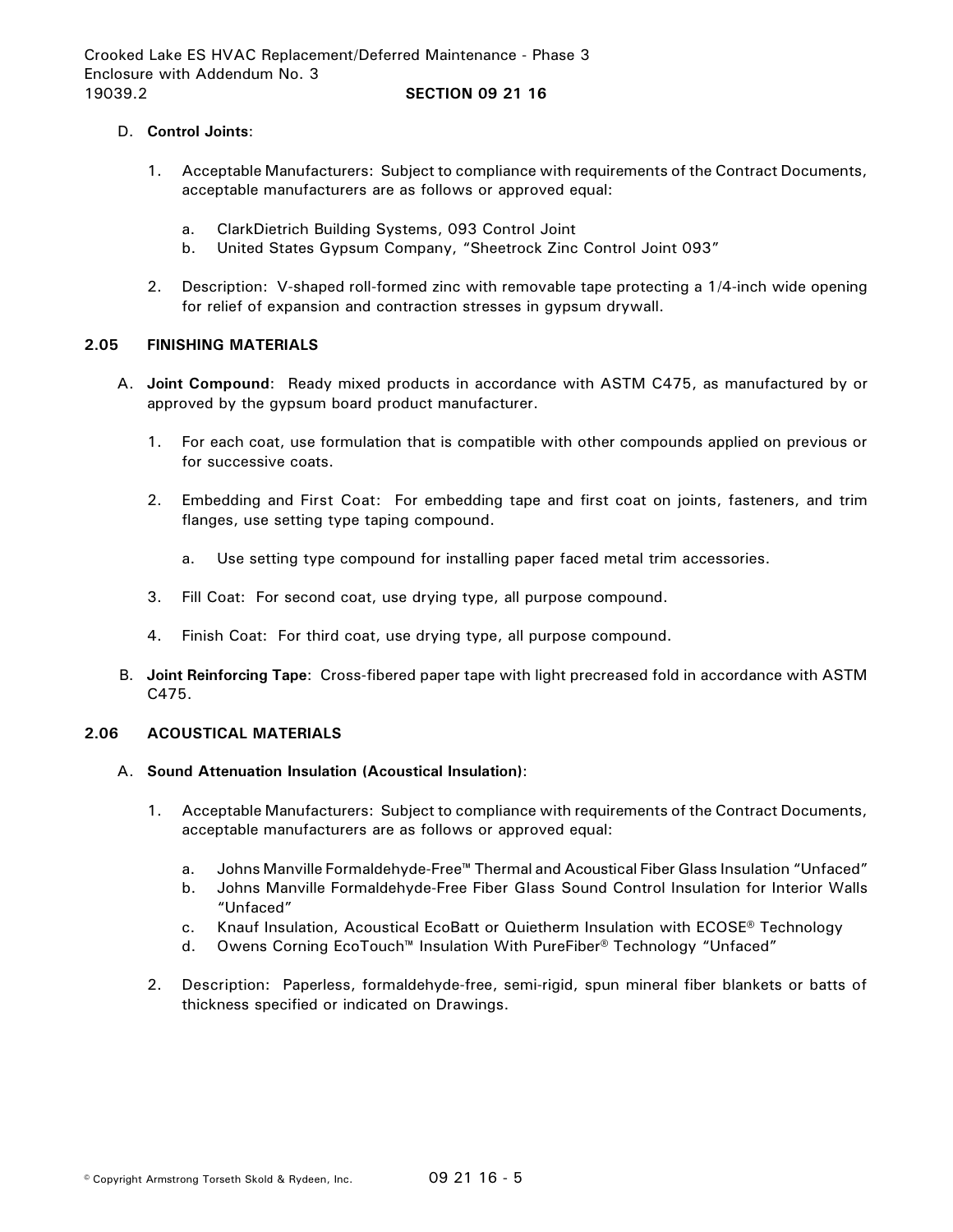# 3. Code/Standard Compliance:

- a. In accordance with ASTM C665 Mineral Fiber Insulation Type 1.
- b. Surface Burning Characteristics (Fire Hazard Classification): When tested in accordance with ASTM E84 not more than 25 flame spread or 50 smoke developed.
- c. Non-combustible when tested in accordance with ASTM E136.

### B. **Acoustical Sealant**:

- 1. Acceptable Manufacturers: Subject to compliance with requirements of the Contract Documents, acceptable manufacturers are as follows or approved equal:
	- a. Hilti, Inc., "CP 506 Smoke and Acoustic Sealant"
	- b. Tremco, Inc., "Acoustical Sealant"
	- c. United States Gypsum Company, SHEETROCK® Brand Acoustical Sealant
- 2. Description and Performance Requirements: Synthetic rubber base, non-hardening, non-skinning, non-staining, non-bleeding, approved by gypsum board manufacturer for use as an acoustical sealant.

### C. **Acoustical Spray**:

- 1. Acceptable Manufacturers: Subject to compliance with requirements of the Contract Documents, acceptable manufacturers are as follows or approved equal:
	- a. Hilti, Inc., "CP 572 Smoke and Acoustic Spray"

#### D. **Pre-Formed Mineral Wool Strips and Plugs**:

- 1. Acceptable Manufacturers: Subject to compliance with requirements of the Contract Documents, acceptable manufacturers are as follows or approved equal:
	- a. Hilti, Inc., "CP 767 Pre-Formed Mineral Wool Speed Strips"
	- b. Hilti, Inc., "CP 767 Pre-Formed Mineral Wool Speed Plugs"

## **2.07 MISCELLANEOUS MATERIALS**

- A. **Fasteners For Interior Gypsum Board**: Type, length, and design as recommended by manufacturer for each application.
	- 1. Screws: In accordance with ASTM C1002.
	- 2. Nails: In accordance with ASTM C514.
- B. **Wood Blocking**: Not less than 2 inches nominal thickness, any commercial softwood species, Standard and Better or Stud Grade, fire retardant pressure treated to provide a UL fire hazard classification of not more than 15 or provide ClarkDietrich Building Systems, Danback™ Fire Treated Wood Backing Plate.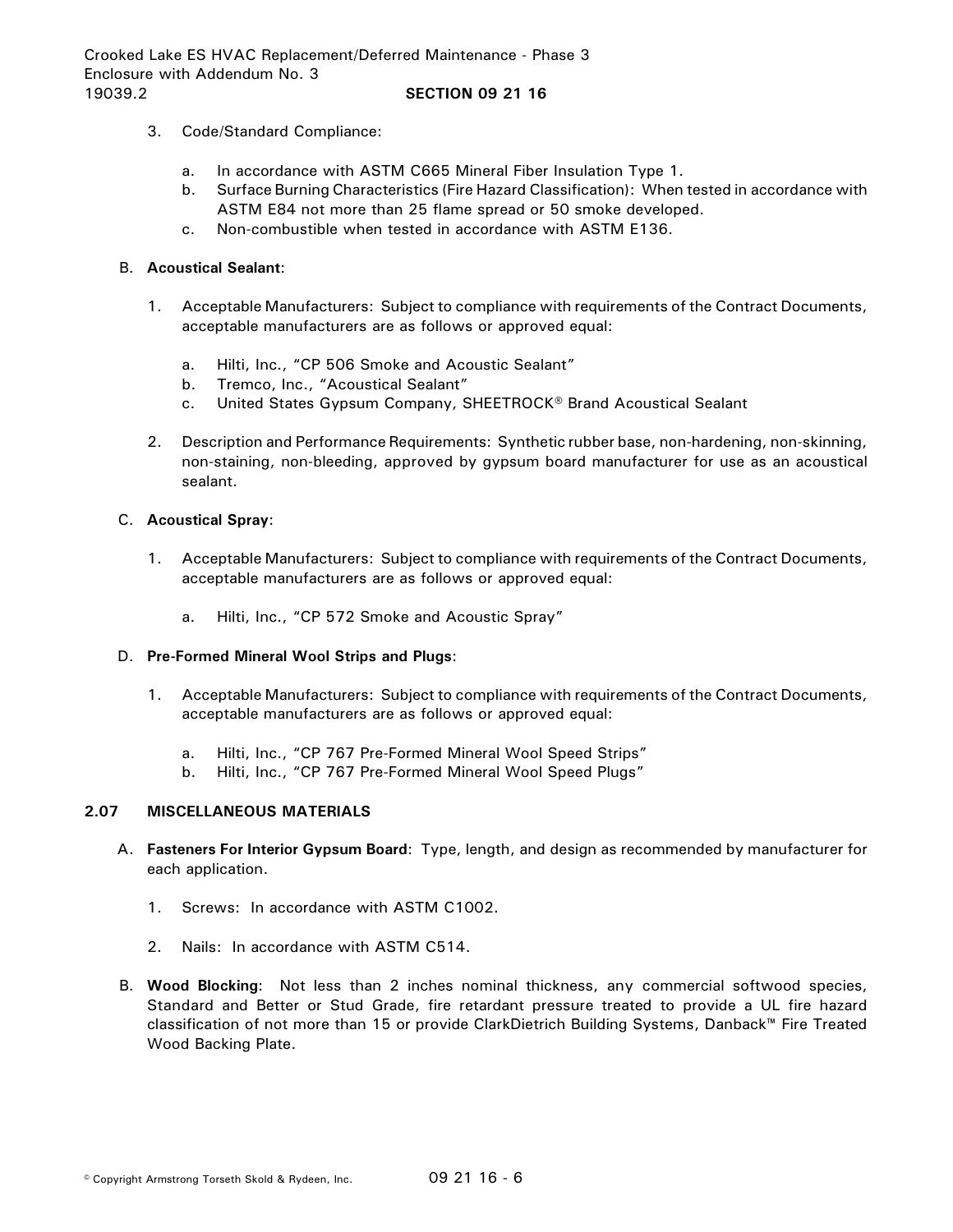# C. **Acoustical Putty Pads**: Provide acoustical putty pads by one of following manufacturers:

- 1. Specified Technologies Inc. (STI)
- 2. 3M Fire Protection Products Division
- 3. W. R. Grace Construction Products
- 4. Hilti, Inc.

### **PART 3 - EXECUTION**

### **3.01 PREPARATION**

A. **Protection**: Protect adjacent surfaces from damage and stains caused by work of this Section.

### **3.02 GENERAL INSTALLATION REQUIREMENTS**

### A. **General Requirements**:

- 1. Installation and Finishing Standards: Install and finish gypsum board materials in accordance with ASTM C840 and latest printed directions of gypsum board system manufacturer.
- 2. Wet Gypsum Board: Remove gypsum board which becomes damp or wet during construction or which after installation shows evidence of having been damp or wet and install new as directed by Architect.
- 3. Isolation of Gypsum Board:
	- a. Maintain a 1/4-inch wide space between edges of gypsum board and masonry.
	- b. Maintain a 1/2-inch wide space between edges of gypsum board and concrete.
- 4. Workmanship: Finished partitions shall be plumb, neat in appearance, and free from defects, with horizontal lines level.
- B. **Description of Gypsum Board Surfaced Steel Stud Partitions**: Unless otherwise indicated on Drawings.
	- 1. Non-Fire Rated Non-Acoustic Partitions: Single layer of 5/8-inch gypsum board, of type specified for location, applied on 3 5/8-inch wide steel stud framing, or other width framing as indicated on Drawings, spaced 16 inches on center.
	- 2. Non-Fire Rated Acoustic Partitions: Single layer of 5/8-inch gypsum board, of type specified for location, applied on each side of 3 5/8-inch wide steel studs, or other width studs as indicated on Drawings, spaced 16 inches on center, with sound attenuation blanket insulation filling entire space between studs for full height of the partition, from floor to underside of building structure.

## C. **Termination at Top of Partitions**:

- 1. Run stud framed partitions from floor to underside of roof deck and floor structure as applicable.
	- a. Frame around building structural elements which are present, and mechanical and electrical amenities that interfere with continuation of framing.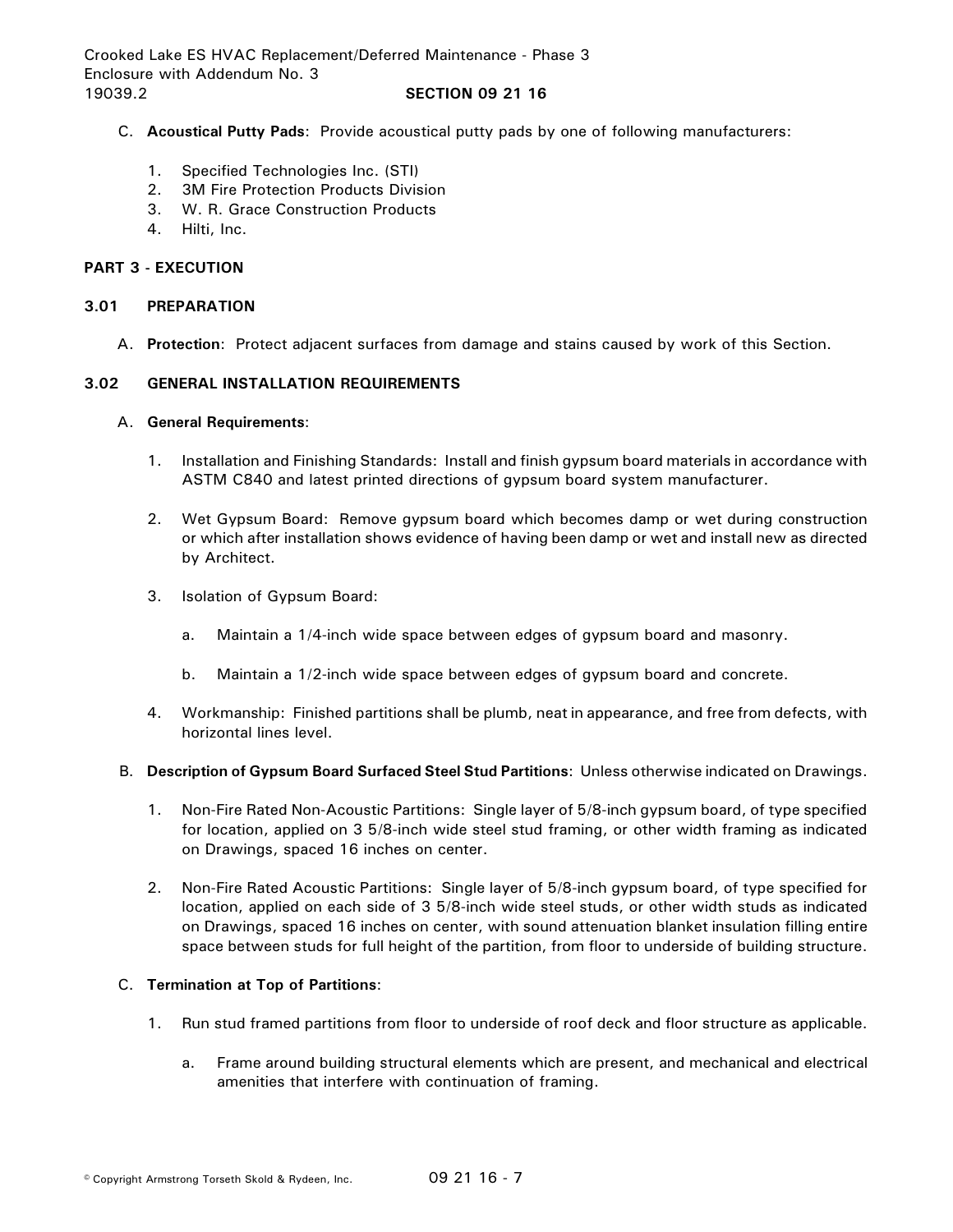- 2. Install gypsum board full height, to underside of roof deck and floor structure, on both sides of partitions, unless otherwise indicated.
- 3. Seal joint between top of metal stud framed partitions and building structure above with acoustical insulation, sealant or other type of filler approved by Architect to impede sound transfer as determined by conditions and code requirements.
- D. **Locations of Joints in Gypsum Drywall Work**: Install gypsum board that will minimize number of end joints.

## E. **Maintaining Acoustical Performance of Wall Assemblies**:

- 1. Provide sound attenuation blanket (acoustical insulation) between stud framing for partitions from floor to underside of roof deck and floor structure as applicable. Fill stud cavities with acoustical insulation so no voids exist.
- 2. Where structural members (beams, joists, and similar components), mechanical elements (ducts, piping, and other items), and electrical elements (conduit, wiring, and other items) penetrate a steel stud/gypsum drywall partition, frame around penetrating element as close as practical with steel stud framing and gypsum drywall. Fill voids between framing and penetrating elements solid with acoustical insulation, and spray surface of insulation with acoustical spray or seal with acoustical sealant on both sides as applicable.
- 3. Where steel stud/gypsum drywall partitions terminate at underside of steel deck, fill voids of deck flutes with pre-formed mineral wool strips and plugs or acoustical insulation and apply acoustical spray on both sides.
- 4. Isolate drywall construction from abutting concrete, masonry, and other dissimilar product surfaces.
	- a. Provide metal edge trim on edge of gypsum board where joint is exposed, as recommended by gypsum board system manufacturer.
- 5. Acoustical Putty Pads: Install putty pads on electrical boxes in walls with sound attenuation batts in stud cavities.
- 6. Acoustical Sealant Installation:
	- a. Using acoustical sealant, thoroughly seal cracks and openings, including those at wall, ceiling, and floor joints, and around electrical outlet boxes and other wall openings and penetrations, for a complete installation consistent with wall sound transmission loss requirements.
		- 1) Do not place openings back-to-back on opposite faces of wall. Stagger openings, such as electrical devices, sufficiently between stud spaces.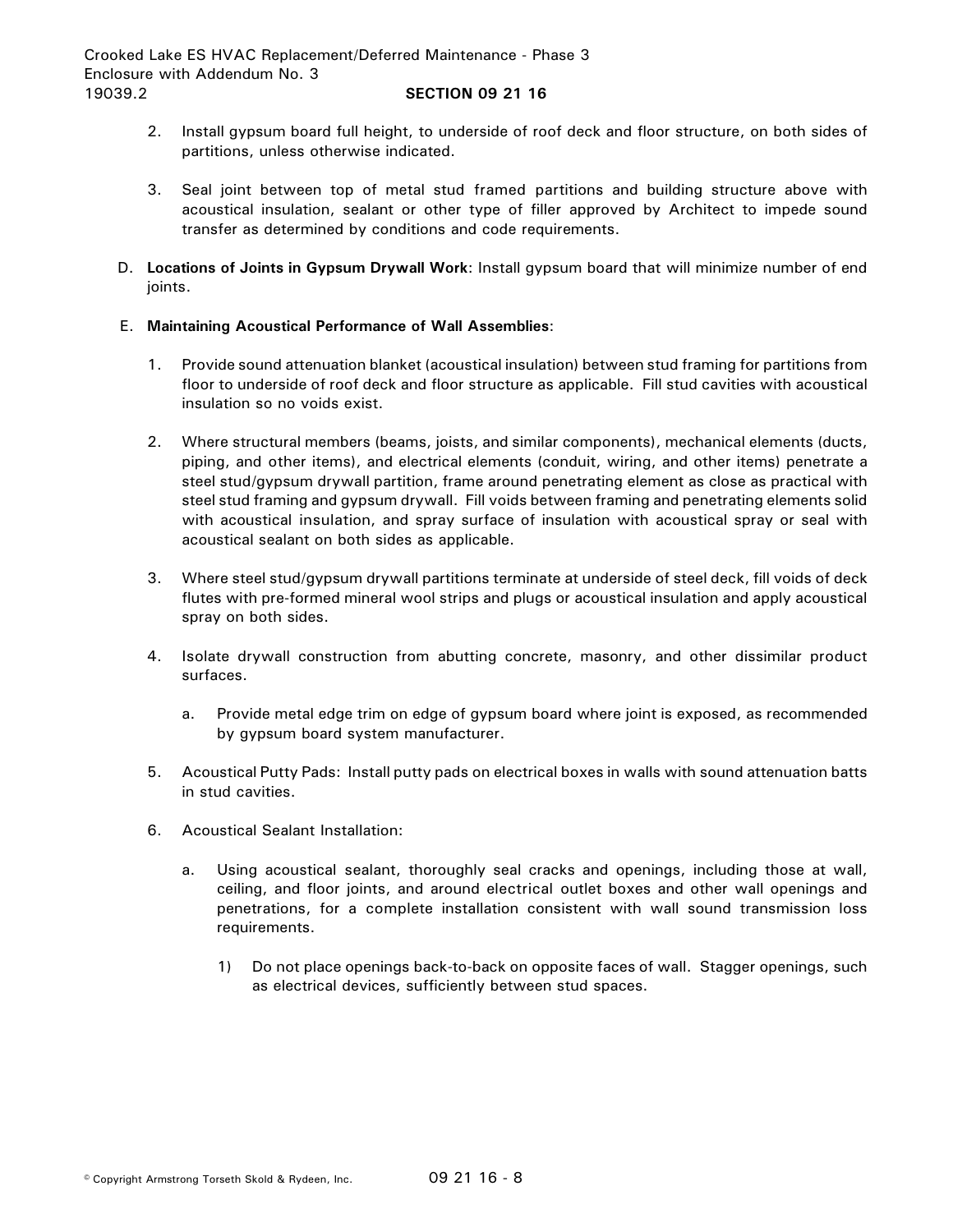- b. Provide (3) continuous caulking beads in each of the following locations:
	- 1) Between bottom stud tracks and floor structure.
	- 2) Between top track and building structure, where partition is noted to extend to structure above.
	- 3) Where a stud abuts a dissimilar metal material or abuts concrete or masonry.
- c. Provide a continuous caulking bead between edge of gypsum board and abutting adjacent building materials.

### F. **Inspection of Cavities and Chases**:

- 1. Remove debris and foreign materials from cavities and chases prior to inspection by Architect and enclosure.
- 2. Do not apply gypsum board which encloses cavities and chases, until after cavities, chases, and utility services within have been inspected by Architect.
- 3. Installation of gypsum board which encloses a cavity or chase without first allowing inspection by Architect will result in gypsum board installer being required to remove a sufficient portion of installed gypsum board to allow for an inspection and then provide related patching at their expense.

### **3.03 INSTALLATION OF STEEL STUD FRAMING**

#### A. **General Steel Stud Framing Installation**:

- 1. Install steel stud framing in accordance with ASTM C754 and C840 requirements that apply to framing installation, unless otherwise indicated.
- 2. Installation of Tracks/Channels: Anchor at floor and to structural elements at top with suitable fasteners.
	- a. Locate anchors at floor 2 inches from each end and spaced not more than 24 inches on center.
- 3. Stud Framing Installation:
	- a. Placing: Position studs vertically, engaging floor and top tracks/channels, spaced not over 16 inches on center, unless otherwise noted.
		- 1) Place studs in direct contact with hollow metal frame jambs, abutting partitions, partition corners, and construction elements.
	- b. Splicing: Where required, splice studs with 8-inch nested lap and one positive attachment per stud flange. Avoid splicing wherever possible.
	- c. Stud Anchorage: Anchor studs to track/channel flanges with screws.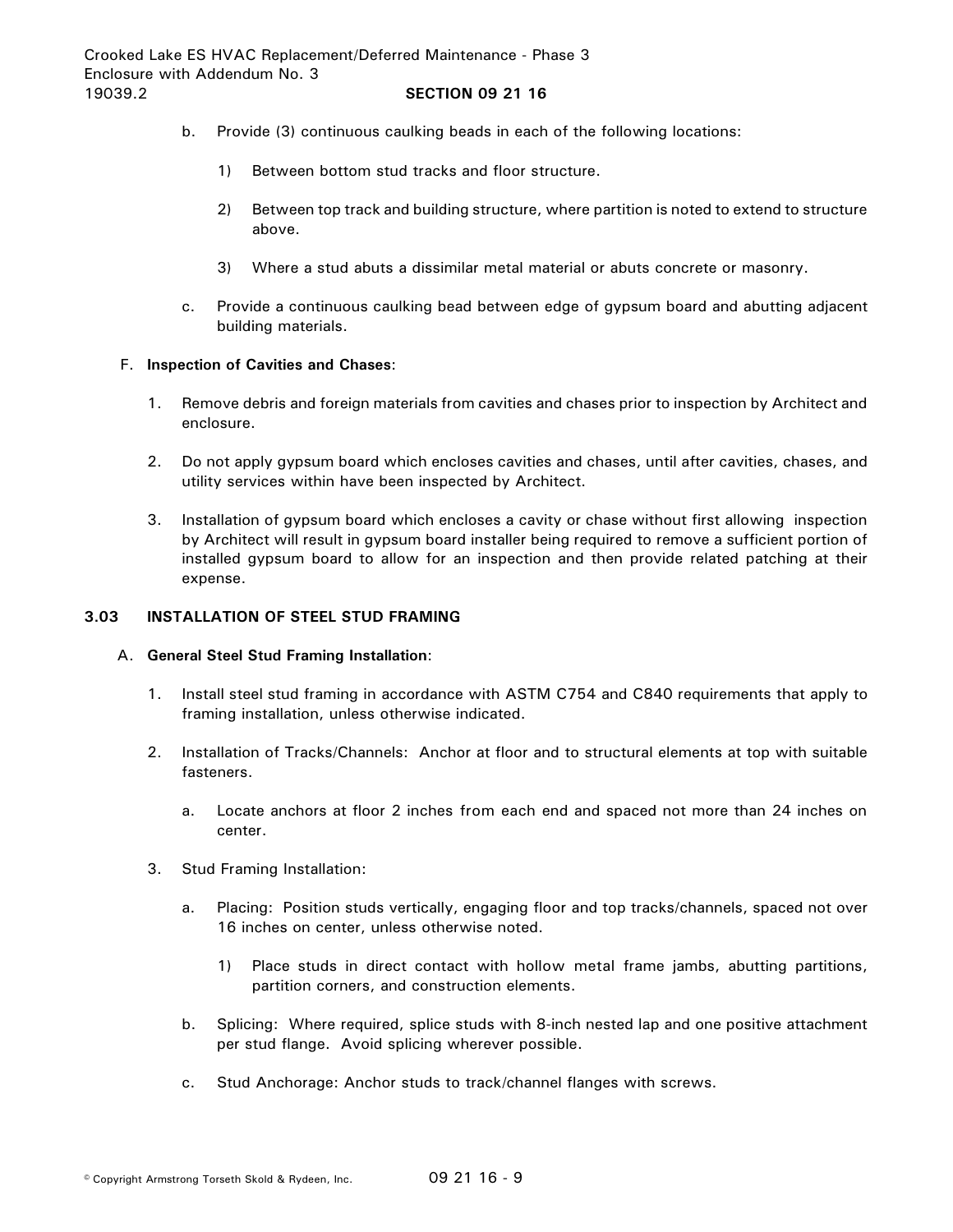- 4. Bracing: Provide horizontal bracing within steel stud framed partitions as follows:
	- 1) 0 to 10-Foot Height: (1) Row at Center Span
- 5. Fixture and Equipment Attachment:
	- a. Provide fire retardant treated 2-inch by 4-inch wood blocking, or heavier if required, between studs as indicated on Drawings and as necessary to provide suitable anchorage for fixtures, equipment, and furnishings which anchor into or hang from steel stud framed partitions.
		- 1) For anchorage of base cabinet casework only, to adjacent metal stud framed walls, Contractor has option to provide continuous 6-inch wide strips of 16 gauge galvanized steel sheet fastened to face of steel studs as coordinated with casework installer.
	- b. Coordinate proper location, type, and sizes for blocking with manufacturer, supplier or installer of items requiring anchorage.
	- c. Refer to Drawings and coordinate with Owner for Owner furnished or provided items which anchor to walls, and coordinate with manufacturer, supplier or installer of items requiring anchorage for proper location for blocking.

## **3.04 GENERAL GYPSUM BOARD INSTALLATION**

A. **Single Layer Non-Fire Rated Application**: For parallel or vertical application of gypsum board, fasten panels to steel framing using 1-inch Type S screws spaced 12 inches on center at edges and in field of panel.

## **3.05 INSTALLATION OF WALLBOARD DIRECT TO MASONRY WALLS**

- A. **General Requirements**: Install where noted on Drawings.
- B. **Adhesive**: As recommended by gypsum board manufacturer.
- C. **Environmental Requirements**: Maintain room temperature uniformly between 50 degrees F and 70 degrees F during application and until adhesive has thoroughly dried or set.

## D. **Substrate Requirements**:

- 1. Substrate shall be dry and free of dust, loose particles, oil, grease, and other foreign materials.
- 2. Surfaces shall be plumb, straight, and in one plane.
- 3. Wherever an existing wall surface to receive direct applied gypsum wallboard has a painted finish, mechanically sand surface to remove the greatest portion of painted surface to expose substrate. Thoroughly clean wall surface to provide for suitable adhesion of adhesive.
- 4. Test adhesive to each substrate condition before starting installation.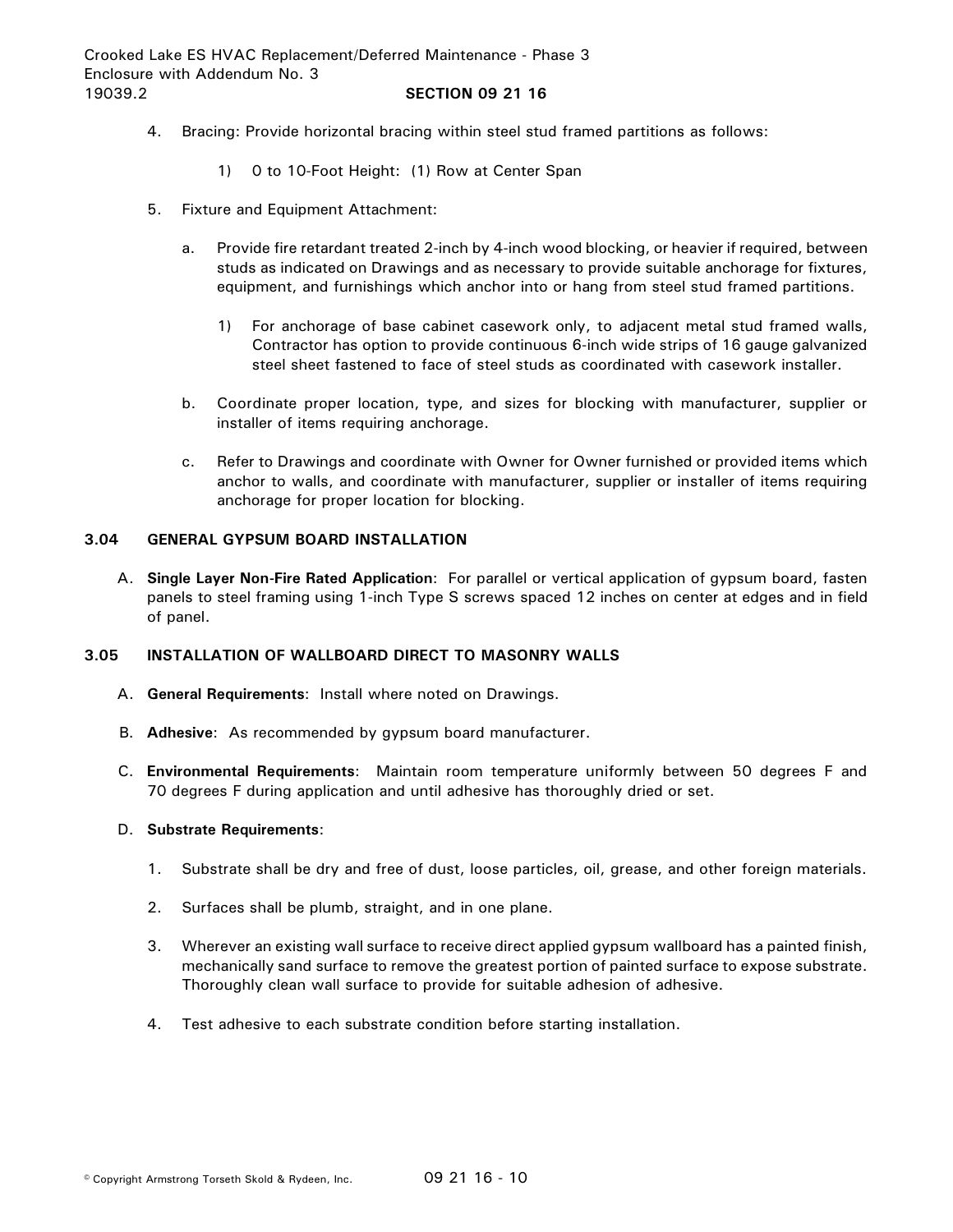# E. **Gypsum Board Panel Installation**:

- 1. Application of Adhesive: Apply 2-inch to 2 1/2-inch diameter daubs of adhesive 1/2 inch thick, 16 inches on center in both directions. Provide a row of adhesive daubs a maximum of 2 inches from edges of panels. Do not apply more adhesive to wall surface than can be be covered with gypsum board within (15) minutes.
- 2. Relief at Floor: Provide 1/2-inch space between floor and gypsum board to prevent potential wicking of moisture.
- 3. Installing Gypsum Board Panels: Hand press each panel tight to wall making certain that daubs are in positive contact with panel. If necessary provide temporary support for panels by using concrete nails driven through a small block of nominal 1-inch lumber. Provide additional nails if required to hold panels straight, plumb, and in alignment. Remove nails after adhesive is dry.
- 4. Provide bugle head screws spaced 24 inches on center.
- 5. Joints: Butt panels tight to each previously positioned panel to ensure flush joints.
- 6. Finishing: Fill fastener holes and finish joints with tape and joint compound.

# **3.06 ACCESSORY INSTALLATION**

## A. **General Requirements**:

- 1. Install accessories in accordance with manufacturer's recommendations.
- 2. Treat metal accessories with not less than (2) coats of joint compound in the same manner as joints. Feather joint compound out from 8 to 10 inches on both sides of corners.
- 3. Install corner beads at external corners. Use longest practical lengths. Neatly fit and secure corner beads over external corners.
- 4. Install metal trim where gypsum board abutts dissimilar materials, and at other locations indicated, unless detailed otherwise.
- B. **Control Joints**: Unless otherwise indicated, provide control joints in gypsum board surfaces at the following locations:
	- 1. At edges of gypsum board surfaces where they abut dissimilar material surfaces, using casing bead, except at floors where a base will be installed over the joint.
	- 2. Where a building expansion or control joint occurs.
	- 3. Where support framing, furring, or suspension system changes direction.
	- 4. Wall/Partition Control Joints:
		- a. Locate at not more than 30 feet in either direction.
		- b. Vertically from both corners of less than ceiling height openings to ceiling from door frames; to floor and to ceiling from borrowed light (window) frames, and similar openings.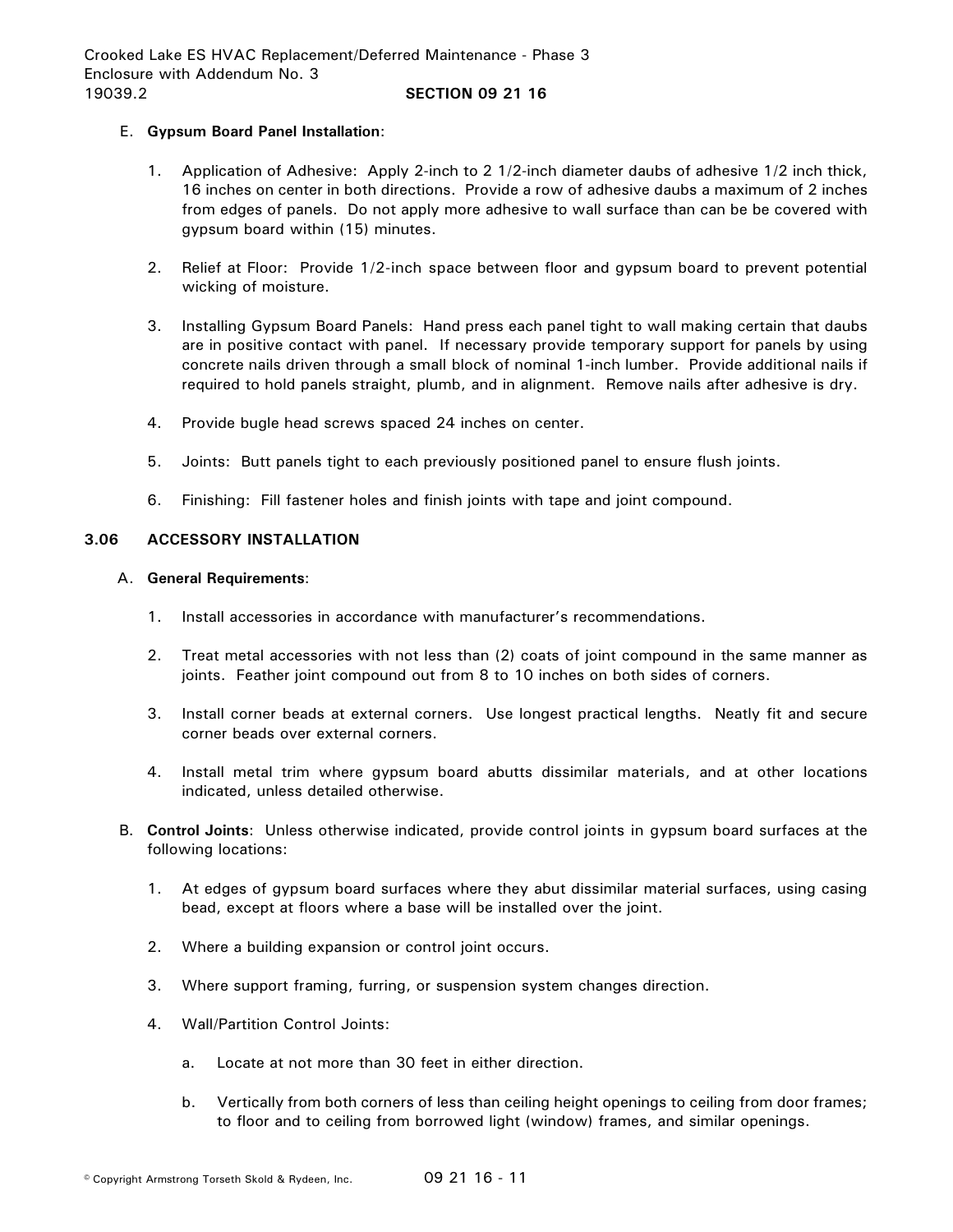5. Maximum permitted area of gypsum board surface without a control joint is 2,500 square feet when there is relief at area perimeter or 900 square feet when there is no relief.

### **3.07 FINISHING GYPSUM BOARD**

### A. **General Requirements**:

- 1. Finishing shall include taping and finishing joints with joint compound and filling depressions.
- 2. Sand after application of final joint treatment coat and leave surface smooth and ready for finishing Work by other trades.
- B. **Mixing Joint Compound**: Mix compound in accordance with manufacturer's instructions.

## C. **Taping Joints**:

- 1. Center tape over joint and embed in sufficient amount of compound under tape to provide proper bond.
- 2. Apply not less than (2) coats of compound over tape and feather out at edges.

## D. **Taping Inside Corners**:

- 1. Reinforce inside corner angles with tape folded to conform to angle and embed in joint compound.
- 2. Coat inside corners with not less than (1) coat of compound and feather out at edges.
- E. **Screw Head Dimples**: Apply (3) coats of compound at screw head dimples, sand, and feather out all around.
- F. **Flanges of Corner Bead**: Apply not less than (3) coats of compound at flanges of corner bead and feather out from 8 to 10 inches on both sides from exposed metal nose of flange.
- G. **Finish of Interior Gypsum Board Work**: At joints and interior angles, embed tape in joint compound with three separate coats of joint compound applied over all joints, angles, fastener heads, and accessories. Apply joint compound smooth and free of tool marks and ridges.
- H. **Finish Levels in Interior Gypsum Board Work**: Finish levels specified below are as defined in Document GA-214 published by the Gypsum Association. All finish levels may not apply to this Project.
	- 1. Level 0: No taping, finishing, or accessories required.
		- a. Use above suspended ceilings and within concealed spaces, unless the assembly is fire rated, sound rated, sound or smoke controlled, or the space serves as a mechanical system air plenum.
	- 2. Level 1: At joints and interior angles embed tape in joint compound. Leave surface free of excess joint compound. Tool marks and ridges are acceptable.
		- a. Use where gypsum wallboard is not exposed and is a part of a sound controlled assembly with acoustical insulation.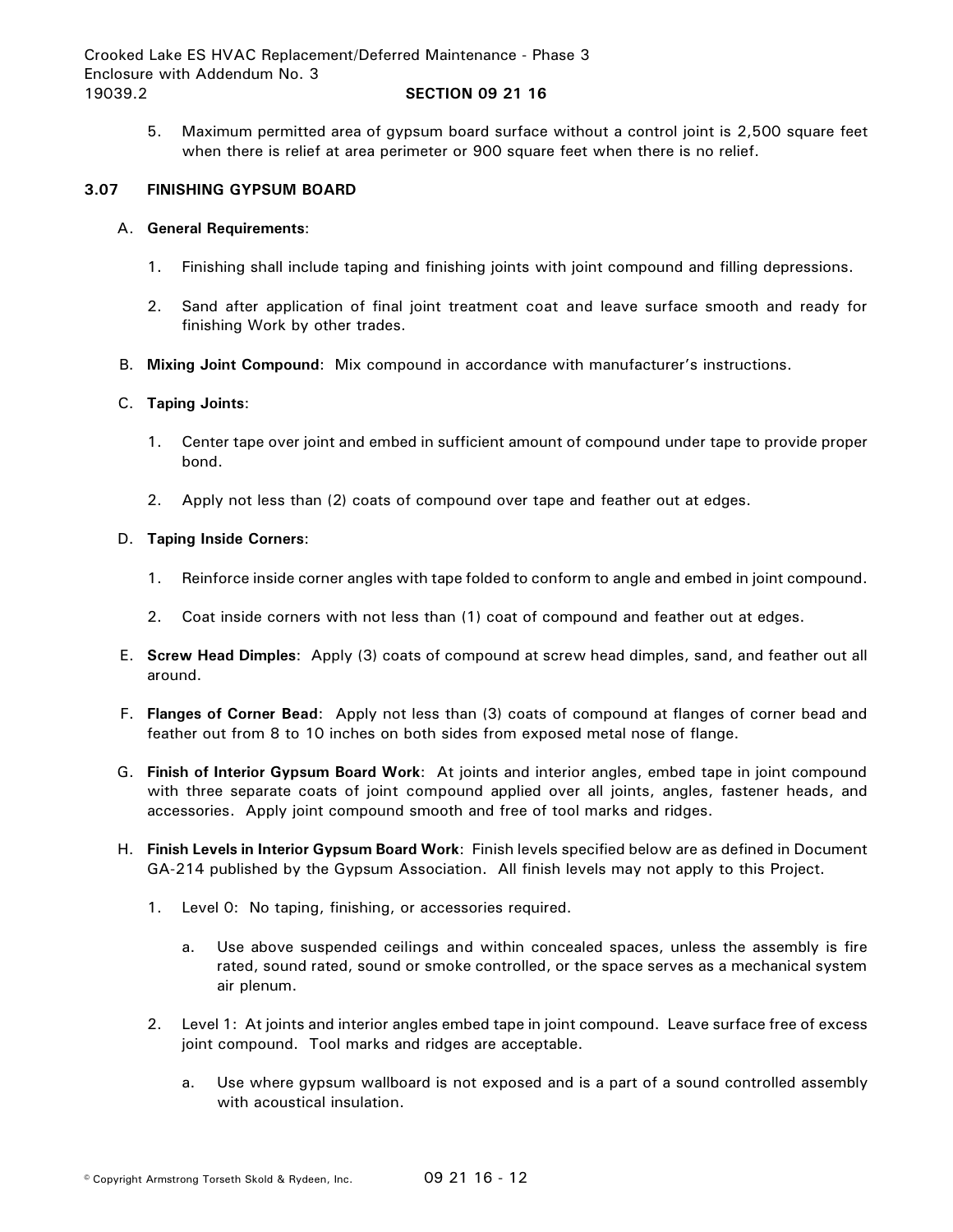- 3. Level 3: At joints and interior angles embed tape in joint compound with (2) separate coats of joint compound applied over all joints, angles, fastener heads, and accessories. Apply joint compound smooth and free of tool marks and ridges.
	- a. Use where gypsum board is a base for FRL Panels specified under Section 06 40 25.
- 4. Level 4: At joints and interior angles embed tape in joint compound with (3) separate coats of joint compound applied over all joints, angles, fastener heads, and accessories. Apply joint compound smooth and free of tool marks and ridges.
	- a. Use where gypsum wallboard is exposed and is to receive a painted finish.

# **3.08 CLEANING**

## A. **General Requirements**:

- 1. Remove debris, waste, and rubbish resulting from gypsum wallboard work from work areas on a daily basis and from site on a regular basis.
- 2. Remove spackling debris from adjacent wall and floor surfaces in work areas upon completion of work.
- 3. Broom clean work areas upon completion of work in a given area, as work progresses.

## **END OF SECTION**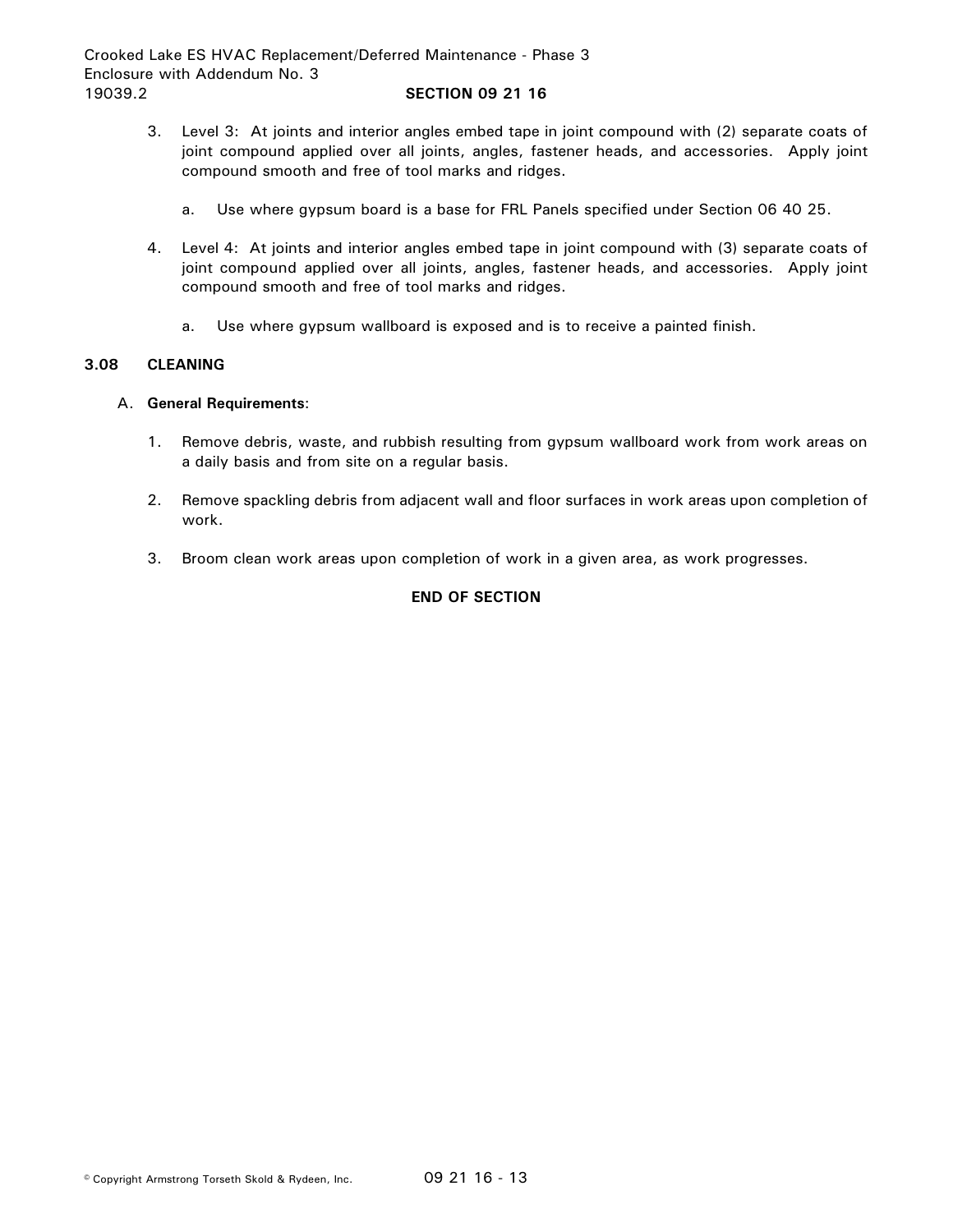Crooked Lake ES HVAC Replacement/Deferred Maintenance - Phase 3 Enclosure with Addendums No. 2 and 3 19039.2 **SECTION 09 30 00**

### **TILING**

### **PART 1 - GENERAL**

#### **1.01 SUMMARY**

#### A. **Section Includes**:

- 1. Provide tile work indicated on Drawings, as specified and as follows:
	- a. *PCT* Wall Base Tile, located at base of benches, or elsewhere indicated or required. Patch to match existing.
	- b. *CT* Corridor Wall Tile, located at benches, or elsewhere indicated or required. Patch to match existing.

### *Subparagraphs a. and b. revised in Addendum No. 3*

- 2. Provide mortar setting materials for tile installation.
- 3. Provide tile grouting for tile installation.
- 4. Provide waterproof membrane and crack isolation system:
	- a. Over movement joints (expansion joints, control joints, construction joints, and other movement type joints; and
	- b. Provide at other locations, as required or recommended by product manufacturers, in order to achieve a complete installation, which will meet the specified warranty.
- 5. Provide sealants related to tile systems.
- 6. Prepare substrate to receive new tile as follows: Provide proper preparation of substrate surface to provide complete bonding of new tile setting mortar or waterproofing membrane system.
- *7. Provide sealants related to tile systems.*
	- *a. Exposed Vertical Edges of Tile*
	- *b. Exposed Horizontal Edges of Tile*
	- *c. Outside Corners; where tile on both sides of corner*

*Paragraph 7 added in Addendum No. 3*

## **1.02 DEFINITIONS**

- A. **General**: Definitions in ANSI A108 series of tile installation standards and in ANSI A137.1 apply to Work of this Section unless otherwise specified.
- B. **Caliber Range**: An acceptable size range for tiles to be used in the same installation.
- C. **Calibrated Tile**: Tiles that have been sorted to meet a manufacturer's stated caliber range.
- D. **Large Format Tile**: Tile which has a dimension which is 12 inches or greater.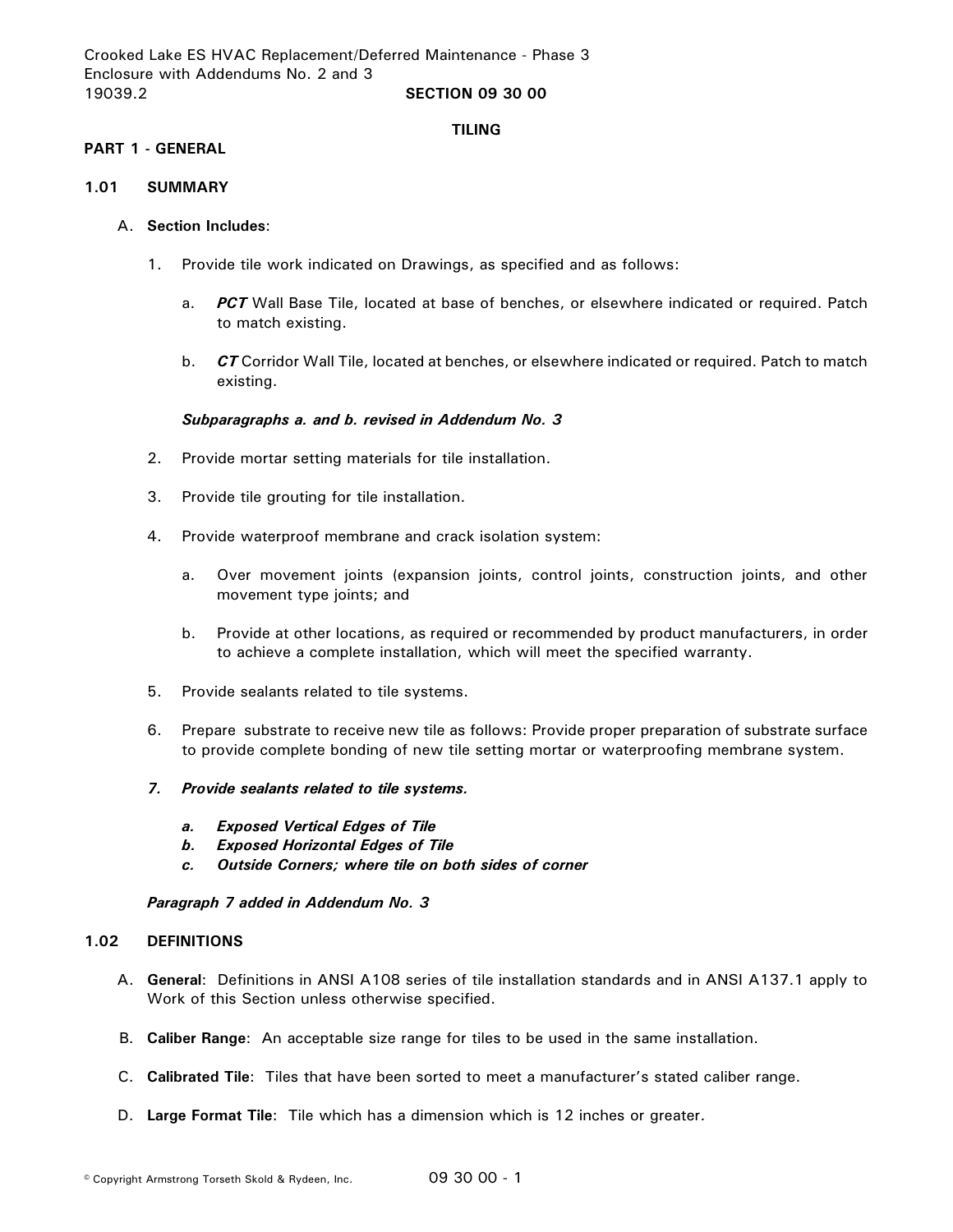Crooked Lake ES HVAC Replacement/Deferred Maintenance - Phase 3 Enclosure with Addendums No. 2 and 3 19039.2 **SECTION 09 30 00**

- E. **Porcelain Tile**: A ceramic tile that has a water absorption of 0.5 percent or less that is generally made by the pressed or extruded method. Does not include materials with very little or no crystallinity, such as glass tile (Class P1, E1, or O1).
- F. **Module Size**: Actual tile size plus joint width indicated.
- G. **Face Size**: Actual tile size, excluding spacer lugs.

#### **1.03 SUBMITTALS**

- A. **General Requirements**: Provide submittals in accordance with Section 01 33 00.
- B. **Product Data**: Submit manufacturer's Product Data and installation instructions for each product provided.
- C. **Samples For Initial Selection**:
	- 1. Tile Samples: Submit samples of tiles specified to Architect, as soon as possible, for color selection.
	- 2. Sealant Samples: Submit (2) copies of sealant manufacturer's color samples for each type of sealant, for color selection.
- D. **Warranty**: Submit a copy of warranty.

### **1.04 QUALITY ASSURANCE**

#### A. **Source Limitation Tile**:

- 1. Obtain tile of each type and color or finish from one source or producer.
- 2. Obtain tile of each type and color or finish from same production run and of consistent quality in appearance and physical properties for each contiguous area.
- B. **Source Limitations for Setting and Grouting Materials**: Underlayment, waterproofing/crack isolation membrane, setting materials, and grouting materials for tiling shall be by same manufacturer.
- C. **Installer Qualifications**: Company specializing in the installation of tile and having the experience in installing the products and work specified within this Section. Installing Contractor shall be prepared to provide documented experience with installations of similar scope, materials and design.

### D. **Pre-Installation Conference**:

- 1. Prior to commencing tiling work, arrange and conduct a Pre-Installation Conference on-site to discuss conformance with the requirements of the Specification and site conditions.
- 2. Representatives for the Owner, Architect, Contractor, tile installer, tile manufacturer, installation system manufacturer, and other parties who may be affected by tiling work should attend.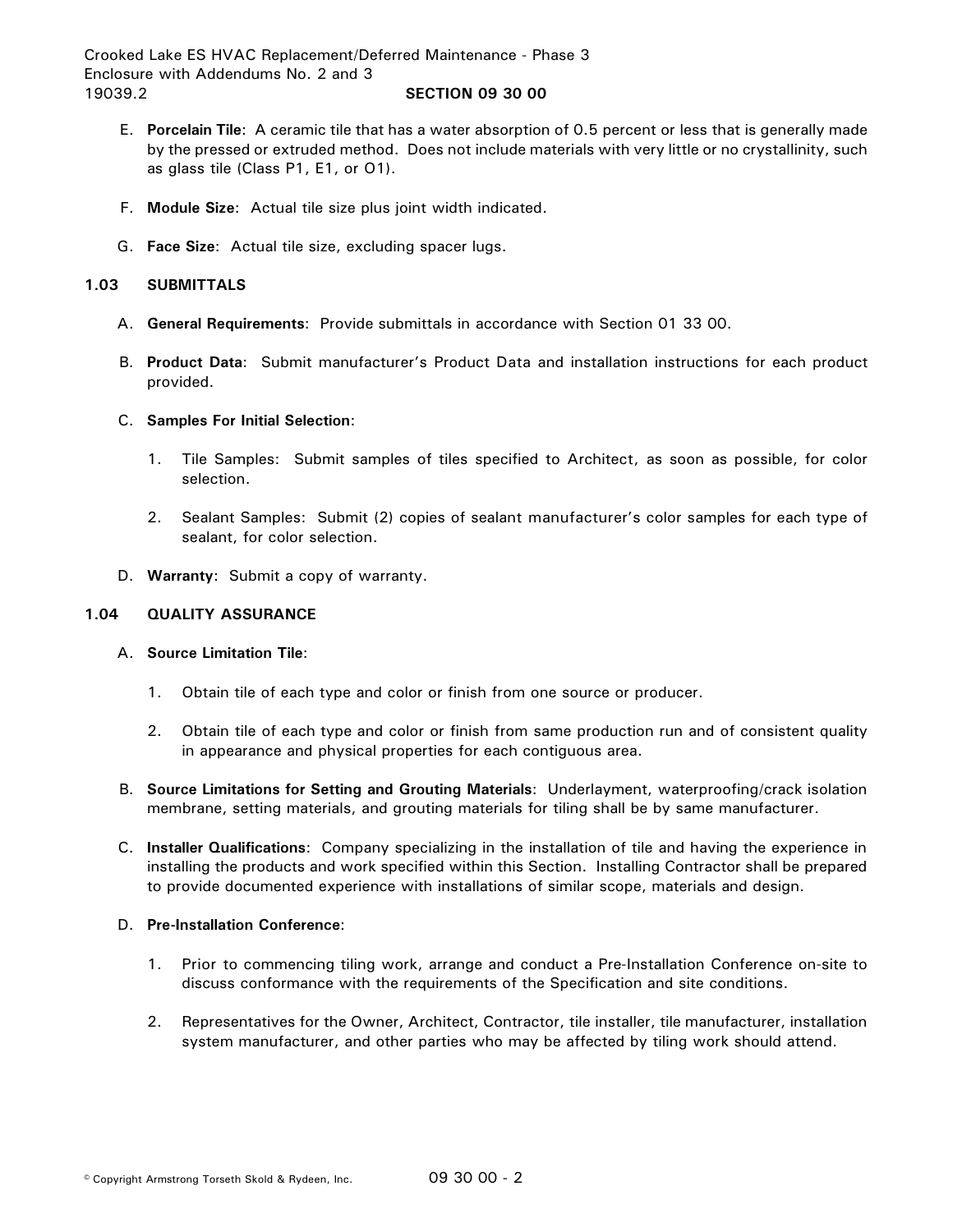### **1.05 DELIVERY, STORAGE, AND HANDLING**

#### A. **Packing and Shipping**:

- 1. Deliver materials in manufacturer's original sealed containers with labels legible and intact, identifying brand name and contents.
- 2. Meet requirements of ANSI A137.1 for labeling tile packages.

### B. **Storage and Protection**:

- 1. Store tile and cementitious materials on elevated platforms, in a dry location, under cover, in a manner to prevent damage or contamination.
- 2. Store liquid materials in unopened containers and protect from freezing.

### **1.06 PROJECT CONDITIONS**

A. **Environmental Limitations**: Do not install tile until construction in spaces is complete and ambient temperature and humidity conditions are maintained at levels indicated in referenced standards and manufacturer's written instructions for products being installed.

### **1.07 WARRANTY**

A. **Contractor Warranty**: Contractor warrants the work of this Section to be in accordance with the Contract Documents and free from faults and defects in materials and workmanship for a minimum period of 5 years.

#### B. **Manufacturer Warranty**:

- 1. Manufacturer of adhesives, mortars, grouts, and other installation materials shall provide a written warranty of minimum 25 years, which covers materials and labor.
- 2. Manufacturer of installation products shall warrant that installation system, for a minimum period of 25 years (effective from date of Substantial Completion):
	- a. Will not transfer cracks from substrate when subjected to in-plane movement of cracks up to 1/8 inch;
	- b. Will not allow water intrusion to the membrane; and
	- c. Will maintain bond between tile and approved substrate, under normal use.

## **1.08 MAINTENANCE MATERIALS**

- A. **General Requirements**:
	- 1. Furnish to Owner, not less than 3 percent of total of each type, size, and color of tile and trim units installed.
	- 2. Neatly package and clearly label extra materials for storage.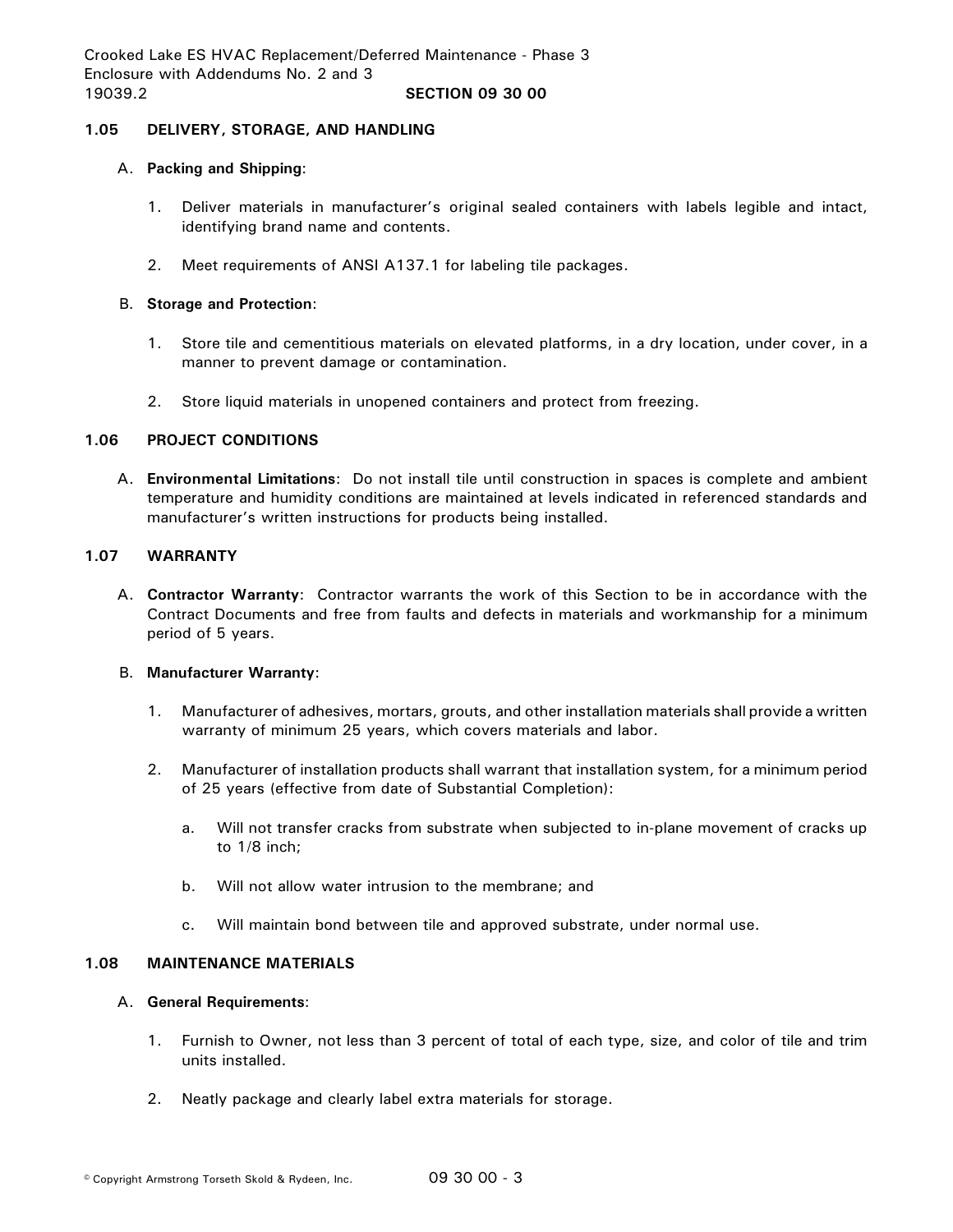# **PART 2 - PRODUCTS**

### **2.01 PRODUCTS - GENERAL**

- A. **ANSI Ceramic Tile Standard**: Provide tile that meets requirements of ANSI A137.1 for types, compositions, and other characteristics indicated.
	- 1. Provide tile in accordance with standard grade requirements unless otherwise indicated.
- B. **ANSI Standards for Tile Installation Materials**: Provide materials in accordance with ANSI A108.02, ANSI standards referenced in this Section, ANSI standards referenced by TCA installation methods specified in tile installation schedules, and other requirements specified.
- C. **Factory Blending**: For tile exhibiting color variations within ranges, blend tile in factory and package so tile units taken from (1) package show same range in colors as those taken from other packages and match approved samples.

### **2.02 PORCELAIN CERAMIC TILE**

- A. **General**: If porcelain is part of a pattern, verify when ordering tile that the calibers will work together.
- B. **Applicable Standard**: ANSI A137.1, Ceramic Tile
- C. **Porcelain Ceramic Tile (Wall Base Tile)**:
	- 1. Acceptable Manufacturers: Subject to compliance with requirements of the Contract Documents, acceptable manufacturers are as follows, no substitutions:
		- a. Crossville, "Shades", Distributed by Virginia Tile
	- 2. Size: 6 inch by 24 inch.
	- 3. Color Selection: As selected by Architect

## *2.03 CERAMIC TILE*

*A. Applicable Standard: ANSI A137.1., Ceramic Tile*

#### *B. Ceramic Tile (Corridor Wall Tile):*

- 1. Acceptable Manufacturers: Subject to compliance with requirements of the Contract Documents, acceptable manufacturers are as follows, no substitutions:
	- a. Dal Tile, Color Wheel Linear
- 2. Size: 4 inch by 16
- 3. Color Selection: As selected by Architect

#### **Article 2.03 added in Addendum No. 3**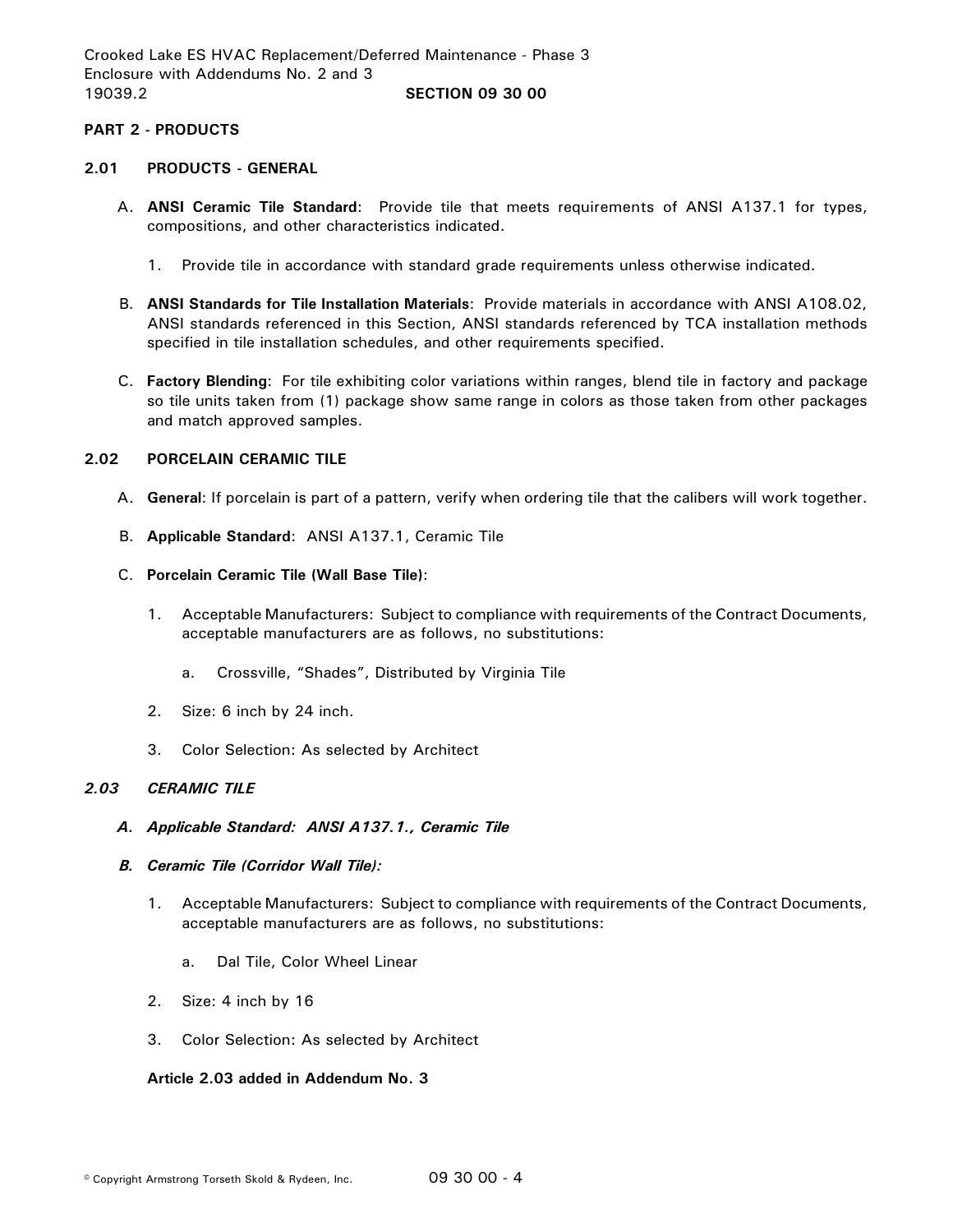# **2.04 INSTALLATION SYSTEM MATERIALS**

- A. **Acceptable Manufacturers**: Subject to compliance with requirements of the Contract Documents, acceptable manufacturers are as follows or approved equal:
	- 1. Custom Building Products:
		- a. Waterproofing/Crack Isolation Membrane, ANSI A118.10: RedGard Waterproofing and Crack Prevention Membrane
		- b. Thin-Set Mortar, ANSI A118.4: MegaFlex Crack Prevention Mortar
		- c. Medium Bed Mortar, ANSI A118.4: ProLite Tile and Stone Mortar
		- d. Non-Sag Mortar Medium Bed Mortar, ANSI A118.15: ProLite Tile and Stone Mortar
		- e. Polymer Modified Unsanded Grout, ANSI A118.7: Prism Grout
	- 2. Laticrete International, Inc.:
		- a. Waterproofing/Crack Isolation Membrane, ANSI A118.10: LATICRETE® Hydro Ban™
		- b. Thin-Set Mortar, ANSI A118.4: 4-XLT
		- c. Medium Bed Mortar, ANSI A118.4: 4-XLT or 255 MultiMax
		- d. Non-Sag Mortar Medium Bed Mortar, ANSI A118.15: 254 Platinum
		- e. Polymer Modified Unsanded Grout, ANSI A118.7: PermaColor™
	- 3. Mapei Corporation:
		- a. Waterproofing/Crack Isolation Membrane, ANSI A118.10: Mapelastic™ AquaDefense
		- b. Thin-Set Mortar, ANSI A118.4: Ultraflex 3
		- c. Medium Bed Mortar, ANSI A118.4: Kerabond T/Keralastic
		- d. Non-Sag Mortar Medium Bed Mortar, ANSI A118.15: Kerabond T/Keralastic
		- e. Polymer Modified Unsanded Grout, ANSI A118.7: Ultracolor Plus
	- 4. TEC Specialty Products, Inc.:
		- a. Waterproofing/Crack Isolation Membrane, ANSI A118.10: HydraFlex Waterproofing Crack Isolation Membrane
		- b. Thin-Set Mortar, ANSI A118.4: 3N1-Performance Mortar or SuperFlex
		- c. Medium Bed Mortar, ANSI A118.4: 3N1-Performance Mortar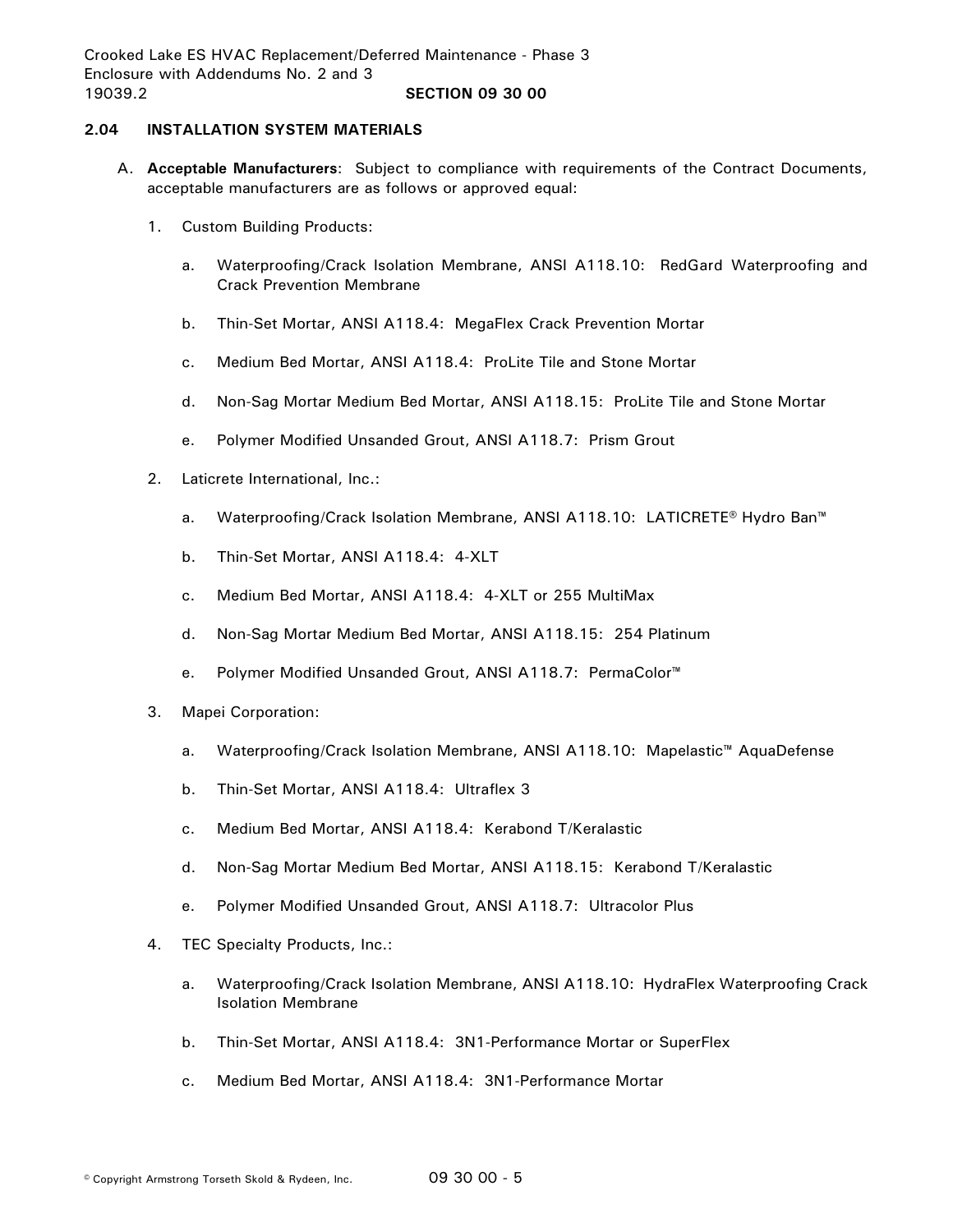- d. Non-Sag Mortar Medium Bed Mortar, ANSI A118.15: 3N1-Performance Mortar
- e. Polymer Modified Unsanded Grout, ANSI A118.7: Power Grout®

# **2.05 SEALANT**

A. **General Requirements**: As selected by Architect. Architect has option to select from products of all acceptable manufacturers to obtain color(s) desired.

## B. **Mildew-Resistant Silicone Rubber Sealant**:

- 1. Applicable Standard: In accordance with ASTM C920, Type S, Grade NS, Class 25.
- 2. Acceptable Manufacturers: Subject to compliance with requirements of the Contract Documents, acceptable manufacturers are as follows or approved equal:
	- a. GE Silicones, "Sanitary 1700 Silicone Sealant"
	- b. Dow Corning Corporation, "786 Mildew-Resistant Silicone Sealant"
	- c. Laticrete International, Inc., "Latasil"
	- d. TEC Specialty Products, Inc., "AccuColor 100™ 100% Silicone Sealant"
	- e. Custom Building Products, "Commercial 100% Silicone Caulk"
	- f. Mapei Corporation, "Mapesil 100% Silicone Caulk"
- 3. Description: Silicone rubber based, 1-part elastomeric sealant, compounded specifically for mildew resistance and recommended by manufacturer for interior joints in wet areas.
- C. **Miscellaneous Caulking/Sealant Related Materials**: Joint Cleaner, Joint Primer, Bond Breaker Tape, and/or Sealant Backer Rod (Sealant Back-Up): As recommended/approved by sealant manufacturer.

## **2.06 MISCELLANEOUS MATERIALS**

## A. **Underlayment**:

- 1. General: If required by manufacturer, provide a factory prepared non-shrinking, fast setting, crack resistant adhesive compound, capable of being brought to a feather edge and containing no ferrous metal or oxides. Provide product which is compatible with substrate surface and with tile setting mortar and meet manufactures warranty.
- 2. Acceptable Manufacturers: Subject to compliance with requirements of the Contract Documents, acceptable manufacturers are as follows or approved equal:
	- a. Custom Building Products, "LevelQuik Rapid Setting Self-Leveling Underlayment With LevelQuik® Latex Primer".
	- b. Laticrete International, Inc., "86 LatasiLevel With Laticrete® Admix and Primer".
	- c. Mapei Corporation, Ultraplan 1 Plus With Primer L or Primer T (Fast Setting, Self-Leveling Underlayment).
	- d. TEC Specialty Products, Inc., "EZ Level® Premium Self-Leveling Underlayment With TEC® Multipurpose Primer".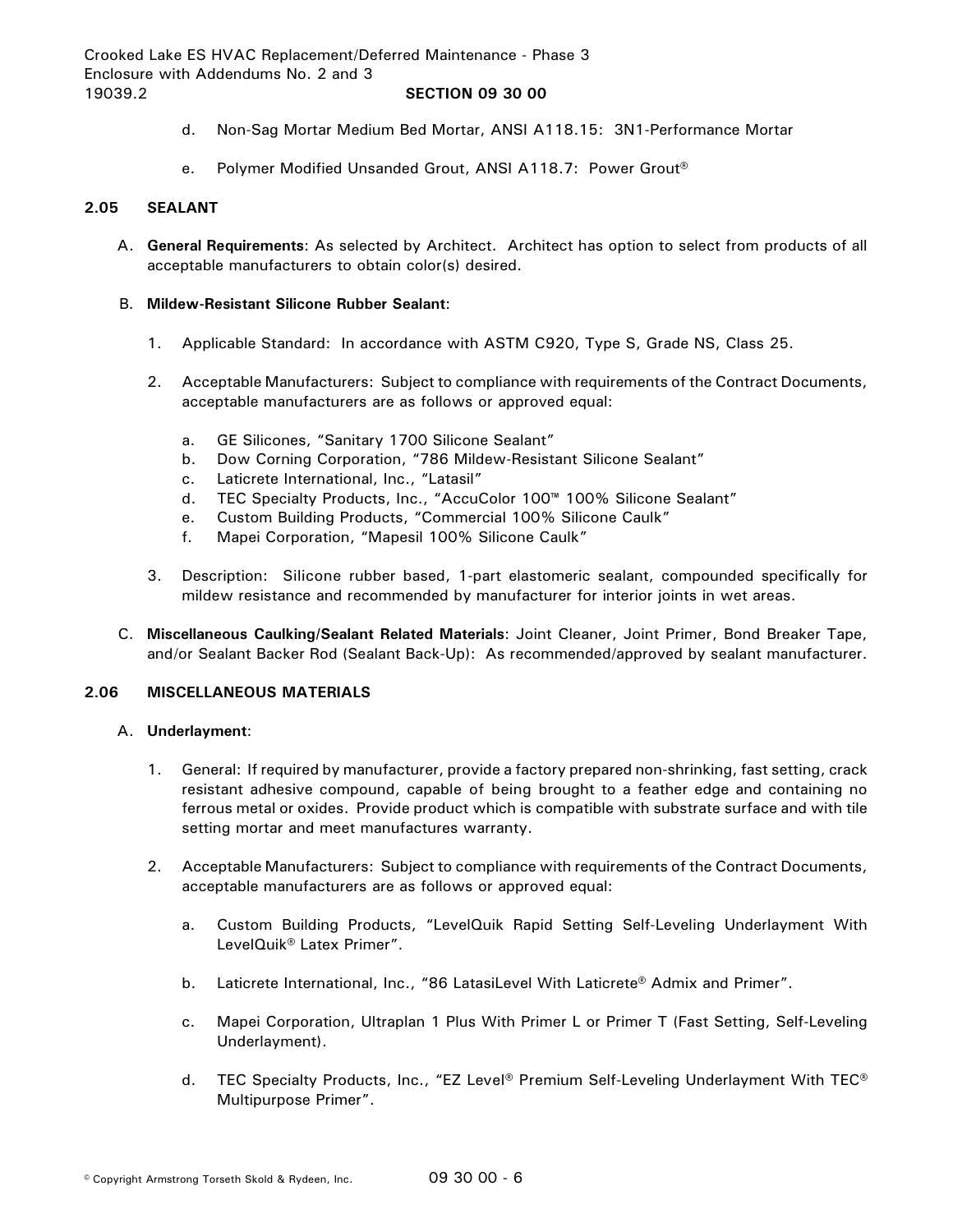- B. **Temporary Protective Coating**: Product indicated below that is formulated to protect exposed surfaces of tile against adherence of mortar and grout; compatible with tile, mortar, and grout products; and easily removable after grouting is completed without damaging grout or tile.
	- 1. Grout release in form of manufacturer's standard proprietary liquid coating that is specially formulated and recommended for use as temporary protective coating for tile.
- C. **Tile Cleaner**: A neutral cleaner capable of removing soil and residue without harming tile and grout surfaces, specifically approved for materials and installations indicated by tile and grout manufacturers.

# **2.07 MIXING MORTARS AND GROUT**

### A. **General Requirements**:

- 1. Mix mortars and grouts in accordance with referenced standards and mortar and grout manufacturer's written instructions.
- 2. Add materials, water, and additives in accurate proportions.
- 3. Obtain and use type of mixing equipment, mixer speeds, mixing containers, mixing time, and other procedures to produce mortars and grouts of uniform quality with optimum performance characteristics for installations indicated.

## *2.08 FINISHING AND EDGE PROTECTION METAL PROFILES FOR TILING*

- *A. Acceptable Manufacturers: Subject to compliance with requirements of the Contract Documents, acceptable manufacturers are as follows:*
	- *1. Schluter Systems, LP, Plattsburgh, NY*
- *B. Exposed Tile Edge and Outside Corner Protection:*
	- *1. Product: Schluter Systems, "Jolly"*
	- *2. Description: L-shaped profile with 1/8-inch wide top section, and vertical wall section that together form the visible surface, integrated trapezoid-perforated anchoring leg, and integrated grout joint spacer.*
	- *3. Material and Finish: Satin nickel anodized aluminum.*

*Article 2.08 added in Addendum No. 3*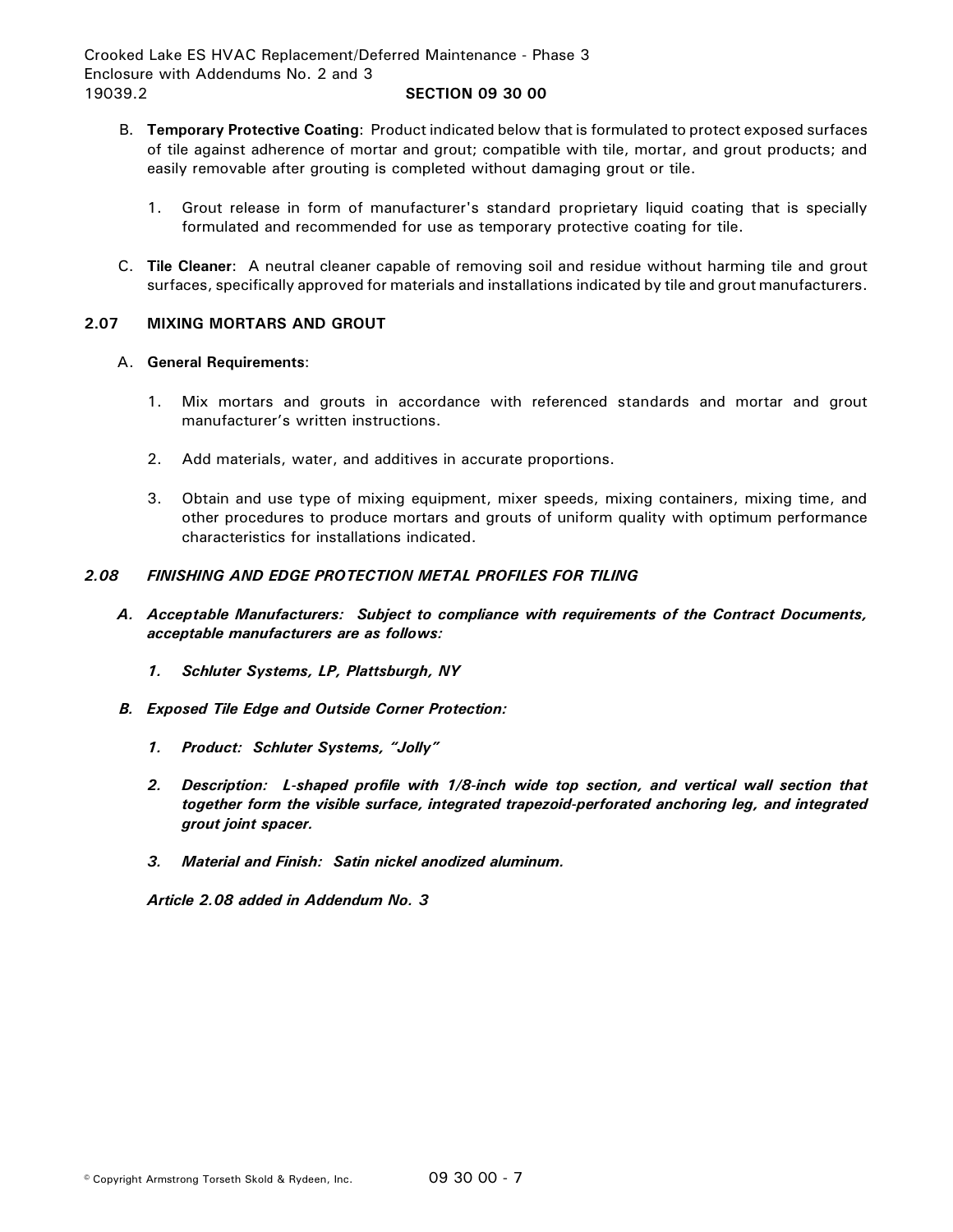## **PART 3 - EXECUTION**

#### **3.01 EXAMINATION**

#### A. **Verification of Conditions**:

- 1. Examine substrates, areas, and conditions where tile will be installed, with Contractor present, for compliance with requirements for installation tolerances and other conditions affecting performance of installed tile.
	- a. Verify that substrates for setting tile are firm, dry, clean, free of oil, waxy films, and curing compounds; and within flatness tolerances required by referenced ANSI A108 Series of tile installation standards.
- 2. Verify that items to be installed in or behind tile have been completed.
- 3. Verify that joints and cracks in tile substrates are coordinated with tile joint locations. If not coordinated, adjust joint locations in consultation with Architect.
- 4. Do not commence tile installation until satisfactory conditions exist. Installation of tile shall indicate Contractor's acceptance of substrate.

# **3.02 PREPARATION**

- A. **Protection**: Protect adjoining work surfaces before tile installation work begins.
- B. **Preparation of Existing Surfaces**: Prepare existing wall substrate surfaces in accordance with TCNA recommended methods, and as recommended by manufacturers of mortar/adhesive tile setting products and/or leveling compound products to be used, to provide proper adhesion/bonding of tile.
- C. **Preparation of Tile**: Clean and remove from tile any coatings, including kiln release agent and other substances, soap, wax, oil, or silicone, that are incompatible with tile-setting materials.

#### D. **Preparation of Walls**:

- 1. Remove coatings and other substances that are incompatible with tile-setting materials.
- 2. Provide substrates for wall tile, installed with thin-set mortar, that meets flatness tolerances specified in referenced ANSI A108 Series of tile installation standards.
	- a. Fill cracks, holes, and depressions with trowelable leveling and patching compound according to tile-setting material manufacturer's written instructions. Use products specifically recommended by tile-setting material manufacturer.
	- b. Remove protrusions, bumps, and ridges by sanding or grinding.

#### E. **Tile Blending**:

1. For tile exhibiting color variations within ranges approved during tile selection, verify that tile has been factory blended and packaged so tile taken from any package has same range of colors as those taken from other packages and that they match approved samples.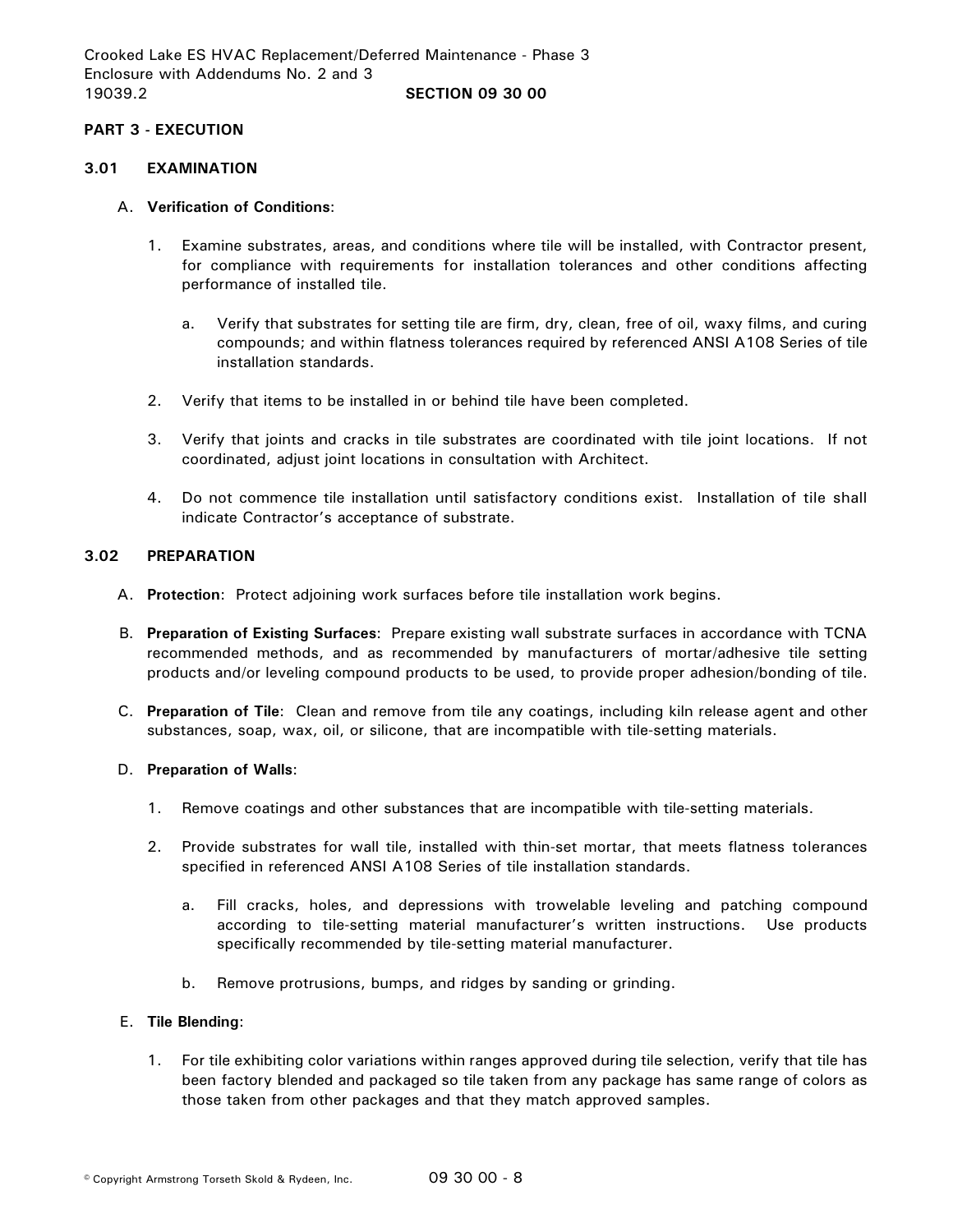- 2. If tiles are not factory blended, either return them to manufacturer for blending or blend tiles at Project site before starting installation.
- F. **Preparation of Existing Surfaces**: Prepare existing painted/glazed wall substrate surfaces as recommended by TCNA to provide proper adhesion of new tile-setting bed products.

# **3.03 INSTALLATION OF TILE - GENERAL**

A. **Substrate Tolerances**: Wall areas are to be level and plumb with no variations exceeding 1/4 inch in 10 feet and 1/16 inch in 1 foot for both substrate and finished tile surface. In accordance with TCNA Surface Tolerance notes.

## B. **Tile Installation Standards**:

- 1. Meet requirements of applicable parts of ANSI A108 Series, "Specifications for Installation of Ceramic Tile", which apply to specified types of setting and grouting materials and to methods specified under ceramic tile installation paragraphs.
- 2. Meet requirements of TCNA "Handbook for Ceramic Tile Installation" for applicable TCNA installation methods specified under ceramic tile installation paragraphs.
- C. **Manufacturer's Recommendations and Directions**: Use products in accordance with recommendations and directions of each manufacturer.

## D. **Cutting and Fitting**:

- 1. Keep tile cuts to a minimum, never smaller than 1/2 the tile size and always on outer edges of field.
- 2. Accurately form intersections and returns.
- 3. Perform cutting and drilling of tile without marring visible surfaces.
- 4. Carefully grind cut edges of tile abutting trim, finish, or built-in items for straight aligned joints.
- 5. Fit tile closely to electrical outlets, piping, fixtures, and other penetrations so plates, collars, or covers overlap tile.
- 6. Extend tile work into recesses and under or behind equipment and fixtures to form complete covering without interruptions, unless otherwise indicated.
- 7. Terminate work neatly at obstructions, edges, and corners without disrupting pattern or joint alignments.

#### E. **Jointing Pattern**:

- 1. Lay tile in grid pattern, unless otherwise indicated or directed.
- 2. Lay out tile work and center tile field in both directions in each space or on each wall, unless otherwise indicated, directed, or approved.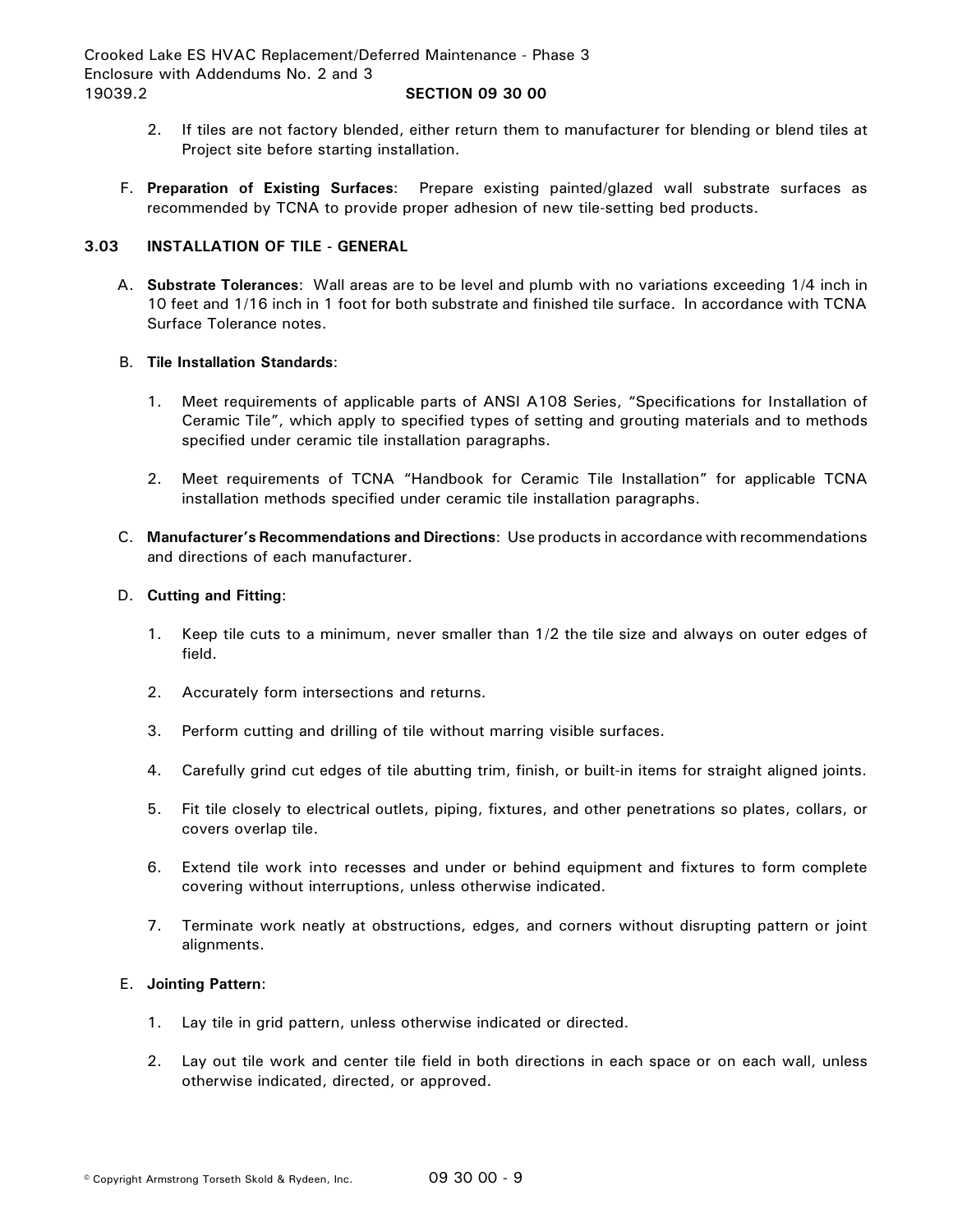- 3. Adjust tile layout if necessary and approved, to minimize tile pieces that are less than 1/2 of a tile. Align joints when tiles of adjoining base, wall, and trim are same size/length.
- 4. Provide uniform joint widths, unless otherwise indicated or approved.
- 5. For tile mounted sheets, make joints between tile sheets the same width as joints within tile sheets so joints between sheets is not apparent.
- F. **Joint Width**: Install tile with joint width that is recommended by manufacturer of tile being installed.
- G. **Expansion Joints**:
	- 1. Provide expansion joints and other sealant-filled joints, including control, contraction, and isolation joints, in horizontal and vertical tile surfaces in accordance with applicable TCNA Handbook installation method and/or as approved by Architect.
	- 2. Form joints during installation of setting materials, mortar bed, and tile.
	- 3. Do not saw-cut joints after installing tile.
	- 4. Where joints occur in concrete substrate, locate joints in tile surface directly above.
	- 5. Prepare joints and apply sealant as specified in this Section.
- H. **Wall Tile Lippage**: Tile lippage to be no more than 1/32 inch for wall tile grout joints.
- I. **Tile Trim**: Secure tile trim by thoroughly coating back with thin-set bonding material.
- J. **Large Format Tile**: Back butter large format tile while installing.

## **3.04 INSTALLATION OF WALL TILE**

A. **Tile Over Regular Gypsum Board:** Where wall tile is noted to be installed over gypsum wallboard on steel stud framing in dry areas, use TCNA Handbook Installation Method W243 as specified. Dry areas shall be defined as spaces or rooms where plumbing fixtures are not present.

## B. **Installation of Wall Tile Over Existing Concrete/Masonry Substrate**:

- 1. Prepare surface of existing substrate as specified in this Section.
- 2. Install tile in accordance with TCNA Handbook Installation Method W202I.
- 3. Install tile using latex Portland cement mortar.
	- a. Mortar Type:
		- 1) Thin Set Mortar: Use with tile up to 12-inch by 12-inch nominal size.
		- 2) Non-Sag Medium Bed Mortar: Use with tile 12-inch by 12-inch and larger nominal size.
- 4. Grout joints using polymer modified unsanded grout.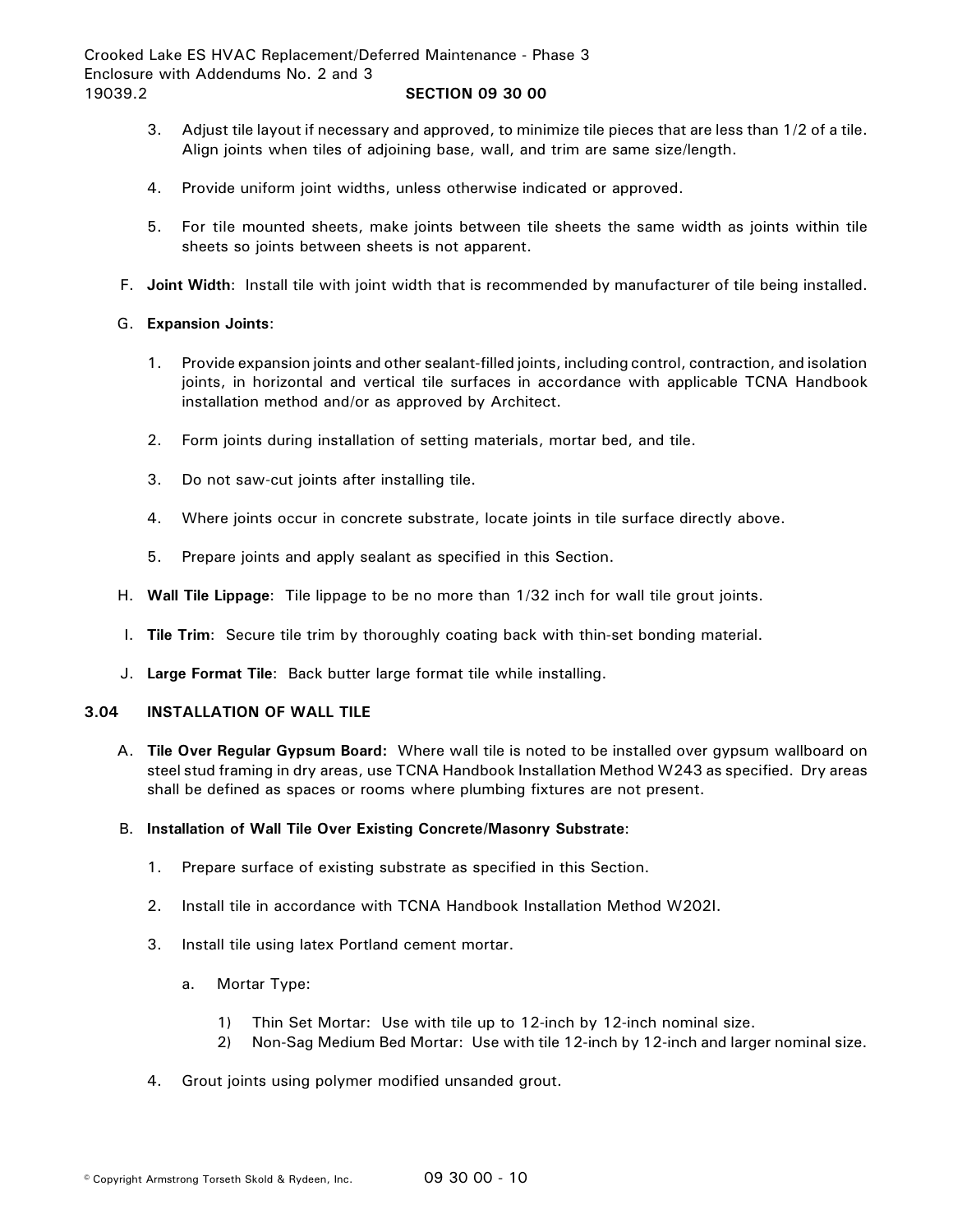### **3.05 INSTALLATION OF BASE TILE**

#### A. **General Requirements**:

- 1. Standard: Thin-set installation using latex Portland cement mortar, in accordance with TCNA Handbook Installation Method W202I.
- 2. Preparation: Thoroughly clean wall surface and prime as necessary before applying setting bed.
- 3. Mortar: Install tile using mortar as specified for wall tile. Apply a continuous setting bed over entire surface to receive tile. Dab method or any method producing voids behind tile is not acceptable.

### **3.06 GROUTING JOINTS**

- A. **Grouting Joints**: Grout joints full depth of tile down to setting bed and flush to exposed surface edges of tile.
- B. **Grout Joint Widths**: As recommended by tile manufacture.
- C. **Grout Colors**: As selected by Architect, in multiple colors if desired, to match existing adjacent tile work.

### **3.07 INSTALLATION OF SEALANT FILLED MOVEMENT JOINTS**

### A. **General Requirements**:

- 1. Provide appropriate joint types where shown or as recommended in TCNA Handbook Installation Method EJ171 unless otherwise modified within this Section.
- 2. Install removable divider strips of same depth as finished tile system, including setting bed.
- 3. Remove strips after grouting and curing operations are complete.

#### B. **Location of Sealant Joints**:

- 1. Locate joints not more than 25 feet in each direction.
	- a. Interior Tile Exposed to Direct Sunlight or Moisture: Install joints at not more than 12 feet in each direction.
	- b. Above-Grade Concrete Slab Substrate: Install joints at not more than 12 feet in each direction.
	- c. Exterior Tile: Install joints not more than 12 feet in each direction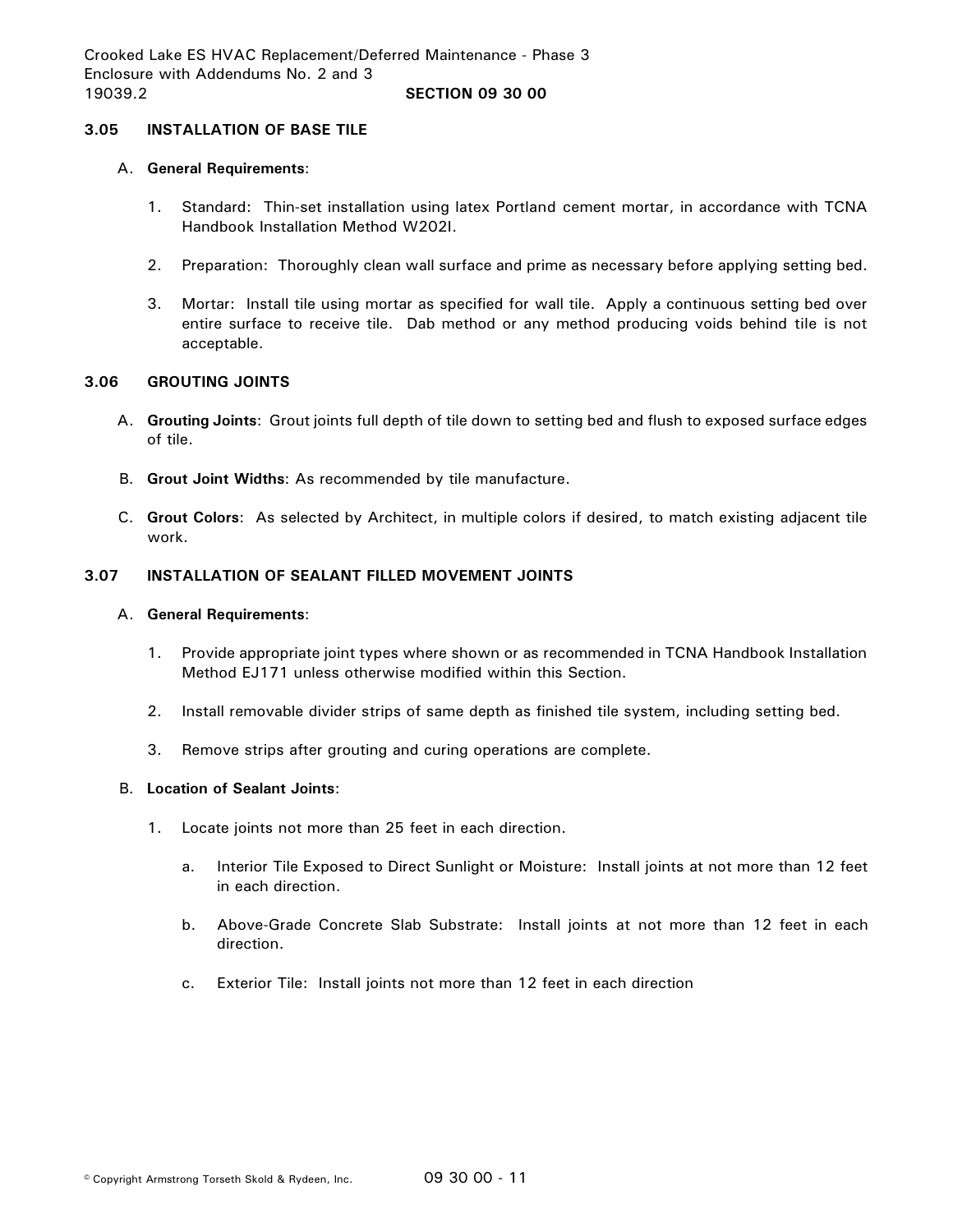- 2. Provide joints where tile abuts restraining surfaces, such as perimeter walls, dissimilar curbs, columns, pipes, and ceilings and where changes occur in backing materials.
- 3. Expansion joints, control joints, and construction cold joints in structure should continue through tilework.
- 4. Joints between tile walls/base and tile floors.

## C. **Sealant Joint Installation**:

- 1. Locate expansion joints in tile over all cold joints and saw-cut control joints in substrate, if any.
	- a. Construct joints in tile and setting materials to be same width as joints in substrate.
- 2. To ensure that location of joints in tile align with joints in substrate, construct joints in tile during installation of mortar beds and tile, rather than saw-cutting joints after installation.
- 3. Keep expansion joint cavities open and free of dirt, debris, mortar, and grout materials.
	- 4. Set compressible back-up strip when mortar is placed or utilize removable wood strip to provide space for back-up after mortar has cured.
- 5. Install sealant after grout is dry. Follow sealant manufacturer's recommendations.

### **3.08 CLEANING AND PROTECTING**

- A. **Cleaning**: On completion of placement and grouting, clean all ceramic tile surfaces so they are free of foreign matter.
	- 1. Remove grout residue from tile as soon as possible.
	- 2. Clean grout smears and haze from tile according to tile and grout manufacturer's written instructions but no sooner than 10 days after installation. Use only cleaners recommended by tile and grout manufacturers and only after determining that cleaners are safe to use by testing on samples of tile and other surfaces to be cleaned. Protect metal surfaces and plumbing fixtures from effects of cleaning. Flush surfaces with clean water before and after cleaning.
	- 3. Remove temporary protective coating by method recommended by coating manufacturer and that is acceptable to tile and grout manufacturer. Trap and remove coating to prevent drain clogging.

## B. **Protecting**:

- 1. Protect installed tile work with kraft paper or other heavy covering during construction period to prevent staining, damage, and wear. If recommended by tile manufacturer, apply coat of neutral protective cleaner to completed tile walls.
- 2. Before final inspection, remove protective coverings and rinse neutral protective cleaner from tile surfaces.

## **END OF SECTION**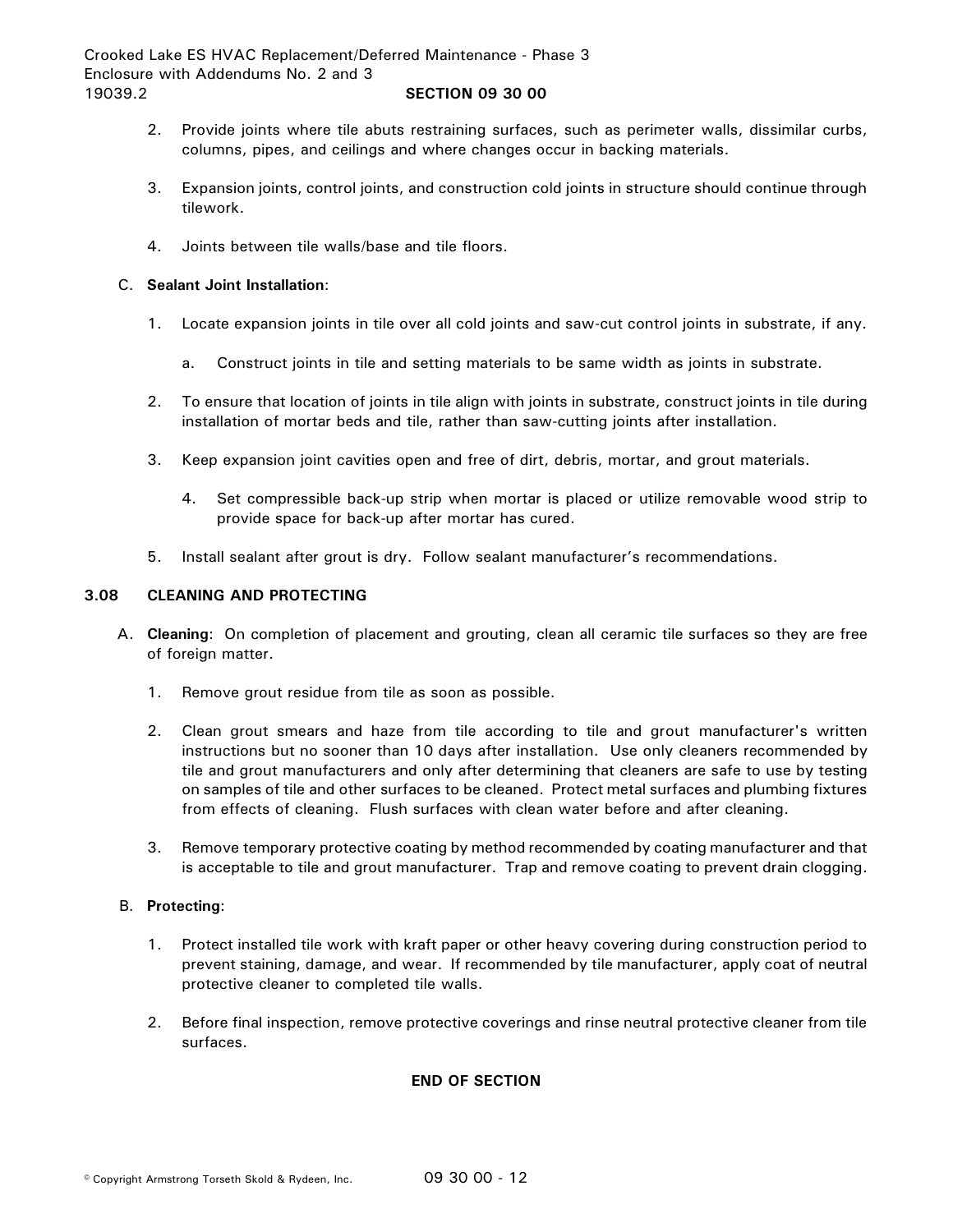Crooked Lake ES HVAC Replacement/Deferred Maintenance - Phase 3 Enclosure with Addendum No. 3 19039.2 **SECTION 09 65 13**

### **RESILIENT BASE AND TRANSITIONS**

#### **PART 1 - GENERAL**

#### **1.01 SUMMARY**

### A. **Section Includes**:

- 1. Provide resilient base where indicated on Drawings:
	- a. Where VB is noted on Room Finish Schedule, provide new resilient base to all walls in the indicated Room.
	- b. Provide resilient base on casework.
- *2. Provide Resilient Edge Strips where new polished concrete finish is provided adjacent to existing Vinyl Tile (VT) or Terrazzo finish in corridors. Field verify existing dimensions to provide appropriate height of edge strip.*

*Subparagraph 2 revised in Addendum No. 3*

### **1.02 SUBMITTALS**

- A. **General Requirements**: Provide submittals in accordance with Section 01 33 00.
- B. **Product Data**: Submit (2) copies of manufacturer's technical data and installation instructions for each type of product specified.
- C. **Samples**: Submit samples of colors and patterns available in specified products from proposed manufacturers.

# **1.03 QUALITY ASSURANCE**

A. **Installer Qualifications**: Use skilled installers who are trained and experienced in necessary crafts and are familiar with specified requirements and methods needed for proper installation of products provided under this Section.

# **1.04 DELIVERY, STORAGE, AND HANDLING**

A. **Packing and Shipping**: Deliver materials to site and store in original, unopened containers with labels intact and legible at time of use.

#### B. **Storage and Protection**:

- 1. Store materials in strict accordance with manufacturer's recommendations.
- 2. Protect materials before, during, and after installation, and protect previously installed work and materials by other trades.
- C. **Replacements**: Remove damaged products and furnish new products as directed by Architect.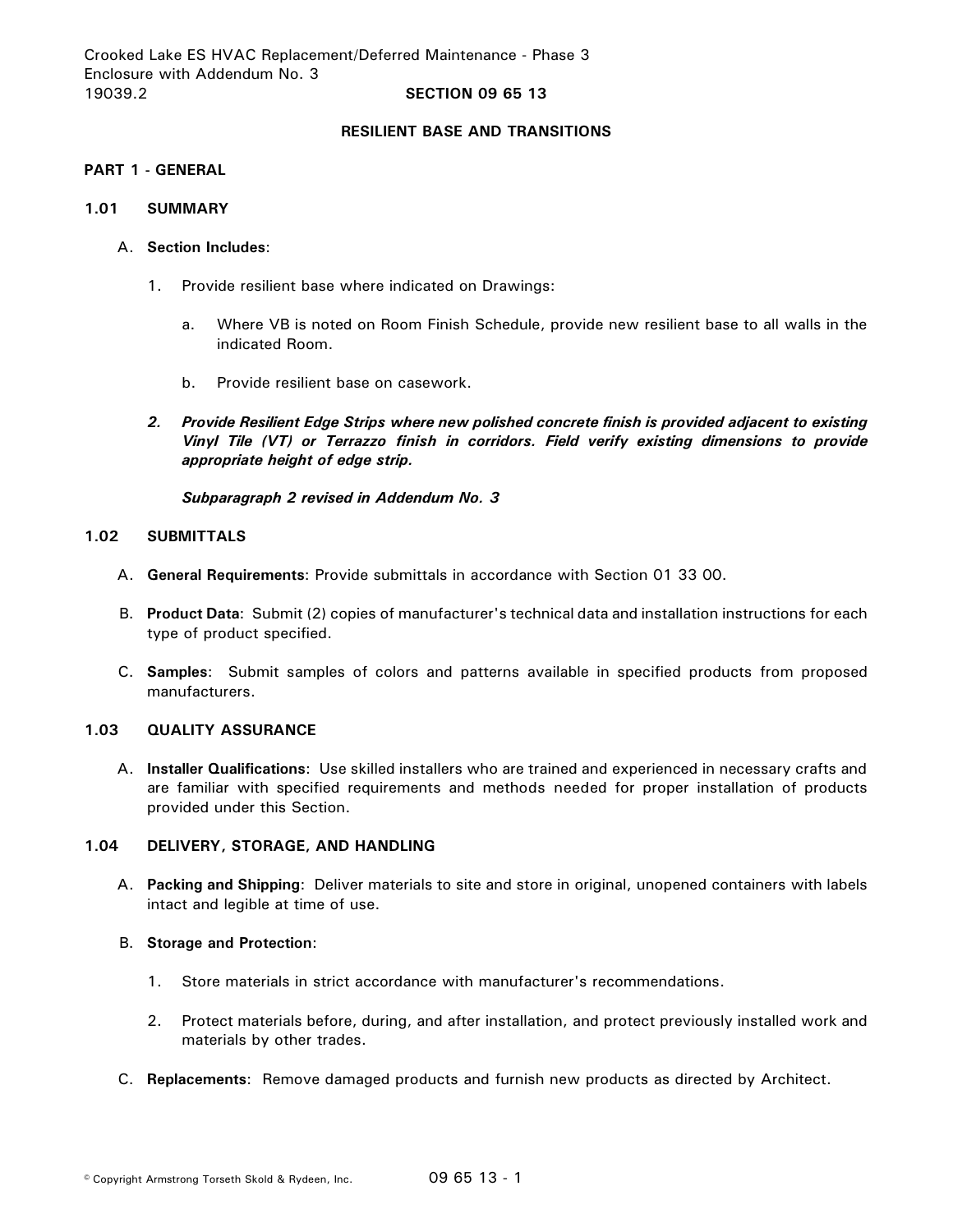## **1.05 PROJECT CONDITIONS**

#### A. **Environmental Requirements**:

- 1. Maintain temperature of not less than 65 degrees F in spaces to receive resilient flooring for at least (40) hours prior to installation, during installation, and for not less than (48) hours after installation.
- 2. Maintain temperature of not less than 55 degrees F in areas where work is completed.
- 3. Moisture content of substrate surfaces shall be within limits recommended by manufacturer of products being installed.

## **PART 2 - PRODUCTS**

### **2.01 VINYL BASE (VB)**

- A. **Acceptable Manufacturers**: Subject to compliance with requirements of the Contract Documents, acceptable manufacturers are as follows or approved equal:
	- 1. Burke Flooring Products, Division of Burke Industries, San Jose, CA
	- 2. Flexco (USA), Inc., Tuscumbia, AL
	- 3. Johnsonite, Inc., Chagrin Falls, OH
	- 4. Roppe Corporation, Fostoria, OH
	- 5. VPI Floor Products Division, Sheboygan, WI
- B. **Standard**: In accordance with ASTM F1861, Type TV (thermoplastic vinyl) for vinyl cove base, Group 2 (layered), Style A (straight) or Style B (cove).
- C. **Description**: Vinyl wall base.
	- 1. Gauge: 1/8 inch.
	- 2. Height: 4 1/2 inches, unless otherwise indicated.
	- 3. Lengths: Coils in manufacturer's standard length.
	- 4. Style: Style B (cove) base.
	- 5. Color: Equivalent to Tarkett "Moon Rock WG"

#### **2.02 MISCELLANEOUS MATERIALS**

#### A. **Resilient Edge Strips (Reducers)**:

- 1. Acceptable Manufacturers: Subject to the requirements of the contract documents, approved manufacturers are as follows or approved equal:
	- a. Tarkett, "RRS-XX-D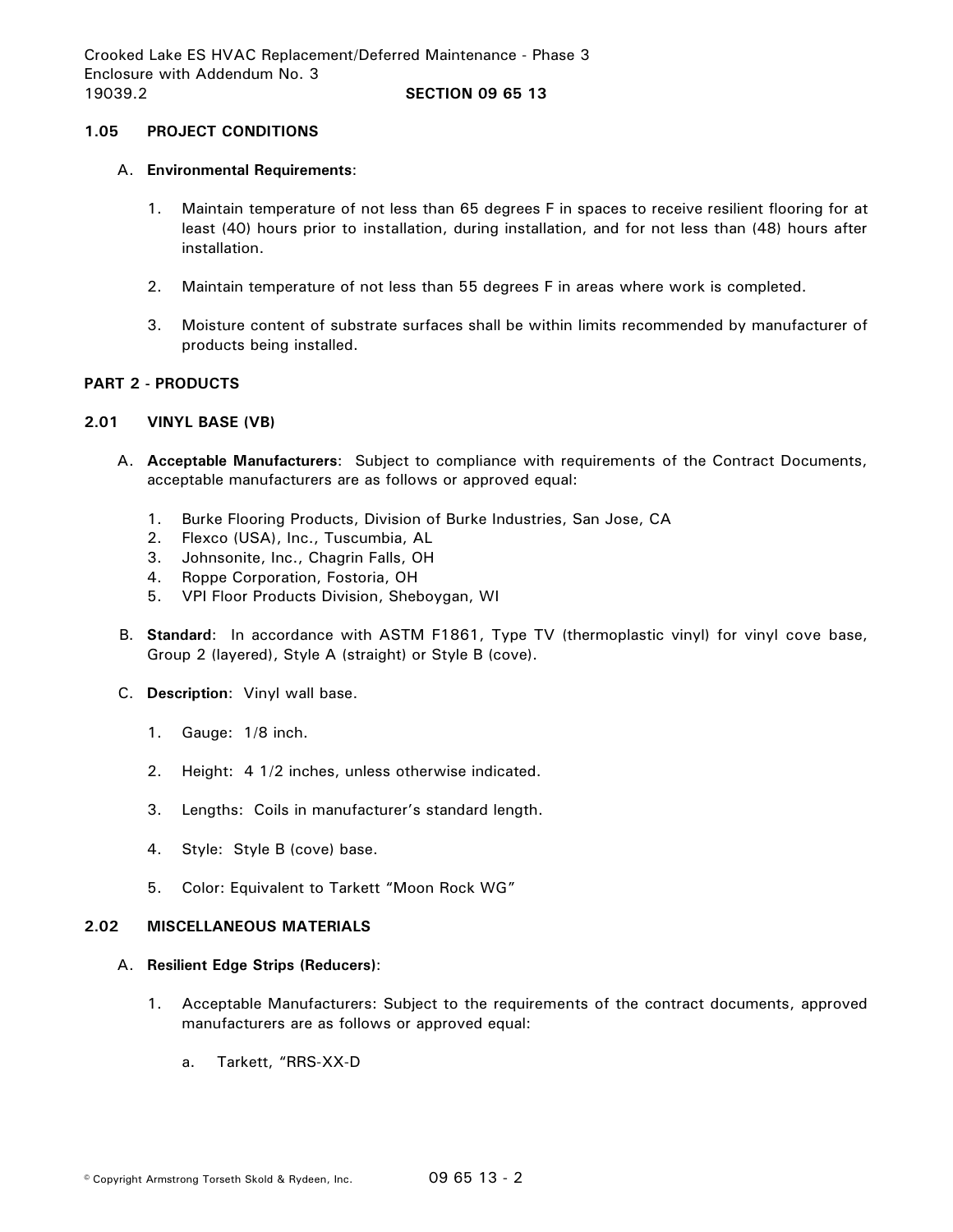Crooked Lake ES HVAC Replacement/Deferred Maintenance - Phase 3 Enclosure with Addendum No. 3 19039.2 **SECTION 09 65 13**

- 2. Description: 1/8-inch thick, homogeneous vinyl or rubber composition, tapered edge, not less than 1 inch wide.
- 3. Color: Equivalent to Tarkett "Moon Rock WG"
- B. **Adhesives**: Water resistant low VOC emitting type as recommended by material manufacturer to suit material and substrate conditions.

### **PART 3 - EXECUTION**

#### **3.01 INSTALLATION**

### A. **Installation Area Conditions**:

- 1. Install resilient base after finishing operations, including painting, have been completed.
- 2. Moisture content of concrete slabs, building air temperature, and relative humidity to be within limits recommended by material manufacturer.

### B. **General Requirements**:

- 1. Install base in lengths as long as practical.
- 2. Use preformed corner units at outside .
- 3. Miter or cope base material to construct inside corners.
- 4. Tightly bond base to substrate throughout length of each piece with continuous contact at horizontal and vertical surfaces.
- 5. On masonry surfaces or other similar irregular surfaces, fill voids along top edge of resilient wall base with manufacturer's recommended adhesive filler material.

#### C. **Installation of Resilient Edge Strips**:

- 1. Install resilient edge strips at edges of resilient flooring which would otherwise be exposed.
- 2. Place resilient edge strips tightly butted to flooring and secure to substrate using adhesive.

## **3.02 CLEANING**

#### A. **General Requirements**:

- 1. Thoroughly clean resilient base just before inspection for Substantial Completion.
- 2. Remove excess adhesive and other surface blemishes from resilient base and from adjacent surface materials, using neutral type cleaners recommended by base manufacturer.

## **END OF SECTION**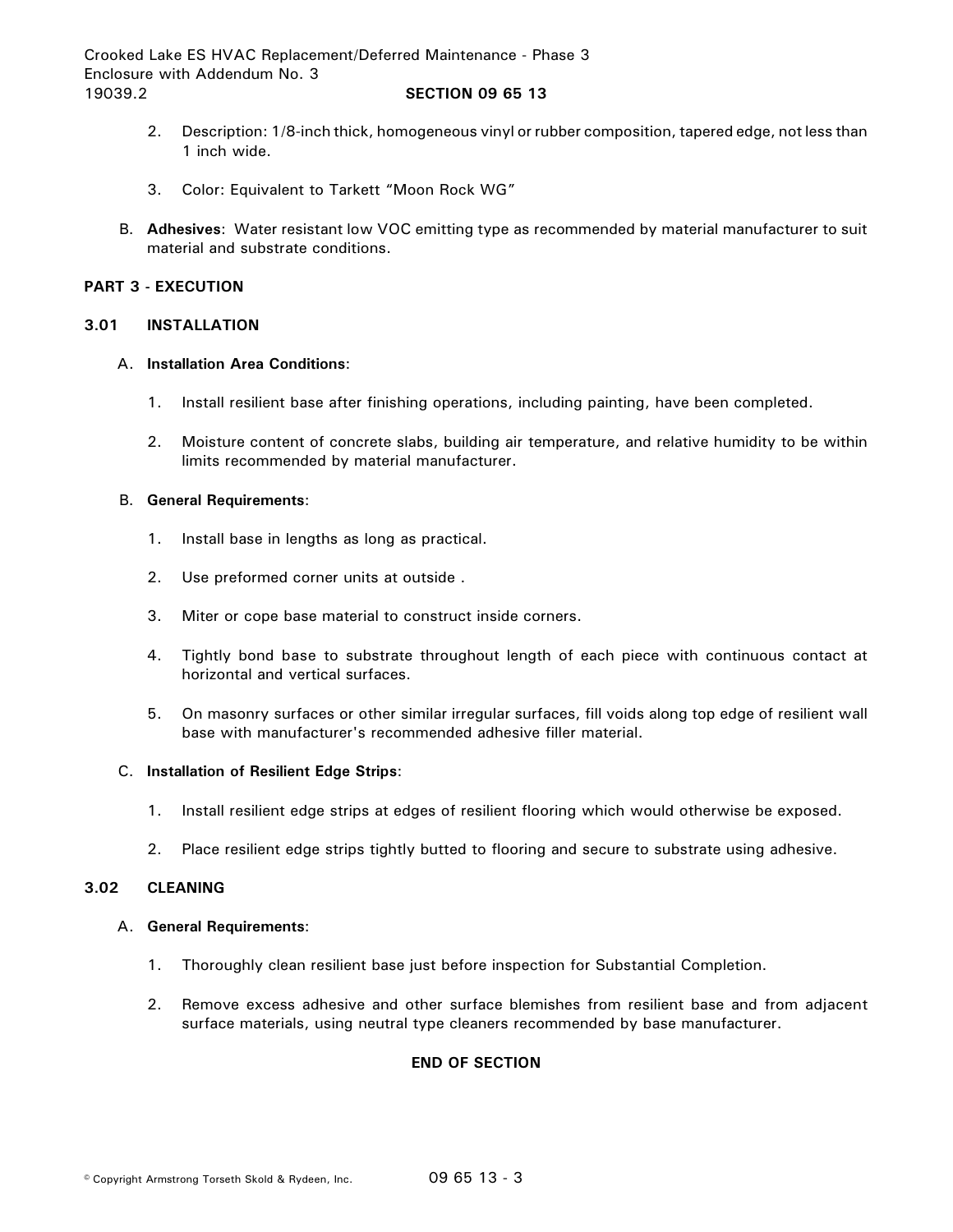### **PAINTING**

### **PART 1 - GENERAL**

### **1.01 SUMMARY**

- A. **Exterior Work**: Examine Drawings and Specifications completely for items to be site finished. Item to be included, but not limited to, are as follows:
	- 1. Metals: Paint only metal items noted or scheduled to be painted on Drawings.
- B. **Interior Work**: Examine Drawings and Specifications completely for items to be site finished. Items to be included, but not be limited to, are as follows:
	- 1. Wall Surfaces: Paint wall surfaces noted to be painted on Drawings. Refer to Room Finish Schedule.
		- a. Concrete Masonry Units Vinyl Acrylic Eggshell Finish.
		- b. Gypsum Drywall Vinyl Acrylic Eggshell Finish.
		- *c. Provide primer beneath FRL Panels specified under Section 06 40 25.*

#### *Subparagraph c added in Addendum No. 3*

- 2. Ceiling Drops and Soffits: Paint exposed gypsum board and plaster ceiling drops and soffits.
	- a. Paint surfaces of existing ceiling drops and soffits if indicated to be painted on Drawings or if adjacent to a new or existing ceiling of similar materials that is to be painted.
- 3. Metals: Unless otherwise indicated, paint exposed metal items included in the following list. Do not paint items which are stainless steel, copper, or unprimed anodized aluminum, or which are an architectural, mechanical, or electrical item indicated on Drawings or specified as "not to be site painted":
	- a. Hollow Metal Steel Doors and Frames.
- 4. Mechanical and Electrical Products: Unless specified as "not to be site painted", paint exposed products, in finished rooms, which are built into, mounted on, or hung from wall or ceiling surfaces.
- 5. Miscellaneous Painting: Provide painting when noted on Drawings but not included in Specifications. Examine Drawings thoroughly.

#### C. **Related Work**:

- 1. Painting of Sprinkler Piping: Sprinkler Contractor to paint sprinkler piping exposed within finished rooms.
- 2. Pipe Marking: Color coding and pipe identification marking/labeling shall be performed by Mechanical and Sprinkler Contractor(s).

*Paragraph C deleted in Addendum No. 3*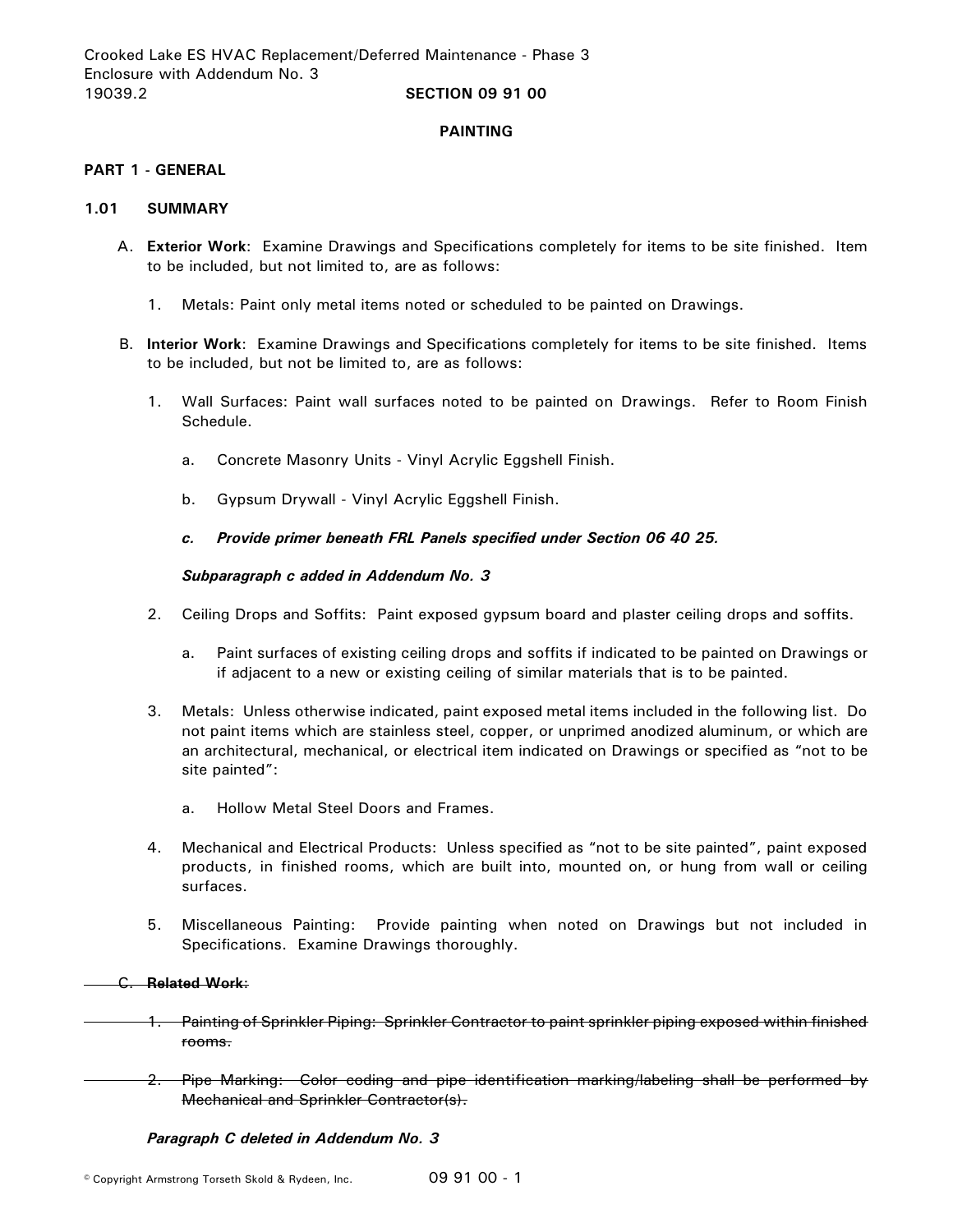### **1.02 REFERENCES**

- A. **The Master Painters Institute (MPI)**: MPI Gloss and Sheen Standards
- B. **Society for Protective Coatings (SSPC)**: SSPC SP12, Surface Preparation Specification, No. 12

#### **1.03 DEFINITIONS**

A. **Gloss and Sheen Levels**: When a Gloss Level is used by Architect to denote a specific gloss and sheen for a coating in the Contract Documents, Color Schedule or other correspondence relating to this Project, the following schedule shall apply:

**The Master Painters Institute (MPI) Gloss and Sheen Levels**:

|               |                                                | <b>GLOSS AT 60 DEGREES</b> | <b>SHEEN AT 85 DEGREES</b> |
|---------------|------------------------------------------------|----------------------------|----------------------------|
| Gloss Level 1 | A traditional matte finish -<br>flat           | Maximum 5 units            | Maximum 10 units           |
| Gloss Level 2 | A high side sheen flat<br>'velvet like' finish | Maximum 10 units           | 10-35 units                |
| Gloss Level 3 | A traditional 'eggshell-like'<br>finish        | 10-25 units                | Minimum 35 units           |
| Gloss Level 4 | A 'satin-like' finish                          | 20-35 units                |                            |
| Gloss Level 5 | A tradition semi-gloss                         | 35-70 units                |                            |
| Gloss Level 6 | A traditional gloss                            | 70-85 units                |                            |
| Gloss Level 7 | A high gloss                                   | More than 85 units         |                            |

#### **1.04 SUBMITTALS**

- A. **General Requirements**: Provide (3) copies of a schedule detailing each substrate in the same order as the schedules used in this Section. Include the following:
	- 1. Specific Products Used For Each Coat.
	- 2. Documentation That Manufacturer Reviewed and Approved Each Painting System.
	- 3. Data Pages For All Products Listed; highlight (1) set with the following:
		- a. Type of Resin
		- b. Dry Film Thickness
		- c. Volume Solids
		- d. Units of Sheen
		- e. Other Performance or Descriptive Data Required by this Section If this information is not on Data Page, provide information in a letter of certification from manufacturer; attach letter to appropriate Data Page.

#### B. **Color Samples**:

- 1. Architect will select colors and sheens.
- 2. Submit samples of paint colors selected by Architect in sheen selected.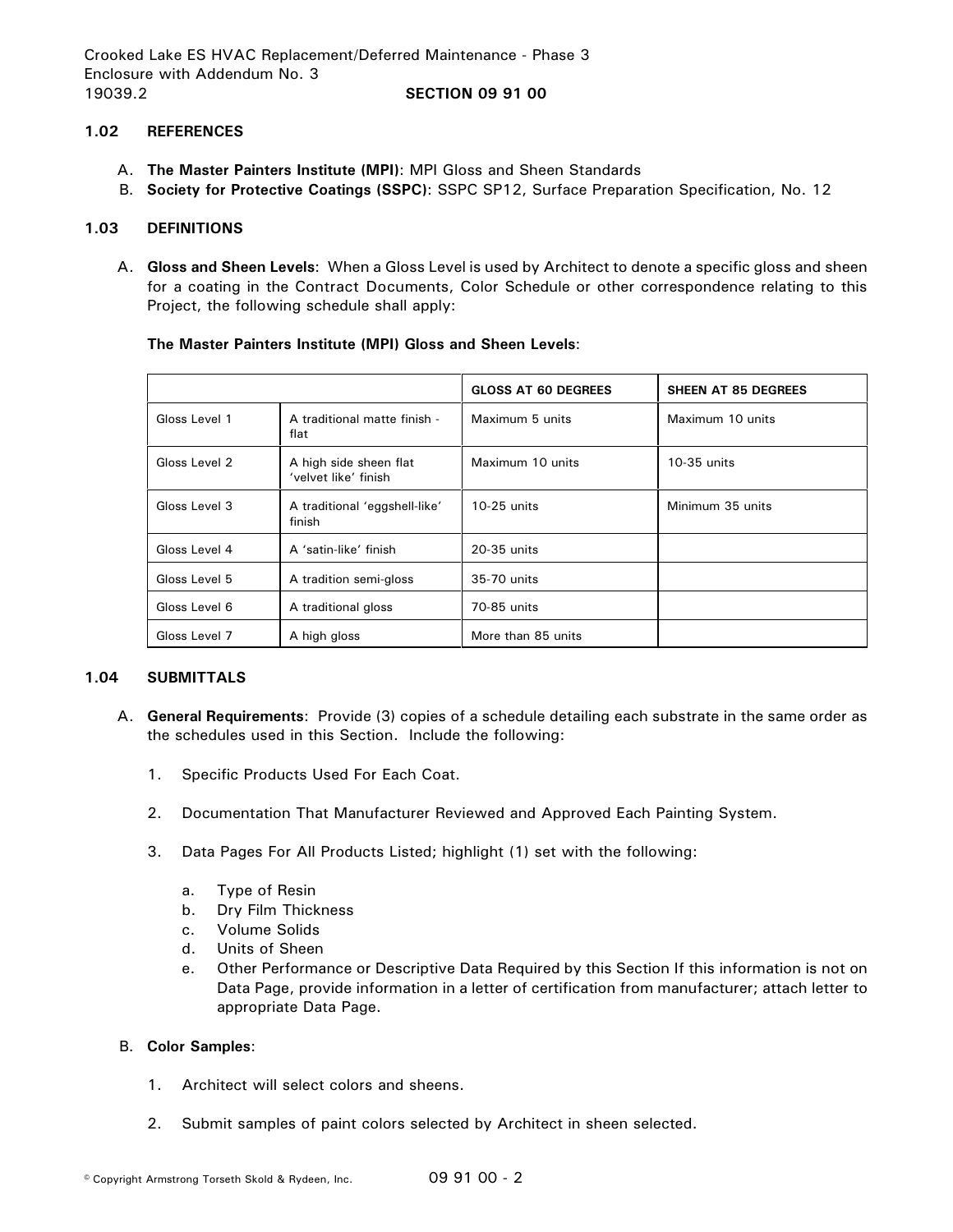- C. **Draw-Downs**: Submit (3) draw-downs of each product and color combination. Draw-downs shall be applied using 4 mil WFT draw-down bar on Leneta, Byko, or Sample-Ease plain white coated cards; size 3 7/8 inches by 6 inches.
	- 1. Label each card with the following:
		- a. Job Name
		- b. Date
		- c. Product Name
		- d. Product Number
		- e. Color Number as stated in Color Schedule
		- f. Name, Address, and Phone Number of Supplying Facility

# **1.05 DELIVERY, STORAGE, AND HANDLING**

- A. **Packing and Shipping**: Deliver materials to site in unopened containers with labels legible and intact.
- B. **Storage and Protection**: Store materials in a suitable manner and location which will avoid damage to building, avoid conflict in the execution of work, and meet requirements of governing health and fire regulations.
	- 1. Keep storage areas neat and clean.
	- 2. Damage to materials or surrounding area shall be made good.
	- 3. Take every precaution to avoid danger of fire.
	- 4. Protect against contamination by foreign matter.

## **1.06 SITE CONDITIONS**

## A. **Environmental Requirements**:

- 1. General: Follow manufacturer's printed directions as to environmental conditions under which coatings and coating systems can be applied.
- 2. Dust Control: Before painting is started in an area, broom clean and remove excessive dust. After painting operations begin in a given area, broom cleaning shall not be allowed. Cleaning shall be done only with commercial vacuum cleaning equipment. Apply products only in dust-free areas.
- 3. Temperature Requirements: Minimum ambient air and surface temperature shall be 40 degrees F for 24 hours before, during, and 24 hours after application, unless otherwise required by manufacturer of products being applied.
- 4. Ventilation Requirements: Provide adequate ventilation for escape of moisture from building in order to prevent mildew, damage to other work, and improper drying of paint.
- 5. Moisture Requirements: Do not work when inclement weather may damage surface.
- 6. Illumination Requirements: Perform no work under less than 30 foot-candles measured 3 feet above floor.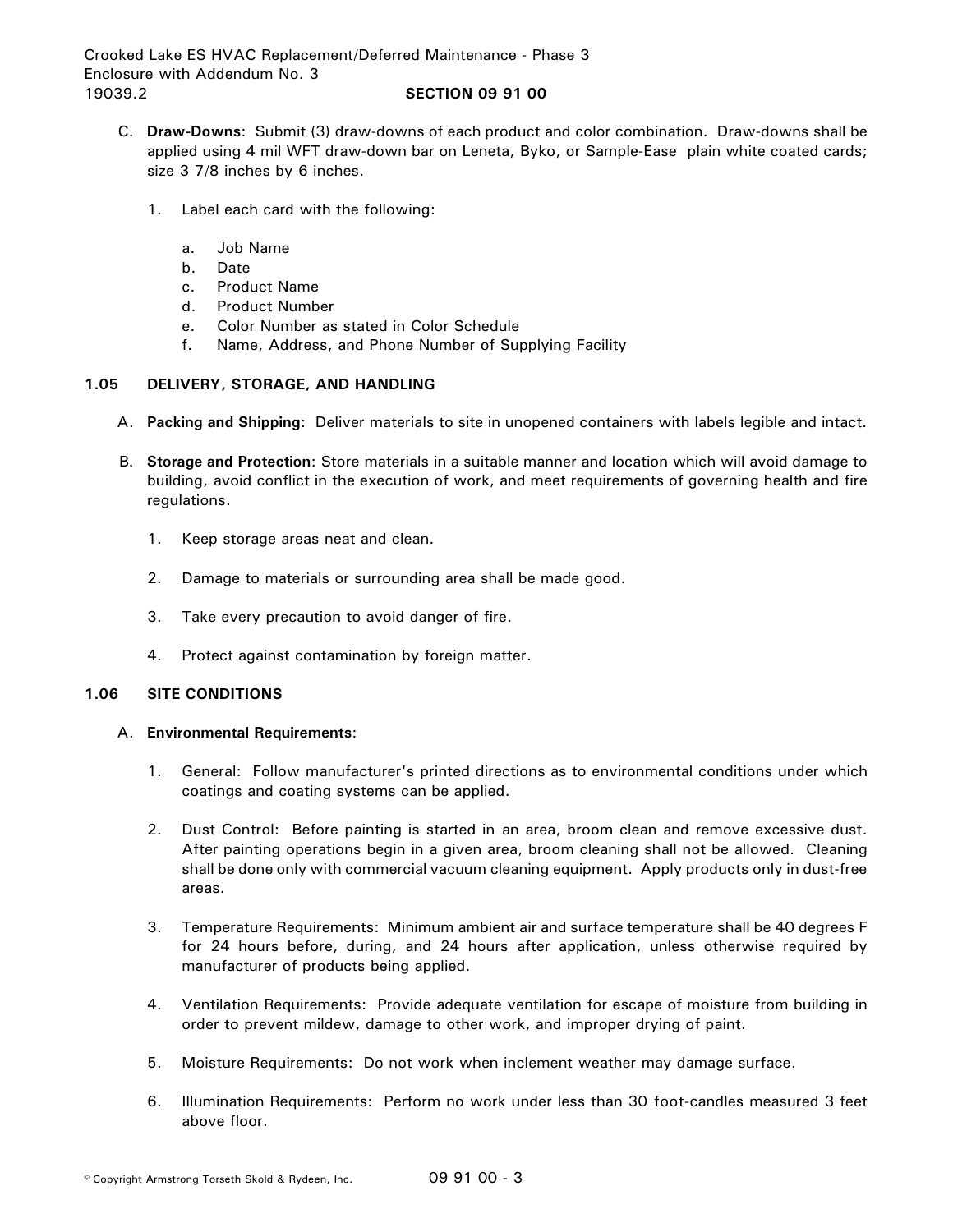# **1.07 SEQUENCING AND SCHEDULING**

### A. **Coordination With Other Trades**:

- 1. Familiarity With Work By Others Which Affects Painting: Painting Contractor shall examine Specifications for various other trades and shall be thoroughly familiar with their provisions regarding painting.
- 2. Scheduling: Schedule and coordinate painting with other trades. Do not proceed until other work and Project conditions are as required to achieve satisfactory results.

## **PART 2 - PRODUCTS**

### **2.01 MATERIALS**

### A. **General Requirements For Coating Products**:

- 1. Single Source Supplier of System Materials: For coating systems provide materials for the total system (block filler, primer, finish, etc.) from a single source manufacturer or compatible materials approved by finish coat material manufacturer.
- 2. Colors and Sheens: Architect will select.

### **2.02 PRIMERS**

### A. **Vinyl Acrylic Interior Wall Primer**:

- 1. Acceptable Manufacturers: Subject to compliance with requirements of the Contract Documents, acceptable manufacturers are as follows or approved equal:
	- a. Benjamin Moore & Company/Coronado, Super Kote 5000 Latex Primer Sealer 40-11 (VOC 48 g/L) (1.1 to 1.5 mils DFT) (Solids 31.9 Percent)
	- b. Diamond Vogel, Interior PVA Primer/Sealer DU-1507 (VOC 83 g/L) (2.0 to 3.0 mils DFT) (Solids 43 Percent)
	- c. Glidden Professional, Prep & Prime Primer Sealer 1000-1200 (VOC 100 g/L) (1.2 to 1.3 mils DFT) (Solids 29 Percent)
	- d. Hirshfield's, Contractor Select Drywall Primer 1258 (VOC Less Than 50 g/L) (1.1 mils DFT) (Solids 29 Percent)
	- e. PPG, Speedhide Interior Latex Sealer 6-2 (VOC 98 g/L) (1.0 to 1.3 mils DFT) (Solids 28 Percent)
	- f. Sherwin-Williams Company, ProMar 200 Primer B28W8200 (VOC 91 g/L) (1.1 mils DFT) (Solids 28 Percent)
	- g. Rust-Oleum, Zinsser Latex Dry Wall Primer (VOC Less Than 100 g/L) (1.5 mils DFT) (Solids 31 Percent)
- 2. General Requirements:
	- a. Minimum Volume Solids: 28 Percent
	- b. VOC Content Limits: 150 g/L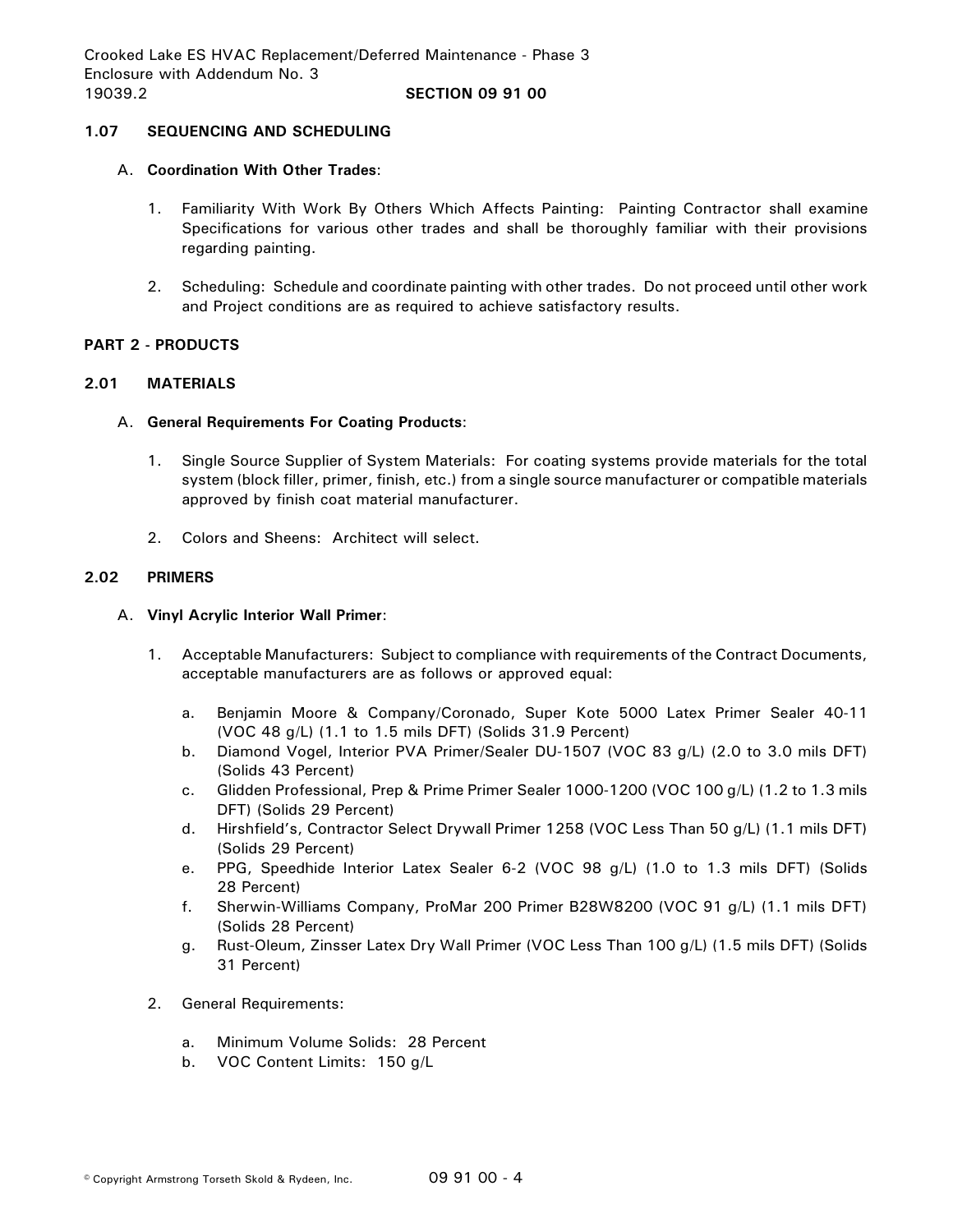# B. **Rust-Inhibitive Waterborne Acrylic Cross-Linking Primer/Industrial Maintenance Coatings**:

- 1. Acceptable Manufacturers: Subject to compliance with requirements of the Contract Documents, acceptable manufacturers are as follows or approved equal:
	- a. Benjamin Moore & Company, Super Spec HP DTM Acrylic Semi-Gloss P29 (VOC 206 g/L) (1.5 to 2.5 mils DFT Per Coat) ( Solids 40 Percent)
	- b. Glidden Professional/Devoe Coatings, Devflex 4020PF DTM Primer (VOC 91 g/L) (2.2 to 3.5 mils DFT) (Solids 44 Percent)
	- c. Diamond Vogel, Pinnacle Protective Coatings Finium DTM-AT Acrylic (VOC 100 g/L) (2.0 to 3.0 mils DFT) (Solids 40 Percent)
	- d. Hirshfield's, Acrylic DTM Primer, 9250 Series
	- e. PPG, Pitt-Tech Int/Ext DTM Primer 90-912 (VOC 90 g/L) (2.0 to 4.0 mils DFT) (Solids 39 Percent)
	- f. Sherwin-Williams Company, ProCryl Universal Primer, B66-310 Series (VOC 99 g/L) (2.0 to 4.0 mils DFT) (Solids 39 Percent)
	- g. Rust-Oleum, Sierra Performance, MetalMax DTM Acrylic Enamel Primer (VOC 0 g/L) (1.5 to 2.5 mils DFT) (Solids 35 Percent)
- 2. General Requirements:
	- a. Minimum Volume Solids: 39 Percent
	- b. VOC Content Limits: 340 g/L

# **2.03 BLOCK FILLERS**

- A. **100 Percent Acrylic Block Surfacer**:
	- 1. Acceptable Manufacturers: Subject to compliance with requirements of the Contract Documents, acceptable manufacturers are as follows or approved equal:
		- a. Benjamin Moore & Company, Super Spec Masonry Hi Build Block Filler 206 (VOC 45 g/L) (8.5 to 11.4 mils DFT) (Solids 53.4 Percent)
		- b. Glidden Professional/Devoe Coatings, Bloxfil 4000 Heavy Duty Acrylic Blockfiller (VOC 67 g/L) (7.0 to 14.5 mils DFT) (Solids 45 Percent)
		- c. Diamond Vogel, Dia-Pro Acrylic Block Filler BF-1515 (VOC 62 g/L) (5.0 to 15.0 mils DFT) (Solids 50 Percent)
		- d. Hirshfield's, Prowall 4000 Acrylic Latex Block Filler 1450 (VOC Less Than 100 g/L) (8.0 mils DFT) (Solids 51 Percent)
		- e. PPG, Speedhide Int/Ext Hi-Fill Block Filler 6-16 (VOC 47 g/L) (7.4 to 14.7 mils DFT) (Solids 46 Percent)
		- f. Sherwin-Williams Company, Loxon Block Surfacer A24W200 (VOC 81 g/L) (8 mils DFT) (Solids 55 Percent) (pH 8.0 to 13.0 DFT)
	- 2. General Requirements:
		- a. Minimum Volume Solids: 46 Percent
		- b. VOC Content Limits: 200 g/L
		- c. Alkali Resistance: Tolerance of pH Levels Up To 10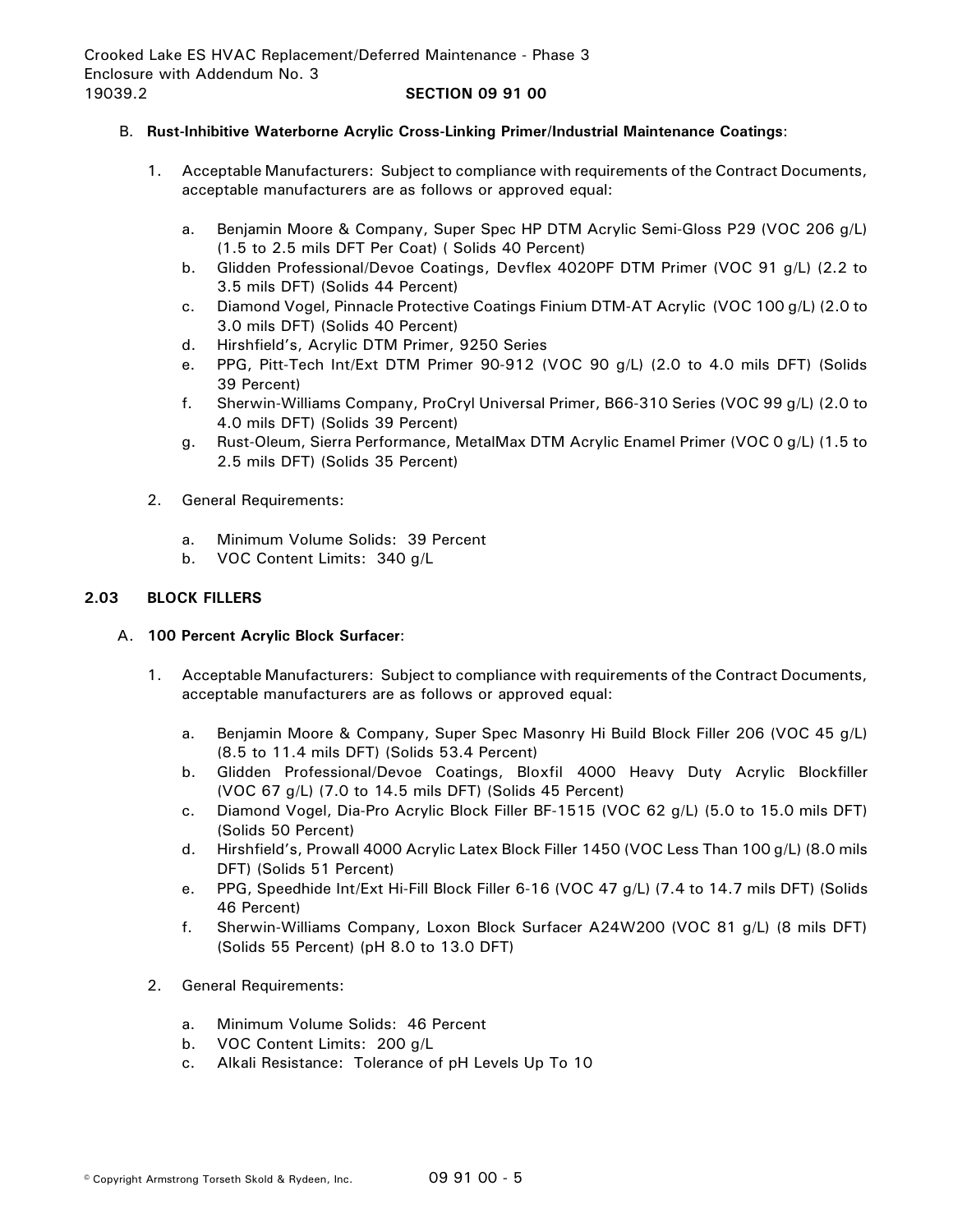# **2.04 EXTERIOR FINISH PAINTS**

### A. **2-Component Acrylic Polyurethane**:

- 1. Acceptable Manufacturers: Subject to compliance with requirements of the Contract Documents, acceptable manufacturers are as follows or approved equal:
	- a. Benjamin Moore & Company, Corotech Aliphatic Acrylic Urethane V500-90 (VOC 240 g/L) (2.3 to 3.3 mils DFT) (Solids 72 Percent) (OTC, LEED On Metal Rust Inhibitive)
	- b. International/Devoe Coatings, Devthane 379H Gloss (VOC 44 g/L) (2.0 to 3.0 mils DFT Per Coat) (Solids 69 Percent)
	- c. Diamond Vogel, Pinnacle Multi-Thane 330 High Solids Acrylic Polyurethane, IG-Series (VOC 315 to 340 g/L) (2.0 to 3.0 mils DFT Per Coat) (Solids 62 Percent)
	- d. PPG, Pitthane II, 94-2800 (VOC 314 g/L) (1.5 to 3.0 mils DFT) (Solids 63 Percent)
	- e. Sherwin-Williams Company, Acrolon 218 HS, B65 Series (VOC 340 g/L) (3.0 to 6.0 mils DFT) (Solids 65 Percent)
	- f. Rust-Oleum, Aliphatic Polyurethane, 9700 Series (VOC 250 g/L) (2.0 to 3.0 mils DFT) (Solids 62 Percent)
- 2. General Requirements:
	- a. Minimum Volume Solids: 62 Percent
	- b. VOC Content Limits: 350 g/L
	- c. Sheen: 75 to 100 Units at 60 Degrees

# **2.05 INTERIOR FINISH PAINTS**

## A. **Vinyl Acrylic Interior Eggshell Finish**:

- 1. Acceptable Manufacturers: Subject to compliance with requirements of the Contract Documents, acceptable manufacturers are as follows or approved equal:
	- a. Benjamin Moore & Company, Ultra Spec 500 Interior Latex Eggshell Finish N538 (VOC 0 g/L) (1.8 mils DFT) (Solids 42 Percent)
	- b. Diamond Vogel, Vantage Plus Interior Latex Eggshell Enamel, DE-Series (VOC 96 to 99 g/L) (2.0 to 3.0 mils DFT) (Solids 35 Percent)
	- c. Glidden Professional, Ultra-Hide 150 Eggshell 1412V (VOC 50 g/L) (1.3 to 1.5 mils DFT Per Coat) (Solids 32 Percent)
	- d. Hirshfield's, Contractor Select Interior Eggshell 2390 (VOC Less Than 100 g/L) (1.4 mils DFT Per Coat) (Solids 32 Percent)
	- e. PPG, Speedhide Interior Eggshell Enamel 6-411 (VOC 67 g/L) (1.5 to 1.7 mils DFT) (Solids 38 Percent)
	- f. Sherwin-Williams Company, ProMar 200 Eg Shel B20W2200 (VOC 96 g/L) (1.6 mils DFT) (Solids 42 Percent)
	- g. Rust-Oleum, Zinsser Perma White Interior Satin Finish (VOC 50 g/L) (1.5 mils DFT) (Solids 38 Percent)
- 2. General Requirements:
	- a. Minimum Volume Solids: 32 Percent
	- b. VOC Content Limits: 150 g/L
	- c. Sheen: 10 to 20 Units at 85 Degrees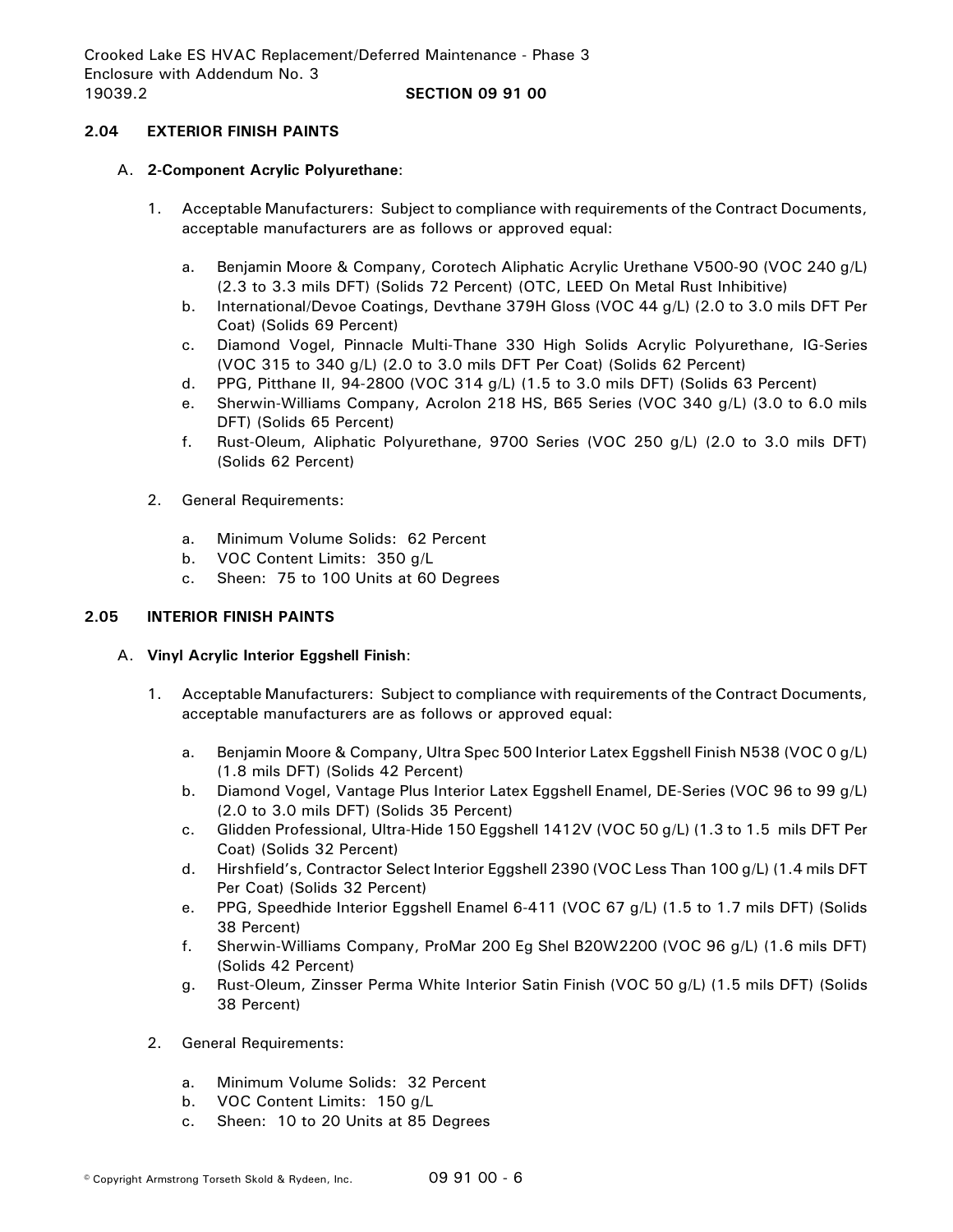# B. **Vinyl Acrylic Interior Flat Finish**:

- 1. Acceptable Manufacturers: Subject to compliance with requirements of the Contract Documents, acceptable manufacturers are as follows or approved equal:
	- a. Benjamin Moore & Company, Ultra Spec 500 Interior Latex Flat Finish N536 (VOC 12 g/L) (1.8 mils DFT) (Solids 41 Percent)
	- b. Diamond Vogel, Vantage Plus Interior Latex Flat Enamel, DF-Series (VOC 43 to 47 g/L) (2.0 to 3.0 mils DFT) (Solids 35 Percent)
	- c. Glidden Professional, Ultra-Hide 150 Flat 1210V (VOC 50 g/L) (1.3 to 1.5 mils DFT Per Coat) (Solids 33 Percent)
	- d. Hirshfield's, Contractor Select Interior Flat 1590 (VOC Less Than 50 g/L) (1.2 mils DFT Per Coat) (Solids 31 Percent)
	- e. PPG, Speedhide Interior Flat Latex 6-70 (VOC 50 g/L) (1.3 mils DFT) (Solids 32 Percent)
	- f. Sherwin-Williams Company, ProMar 200 Zero VOC Interior Flat, B30W-2600 Series (VOC 0 g/L) (1.6 mils DFT) (Solids 39 Percent)
	- g. Rust-Oleum, Zinsser Perma White Interior Eggshell Matte Finish (VOC 50 g/L) (1.5 mils DFT) (Solids 41 Percent)
- 2. General Requirements:
	- a. Minimum Volume Solids: 31 Percent
	- b. VOC Content Limits: 50 g/L
	- c. Sheen: 0 to 5 Units at 85 Degrees

# C. **Non-Blocking, Acrylic, Semi-Gloss/Industrial Maintenance Coatings**:

- 1. Acceptable Manufacturers: Subject to compliance with requirements of the Contract Documents, acceptable manufacturers are as follows or approved equal:
	- a. Benjamin Moore & Company, Super Spec HP DTM Acrylic Semi-Gloss P29 (VOC 206 g/L) (1.5 to 2.5 mils DFT Per Coat) ( Solids 40 Percent)
	- b. Glidden Professional/Devoe Coatings, Devflex Waterborne Acrylic Semi-Gloss 4216(HP) (VOC Less Than 100 g/L) (1.5 to 4.0 mils DFT Per Coat) (Solids 36 Percent)
	- c. Diamond Vogel, Pinnacle Protective Coatings Finium DTM-AT Acrylic (VOC 100 g/L) (2.0 to 3.0 mils DFT) (Solids 40 Percent)
	- d. Hirshfield's, Heavy Duty 100 Percent Acrylic Semi-Gloss 9090 (VOC Less Than 180 g/L) (1.5 mils DFT Per Coat) (Solids 39 Percent)
	- e. PPG, Pitt-Tech Plus Acrylic Waterborne Semi-Gloss 90-1210 Series (VOC 90 g/L) (2.0 to 4.0 mils DFT) (Solids 40 Percent)
	- f. Sherwin-Williams Company, Pro Industrial High Performance Acrylic, B66-650 Series (VOC 50 g/L) (2.5 to 4.0 mils DFT) (Solids 35 Percent)
	- g. Rust-Oleum, S37 System Metalmax® DTM Acrylic Enamel (VOC Less Than 100 g/L) (1.0 to 3.0 mils DFT) (Solids 35 Percent)
- 2. General Requirements:
	- a. Minimum Volume Solids: 30 Percent
	- b. VOC Content Limits: LEED, 250 On Metal, 340 g/L
	- c. Sheen: 30 to 60 Units at 60 Degrees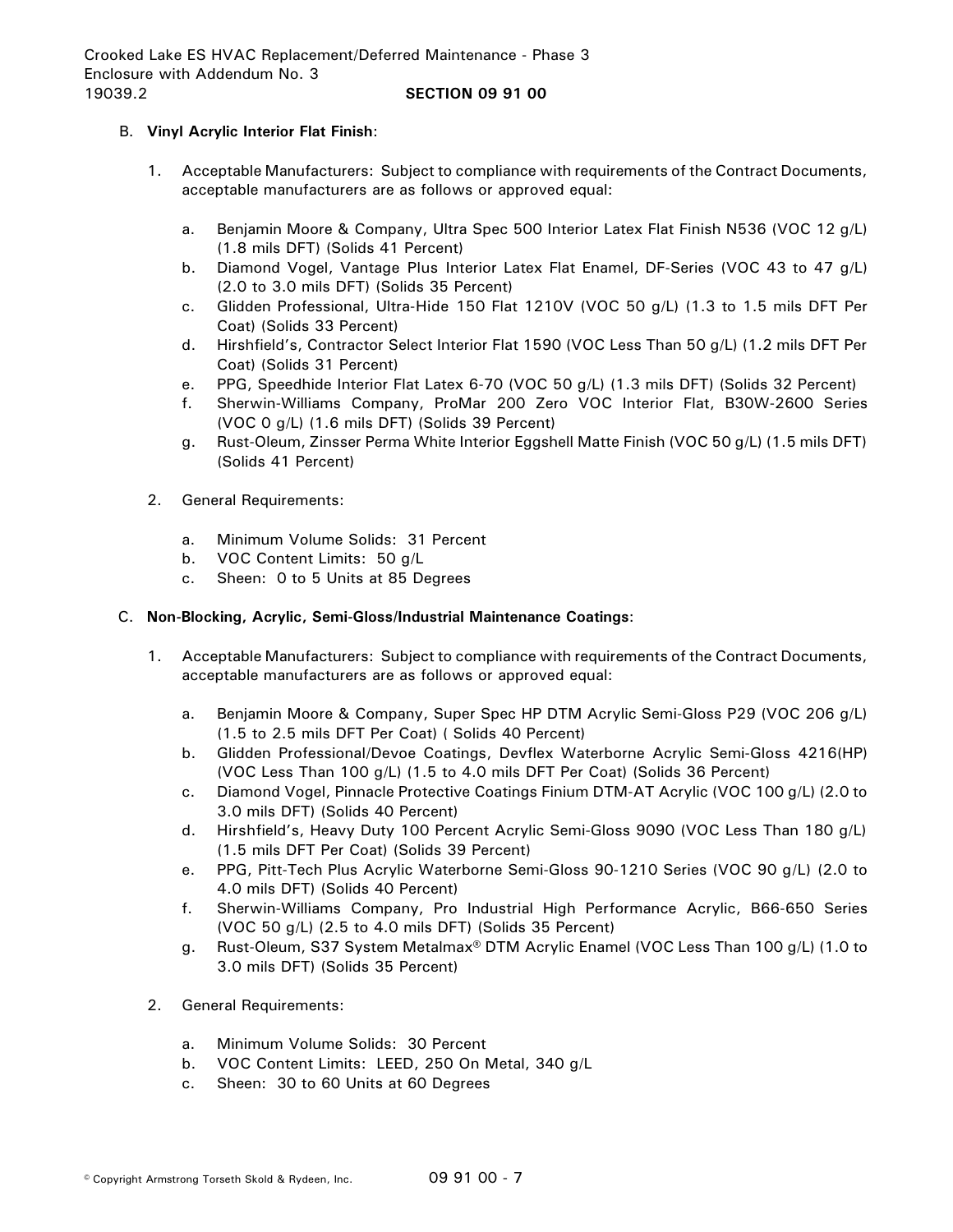## **PART 3 - EXECUTION**

#### **3.01 EXAMINATION**

- A. **Verification of Conditions**: Examine surfaces to receive coatings to ensure that they are dry, clean, of uniform texture, free of bond inhibiting foreign substances or other conditions that would adversely affect adhesion, protective properties or coating appearance. Give particular attention to prime coatings provided by other contractors.
	- 1. Verify suitability of substrates, including surface conditions and compatibility with existing finishes and primers.
	- 2. Proceed with coating application only after unsatisfactory conditions have been corrected.
		- a. Application of coating indicates acceptance of surfaces and conditions.
- B. **Testing For Moisture Content**: Examine surfaces for moisture content and make surface moisture tests by use of a commercial moisture meter.
	- 1. Do not apply oil or solvent type products when moisture reading is greater than 12 percent.
	- 2. Do not apply latex emulsion paints when condensation or free moisture is present on surface.

# **3.02 PREPARATION**

### A. **Protection**:

- 1. Protect Work By Others: Cover or otherwise protect finished work of other trades and surfaces not being painted concurrently or not to be painted.
- 2. Protection of Miscellaneous Items: Remove or otherwise protect finish hardware, electrical plates, fixtures, prefinished accessories, and similar items mounted to surfaces to be painted. Store removed items in a secure location and reinstall after finish work is completed.
- 3. Protection of Identifying Markings: Do not paint over, and protect from overspray and defacement, identifying markings, such as labels, nameplates, and identifying stickers giving fire ratings, directions, or other pertinent information, which are installed on products to be painted. Restore identifying markings which are defaced during painting to their original condition, or remove and install new, as approved by Architect.
- 4. Signs and Barricades: Install signs and barricades, if necessary, to protect painting work from damage.
- 5. Fire Prevention: Take extraordinary care to prevent fire. Open cans of flammable painting materials only when needed. Keep rubbing cloths and oily rags submerged in water.

## B. **General Surface Preparation Requirements**:

1. Comply with manufacturer's written instructions and recommendations applicable to substrates indicated.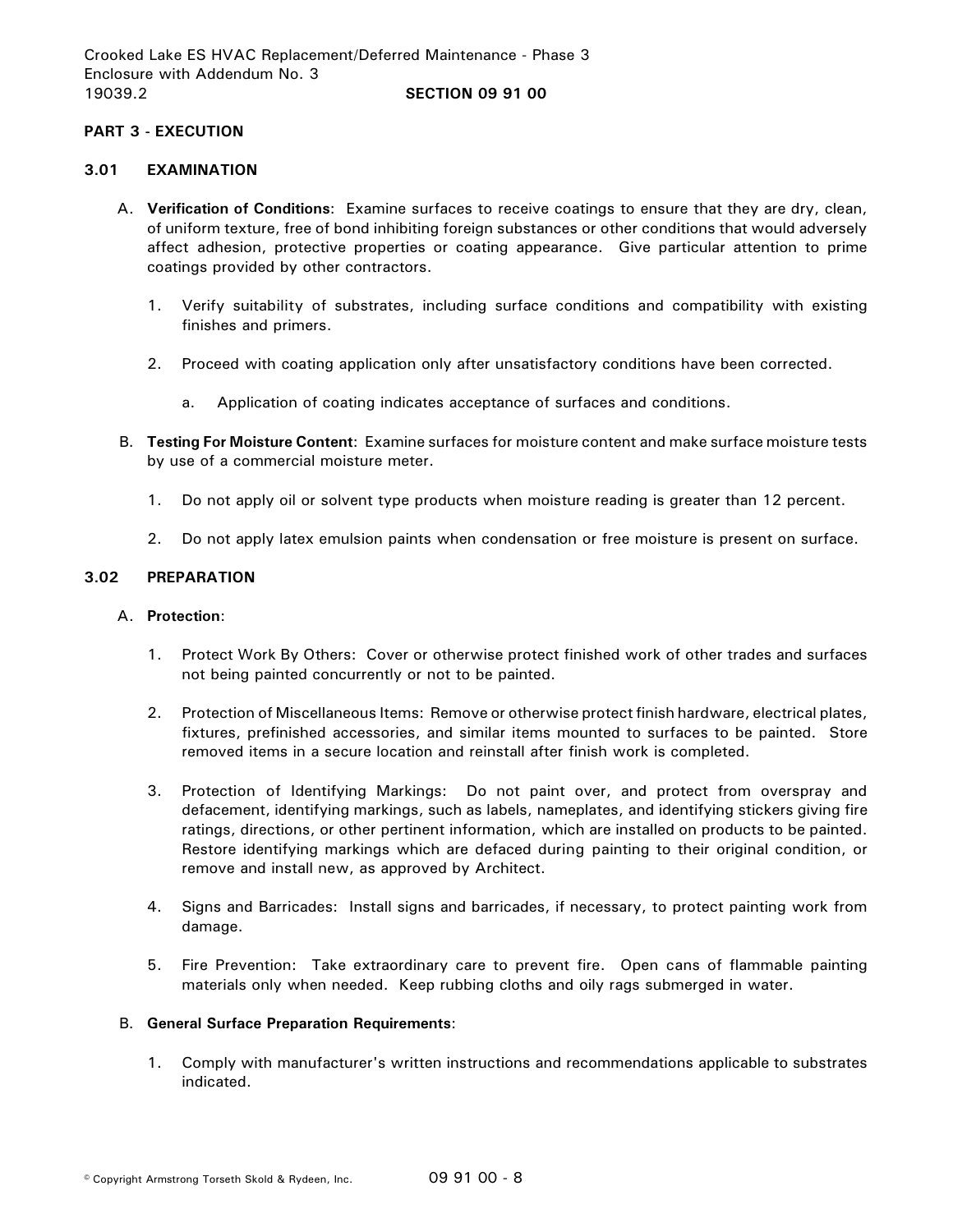- 2. Remove hardware, covers, plates, and similar items already in place that are removable and are not to be painted. If removal is impractical or impossible because of size or weight of item, provide surface-applied protection before surface preparation and painting.
	- a. After completing painting operations, use workers skilled in the trades involved to reinstall items that were removed. Remove surface-applied protection if any.
- 3. Clean surfaces free of dust, dirt, and any other surface contaminants which adversely affect adhesion or appearance.
- 4. Provide barrier coats over incompatible primers or remove primers and reprime substrate.
- 5. Primer:
	- a. When recommended by finish coat manufacturer for surface being finished, provide primer or undercoat whether specified or not.
	- b. Primer may be deleted when applying a new finish over an existing finish unless otherwise recommended by manufacturer of product being applied.

# C. **Preparation of New Concrete Masonry Units (CMU)**:

- 1. Clean surfaces so they are free of dirt, loose mortar particles, efflorescence, laitance, and other contaminating materials. Patch holes, cracks, and spalled areas with patching compound.
- 2. Repair Cracks and Imperfections in Substrate:
	- a. Small to Medium Cracks and Imperfections (No Greater Than 1/8 Inch): All loose material must be removed, crack must be dry and clean. Fill crack with masonry patch, using a broad knife. Allow to dry then top dress to obtain desired finish using masonry patch.
	- b. Medium to Large Cracks (1/8 to 1/4 Inch): Prepare surface and fill using the procedure above for small to medium cracks using smooth masonry patch and filler as a tape bedding compound, apply single layer of polyester reinforcing tape. Top dress exposed tape with final coat of masonry patch.
	- c. Cracks and Imperfections Greater Than 1/4 Inch Require Special Preparation and Handling:
		- 1) Remove all loose material with scraper or power tool.
		- 2) Remove all dirt, dust or powder by water or air blast.
		- 3) Repair area using non-shrinking grout.
		- 4) Allow to cure thoroughly. Apply one coat masonry conditioner reduced properly so as not to build a glaze.
		- 5) Top dress with masonry patch if necessary.
- 3. Thoroughly spray and back-roll, brush, or rub specified block filler over concrete masonry units to fill all pock marks, air holes and other surface imperfections. Rub excess filler off surfaces and allow filler to dry for not less than 24 hours before applying finish materials.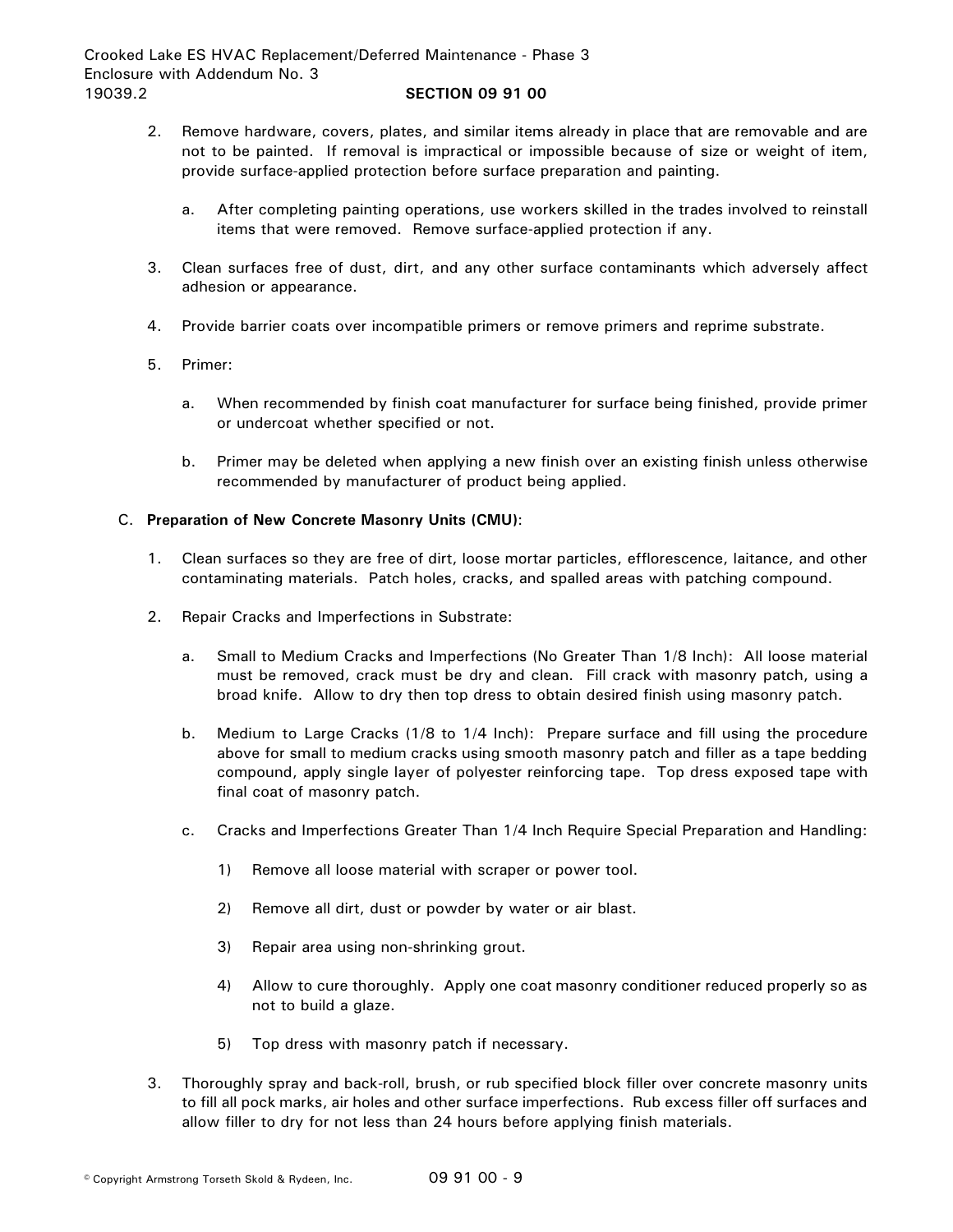# D. **Preparation of Existing Painted Concrete Masonry Units (CMU)**:

- 1. Water blast existing surfaces to remove not less than 90 percent of existing paint/coating without damaging substrate.
- 2. Repair Cracks and Imperfections in Substrate:
	- a. Small to Medium Cracks and Imperfections (No Greater Than 1/8 Inch): All loose material must be removed, crack must be dry and clean. Fill crack with masonry patch, using a broad knife. Allow to dry then top dress to obtain desired finish using masonry patch.
	- b. Medium to Large Cracks (1/8 to 1/4 Inch): Prepare surface and fill using the procedure above for small to medium cracks using smooth masonry patch and filler as a tape bedding compound, apply single layer of polyester reinforcing tape. Top dress exposed tape with final coat of masonry patch.
	- c. Cracks and Imperfections Greater Than 1/4 Inch Require Special Preparation and Handling:
		- 1) Remove all loose material with scraper or power tool.
		- 2) Remove all dirt, dust or powder by water or air blast.
		- 3) Repair area using non-shrinking grout.
		- 4) Allow to cure thoroughly. Apply one coat masonry conditioner reduced properly so as not to build a glaze.
		- 5) Top dress with masonry patch if necessary.
- 3. Thoroughly spray and back-roll, brush, or rub specified block filler over concrete masonry units to fill all pock marks, air holes and other surface imperfections. Rub excess filler off surfaces and allow filler to dry for not less than 24 hours before applying finish materials.

# E. **Preparation of Steel and Iron**:

- 1. Remove surface contamination and prepare surfaces in accordance with paint product manufacturer's recommendations.
- 2. When Project site application of a primer or touch up of a factory applied primer is required, use a product compatible with finish coat product to be applied.
- 3. Site preparation of Exposed Steel Joists in Finished Rooms:
	- a. Sand off drips, bubbles, runs, and other imperfections in factory applied primer coat so they will not be visible after finish coat of paint is applied.
	- b. Touch-up prepared primer coat before application of finish coat.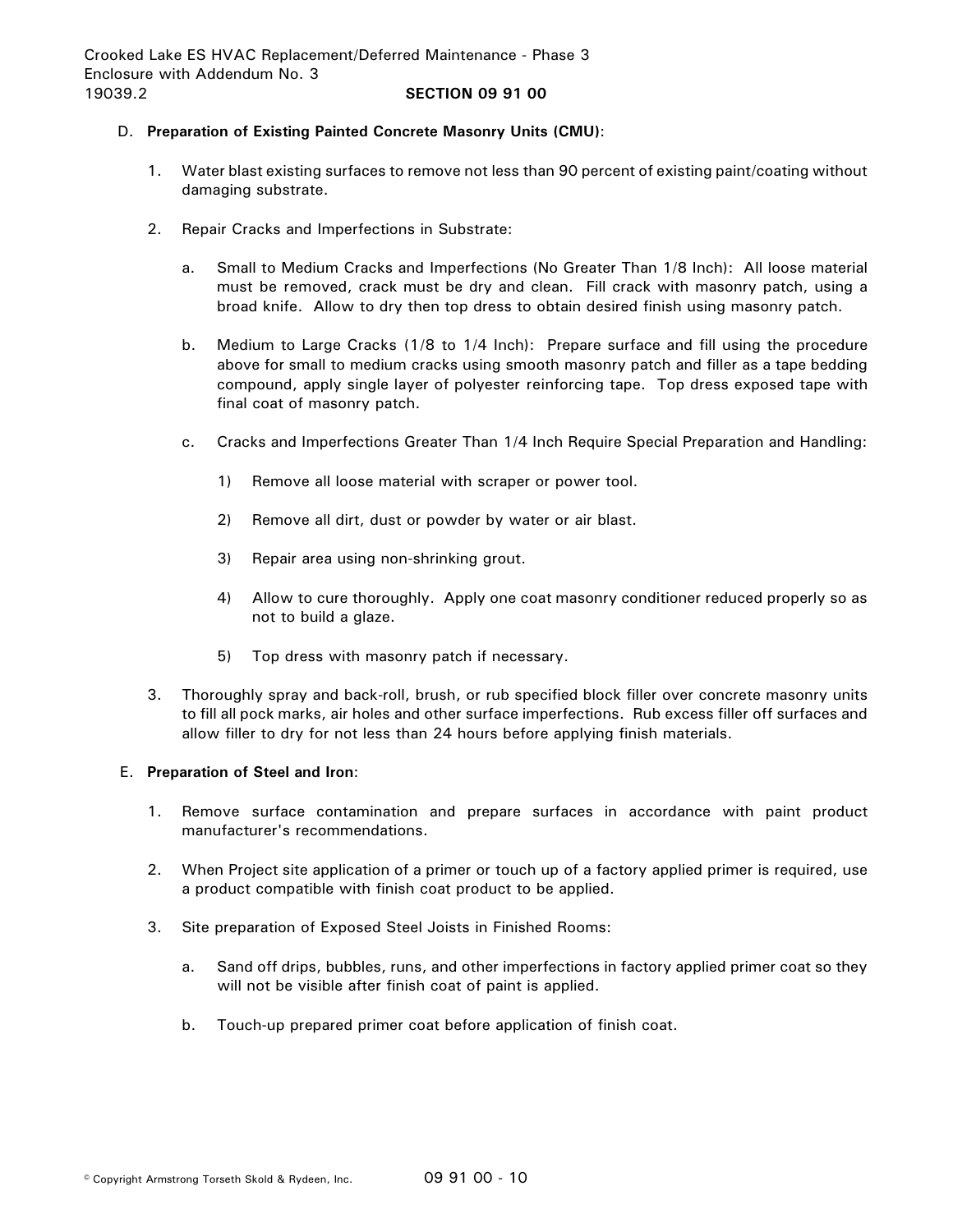- F. **Preparation of Shop-Primed Steel Substrates**: Clean field welds, bolted connections, and abraded areas of shop paint, and paint exposed areas with the same material as used for shop priming in accordance with SSPC-PA 1 for touching up shop-primed surfaces.
- G. **Preparation of Galvanized Steel**: Remove surface contamination and prepare surfaces in accordance with paint product manufacturer's recommendations.
	- 1. Remove grease and oil residue from galvanized sheet metal fabricated from coil stock by mechanical methods to produce clean, lightly etched surfaces that promote adhesion of subsequently applied paints.
- H. **Preparation of Gypsum Board**: Remove minor contamination such as dust and dirt.
- I. **Preparation of Mechanical and Electrical Work Metal Surfaces**: Prepare metal surfaces as specified for "Steel and Iron" and for "Non-Ferrous Metals" as applicable to type of metal material scheduled to be painted.
- J. **Preparation of Previously Painted Surfaces**: Surfaces shall be dry; clean; free of dust, dirt, powder, grease, oil, wax or other contaminating materials; and free of flaking, crumbling, and chalking before paint application is started. Treat or remove contaminating materials. Dull old paint by light sanding so that no gloss or sheen remains. Remove loose, chipped, peeling, and blistered old paint by scraping or sanding.
	- 1. Previously painted surfaces which are to receive a new painted finish, or are required to receive a new painted finish as a result of damage caused by Project Work, may include but are not limited to the following:
		- a. Metal Surfaces: Completely remove previously applied paint if more than 25 percent of previous coating has failed or if previous coating can be easily scraped off surface. Make hard or glossy paint surfaces dull by sanding, sandblasting or using other abrasive methods to remove all gloss sheen.
		- b. Gypsum Board Surfaces: Patch holes and cracks in surfaces with latex patching compound. Spot prime patched areas.
		- c. Pipe Covering: Clean and prepare surfaces as recommended by new finish coating material manufacturer.

# **3.03 APPLICATION**

# A. **General Application Requirements**:

- 1. Workmanship:
	- a. Employ only competent and experienced workers.
	- b. Painted surfaces shall be free of streaks and brush marks and shall have a smooth, even texture.
- 2. Ceiling Drops: Paint ceiling drops as specified for wall and ceiling surfaces of like material, unless otherwise noted.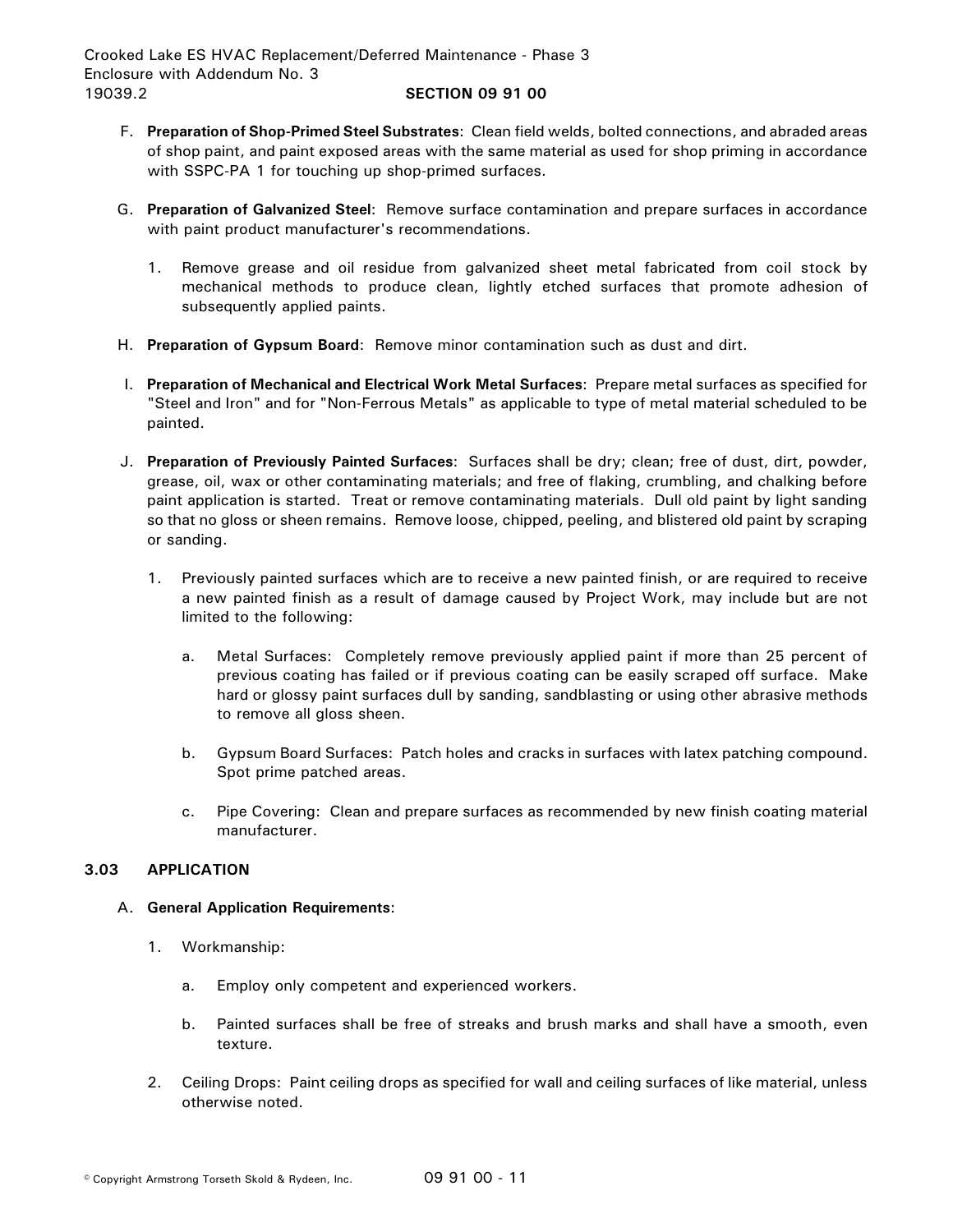3. Wiremold: Paint exposed wire mold to match adjacent surface unless otherwise directed.

## B. **Film Thickness**:

- 1. Apply each paint product in accordance with manufacturer's recommendations, including spreading rate (mil thickness).
- 2. Measure paint product film thickness upon painting completion using a precision instrument designed for measuring and evaluating wet and dry film thickness of paints and coatings.
	- a. Measurements resulting in film thicknesses less than those recommended by product manufacturer will require application of additional material.
- 3. Application of poor hiding colors of a particular product may require the application of additional coat(s) in order to provide proper hiding of substrate surface materials.
	- a. Provide additional coats as necessary to cover existing colors and painted graphics, where occurs.

## **3.04 CLEANING**

### A. **General Cleaning Requirements**:

- 1. Remove spills, splatters, and stains from surfaces, including those in paint storage and mixing rooms.
- 2. Unless otherwise approved, refinish entire wall or surface where portion of finish has been damaged or is otherwise unacceptable, by work of this Section.
- 3. Remove debris from site upon work completion, or sooner if directed.
- 4. Including work of other trades, clean, repair, and touch-up products which have been soiled, discolored or damaged by work of this Section or be responsible for removal and installation of new when directed.

### **3.05 EXTERIOR PAINT SCHEDULE**

- A. **Ferrous Metal 2-Component Aliphatic Acrylic Modified Polyurethane (Ferrous, Galvanized, and Mill Finish Aluminum)**:
	- 1. First Coat: Waterborne Epoxy Primer:
		- a. DFT: 2.0 to 4.0 mils.
	- 2. Second Coat: 2-Component Aliphatic Acrylic Modified Polyurethane.
	- 3. Third Coat: 2-Component Aliphatic Acrylic Modified Polyurethane:
		- a. DFT: 2.5 to 5.0 mils.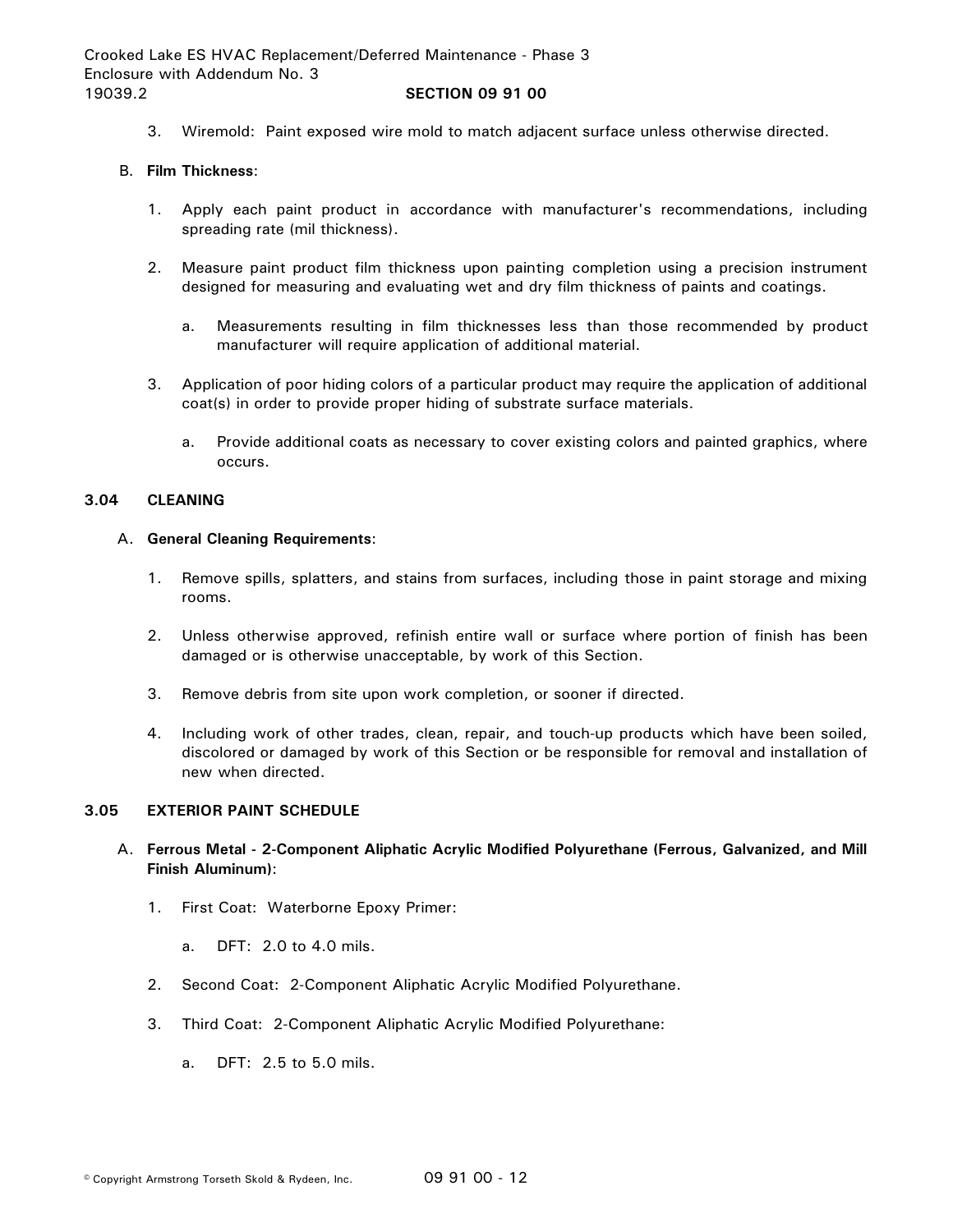Crooked Lake ES HVAC Replacement/Deferred Maintenance - Phase 3 Enclosure with Addendum No. 3 19039.2 **SECTION 09 91 00**

## **3.06 INTERIOR PAINT SCHEDULE**

- A. **Concrete Masonry Units - Vinyl Acrylic Eggshell Finish**: (Not Scheduled For Epoxy)
	- 1. First Coat: 100 Percent Acrylic Block Surfacer:
		- a. Minimum DFT: 8.0 mils (75 to 125 Square Feet Per Gallon).
	- 2. Second Coat: Vinyl Acrylic Eggshell Finish.
	- 3. Third Coat: Vinyl Acrylic Eggshell Finish:
		- a. Minimum DFT: 1.6 Per Coat.

## B. **Gypsum Drywall - Walls - Vinyl Acrylic Eggshell Finish**:

- 1. First Coat: Vinyl Acrylic Interior Wall Primer:
	- a. Minimum DFT: 1.5 mils.
- 2. Second Coat: Vinyl Acrylic Eggshell Finish.
- 3. Third Coat: Vinyl Acrylic Eggshell Finish"
	- a. Minimum DFT: 1.6 Per Coat.

# C. **Gypsum Drywall - Ceilings - Vinyl Acrylic Flat Finish**:

- 1. First Coat: Vinyl Acrylic Interior Wall Primer:
	- a. Minimum DFT: 1.5 mils
- 2. Second Coat: Vinyl Acrylic Flat Finish
- 3. Third Coat: Vinyl Acrylic Flat Finish:
	- a. Minimum DFT: 1.2 Per Coat
- D. **Metal - Semi-Gloss/Industrial Maintenance Coatings**: (Ferrous, Galvanized, and Mill Finish Aluminum)
	- 1. Prime: Rust-Inhibitive Waterborne Acrylic Cross-Linking Primer:
		- a. DFT: 2.0 to 4.0 mils.
	- 2. Second Coat: Non-Blocking, Acrylic, Semi-Gloss/Industrial Maintenance Coatings.
	- 3. Third Coat: Non-Blocking, Acrylic, Semi-Gloss/Industrial Maintenance Coatings:
		- a. Minimum DFT: 1.3 mils Per Coat.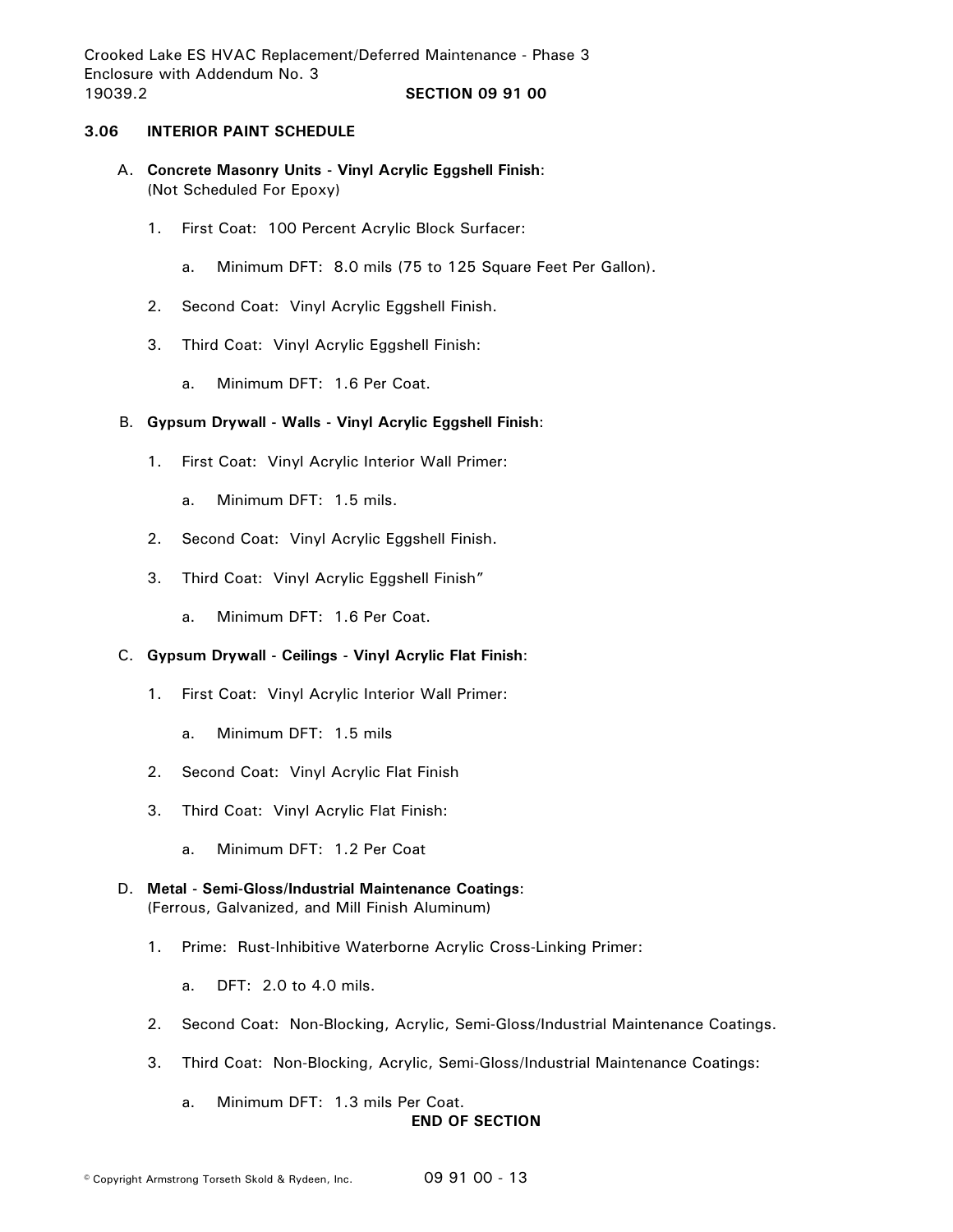Crooked Lake ES HVAC Replacement/Deferred Maintenance - Phase 3 Enclosure with Addendum No. 3 19039.2 **SECTION 10 14 20**

## **DIE-CUT VINYL LETTER SIGNAGE**

### **PART 1 - GENERAL**

# **1.01 SUMMARY**

A. **Section Includes**: Provide die-cut vinyl letters where noted to be applied on interior wall surface.

# **1.02 SUBMITTALS**

- A. **General Requirements**: Provide submittals in accordance with Section 01 33 00.
- B. **Shop Drawings**: Provide a message list for vinyl letter signage required and manufacturer's specifications.
- C. **Samples**: Provide manufacturer's color chart for vinyl letters which identifies full range of colors.

# **PART 2 - PRODUCTS**

## **2.01 MATERIALS**

# A. **Die-Cut Vinyl Letters**:

- 1. Acceptable Manufacturers: Subject to compliance with requirements of the Contract Documents, acceptable manufacturers are as follows or approved equal:
	- a. A.R.K. Ramos Manufacturing Company, Inc., Oklahoma City, OK
	- b. Nelson-Harkins Industries, Chicago, IL
	- c. FDC Graphic Films, Inc., South Bend, IN
	- d. 3M Commercial Graphics Division, St. Paul, MN
- 2. Description:
	- a. Material: Letters die-cut from 3.5 mils thickness vinyl film.
	- b. Color: Architect will select from manufacturer's full range of standard colors.
	- c. Letter Style: Architect will select from manufacturer's full range of letter styles.

# **2.02 FABRICATION**

A. **Fabrication of Vinyl Letters**: Die-cut to provide a crisp, sharp letter; surface cut for installation to face of wall.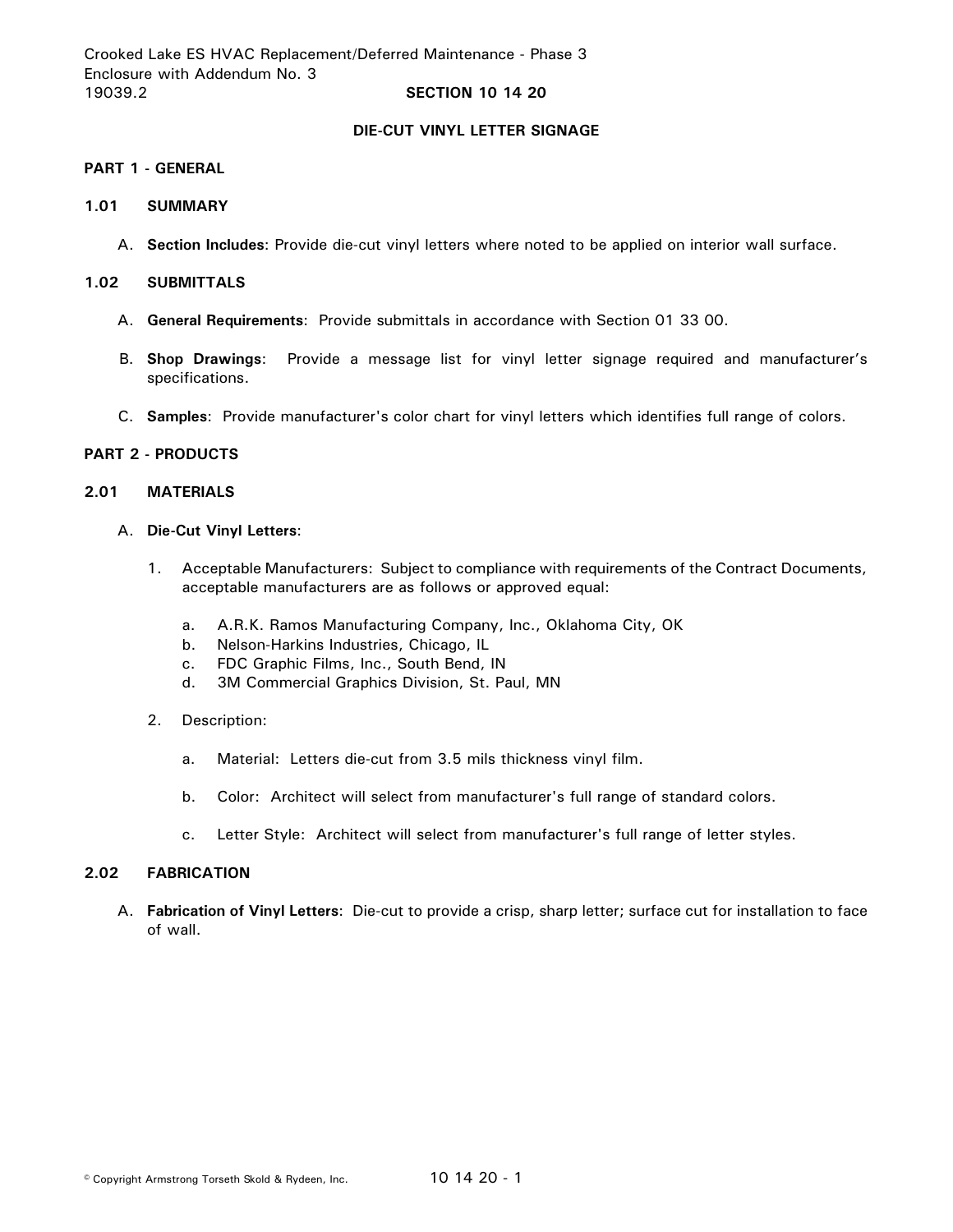# **PART 3 - EXECUTION**

## **3.01 INSTALLATION**

# A. **Installation of Vinyl Letters Direct to Wall Surfaces**:

- 1. Verify location and layout with Architect.
- 2. Apply vinyl letters direct to wall surfaces after proper application and curing time for paint.
- 3. Lay out letters with care maintaining alignment and appropriate letter spacing for letter style.
- 4. Apply in accordance with manufacturer's recommendations.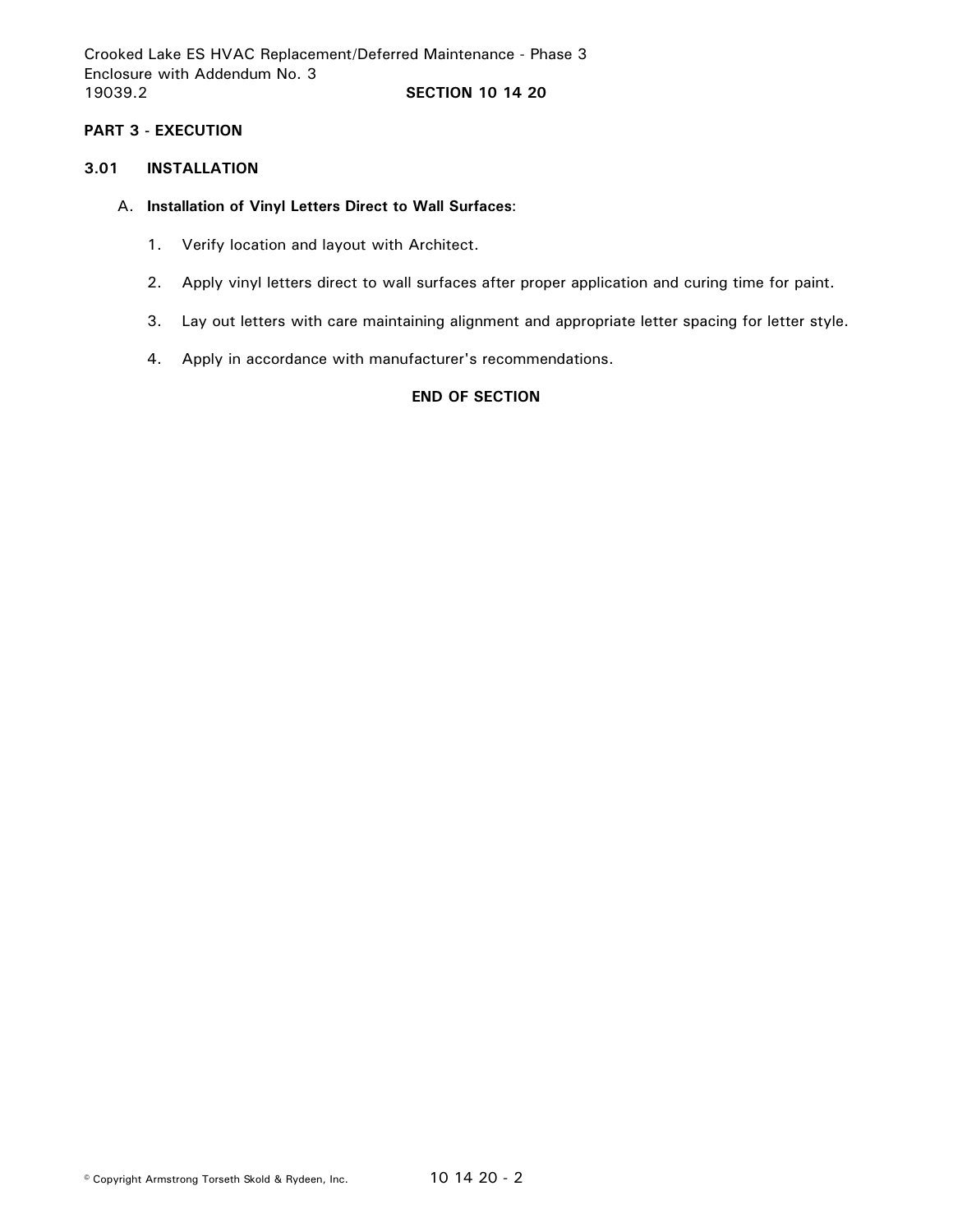Crooked Lake ES HVAC Replacement/Deferred Maintenance - Phase 3 Enclosure with Addendum No. 3 19039.2 **SECTION 10 14 22**

## **FLAT-CUT METAL LETTER SIGNAGE**

### **PART 1 - GENERAL**

### **1.01 SUMMARY**

A. **Section Includes**: Provide individual flat-cut aluminum numerals mounted on standoffs where noted.

### **1.02 SUBMITTALS**

- A. **General Requirements**: Provide submittals in accordance with Section 01 33 00.
- B. **Shop Drawings**: Indicate locations, shapes, sizes, spacing, description of materials and finishes, and installation method.
- C. **Product Data**: Manufacturer's signage specifications and installation recommendations.
- D. **Samples**: Submit sample of a typical numeral intended to be provided, for Architect's approval before starting fabrication.

## **1.03 DELIVERY, STORAGE, AND HANDLING**

A. **Packing and Shipping**: Deliver products to site in manufacturer's original unopened packaging which have legible product identification.

# **PART 2 - PRODUCTS**

#### **2.01 MANUFACTURERS**

- A. **Acceptable Manufacturers**: Subject to compliance with requirements of the Contract Documents, acceptable manufacturers are as follows or approved equal:
	- 1. Gemini Incorporated, Cannon Falls, MN
	- 2. Comparable product of the following manufacturers as approved by Architect:
		- a. A.R.K. Ramos
		- b. Livers Bronze Company, Inc.
		- c. Matthews International Corporation
		- d. Metal Arts, Division of L & H Manufacturing Company
		- e. Mills Manufacturing Company
		- f. Nelco Metalcraft, Inc.
		- g. Nelson Harkins Industries

# **2.02 MATERIALS**

A. **Aluminum**: Alloy and temper of aluminum plate as recommended by aluminum producer and finisher for use and finish indicated.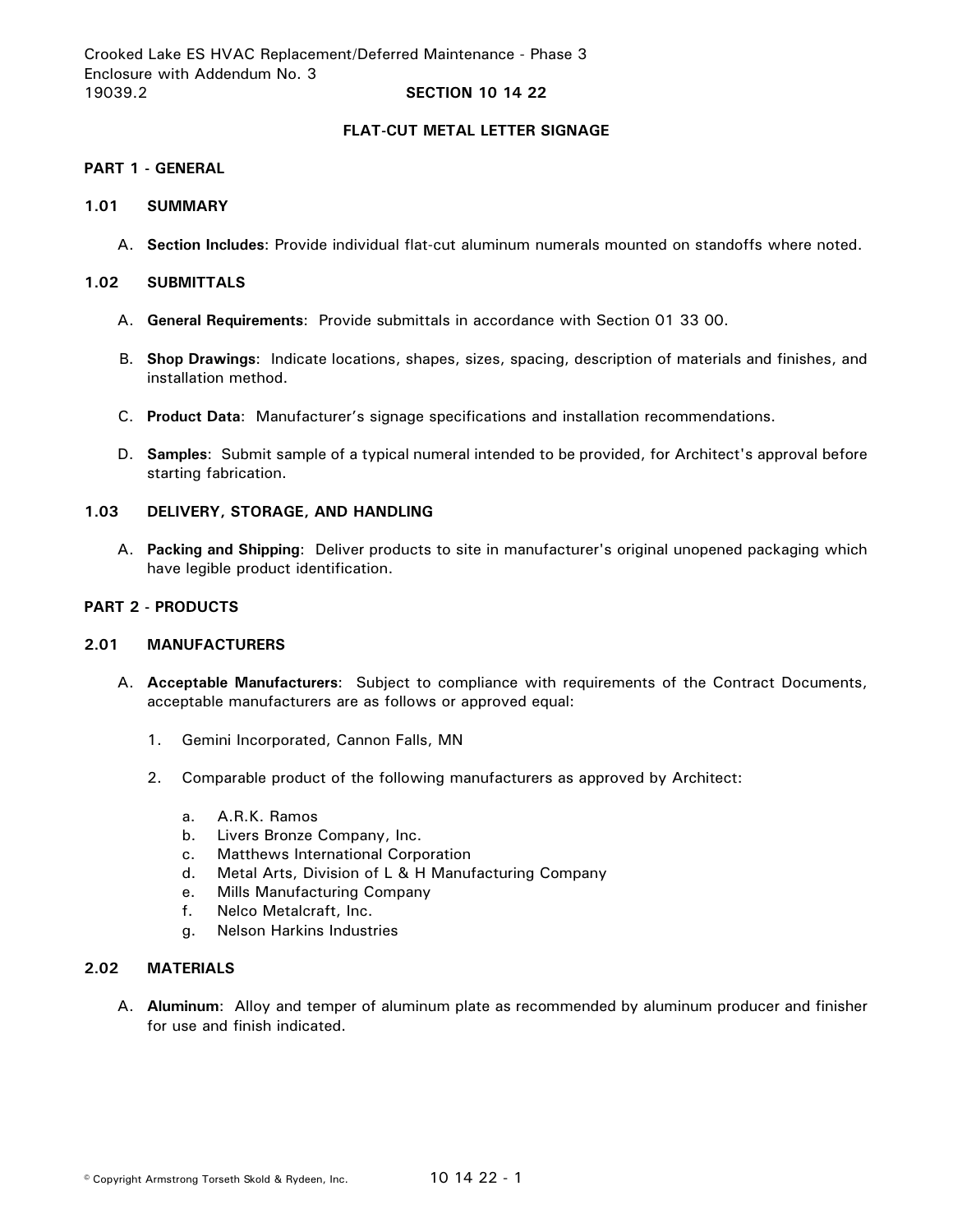Crooked Lake ES HVAC Replacement/Deferred Maintenance - Phase 3 Enclosure with Addendum No. 3 19039.2 **SECTION 10 14 22**

## **2.03 FABRICATION**

- A. **Precision Cut Aluminum Numerals/Letters**:
	- 1. Style: As selected by Architect.
	- 2. Size: As indicated on Drawings.
	- 3. Fabrication: Precision cut from 1/4-inch thick aluminum plate, with satin texture, using waterjet or high speed routers to provide a crisp, sharp numeral.
	- 4. Aluminum Finish: Clear anodized.

# **PART 3 - EXECUTION**

## **3.01 PREPARATION**

#### A. **General Requirements**:

- 1. Verify location and layout of letters with Architect.
- 2. Clean substrate surface prior to installation.

# **3.02 INSTALLATION**

A. **General Requirements**: Install numerals on substrate surface using studs and spacers recommended by letter manufacturer.

# **3.03 CLEANING**

A. **General Requirements**: At completion of installation, clean numeral surfaces in accordance with manufacturer's instructions, and clean substrate surface.

#### **3.04 PROTECTION**

A. **General Requirements**: Protect installed numerals from damage until acceptance by Owner.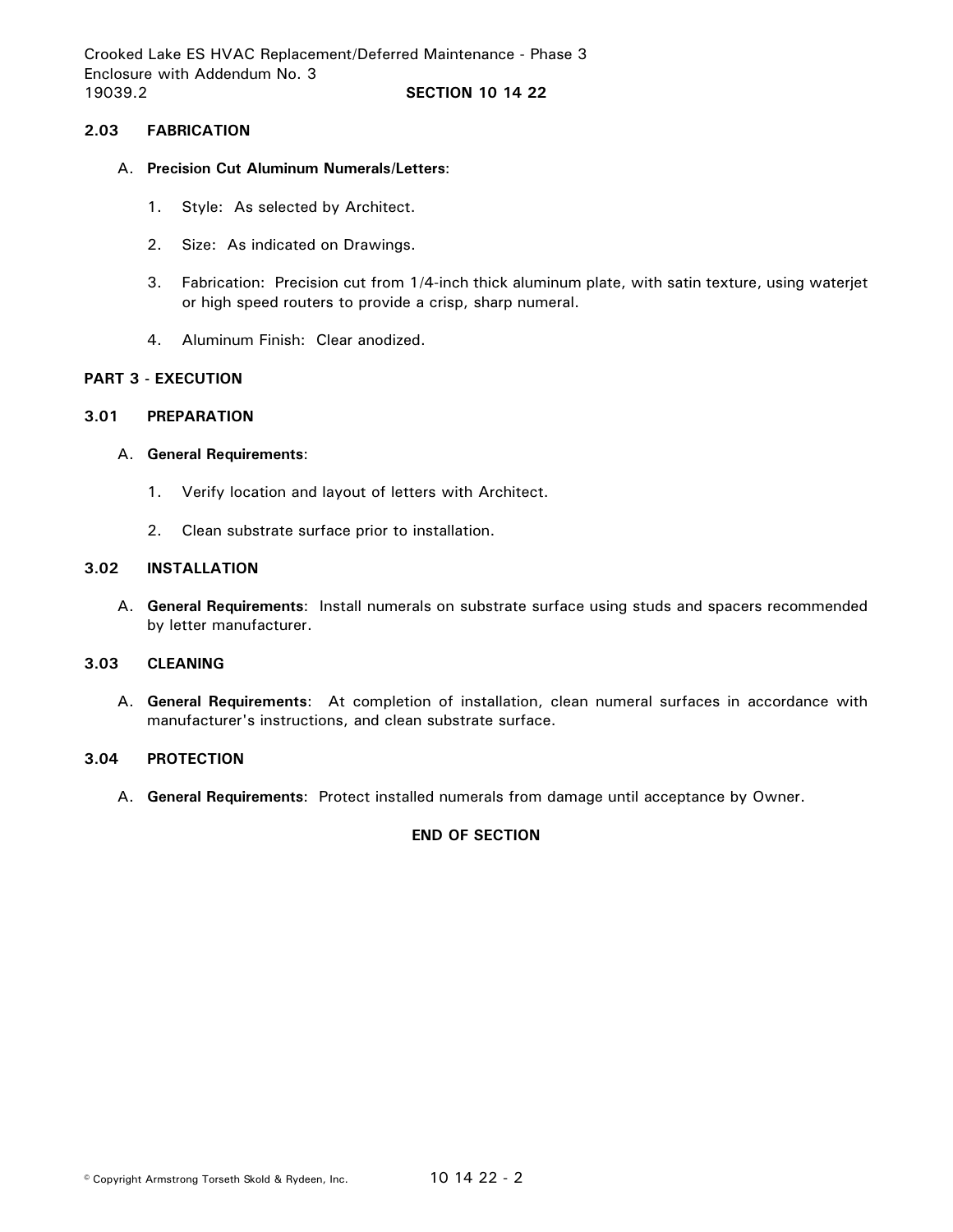## **HYDRONIC SYSTEM SPECIALTIES**

### **PART 1 - GENERAL**

## **1.01 SUMMARY**

A. **Section Includes**: Include labor, materials, equipment, and accessories necessary to furnish and install hydronic specialties in relation to hydronic supplied equipment specified in Section 23 21 13.23 - Aboveground Hydronic Piping.

## B. **Related Sections**:

| 1. | Section 23 00 00:    | Heating, Ventilating, and Air-Conditioning (HVAC) - General |
|----|----------------------|-------------------------------------------------------------|
|    |                      | Requirements                                                |
| 2. | Section 23 01 00:    | Operation and Maintenance of HVAC Systems                   |
| 3. | Section 23 05 13:    | <b>Common Motor Requirements for HVAC Equipment</b>         |
|    | 4. Section 23 05 53: | Identification for HVAC Piping and Equipment                |
| 5. | Section 23 21 13.23: | Aboveground Hydronic Piping                                 |
| 6. | Section 23 25 00:    | <b>HVAC Water Treatment</b>                                 |
|    |                      |                                                             |

# **1.02 REFERENCES**

A. **American Society of Mechanical Engineers (ASME)**

## **1.03 SUBMITTALS**

A. **Shop Drawings**: Submit a portfolio showing hydronic system specialties to be used and a schedule of equipment to be served with related specialty types and sizes for approval by Architect/Engineer.

# **1.04 QUALITY ASSURANCE**

#### A. **Regulatory Requirements**:

- 1. State Building Code
- 2. Local Codes and Ordinances
- 3. Local Authority having jurisdiction

#### **PART 2 - PRODUCTS**

#### **2.01 MANUFACTURERS**

- A. **Acceptable Manufacturers for Strainers**: Subject to compliance with requirements of the Contract Documents, acceptable manufacturers are as follows or approved equal:
	- 1. Crane No. 988-1/2 or Crane No. 989-1/2
	- 2. Metraflex
	- 3. Mueller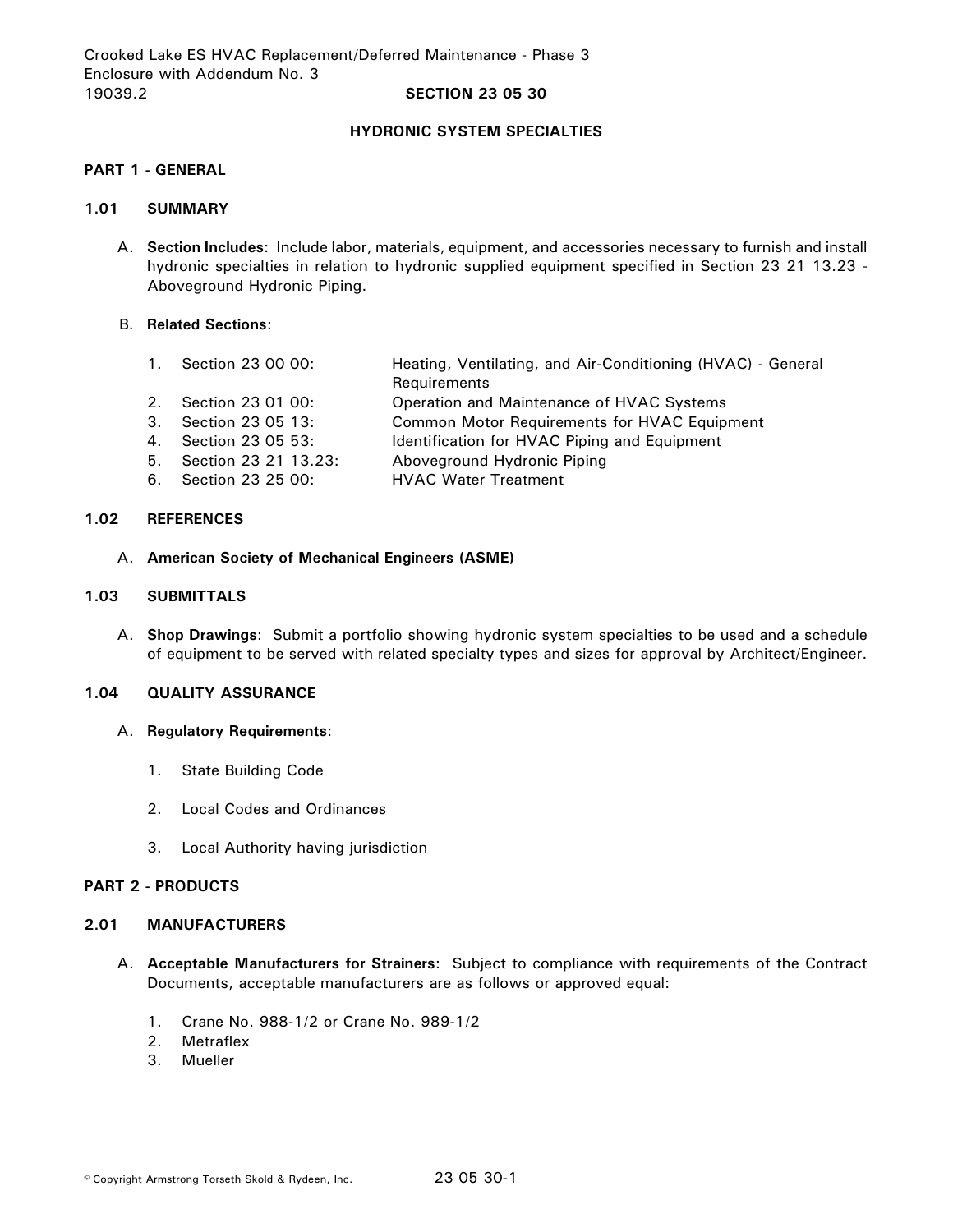- B. **Acceptable Manufacturers for Flow Indicators**: Subject to compliance with requirements of the Contract Documents, acceptable manufacturers are as follows or approved equal:
	- 1. Ken Gerrish Company
	- 2. Tour Anderson
	- 3. FDI, Flow Design Inc.
	- 4. Pro hydronic Specialties
- C. **Acceptable Manufacturers for Balance Valves**: Subject to compliance with requirements of the Contract Documents, acceptable manufacturers are as follows or approved equal:
	- 1. Ken Gerrish Company
	- 2. Tour Anderson
	- 3. FDI, Flow Design Inc.
	- 4. Pro Hydronic Specialties
- D. **Acceptable Manufacturers for Coil Valve Kits**: Subject to compliance with requirements of the Contract Documents, acceptable manufacturers are as follows or approved equal:
	- 1. Ken Gerrish Company
	- 2. Tour Anderson
	- 3. Flow Design Inc.

## **2.02 PIPING SPECIALTIES**

- A. **Unions - Hydronic Piping**: Flanged union connections shall be made with 150 psi weld neck flanges, with not less than 1/16 inch sheet gasket. Screwed unions shall be Crane No. 250-H or approved equal, bronze to steel seat, 2,000 psi.
- B. **Strainers**: Strainers shall be Crane No. 988-1/2, Crane No. 989-1/2, or Engineer approved equal, with stainless steel or monel mesh screen with reinforced ends and 2 inch pipe nipple with blow-off valve and cap on discharge openings.
	- 1. Provide 20 mesh size for 1-1/2 inch and less and 40 mesh size for 2 inch and larger.

### C. **Air Vents**:

- 1. Manual: Crane No. 702 petcock or approved equal or Dole No. 9 coin valve or approved equal.
- 2. Automatic: Heavy duty unit with built in air chamber, overflow connector for 1/4 inch O.D. copper tubing. Acceptable manufacturers: B&G No. 7, Sarco 13W or approved equal.

## **2.03 BALANCE VALVES**

- A. Balance valves larger than 4 inches shall be globe or ball style with memory stops and integral flow indicator.
- B. Balance valves 4 inches and smaller shall be globe or ball style balance valves with memory stops and integral flow indicators.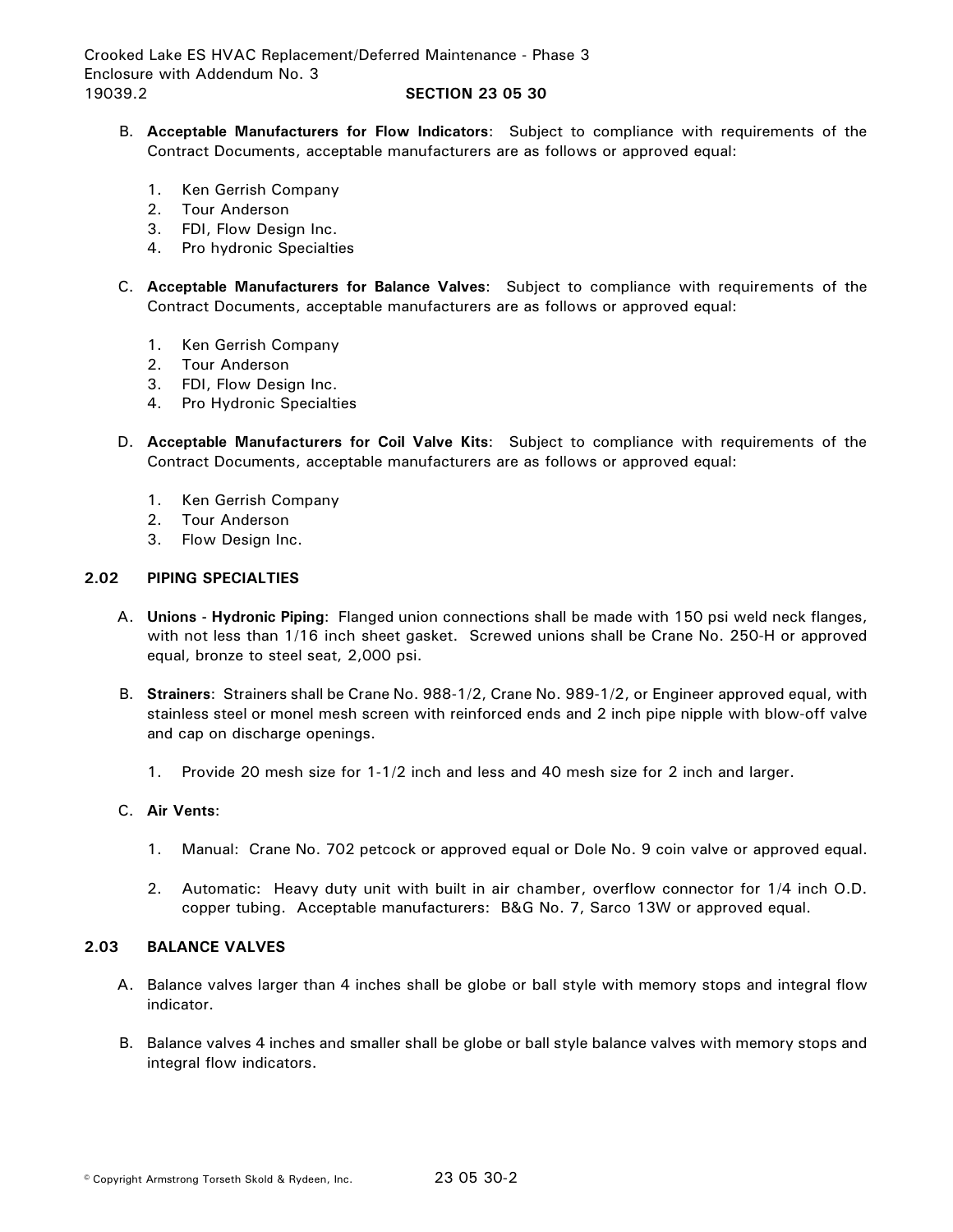- C. Contractor may use (balance valve coil kits) as described, with integral strainers, vents, drain valves and unions at reheat coils, VAV box coils, fan-coil units, unit ventilators, displacement/chilled beams, dedicated energy recovery(vertical unit ventilators) units, and unit heaters.
- D. Where flow limiting devices are used, device shall be selected with a design flow rate of 1.0 GPM as a minimum flow through the limiting device. Flow reduction below that point shall be by balancing and valve adjustment.
- E. Provide minimum of four (4) balancing valve needles matching the manufacturers valve fitting taps to be delivered to the Owners balancing contractor. Submit CV capacity charts with needles to balancer for setting GPMs
- F. Provide schedule of valve sizes in shop drawings for each location used.

# **PART 3 - EXECUTION**

# **3.01 INSTALLATION**

- A. **Location**: Install compression tanks and air separators where shown on Drawings.
- B. **Unions Hydronic**: Install unions or flanges in pipe connections to equipment and where shown on Drawings and details. Install air separators with unions on inlet and outlet.
- C. **Strainers**: Install strainers where indicated on Drawings of same size as pipe in which it is installed.
- D. **Balancing Valves**: Install balancing valves where indicated on the Drawings, with the flow rates as indicated.
	- 1. Use globe style balance valves at large pipe location, and air handling equipment. Ball style or globe style balancing valves may be used at terminal equipment.
- E. **Air Vents**: Provide and install vents where indicated on Drawings and where required in piping installation.
	- 1. Manual Air Vent: Install air vent valves at the high point wherever drops occur in the direction of water flow, at the top of all supply risers and at the high points of return risers on all hydronic supply and return mains. Install air vent valves on the end of 1/8 inch copper tubing extended to an accessible location from a reducer provided at the high point. If not in a accessible location copper lines shall run to a 6 inch by 6 inch electrical box with stainless steel cover and shall terminate with a manual air vent.
		- a. The high side of heating elements on upfed hot water radiation, hydronic coils, cabinet unit heaters, etc., to be piped complete with a 3/4 inch by 4 inch high air chamber with a reducer at the top from which a 1/8 inch copper tube to be extended to an accessible manual (not automatic) key operated air vent valve.
	- 2. Automatic Air Vent: Install automatic air vents at the top of supply risers and at the high point of return risers of hydronic supply and return mains where indicated. Air vent valve to be preceded by an isolation shut off valve. Extend drain line to an accessible location.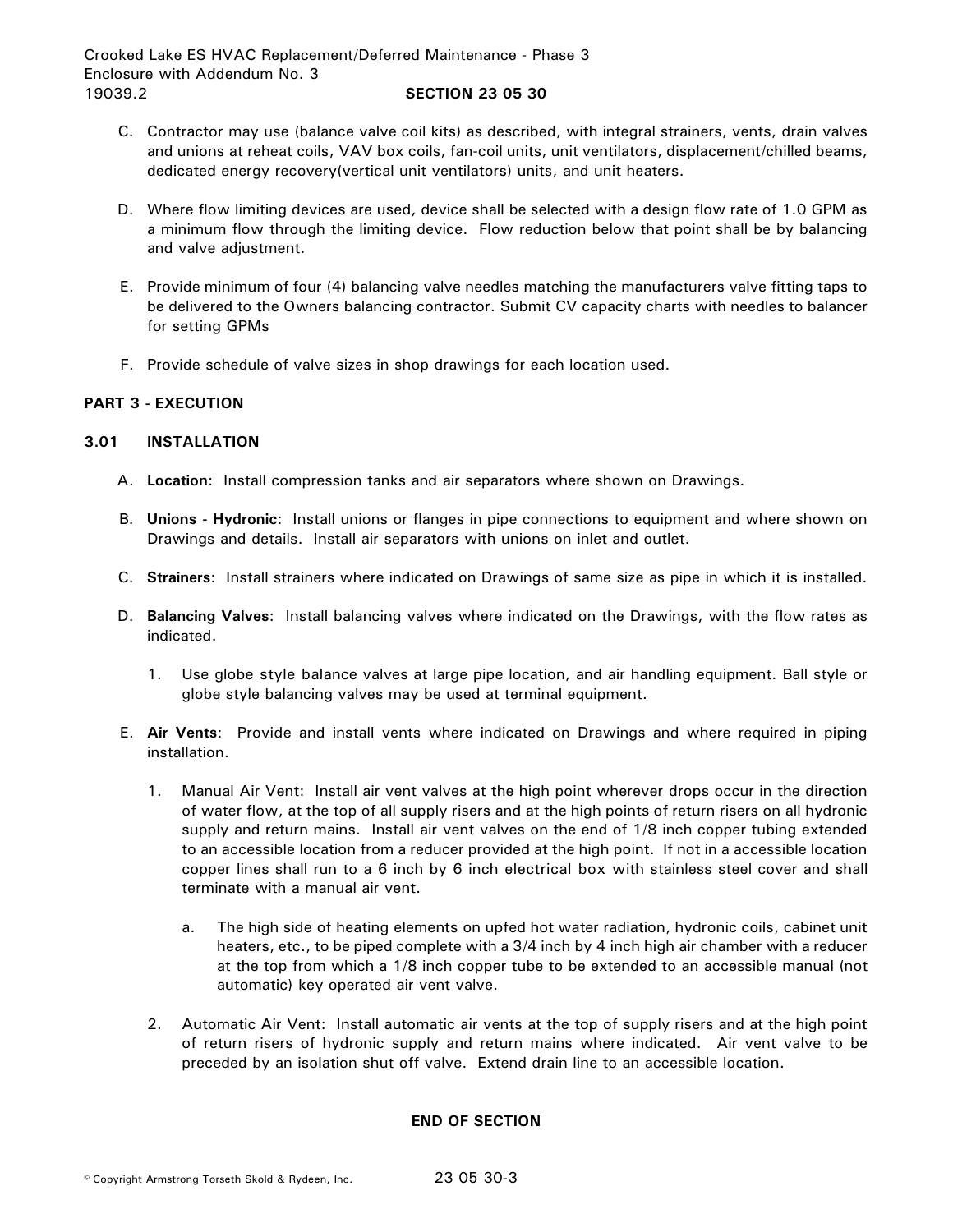Crooked Lake ES HVAC Replacement/Deferred Maintenance - Phase 3 Enclosure with Addendum No. 3 19039.2 **SECTION 23 82 33**

#### **RADIANT HEAT EQUIPMENT**

#### **PART 1 - GENERAL**

## **1.01 SUMMARY**

A. **Section Includes**: Include labor, materials, equipment, and accessories necessary to furnish and install radiant heat equipment as scheduled on Drawings.

### B. **Related Sections**:

1. Section 23 00 00: Heating, Ventilating, and Air-Conditioning (HVAC) - General **Requirements** 2. Section 23 09 23: Direct-Digital Control System for HVAC 3. Section 23 09 93: Sequence of Operations for HVAC Controls 4. Section 23 21 13.23: Aboveground Hydronic Piping

## **1.02 SUBMITTALS**

- A. **Shop Drawings**: Submit a portfolio showing schedules of radiant heating equipment showing mechanical requirements for approval by Architect/Engineer.
- B. **Schedules**: Submit schedules of radiation heating elements and enclosures indicating length and number of pieces of element and enclosure, corner pieces, end caps, cap strips, access doors, pilaster covers, and a comparison of specified heat required to actual heat output provided.

# **1.03 QUALITY ASSURANCE**

A. **Terminal Heat Transfer Units**: Products shall be by a manufacturer regularly engaged in production of such units and issuing complete catalog data on such product.

#### **PART 2 - PRODUCTS**

## **2.01 MANUFACTURERS**

- A. **Acceptable Manufacturers for Finned-Tube Radiation**: Subject to compliance with requirements of the Contract Documents, acceptable manufacturers are as follows or approved equal:
	- 1. Vulcan
	- 2. Airtherm
	- 3. Rittling
	- 4. Sterling
	- 5. Trane
	- 6. Sigma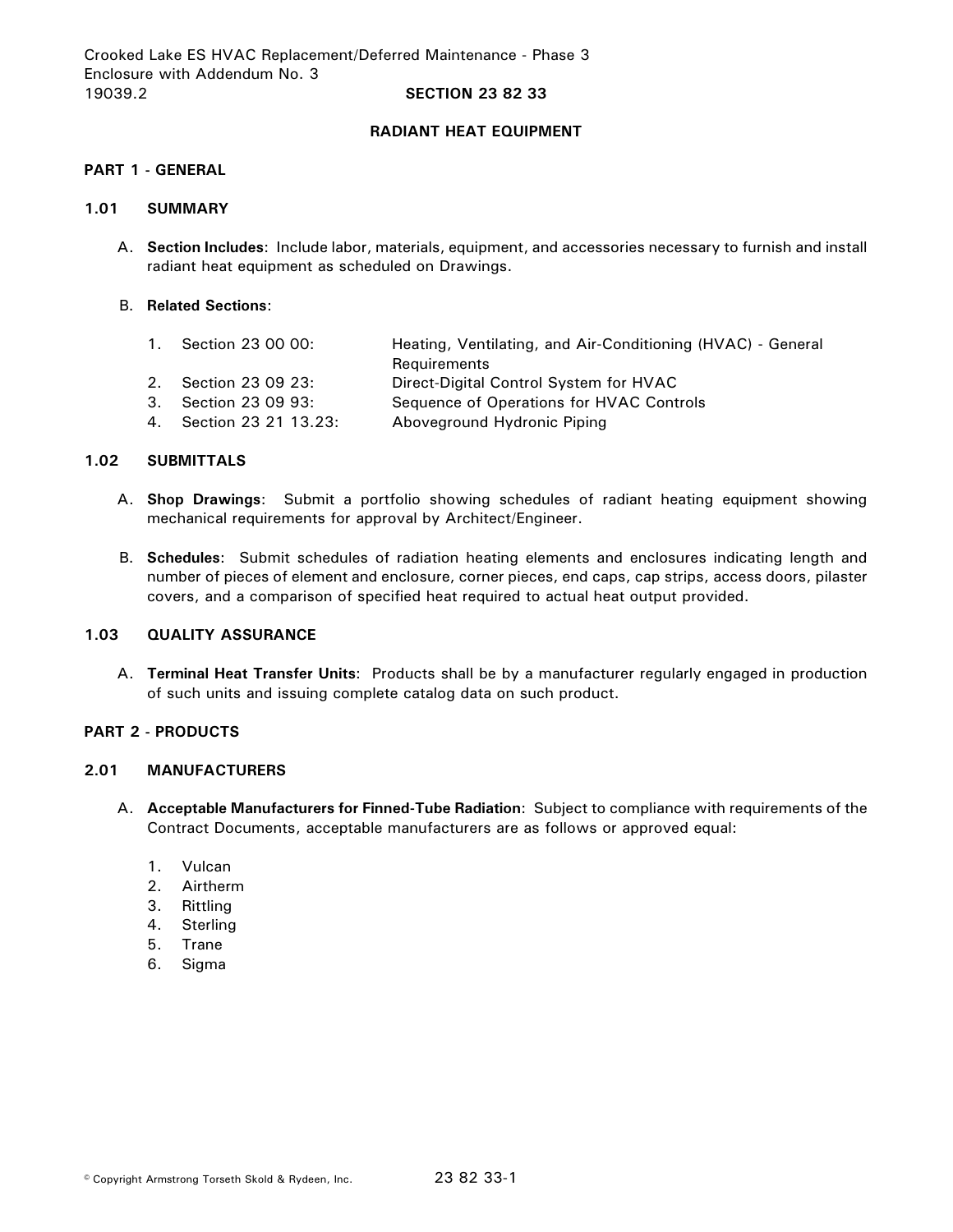- B. **Acceptable Manufacturers for Convectors**: Subject to compliance with requirements of the Contract Documents, acceptable manufacturers are as follows or approved equal:
	- 1. Vulcan
	- 2. Airtherm
	- 3. Rittling
	- 4. Sterling
	- 5. Trane
	- 6. Sigma

# **2.02 FINNED TUBE RADIATION**

- A. **Elements**: Tube and fin size and type shall be as scheduled on Drawings or specified.
	- 1. Steel heating elements shall be manufactured with pressure tubing permanently bonded to steel fins by a mechanical process.
	- 2. Copper aluminum heating elements shall be manufactured of seamless copper tube permanently bonded to aluminum fins by a mechanical process.
	- 3. Capacity of element is based on 140 degree F. EWT, 20 degree F. TD and 30% glycol.
- B. **Backplate**: Full backplate shall be die-formed for rigidity. Backplate shall be off-the-wall type allowing for ease of enclosure removal. Provide a rubber gasket for a complete air seal at the wall.
	- 1. Contractor shall note on Drawings special applications of radiation where full size, flat finished backplate is required and where radiation covers are omitted in cabinet construction.
- C. **Heating Element Hangers**: Hangers for heating elements shall be of the ball-bearing, cradle type or rod type die-formed, providing for lengthwise movement of element during expansion and contraction, as well as aligning element to prevent contact with bracket, wall or enclosure. Vertical adjustment shall also be provided.
	- 1. Hangers shall be adjusted to provide pitch for steam radiation piping.
- D. **Supply and Return Pipe Hangers**: Provide hanger for supply and return pipe lines of the roller bearing type, assuring noiseless operation of these pipe lines during expansion and contraction.
- E. **Brackets**: Brackets shall be die-formed for rigidity and shall support the full backplate at the top, as well as the front skirt of the enclosure. Brackets shall incorporate a security lock for fastening the enclosure, eliminating removal of enclosure without tools.
- F. **Enclosures**: Enclosures shall be of style scheduled on Drawings and shall be manufactured of 16 gauge steel. Reinforce enclosures with welded gussets across louvered area and further reinforce by joining with slip joints. Secure enclosure to brackets with a security type lock to prevent removal without tools.
	- 1. When heating pipe is run in cover with element, cover height shall be increased as required to accommodate pipe.
- G. **Finish**: Enclosures shall be chemically phosphatized before priming with zinc chromate baked primer or baked enamel. Final coat shall be baked enamel of color selected by Architect/Engineer.